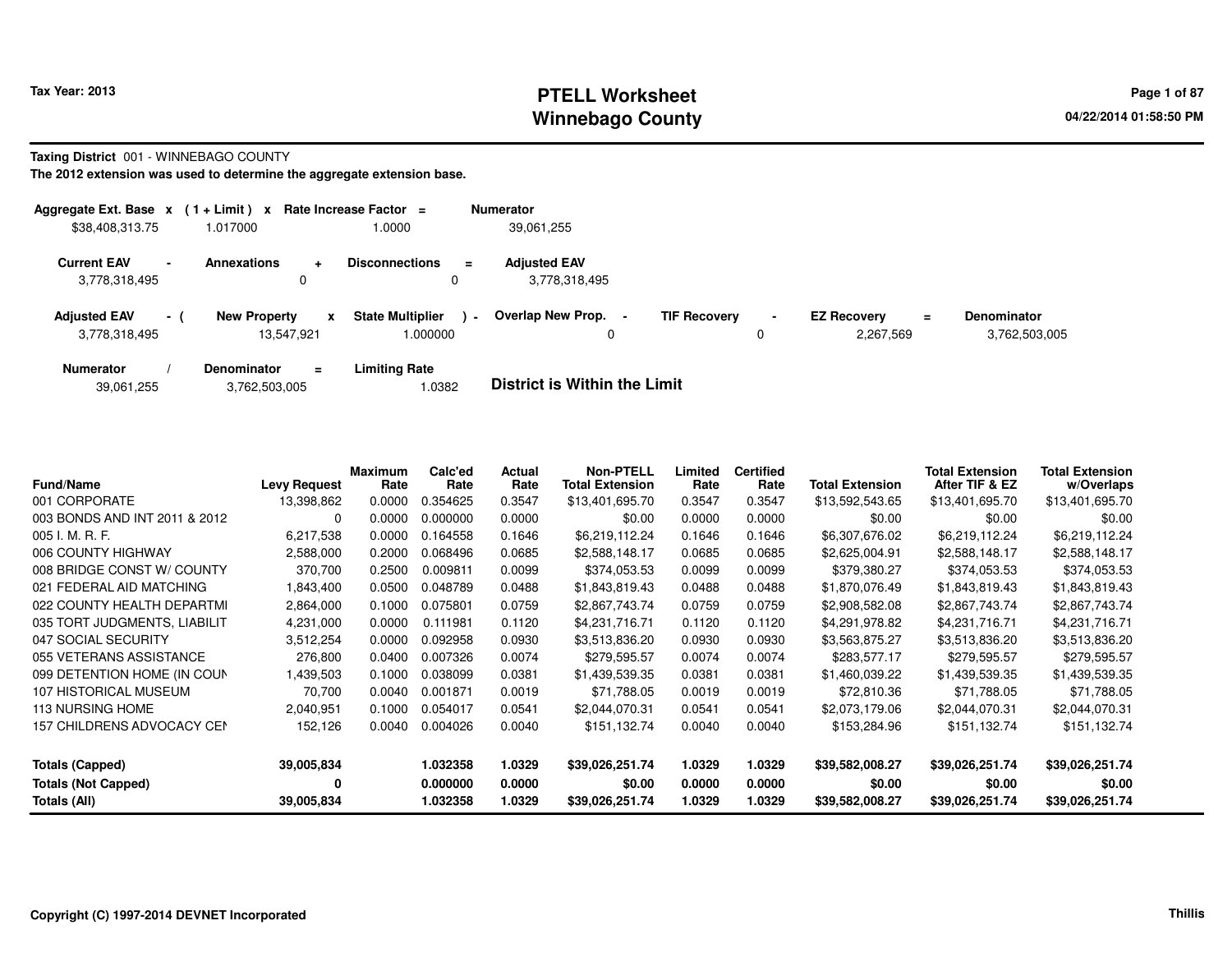# **PTELL Worksheet Tax Year: 2013 Page 2 of 87 Page 2 of 87 Winnebago County**

**Taxing District** 002 - FOREST PRESERVE

| Aggregate Ext. Base $x$ (1+Limit) $x$ |                          |                                   |                  | Rate Increase Factor =             |                | <b>Numerator</b>                     |                     |                     |                    |               |                              |
|---------------------------------------|--------------------------|-----------------------------------|------------------|------------------------------------|----------------|--------------------------------------|---------------------|---------------------|--------------------|---------------|------------------------------|
| \$4,029,301.69                        |                          | 1.017000                          |                  | 1.0000                             |                | 4.097.800                            |                     |                     |                    |               |                              |
| <b>Current EAV</b><br>3,788,036,519   | $\overline{\phantom{0}}$ | <b>Annexations</b>                | $\ddotmark$<br>0 | <b>Disconnections</b><br>0         | $\equiv$       | <b>Adjusted EAV</b><br>3,788,036,519 |                     |                     |                    |               |                              |
| <b>Adjusted EAV</b><br>3,788,036,519  | $-1$                     | <b>New Property</b><br>13.547.921 | x                | <b>State Multiplier</b><br>.000000 | $\blacksquare$ | Overlap New Prop.                    | <b>TIF Recovery</b> | $\blacksquare$<br>0 | <b>EZ Recovery</b> | $\equiv$<br>0 | Denominator<br>3,774,488,598 |
| <b>Numerator</b>                      |                          | <b>Denominator</b>                | $=$              | <b>Limiting Rate</b>               |                | _ _ _ _ _ _ _ _ _ _ _ _ _ _          |                     |                     |                    |               |                              |

| 4,097,800 |  | 3,774,488,598 | 0.1086 | <b>District is Within the Limit</b> |
|-----------|--|---------------|--------|-------------------------------------|
|-----------|--|---------------|--------|-------------------------------------|

| <b>Fund/Name</b>             | <b>Levy Request</b> | <b>Maximum</b><br>Rate | Calc'ed<br>Rate | Actual<br>Rate | <b>Non-PTELL</b><br><b>Total Extension</b> | Limited<br>Rate | <b>Certified</b><br>Rate | <b>Total Extension</b> | <b>Total Extension</b><br>After TIF & EZ | <b>Total Extension</b><br>w/Overlaps |  |
|------------------------------|---------------------|------------------------|-----------------|----------------|--------------------------------------------|-----------------|--------------------------|------------------------|------------------------------------------|--------------------------------------|--|
| 001 CORPORATE                | 2,287,800           | 0.0600                 | 0.060395        | 0.0600         | \$2,272,821.91                             | 0.0600          | 0.0600                   | \$2,299,274.37         | \$2,272,821.91                           | \$2,272,821.91                       |  |
| 003 BONDS AND INTEREST       | 348,575             | 0.0000                 | 0.009202        | 0.0093         | \$352,287.40                               | 0.0093          | 0.0093                   | \$356,387.53           | \$352,287.40                             | \$352,287.40                         |  |
| $005$ J. M. R. F.            | 409.400             | 0.0000                 | 0.010808        | 0.0109         | \$412,895.98                               | 0.0109          | 0.0109                   | \$417,701.51           | \$412,895.98                             | \$412,895.98                         |  |
| 035 TORT JUDGMENTS, LIABILIT | 254.500             | 0.0000                 | 0.006719        | 0.0068         | \$257.586.48                               | 0.0068          | 0.0068                   | \$260,584.43           | \$257,586.48                             | \$257,586.48                         |  |
| 121 BOTANICAL GARDENS        | 183.000             | 0.0048                 | 0.004831        | 0.0048         | \$181.825.75                               | 0.0048          | 0.0048                   | \$183,941,95           | \$181.825.75                             | \$181.825.75                         |  |
| 137 DEV OF FORESTS & CONST   | 934,300             | 0.0250                 | 0.024665        | 0.0247         | \$935,645.02                               | 0.0247          | 0.0247                   | \$946,534.62           | \$935,645.02                             | \$935,645.02                         |  |
| Totals (Capped)              | 4,069,000           |                        | 0.107418        | 0.1072         | \$4,060,775.14                             | 0.1072          | 0.1072                   | \$4,108,036.87         | \$4,060,775.14                           | \$4,060,775.14                       |  |
| Totals (Not Capped)          | 348.575             |                        | 0.009202        | 0.0093         | \$352,287.40                               | 0.0093          | 0.0093                   | \$356,387.53           | \$352,287.40                             | \$352,287.40                         |  |
| Totals (All)                 | 4,417,575           |                        | 0.116620        | 0.1165         | \$4,413,062.54                             | 0.1165          | 0.1165                   | \$4,464,424.40         | \$4,413,062.54                           | \$4,413,062.54                       |  |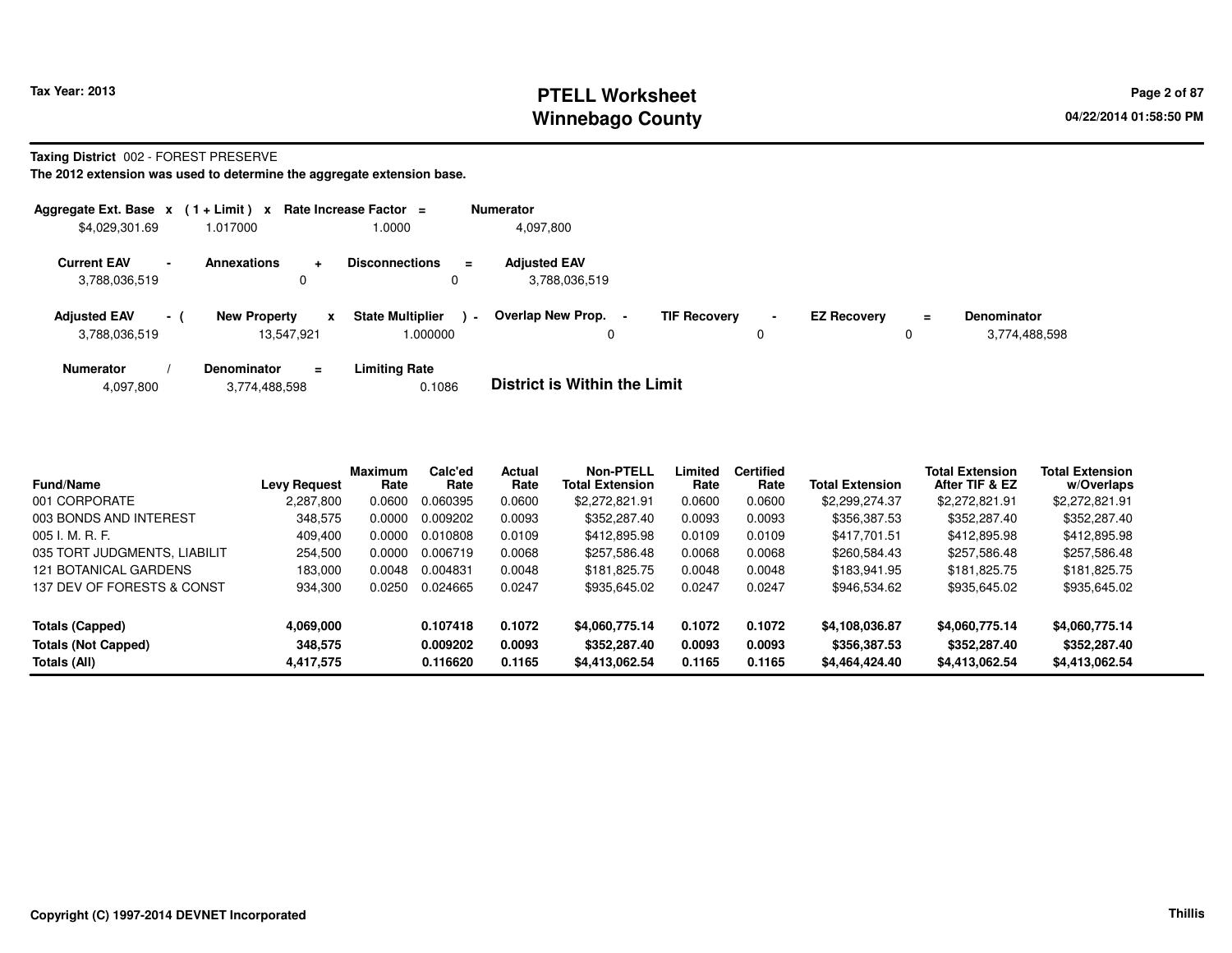# **PTELL Worksheet Tax Year: 2013 Page 3 of 87 Page 3 of 87 Winnebago County**

**Taxing District** 003 - BURRITT TOWNSHIP

| Aggregate Ext. Base $x$ (1 + Limit) x Rate Increase Factor = |                                                    |                                               | <b>Numerator</b>    |                                            |                     |                          |                         |                                          |                                      |  |
|--------------------------------------------------------------|----------------------------------------------------|-----------------------------------------------|---------------------|--------------------------------------------|---------------------|--------------------------|-------------------------|------------------------------------------|--------------------------------------|--|
| \$40,804.84                                                  | 1.017000                                           | 1.0000                                        | 41,499              |                                            |                     |                          |                         |                                          |                                      |  |
| <b>Current EAV</b><br>24,074,781                             | <b>Annexations</b><br>$\ddot{}$<br>0               | <b>Disconnections</b><br>$\equiv$<br>0        | <b>Adjusted EAV</b> | 24,074,781                                 |                     |                          |                         |                                          |                                      |  |
| <b>Adjusted EAV</b><br>- (<br>24,074,781                     | <b>New Property</b><br>$\boldsymbol{x}$<br>177,092 | <b>State Multiplier</b><br>$\sim$<br>1.000000 | Overlap New Prop. - | 0                                          | <b>TIF Recovery</b> | $\mathbf 0$              | <b>EZ Recovery</b><br>0 | Denominator<br>$\equiv$                  | 23,897,689                           |  |
| <b>Numerator</b><br>41,499                                   | <b>Denominator</b><br>$\equiv$<br>23,897,689       | <b>Limiting Rate</b><br>0.1737                |                     | District is Over the Limit                 |                     |                          |                         |                                          |                                      |  |
| <b>Limiting Rate</b>                                         | <b>Computed Rate</b><br>$\equiv$                   | <b>Reduction Factor</b>                       |                     |                                            |                     |                          |                         |                                          |                                      |  |
| 0.1737                                                       | 0.177800                                           | 0.9769                                        |                     |                                            |                     |                          |                         |                                          |                                      |  |
| <b>Fund/Name</b>                                             | <b>Levy Request</b>                                | Calc'ed<br>Maximum<br>Rate<br>Rate            | Actual<br>Rate      | <b>Non-PTELL</b><br><b>Total Extension</b> | Limited<br>Rate     | <b>Certified</b><br>Rate | <b>Total Extension</b>  | <b>Total Extension</b><br>After TIF & EZ | <b>Total Extension</b><br>w/Overlaps |  |
| 001 CORPORATE                                                | 42,798                                             | 0.177771<br>0.3400                            | 0.1778              | \$42,804.96                                | 0.1737              | 0.1737                   | \$41,817.89             | \$41,817.89                              | \$41,817.89                          |  |
|                                                              |                                                    |                                               |                     |                                            |                     |                          |                         |                                          |                                      |  |
| <b>Totals (Capped)</b>                                       | 42,798                                             | 0.177771                                      | 0.1778              | \$42,804.96                                | 0.1737              | 0.1737                   | \$41,817.89             | \$41,817.89                              | \$41,817.89                          |  |
| <b>Totals (Not Capped)</b>                                   | 0                                                  | 0.000000                                      | 0.0000              | \$0.00                                     | 0.0000              | 0.0000                   | \$0.00                  | \$0.00                                   | \$0.00                               |  |
| Totals (All)                                                 | 42,798                                             | 0.177771                                      | 0.1778              | \$42,804.96                                | 0.1737              | 0.1737                   | \$41,817.89             | \$41,817.89                              | \$41,817.89                          |  |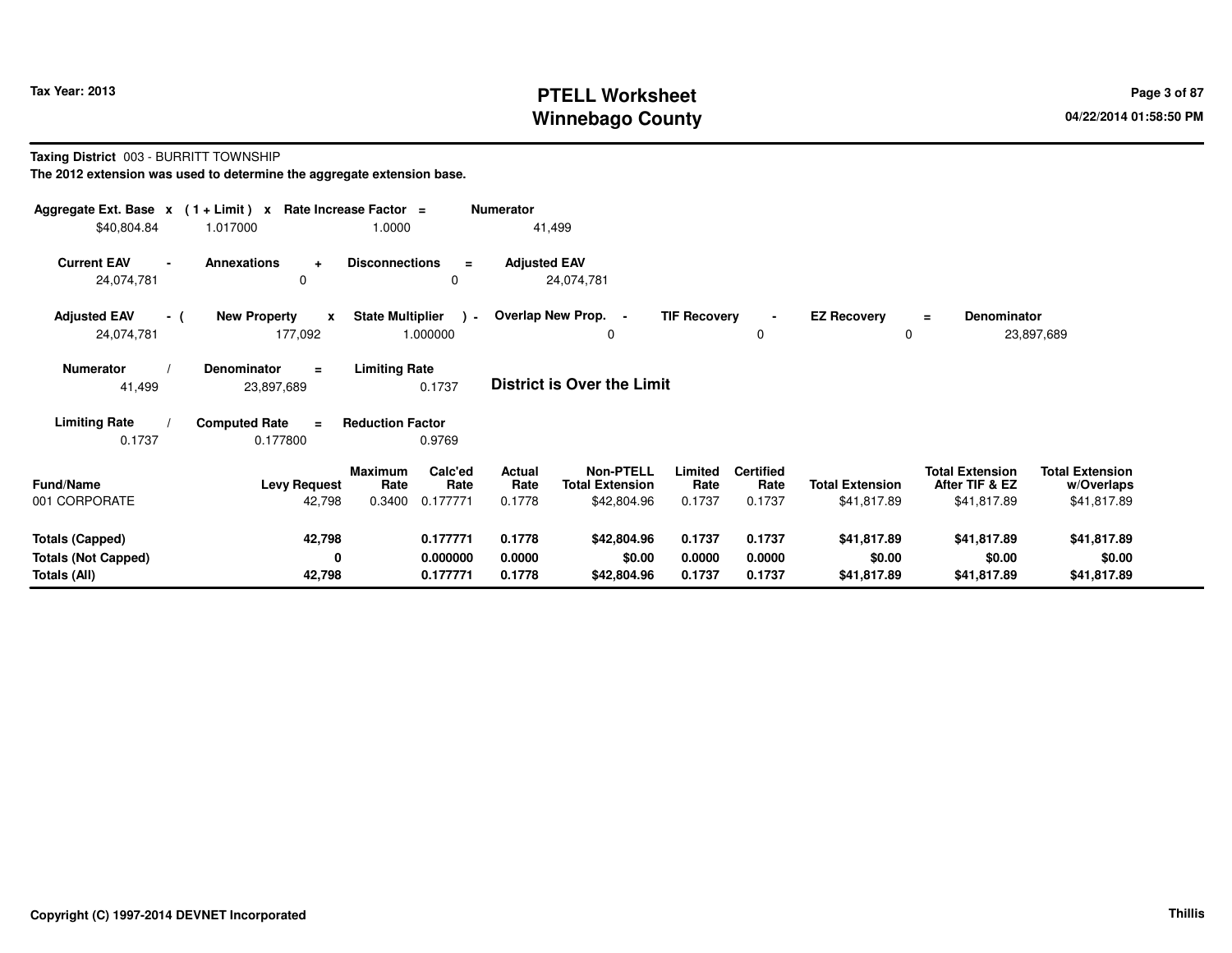# **PTELL Worksheet Tax Year: 2013 Page 4 of 87 PAGE 12 At 2014 Page 4 of 87 Winnebago County**

### **Taxing District** 004 - CHERRY VALLEY TOWNSHIP

**The 2012 extension was used to determine the aggregate extension base.**

| Aggregate Ext. Base $x$ (1 + Limit) $x$ |                          |                     |                | Rate Increase Factor =             |          | <b>Numerator</b>                   |                     |   |                    |          |                                   |
|-----------------------------------------|--------------------------|---------------------|----------------|------------------------------------|----------|------------------------------------|---------------------|---|--------------------|----------|-----------------------------------|
| \$355,463.25                            |                          | 1.017000            |                | 1.0000                             |          | 361,506                            |                     |   |                    |          |                                   |
| <b>Current EAV</b><br>267,099,928       | $\overline{\phantom{0}}$ | <b>Annexations</b>  | $\ddot{}$<br>0 | <b>Disconnections</b><br>0         | $\equiv$ | <b>Adjusted EAV</b><br>267,099,928 |                     |   |                    |          |                                   |
| <b>Adjusted EAV</b><br>267,099,928      | $-1$                     | <b>New Property</b> | X<br>718.787   | <b>State Multiplier</b><br>.000000 | $\sim$   | Overlap New Prop. -<br>0           | <b>TIF Recovery</b> | 0 | <b>EZ Recovery</b> | $\equiv$ | <b>Denominator</b><br>266,381,141 |
| <b>Numerator</b>                        |                          | <b>Denominator</b>  | $\equiv$       | <b>Limiting Rate</b>               |          | _ _ _ _ _ _ _ _ _ _ _ _ _ _        |                     |   |                    |          |                                   |

361,506266,381,141 0.1358 **District is Within the Limit**

| <b>Fund/Name</b>           | <b>Levy Request</b> | <b>Maximum</b><br>Rate | Calc'ed<br>Rate | Actual<br>Rate | Non-PTELL<br><b>Total Extension</b> | .imited<br>Rate | <b>Certified</b><br>Rate | <b>Total Extension</b> | <b>Total Extension</b><br>After TIF & EZ | <b>Total Extension</b><br>w/Overlaps |  |
|----------------------------|---------------------|------------------------|-----------------|----------------|-------------------------------------|-----------------|--------------------------|------------------------|------------------------------------------|--------------------------------------|--|
| 001 CORPORATE              | 327.000             | 0.2500                 | 0.122426        | 0.1225         | \$327.197.41                        | 0.1225          | 0.1225                   | \$327,222,43           | \$327,197.41                             | \$327,197.41                         |  |
| 054 GENERAL ASSISTANCE     | 28,000              | 0.0000                 | 0.010483        | 0.0105         | \$28.045.49                         | 0.0105          | 0.0105                   | \$28,047.64            | \$28,045.49                              | \$28,045.49                          |  |
| Totals (Capped)            | 355,000             |                        | 0.132909        | 0.1330         | \$355,242,90                        | 0.1330          | 0.1330                   | \$355,270.06           | \$355,242.90                             | \$355,242.90                         |  |
| <b>Totals (Not Capped)</b> | 0                   |                        | 0.000000        | 0.0000         | \$0.00                              | 0.0000          | 0.0000                   | \$0.00                 | \$0.00                                   | \$0.00                               |  |
| Totals (All)               | 355.000             |                        | 0.132909        | 0.1330         | \$355,242.90                        | 0.1330          | 0.1330                   | \$355,270.06           | \$355,242.90                             | \$355,242.90                         |  |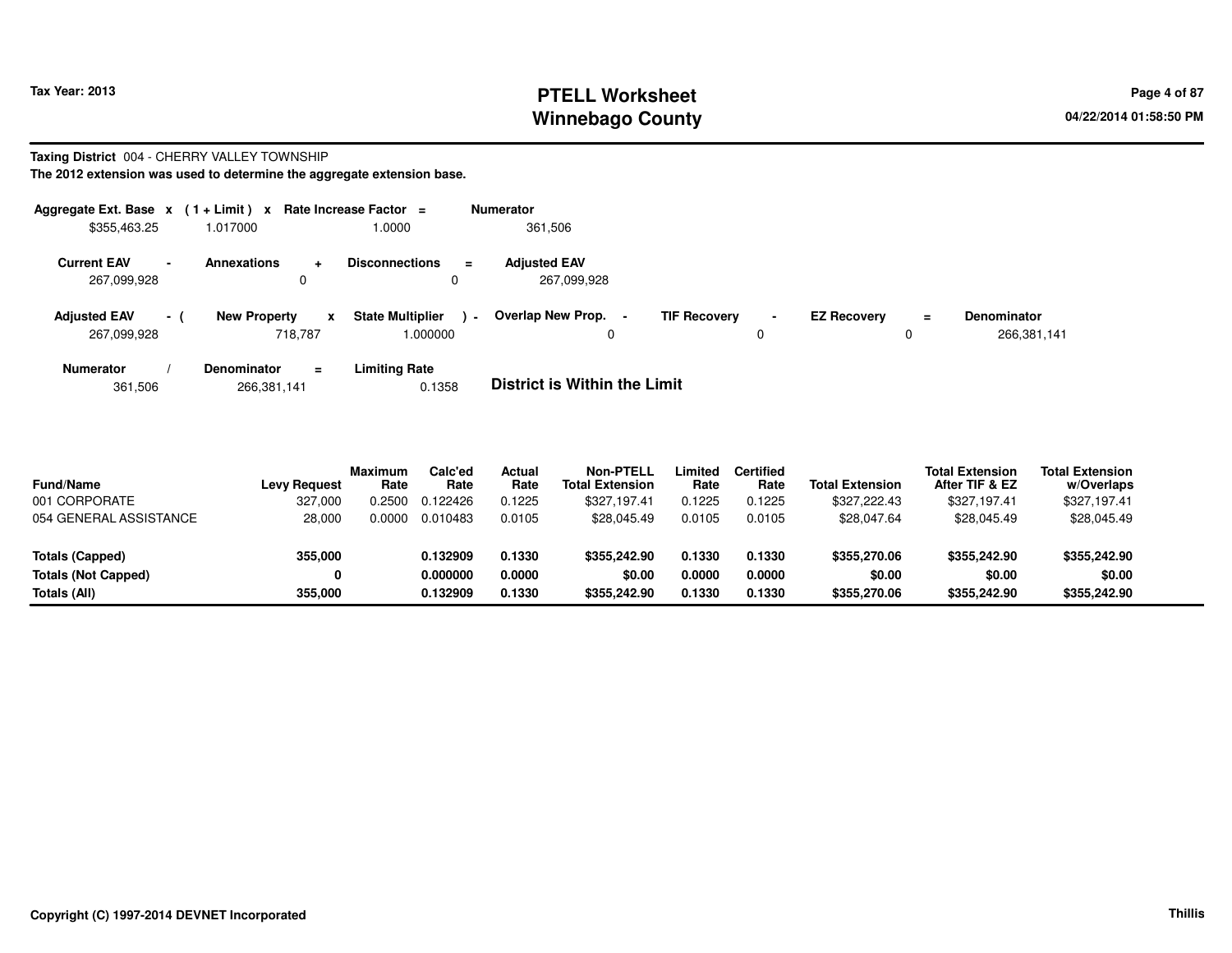# **PTELL Worksheet Tax Year: 2013 Page 5 of 87 PAGE 12 At 2014 Page 5 of 87 Page 5 of 87 Winnebago County**

**Taxing District** 005 - DURAND TOWNSHIP

**The 2012 extension was used to determine the aggregate extension base.**

| Aggregate Ext. Base $x$ (1 + Limit) $x$ |                |                                        | Rate Increase Factor =                   |                | <b>Numerator</b>                  |                     |                               |                    |          |                                  |
|-----------------------------------------|----------------|----------------------------------------|------------------------------------------|----------------|-----------------------------------|---------------------|-------------------------------|--------------------|----------|----------------------------------|
| \$62,727.81                             |                | 1.017000                               | 1.0000                                   |                | 63,794                            |                     |                               |                    |          |                                  |
| <b>Current EAV</b><br>38,134,217        | $\blacksquare$ | <b>Annexations</b><br>÷<br>$\mathbf 0$ | <b>Disconnections</b><br>0               | $\equiv$       | <b>Adjusted EAV</b><br>38,134,217 |                     |                               |                    |          |                                  |
| <b>Adjusted EAV</b><br>38,134,217       | $\sim$ 1       | <b>New Property</b><br>63.182          | <b>State Multiplier</b><br>x<br>1.000000 | $\blacksquare$ | Overlap New Prop. -<br>0          | <b>TIF Recovery</b> | $\overline{\phantom{a}}$<br>0 | <b>EZ Recovery</b> | $\equiv$ | <b>Denominator</b><br>38,071,035 |
| <b>Numerator</b>                        |                | <b>Denominator</b><br>$\equiv$         | <b>Limiting Rate</b>                     |                | _ . _                             |                     |                               |                    |          |                                  |

63,79438,071,035 0.1676 **District is Within the Limit**

| <b>Fund/Name</b><br>001 CORPORATE | <b>Levy Request</b><br>58,230 | <b>Maximum</b><br>Rate<br>.2500 | Calc'ed<br>Rate<br>0.152698 | Actual<br>Rate<br>0.1527 | <b>Non-PTELL</b><br><b>Total Extension</b><br>\$58,230.95 | Limited<br>Rate<br>0.1527 | <b>Certified</b><br>Rate<br>0.1527 | <b>Total Extension</b><br>\$58,728.73 | <b>Total Extension</b><br>After TIF & EZ<br>\$58,230.95 | <b>Total Extension</b><br>w/Overlaps<br>\$58,230.95 |
|-----------------------------------|-------------------------------|---------------------------------|-----------------------------|--------------------------|-----------------------------------------------------------|---------------------------|------------------------------------|---------------------------------------|---------------------------------------------------------|-----------------------------------------------------|
| 054 GENERAL ASSISTANCE            | 4,000                         | 0000.0                          | 0.010489                    | 0.0105                   | \$4.004.09                                                | 0.0105                    | 0.0105                             | \$4,038.32                            | \$4,004.09                                              | \$4,004.09                                          |
| Totals (Capped)                   | 62,230                        |                                 | 0.163187                    | 0.1632                   | \$62,235.04                                               | 0.1632                    | 0.1632                             | \$62,767.06                           | \$62,235.04                                             | \$62,235.04                                         |
| <b>Totals (Not Capped)</b>        | 0                             |                                 | 0.000000                    | 0.0000                   | \$0.00                                                    | 0.0000                    | 0.0000                             | \$0.00                                | \$0.00                                                  | \$0.00                                              |
| Totals (All)                      | 62.230                        |                                 | 0.163187                    | 0.1632                   | \$62,235.04                                               | 0.1632                    | 0.1632                             | \$62,767.06                           | \$62,235.04                                             | \$62,235.04                                         |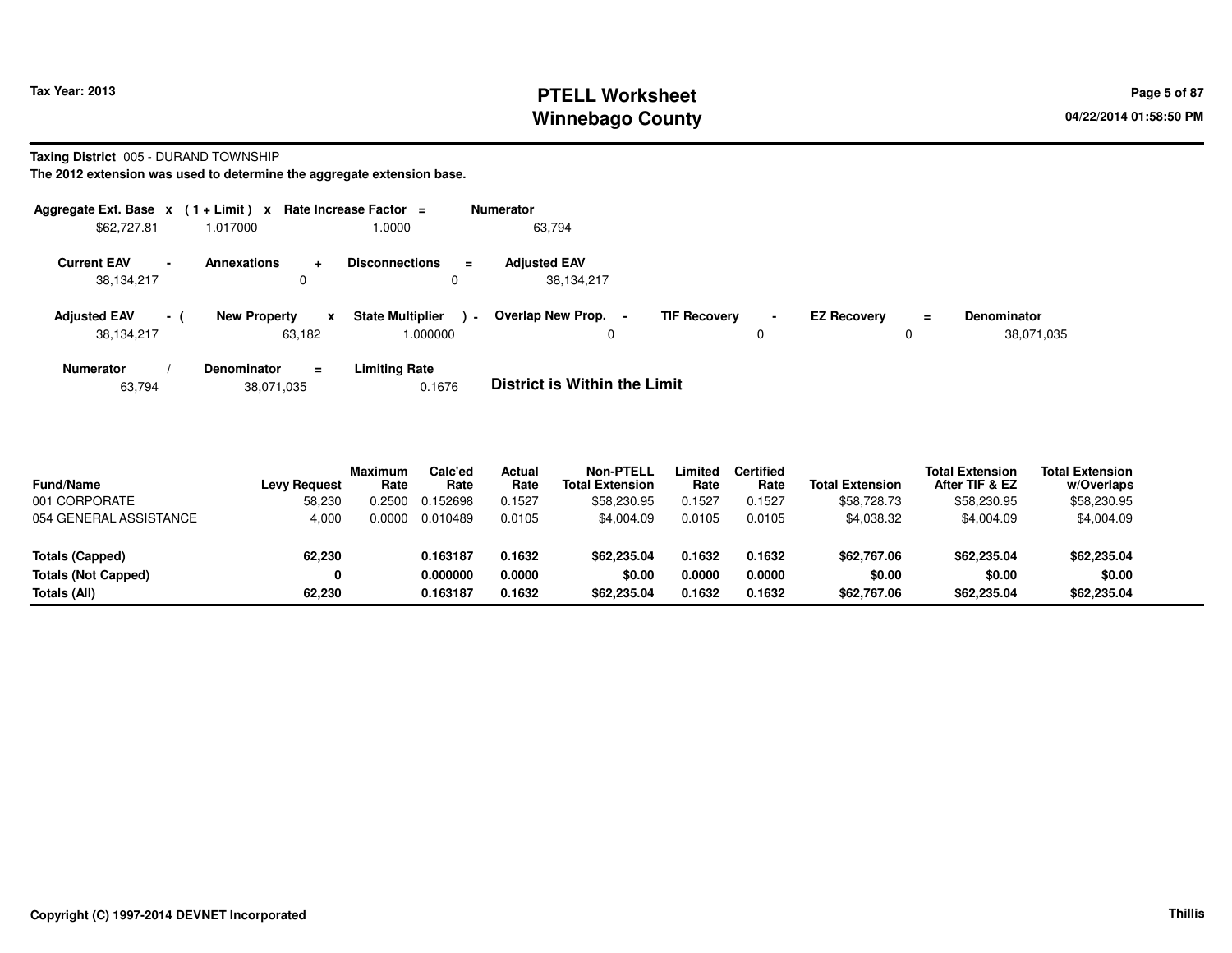# **PTELL Worksheet Tax Year: 2013 Page 6 of 87 Page 6 of 87 Winnebago County**

**Taxing District** 006 - HARLEM TOWNSHIP

**The 2012 extension was used to determine the aggregate extension base.**

| Aggregate Ext. Base $x$ (1+Limit) x Rate Increase Factor = |     |                     |                |                                     |          | <b>Numerator</b>                    |                     |                     |                    |               |                                   |
|------------------------------------------------------------|-----|---------------------|----------------|-------------------------------------|----------|-------------------------------------|---------------------|---------------------|--------------------|---------------|-----------------------------------|
| \$581,453.60                                               |     | 1.017000            |                | .0000                               |          | 591,338                             |                     |                     |                    |               |                                   |
| <b>Current EAV</b><br>553,778,149                          |     | <b>Annexations</b>  | ÷<br>0         | <b>Disconnections</b>               | $\equiv$ | <b>Adjusted EAV</b><br>553,778,149  |                     |                     |                    |               |                                   |
| <b>Adjusted EAV</b><br>553,778,149                         | - 1 | <b>New Property</b> | x<br>1,803,648 | <b>State Multiplier</b><br>1.000000 | $\sim$   | Overlap New Prop.<br>$\blacksquare$ | <b>TIF Recovery</b> | $\blacksquare$<br>0 | <b>EZ Recovery</b> | $\equiv$<br>0 | <b>Denominator</b><br>551,974,501 |
| <b>Numerator</b>                                           |     | <b>Denominator</b>  | $\equiv$       | <b>Limiting Rate</b>                |          |                                     |                     |                     |                    |               |                                   |

591,338551,974,501 0.1072 **District is Within the Limit**

| <b>Fund/Name</b>           | <b>Levy Request</b> | Maximum<br>Rate | Calc'ed<br>Rate | Actual<br>Rate | Non-PTELL<br><b>Total Extension</b> | Limited<br>Rate | <b>Certified</b><br>Rate | <b>Total Extension</b> | <b>Total Extension</b><br>After TIF & EZ | <b>Total Extension</b><br>w/Overlaps |
|----------------------------|---------------------|-----------------|-----------------|----------------|-------------------------------------|-----------------|--------------------------|------------------------|------------------------------------------|--------------------------------------|
| 001 CORPORATE              | 419,390             | .2500           | 0.075733        | 0.0758         | \$419,763.84                        | 0.0758          | 0.0758                   | \$427,750.46           | \$419,763.84                             | \$419,763.84                         |
| 042 PARK/PARK MAINTENANCE  | 70,035              | .0200           | 0.012647        | 0.0127         | \$70.329.82                         | 0.0127          | 0.0127                   | \$71,667.95            | \$70,329.82                              | \$70,329.82                          |
| 054 GENERAL ASSISTANCE     | 103.035             | 0.0000          | 0.018606        | 0.0187         | \$103,556.51                        | 0.0187          | 0.0187                   | \$105,526.83           | \$103,556.51                             | \$103,556.51                         |
| Totals (Capped)            | 592,460             |                 | 0.106986        | 0.1072         | \$593,650.17                        | 0.1072          | 0.1072                   | \$604.945.24           | \$593,650.17                             | \$593,650.17                         |
| <b>Totals (Not Capped)</b> | 0                   |                 | 0.000000        | 0.0000         | \$0.00                              | 0.0000          | 0.0000                   | \$0.00                 | \$0.00                                   | \$0.00                               |
| Totals (All)               | 592.460             |                 | 0.106986        | 0.1072         | \$593,650.17                        | 0.1072          | 0.1072                   | \$604.945.24           | \$593,650.17                             | \$593,650.17                         |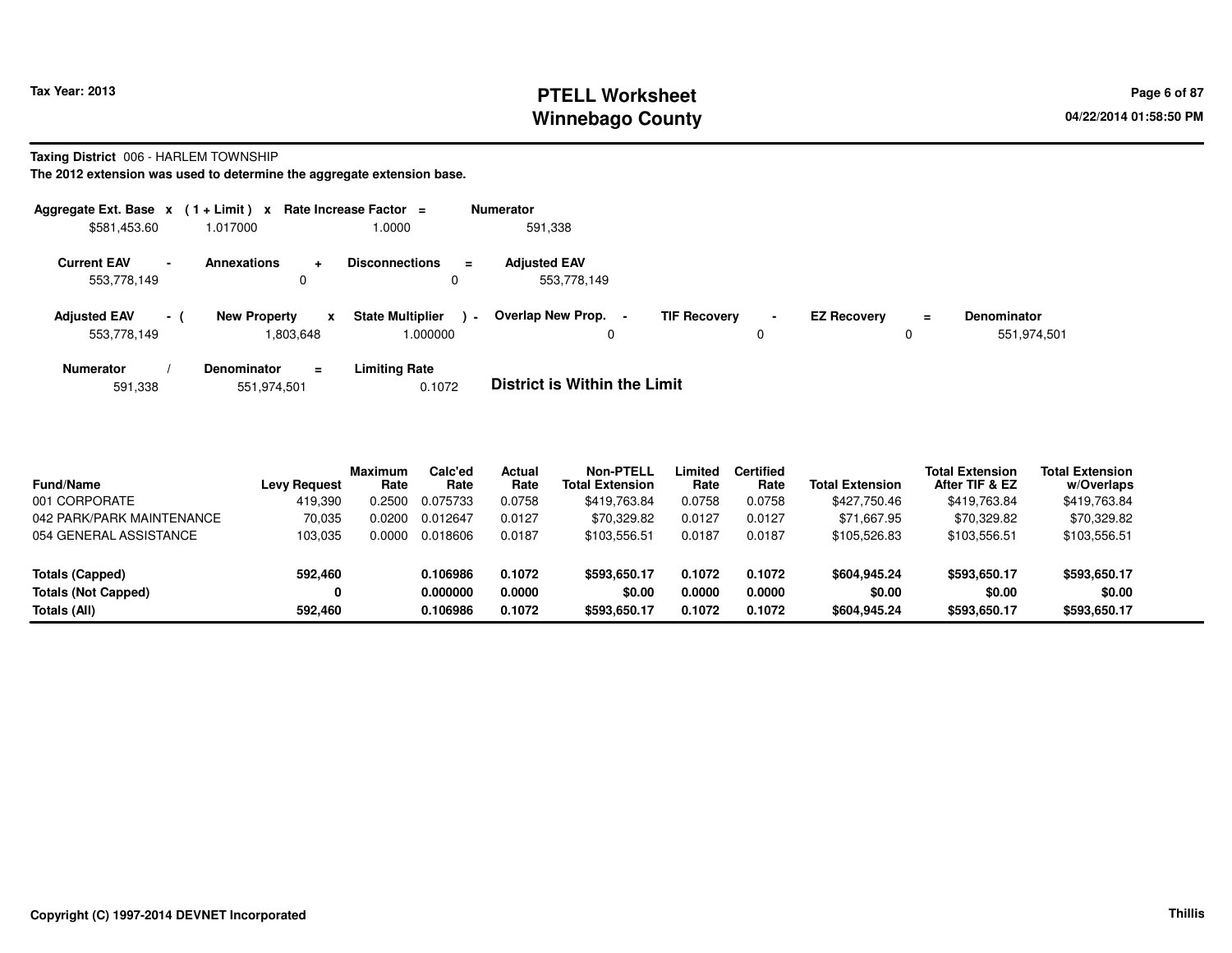# **PTELL Worksheet Tax Year: 2013 Page 7 of 87 PAGE 12 ASS ASSESSED ASSESSED Page 7 of 87 Winnebago County**

**Taxing District** 007 - HARRISON TOWNSHIP

| Aggregate Ext. Base $x$ (1 + Limit) $x$    |                                              | Rate Increase Factor =                               | <b>Numerator</b>                  |                                            |                     |                          |                         |                                          |                                      |
|--------------------------------------------|----------------------------------------------|------------------------------------------------------|-----------------------------------|--------------------------------------------|---------------------|--------------------------|-------------------------|------------------------------------------|--------------------------------------|
| \$16,207.93                                | 1.017000                                     | 1.0000                                               | 16,483                            |                                            |                     |                          |                         |                                          |                                      |
| <b>Current EAV</b><br>$\sim$<br>13,484,667 | <b>Annexations</b><br>$\ddot{}$<br>$\Omega$  | <b>Disconnections</b><br>$\equiv$<br>0               | <b>Adjusted EAV</b><br>13,484,667 |                                            |                     |                          |                         |                                          |                                      |
| <b>Adjusted EAV</b><br>- (<br>13,484,667   | <b>New Property</b><br>X<br>91,600           | <b>State Multiplier</b><br>$\rightarrow$<br>1.000000 | Overlap New Prop. -               | 0                                          | <b>TIF Recovery</b> | $\mathbf 0$              | <b>EZ Recovery</b><br>0 | Denominator<br>$\equiv$                  | 13,393,067                           |
| <b>Numerator</b><br>16,483                 | <b>Denominator</b><br>$\equiv$<br>13,393,067 | <b>Limiting Rate</b><br>0.1231                       | <b>District is Over the Limit</b> |                                            |                     |                          |                         |                                          |                                      |
| <b>Limiting Rate</b>                       | <b>Computed Rate</b><br>$\equiv$             | <b>Reduction Factor</b>                              |                                   |                                            |                     |                          |                         |                                          |                                      |
| 0.1231                                     | 0.126100                                     | 0.9762                                               |                                   |                                            |                     |                          |                         |                                          |                                      |
| <b>Fund/Name</b>                           | <b>Levy Request</b>                          | Calc'ed<br>Maximum<br>Rate<br>Rate                   | Actual<br>Rate                    | <b>Non-PTELL</b><br><b>Total Extension</b> | Limited<br>Rate     | <b>Certified</b><br>Rate | <b>Total Extension</b>  | <b>Total Extension</b><br>After TIF & EZ | <b>Total Extension</b><br>w/Overlaps |
| 001 CORPORATE                              | 17,000                                       | 0.4500<br>0.126069                                   | 0.1261                            | \$17,004.17                                | 0.1231              | 0.1231                   | \$16,599.63             | \$16,599.63                              | \$16,599.63                          |
| <b>Totals (Capped)</b>                     | 17,000                                       | 0.126069                                             | 0.1261                            | \$17,004.17                                | 0.1231              | 0.1231                   | \$16,599.63             | \$16,599.63                              | \$16,599.63                          |
| <b>Totals (Not Capped)</b>                 | 0                                            | 0.000000                                             | 0.0000                            | \$0.00                                     | 0.0000              | 0.0000                   | \$0.00                  | \$0.00                                   | \$0.00                               |
| Totals (All)                               | 17,000                                       | 0.126069                                             | 0.1261                            | \$17,004.17                                | 0.1231              | 0.1231                   | \$16,599.63             | \$16,599.63                              | \$16,599.63                          |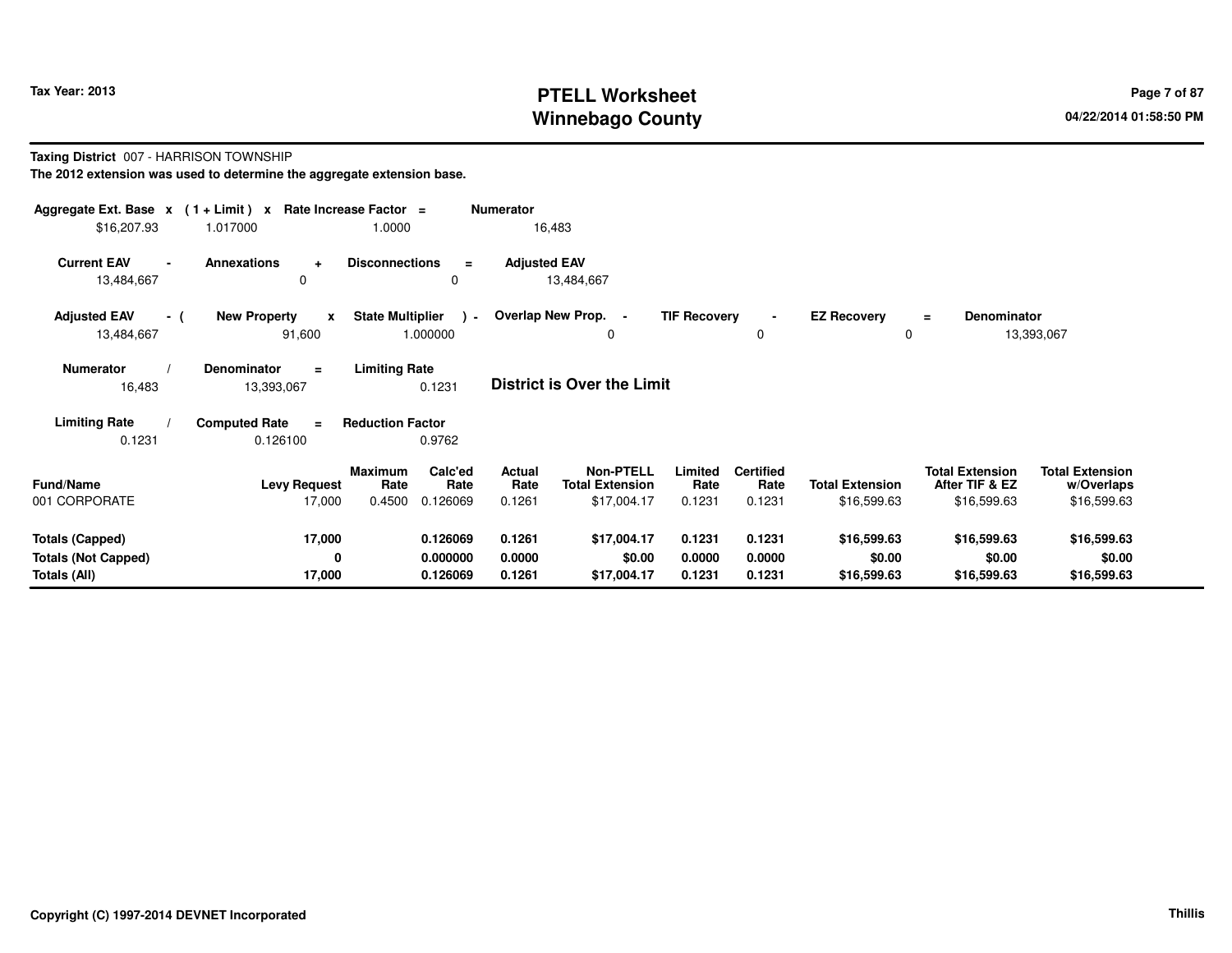# **PTELL Worksheet Tax Year: 2013 Page 8 of 87 PAGE 12 ASS ASSESSED ASSESSED Page 8 of 87 Winnebago County**

**Taxing District** 008 - LAONA TOWNSHIP

| Aggregate Ext. Base $x$ (1 + Limit) x Rate Increase Factor = |                                               |                                        | <b>Numerator</b>      |                                            |                     |                               |                                |                                          |                                      |
|--------------------------------------------------------------|-----------------------------------------------|----------------------------------------|-----------------------|--------------------------------------------|---------------------|-------------------------------|--------------------------------|------------------------------------------|--------------------------------------|
| \$37,355.00<br>1.017000                                      |                                               | 1.0000                                 | 37,990                |                                            |                     |                               |                                |                                          |                                      |
| <b>Current EAV</b><br>34,195,260                             | <b>Annexations</b><br>$\ddot{}$<br>0          | <b>Disconnections</b><br>$\equiv$<br>0 | <b>Adjusted EAV</b>   | 34,195,260                                 |                     |                               |                                |                                          |                                      |
| <b>Adjusted EAV</b><br>- (<br>34,195,260                     | <b>New Property</b><br>$\mathbf{x}$<br>74,624 | State Multiplier ) -<br>1.000000       |                       | Overlap New Prop. -<br>0                   | <b>TIF Recovery</b> | $\blacksquare$<br>$\mathbf 0$ | <b>EZ Recovery</b><br>$\Omega$ | <b>Denominator</b><br>$\equiv$           | 34,120,636                           |
| <b>Numerator</b><br>37,990                                   | <b>Denominator</b><br>$\equiv$<br>34,120,636  | <b>Limiting Rate</b><br>0.1114         |                       | <b>District is Over the Limit</b>          |                     |                               |                                |                                          |                                      |
| <b>Limiting Rate</b><br>0.1114                               | <b>Computed Rate</b><br>$\equiv$<br>0.114700  | <b>Reduction Factor</b><br>0.9712      |                       |                                            |                     |                               |                                |                                          |                                      |
| <b>Fund/Name</b>                                             | <b>Maximum</b><br><b>Levy Request</b>         | Calc'ed<br>Rate<br>Rate                | <b>Actual</b><br>Rate | <b>Non-PTELL</b><br><b>Total Extension</b> | Limited<br>Rate     | <b>Certified</b><br>Rate      | <b>Total Extension</b>         | <b>Total Extension</b><br>After TIF & EZ | <b>Total Extension</b><br>w/Overlaps |
| 001 CORPORATE                                                | 39,222                                        | 0.2500<br>0.114700                     | 0.1147                | \$39,221.96                                | 0.1114              | 0.1114                        | \$38,093.52                    | \$38,093.52                              | \$38,093.52                          |
| 027 AUDIT                                                    | $\Omega$                                      | 0.0050<br>0.000000                     | 0.0000                | \$0.00                                     | 0.0000              | 0.0000                        | \$0.00                         | \$0.00                                   | \$0.00                               |
| 035 TORT JUDGMENTS, LIABILIT                                 | $\Omega$                                      | 0.0000<br>0.000000                     | 0.0000                | \$0.00                                     | 0.0000              | 0.0000                        | \$0.00                         | \$0.00                                   | \$0.00                               |
| 047 SOCIAL SECURITY                                          | $\Omega$                                      | 0.0000<br>0.000000                     | 0.0000                | \$0.00                                     | 0.0000              | 0.0000                        | \$0.00                         | \$0.00                                   | \$0.00                               |
| <b>Totals (Capped)</b>                                       | 39,222                                        | 0.114700                               | 0.1147                | \$39,221.96                                | 0.1114              | 0.1114                        | \$38,093.52                    | \$38,093.52                              | \$38,093.52                          |
| <b>Totals (Not Capped)</b>                                   | 0                                             | 0.000000                               | 0.0000                | \$0.00                                     | 0.0000              | 0.0000                        | \$0.00                         | \$0.00                                   | \$0.00                               |
| Totals (All)                                                 | 39,222                                        | 0.114700                               | 0.1147                | \$39,221.96                                | 0.1114              | 0.1114                        | \$38,093.52                    | \$38,093.52                              | \$38,093.52                          |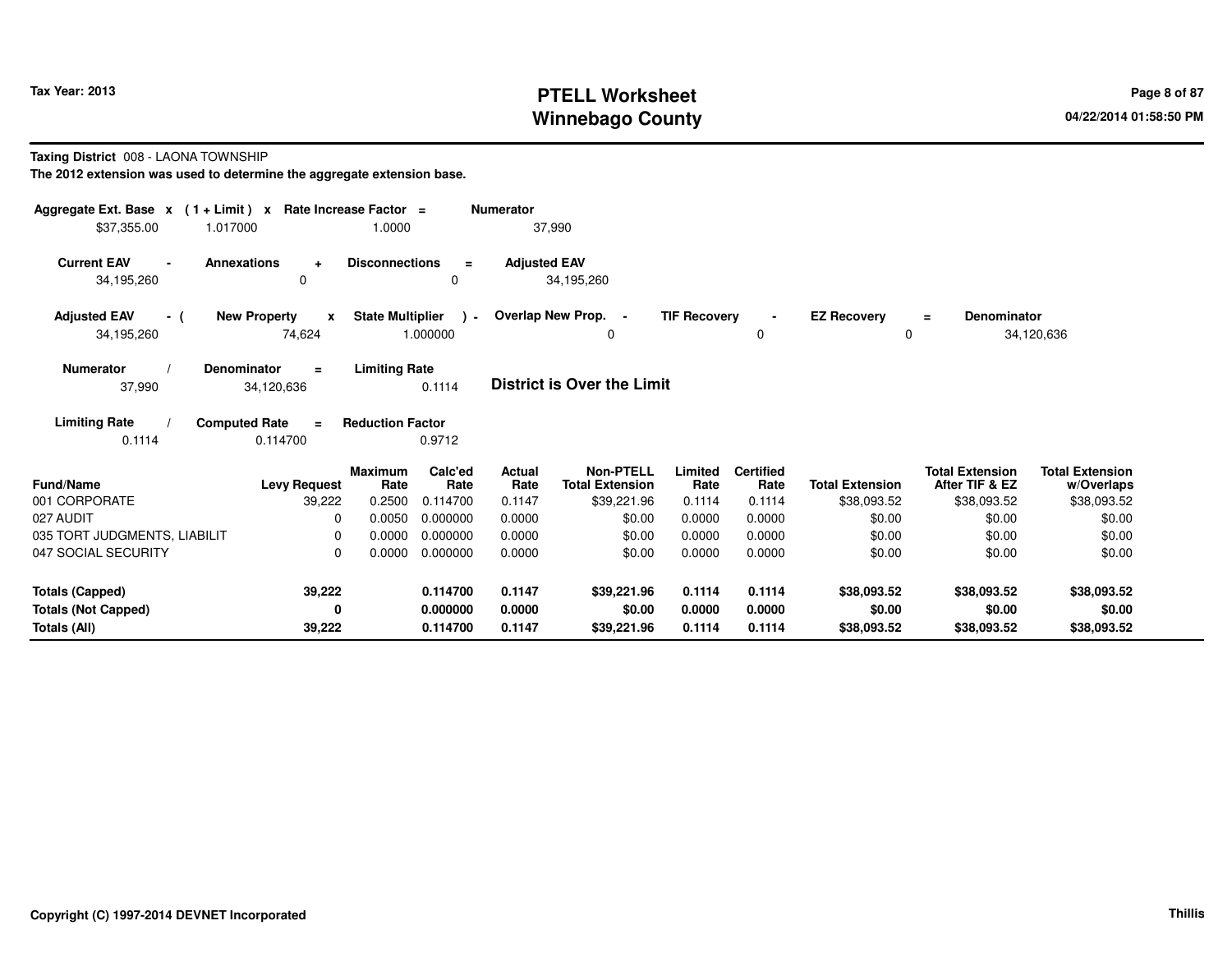# **PTELL Worksheet Tax Year: 2013 Page 9 of 87 PAGE 12 At 2014 Page 9 of 87 Winnebago County**

**Taxing District** 009 - OWEN TOWNSHIP

**The 2012 extension was used to determine the aggregate extension base.**

| Aggregate Ext. Base $x$ (1 + Limit) $x$ |        |                                | Rate Increase Factor =       |                           | <b>Numerator</b>                  |                     |                               |                    |               |                                  |
|-----------------------------------------|--------|--------------------------------|------------------------------|---------------------------|-----------------------------------|---------------------|-------------------------------|--------------------|---------------|----------------------------------|
| \$110,063.13                            |        | 1.017000                       | 1.0000                       |                           | 111.934                           |                     |                               |                    |               |                                  |
| <b>Current EAV</b><br>77,738,069        | $\sim$ | Annexations<br>0               | <b>Disconnections</b><br>÷   | $\equiv$                  | <b>Adjusted EAV</b><br>77,738,069 |                     |                               |                    |               |                                  |
| <b>Adjusted EAV</b><br>77,738,069       | $-1$   | <b>New Property</b><br>125.326 | <b>State Multiplier</b><br>x | $\blacksquare$<br>000000. | Overlap New Prop. -<br>0          | <b>TIF Recovery</b> | $\overline{\phantom{a}}$<br>0 | <b>EZ Recovery</b> | $\equiv$<br>0 | <b>Denominator</b><br>77,612,743 |
| <b>Numerator</b>                        |        | <b>Denominator</b>             | Limiting Rate<br>$\equiv$    |                           | _ _ _ _ _ _ _ _ _ _ _ _ _ _       |                     |                               |                    |               |                                  |

111,93477,612,743 0.1443 **District is Within the Limit**

| <b>Fund/Name</b>           | Levy Request | Maximum<br>Rate | Calc'ed<br>Rate | Actual<br>Rate | <b>Non-PTELL</b><br><b>Total Extension</b> | Limited<br>Rate | <b>Certified</b><br>Rate | <b>Total Extension</b> | <b>Total Extension</b><br>After TIF & EZ | <b>Total Extension</b><br>w/Overlaps |  |
|----------------------------|--------------|-----------------|-----------------|----------------|--------------------------------------------|-----------------|--------------------------|------------------------|------------------------------------------|--------------------------------------|--|
| 001 CORPORATE              | 107.000      | 0.2500          | 0.137642        | 0.1377         | \$107,045.32                               | 0.1377          | 0.1377                   | \$107,045.32           | \$107,045.32                             | \$107,045.32                         |  |
| 047 SOCIAL SECURITY        | 3.000        | 0.0000          | 0.003859        | 0.0039         | \$3,031.78                                 | 0.0039          | 0.0039                   | \$3,031.78             | \$3,031.78                               | \$3,031.78                           |  |
| 054 GENERAL ASSISTANCE     | 2.000        | 0.0000          | 0.002573        | 0.0026         | \$2.021.19                                 | 0.0026          | 0.0026                   | \$2.021.19             | \$2.021.19                               | \$2,021.19                           |  |
| Totals (Capped)            | 112.000      |                 | 0.144074        | 0.1442         | \$112.098.29                               | 0.1442          | 0.1442                   | \$112,098.30           | \$112.098.29                             | \$112,098.29                         |  |
| <b>Totals (Not Capped)</b> | 0            |                 | 0.000000        | 0.0000         | \$0.00                                     | 0.0000          | 0.0000                   | \$0.00                 | \$0.00                                   | \$0.00                               |  |
| Totals (All)               | 112.000      |                 | 0.144074        | 0.1442         | \$112.098.29                               | 0.1442          | 0.1442                   | \$112,098.30           | \$112,098.29                             | \$112,098.29                         |  |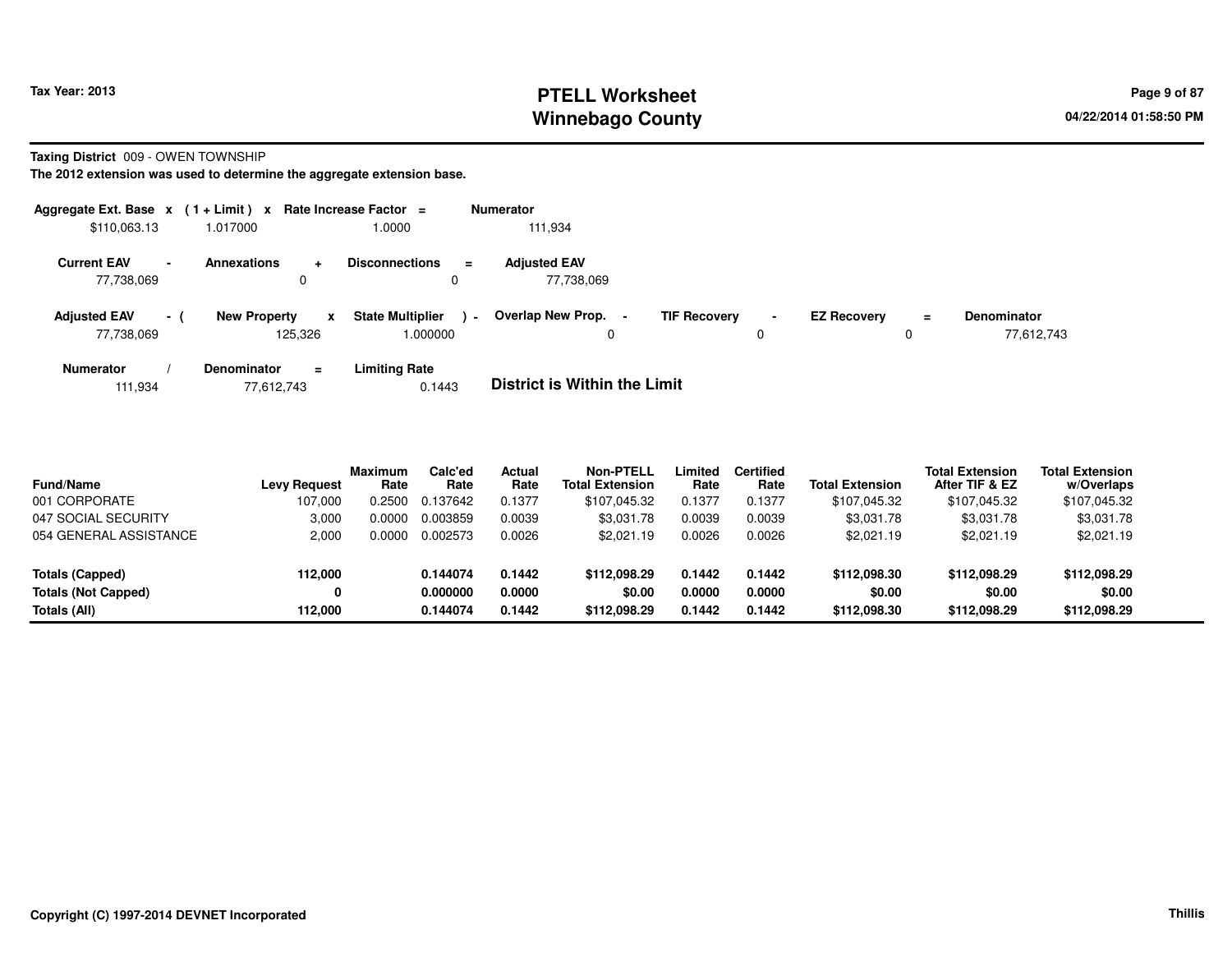# **PTELL Worksheet Tax Year: 2013 Page 10 of 87 PAGE 10 of 87 Page 10 of 87 Winnebago County**

### **Taxing District** 010 - PECATONICA TOWNSHIP

| Aggregate Ext. Base $x$ (1 + Limit) x Rate Increase Factor = |                                              |                                  |                             | <b>Numerator</b>         |                                                           |                           |                                    |                                       |                                                         |                                                     |
|--------------------------------------------------------------|----------------------------------------------|----------------------------------|-----------------------------|--------------------------|-----------------------------------------------------------|---------------------------|------------------------------------|---------------------------------------|---------------------------------------------------------|-----------------------------------------------------|
| \$112,942.55                                                 | 1.017000                                     | 1.0000                           |                             | 114,863                  |                                                           |                           |                                    |                                       |                                                         |                                                     |
| <b>Current EAV</b><br>66,768,534                             | <b>Annexations</b><br>$\ddot{}$<br>0         | <b>Disconnections</b>            | $\equiv$                    | <b>Adjusted EAV</b>      | 66,768,534                                                |                           |                                    |                                       |                                                         |                                                     |
| <b>Adjusted EAV</b><br>- (<br>66,768,534                     | <b>New Property</b><br>x<br>190,157          | <b>State Multiplier</b>          | $\lambda$ -<br>1.000000     |                          | Overlap New Prop. -<br>0                                  | <b>TIF Recovery</b>       | 0                                  | <b>EZ Recovery</b><br>0               | <b>Denominator</b><br>$\equiv$                          | 66,578,377                                          |
| Numerator<br>114,863                                         | <b>Denominator</b><br>$\equiv$<br>66,578,377 | <b>Limiting Rate</b>             | 0.1726                      |                          | <b>District is Over the Limit</b>                         |                           |                                    |                                       |                                                         |                                                     |
| <b>Limiting Rate</b><br>0.1726                               | <b>Computed Rate</b><br>$\equiv$<br>0.177400 | <b>Reduction Factor</b>          | 0.9729                      |                          |                                                           |                           |                                    |                                       |                                                         |                                                     |
| <b>Fund/Name</b><br>001 CORPORATE                            | <b>Levy Request</b><br>90,056                | <b>Maximum</b><br>Rate<br>0.2500 | Calc'ed<br>Rate<br>0.134878 | Actual<br>Rate<br>0.1349 | <b>Non-PTELL</b><br><b>Total Extension</b><br>\$90,070.75 | Limited<br>Rate<br>0.1311 | <b>Certified</b><br>Rate<br>0.1311 | <b>Total Extension</b><br>\$87,533.55 | <b>Total Extension</b><br>After TIF & EZ<br>\$87,533.55 | <b>Total Extension</b><br>w/Overlaps<br>\$87,533.55 |
| 005 I. M. R. F.                                              | 0                                            | 0.0000                           | 0.000000                    | 0.0000                   | \$0.00                                                    | 0.0000                    | 0.0000                             | \$0.00                                | \$0.00                                                  | \$0.00                                              |
| 027 AUDIT                                                    | 3,533                                        | 0.0050                           | 0.005291                    | 0.0050                   | \$3,338.43                                                | 0.0049                    | 0.0049                             | \$3,271.66                            | \$3,271.66                                              | \$3,271.66                                          |
| 035 TORT JUDGMENTS, LIABILIT                                 | 12,000                                       | 0.0000                           | 0.017973                    | 0.0180                   | \$12,018.34                                               | 0.0176                    | 0.0176                             | \$11,751.26                           | \$11,751.26                                             | \$11,751.26                                         |
| 054 GENERAL ASSISTANCE                                       | 13,000                                       | 0.0000                           | 0.019470                    | 0.0195                   | \$13,019.86                                               | 0.0190                    | 0.0190                             | \$12,686.02                           | \$12,686.02                                             | \$12,686.02                                         |
| <b>Totals (Capped)</b>                                       | 118,589                                      |                                  | 0.177612                    | 0.1774                   | \$118,447.38                                              | 0.1726                    | 0.1726                             | \$115,242.49                          | \$115,242.49                                            | \$115,242.49                                        |
| <b>Totals (Not Capped)</b>                                   | 0                                            |                                  | 0.000000                    | 0.0000                   | \$0.00                                                    | 0.0000                    | 0.0000                             | \$0.00                                | \$0.00                                                  | \$0.00                                              |
| Totals (All)                                                 | 118,589                                      |                                  | 0.177612                    | 0.1774                   | \$118,447.38                                              | 0.1726                    | 0.1726                             | \$115,242.49                          | \$115,242.49                                            | \$115,242.49                                        |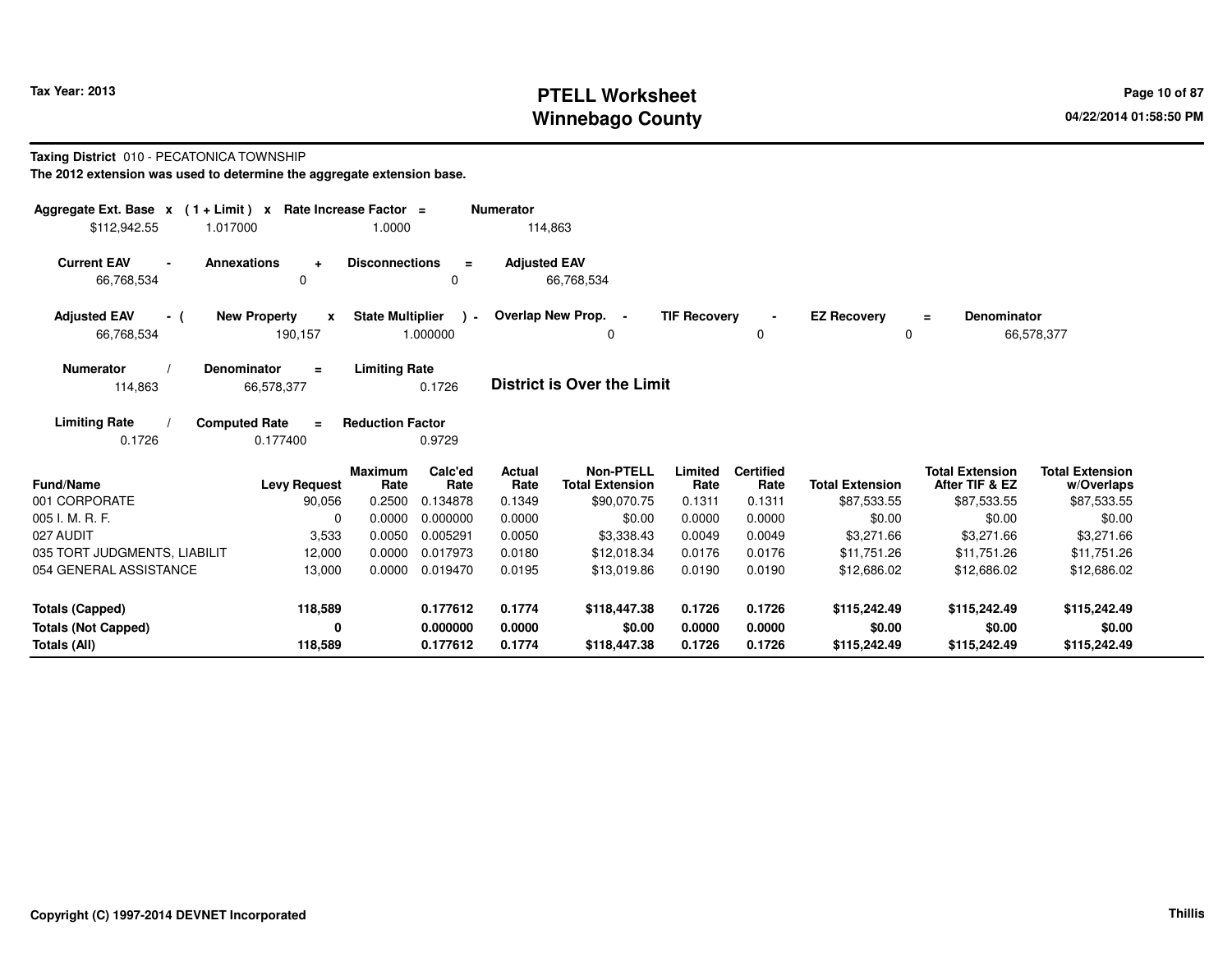# **PTELL Worksheet Tax Year: 2013 Page 11 of 87 PAGE 11 of 87 Page 11 of 87 Winnebago County**

**Taxing District** 011 - ROCKFORD TOWNSHIP

**The 2010 extension was used to determine the aggregate extension base.**

| Aggregate Ext. Base $x$ (1 + Limit) $x$                         |                     | Rate Increase Factor = |                                               | <b>Numerator</b>                     |                     |                               |                                 |   |                                     |
|-----------------------------------------------------------------|---------------------|------------------------|-----------------------------------------------|--------------------------------------|---------------------|-------------------------------|---------------------------------|---|-------------------------------------|
| \$2,676,412.50                                                  | 1.017000            |                        | 1.0000                                        | 2,721,912                            |                     |                               |                                 |   |                                     |
| <b>Current EAV</b><br>$\overline{\phantom{a}}$<br>1,916,229,449 | Annexations         | 0                      | <b>Disconnections</b><br>$\equiv$<br>0        | <b>Adjusted EAV</b><br>1,916,229,449 |                     |                               |                                 |   |                                     |
| <b>Adjusted EAV</b><br>$-1$<br>1,916,229,449                    | <b>New Property</b> | X<br>6,743,890         | <b>State Multiplier</b><br>$\sim$<br>1.000000 | Overlap New Prop.                    | <b>TIF Recovery</b> | $\overline{\phantom{0}}$<br>0 | <b>EZ Recovery</b><br>2,267,569 | Ξ | <b>Denominator</b><br>1,907,217,990 |
| <b>Numerator</b>                                                | <b>Denominator</b>  | $\equiv$               | <b>Limiting Rate</b>                          | _ . _                                |                     |                               |                                 |   |                                     |

2,721,9121,907,217,990 0.1428 **District is Within the Limit**

| <b>Fund/Name</b>           | <b>Levy Request</b> | <b>Maximum</b><br>Rate | Calc'ed<br>Rate | Actual<br>Rate | <b>Non-PTELL</b><br><b>Total Extension</b> | Limited<br>Rate | <b>Certified</b><br>Rate | <b>Total Extension</b> | <b>Total Extension</b><br>After TIF & EZ | <b>Total Extension</b><br>w/Overlaps |  |
|----------------------------|---------------------|------------------------|-----------------|----------------|--------------------------------------------|-----------------|--------------------------|------------------------|------------------------------------------|--------------------------------------|--|
| 001 CORPORATE              | .658,106            | ).2500                 | 0.086530        | 0.0866         | \$1.659.454.70                             | 0.0866          | 0.0866                   | \$1,693,880.10         | \$1,659,454.70                           | \$1,659,454.70                       |  |
| 054 GENERAL ASSISTANCE     | 808.171             | 0.0000                 | 0.042175        | 0.0422         | \$808,648.83                               | 0.0422          | 0.0422                   | \$825.424.25           | \$808,648.83                             | \$808,648.83                         |  |
| Totals (Capped)            | 2,466,277           |                        | 0.128705        | 0.1288         | \$2,468,103,53                             | 0.1288          | 0.1288                   | \$2,519,304.35         | \$2,468,103,53                           | \$2,468,103.53                       |  |
| <b>Totals (Not Capped)</b> | 0                   |                        | 0.000000        | 0.0000         | \$0.00                                     | 0.0000          | 0.0000                   | \$0.00                 | \$0.00                                   | \$0.00                               |  |
| Totals (All)               | 2,466,277           |                        | 0.128705        | 0.1288         | \$2,468,103.53                             | 0.1288          | 0.1288                   | \$2,519,304.35         | \$2,468,103.53                           | \$2,468,103.53                       |  |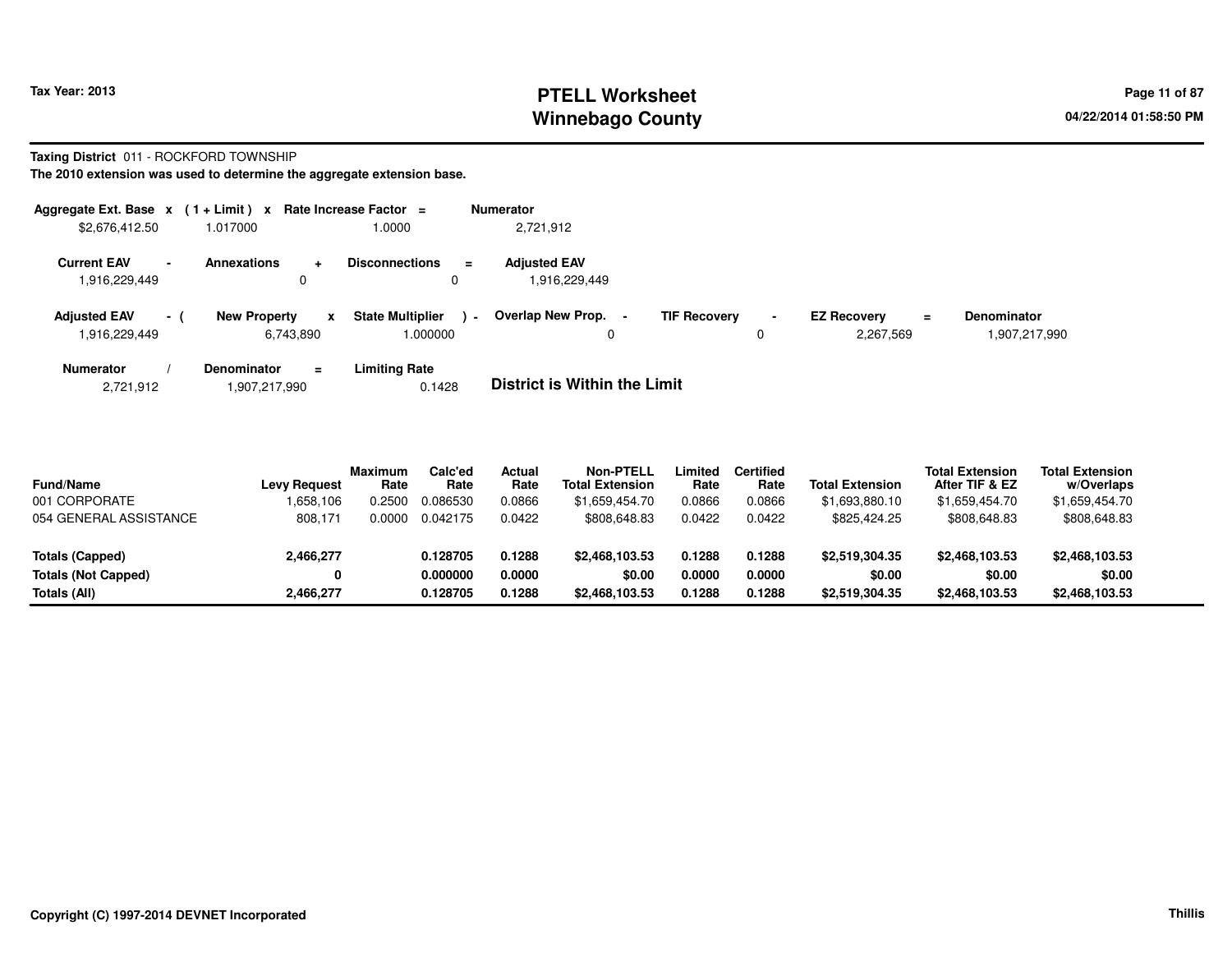# **PTELL Worksheet Tax Year: 2013 Page 12 of 87 PAGE 12 of 87 Page 12 of 87 Winnebago County**

### **Taxing District** 012 - ROCKTON TOWNSHIP

| Aggregate Ext. Base $x$ (1+Limit) x                                       | Rate Increase Factor =                             |                         |                      | <b>Numerator</b>    |                                            |                     |                          |                                   |                                          |                                      |
|---------------------------------------------------------------------------|----------------------------------------------------|-------------------------|----------------------|---------------------|--------------------------------------------|---------------------|--------------------------|-----------------------------------|------------------------------------------|--------------------------------------|
| \$450,383.44<br>1.017000                                                  |                                                    | 1.0000                  |                      | 458,040             |                                            |                     |                          |                                   |                                          |                                      |
| <b>Current EAV</b><br><b>Annexations</b><br>$\blacksquare$<br>237,178,670 | ÷<br>$\mathbf 0$                                   | <b>Disconnections</b>   | $\equiv$<br>$\Omega$ | <b>Adjusted EAV</b> | 237,178,670                                |                     |                          |                                   |                                          |                                      |
| <b>Adjusted EAV</b><br>- (<br>237,178,670                                 | <b>New Property</b><br>$\boldsymbol{x}$<br>914,129 | <b>State Multiplier</b> | $\cdot$<br>1.000000  |                     | Overlap New Prop. -<br>0                   | <b>TIF Recovery</b> | $\blacksquare$<br>0      | <b>EZ Recovery</b><br>$\mathbf 0$ | <b>Denominator</b><br>$\equiv$           | 236,264,541                          |
| <b>Numerator</b><br><b>Denominator</b><br>458,040                         | $\equiv$<br>236,264,541                            | <b>Limiting Rate</b>    | 0.1939               |                     | <b>District is Over the Limit</b>          |                     |                          |                                   |                                          |                                      |
| <b>Limiting Rate</b><br><b>Computed Rate</b><br>0.1939                    | $\equiv$<br>0.202500                               | <b>Reduction Factor</b> | 0.9575               |                     |                                            |                     |                          |                                   |                                          |                                      |
| <b>Fund/Name</b>                                                          | <b>Levy Request</b>                                | <b>Maximum</b><br>Rate  | Calc'ed<br>Rate      | Actual<br>Rate      | <b>Non-PTELL</b><br><b>Total Extension</b> | Limited<br>Rate     | <b>Certified</b><br>Rate | <b>Total Extension</b>            | <b>Total Extension</b><br>After TIF & EZ | <b>Total Extension</b><br>w/Overlaps |
| 001 CORPORATE                                                             | 284,428                                            | 0.2500                  | 0.119921             | 0.1200              | \$284,614.40                               | 0.1114              | 0.1114                   | \$267,909.83                      | \$264,217.04                             | \$264,217.04                         |
| 005 I. M. R. F.                                                           | 35,000                                             | 0.0000                  | 0.014757             | 0.0148              | \$35,102.44                                | 0.0148              | 0.0148                   | \$35,593.05                       | \$35,102.44                              | \$35,102.44                          |
| 017 CEMETERY                                                              | 55,000                                             | 0.2000                  | 0.023189             | 0.0232              | \$55,025.45                                | 0.0232              | 0.0232                   | \$55,794.51                       | \$55,025.45                              | \$55,025.45                          |
| 035 TORT JUDGMENTS, LIABILIT                                              | 5,000                                              | 0.0000                  | 0.002108             | 0.0022              | \$5.217.93                                 | 0.0022              | 0.0022                   | \$5,290.86                        | \$5,217.93                               | \$5,217.93                           |
| 042 PARK/PARK MAINTENANCE                                                 | 10,000                                             | 0.0200                  | 0.004216             | 0.0043              | \$10,198.68                                | 0.0043              | 0.0043                   | \$10,341.22                       | \$10,198.68                              | \$10,198.68                          |
| 047 SOCIAL SECURITY                                                       | 30,000                                             | 0.0000                  | 0.012649             | 0.0127              | \$30,121.69                                | 0.0127              | 0.0127                   | \$30,542.68                       | \$30,121.69                              | \$30,121.69                          |
| 054 GENERAL ASSISTANCE                                                    | 60,000                                             | 0.0000                  | 0.025297             | 0.0253              | \$60,006.20                                | 0.0253              | 0.0253                   | \$60,844.87                       | \$60,006.20                              | \$60,006.20                          |
| <b>Totals (Capped)</b>                                                    | 479,428                                            |                         | 0.202137             | 0.2025              | \$480,286.79                               | 0.1939              | 0.1939                   | \$466,317.02                      | \$459,889.43                             | \$459,889.43                         |
| <b>Totals (Not Capped)</b>                                                | $\Omega$                                           |                         | 0.000000             | 0.0000              | \$0.00                                     | 0.0000              | 0.0000                   | \$0.00                            | \$0.00                                   | \$0.00                               |
| Totals (All)                                                              | 479,428                                            |                         | 0.202137             | 0.2025              | \$480,286.79                               | 0.1939              | 0.1939                   | \$466,317.02                      | \$459,889.43                             | \$459,889.43                         |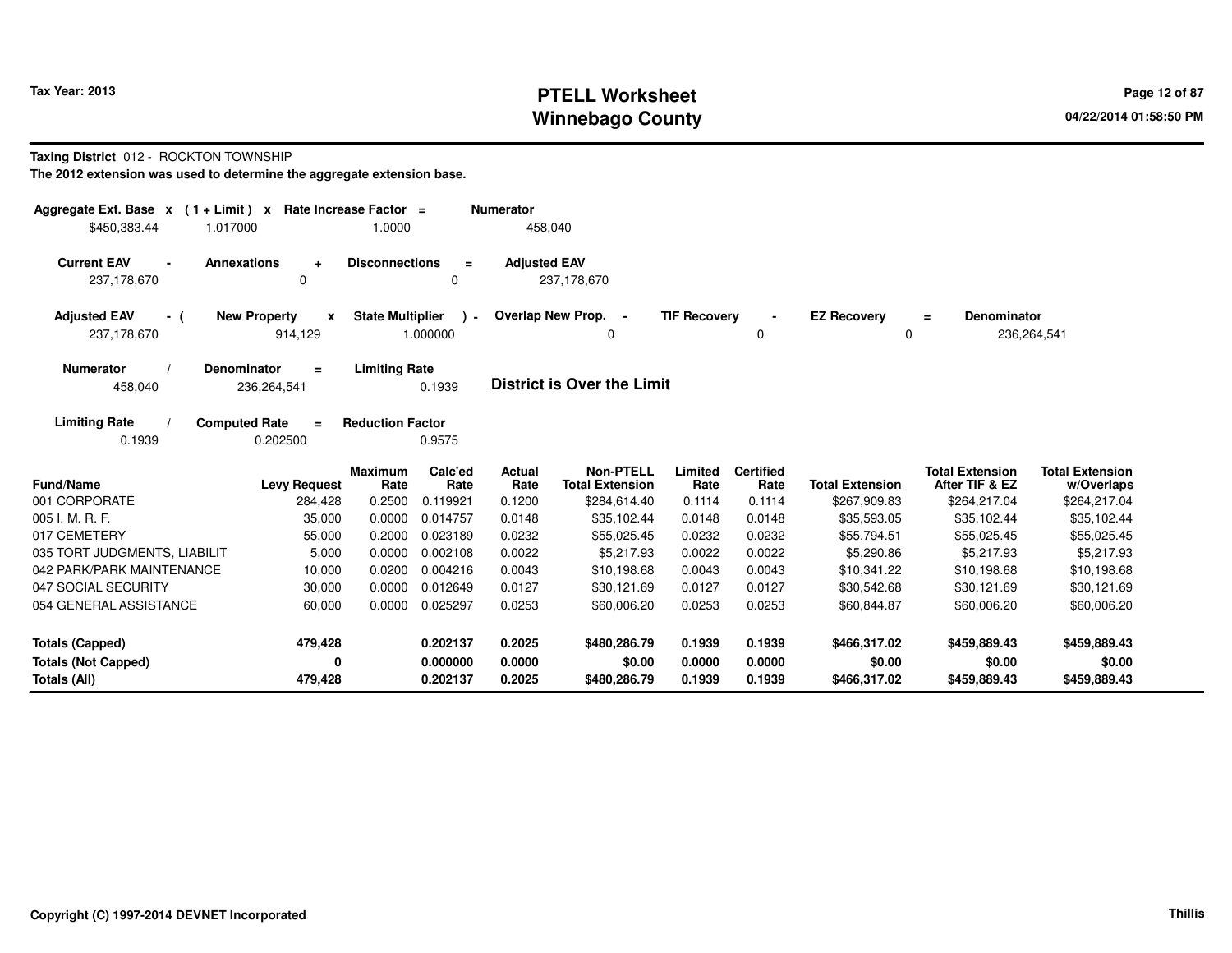# **PTELL Worksheet Tax Year: 2013 Page 13 of 87 PAGE 13 of 87 Page 13 of 87 Winnebago County**

**Taxing District** 013 - ROSCOE TOWNSHIP

| Aggregate Ext. Base $x$ (1+Limit) $x$ | Rate Increase Factor =<br>1.017000  | 1.0000                  |                 | <b>Numerator</b><br>596,956 |                                            |                     |                          |                        |                                          |                                      |
|---------------------------------------|-------------------------------------|-------------------------|-----------------|-----------------------------|--------------------------------------------|---------------------|--------------------------|------------------------|------------------------------------------|--------------------------------------|
| \$586,977.82                          |                                     |                         |                 |                             |                                            |                     |                          |                        |                                          |                                      |
| <b>Current EAV</b>                    | <b>Annexations</b><br>$\ddot{}$     | <b>Disconnections</b>   | $\equiv$        | <b>Adjusted EAV</b>         |                                            |                     |                          |                        |                                          |                                      |
| 412,041,416                           | 0                                   |                         | 0               |                             | 412,041,416                                |                     |                          |                        |                                          |                                      |
| <b>Adjusted EAV</b><br>- (            | <b>New Property</b><br>$\mathbf{x}$ | <b>State Multiplier</b> | $\lambda$ -     |                             | Overlap New Prop. -                        | <b>TIF Recovery</b> |                          | <b>EZ Recovery</b>     | <b>Denominator</b><br>$\equiv$           |                                      |
| 412,041,416                           | 1,783,794                           |                         | 1.000000        |                             | 0                                          |                     | $\mathbf 0$              | 0                      |                                          | 410,257,622                          |
| <b>Numerator</b>                      | <b>Denominator</b><br>$\equiv$      | <b>Limiting Rate</b>    |                 |                             |                                            |                     |                          |                        |                                          |                                      |
| 596,956                               | 410,257,622                         |                         | 0.1456          |                             | <b>District is Over the Limit</b>          |                     |                          |                        |                                          |                                      |
| <b>Limiting Rate</b>                  | <b>Computed Rate</b><br>$\equiv$    | <b>Reduction Factor</b> |                 |                             |                                            |                     |                          |                        |                                          |                                      |
| 0.1456                                | 0.148200                            |                         | 0.9825          |                             |                                            |                     |                          |                        |                                          |                                      |
| <b>Fund/Name</b>                      | <b>Levy Request</b>                 | Maximum<br>Rate         | Calc'ed<br>Rate | Actual<br>Rate              | <b>Non-PTELL</b><br><b>Total Extension</b> | Limited<br>Rate     | <b>Certified</b><br>Rate | <b>Total Extension</b> | <b>Total Extension</b><br>After TIF & EZ | <b>Total Extension</b><br>w/Overlaps |
| 001 CORPORATE                         | 560,000                             | 0.2500                  | 0.135909        | 0.1360                      | \$560,376.33                               | 0.1335              | 0.1335                   | \$550,089.28           | \$550,075.29                             | \$550,075.29                         |
| 017 CEMETERY                          | 35,000                              | 0.2000                  | 0.008494        | 0.0085                      | \$35,023.52                                | 0.0084              | 0.0084                   | \$34,612.36            | \$34,611.48                              | \$34,611.48                          |
| 054 GENERAL ASSISTANCE                | 15,000                              | 0.0000                  | 0.003640        | 0.0037                      | \$15,245.53                                | 0.0037              | 0.0037                   | \$15,245.92            | \$15,245.53                              | \$15,245.53                          |
| <b>Totals (Capped)</b>                | 610,000                             |                         | 0.148043        | 0.1482                      | \$610,645.38                               | 0.1456              | 0.1456                   | \$599,947.56           | \$599,932.30                             | \$599,932.30                         |
| <b>Totals (Not Capped)</b>            | 0                                   |                         | 0.000000        | 0.0000                      | \$0.00                                     | 0.0000              | 0.0000                   | \$0.00                 | \$0.00                                   | \$0.00                               |
| Totals (All)                          | 610,000                             |                         | 0.148043        | 0.1482                      | \$610,645.38                               | 0.1456              | 0.1456                   | \$599,947.56           | \$599,932.30                             | \$599,932.30                         |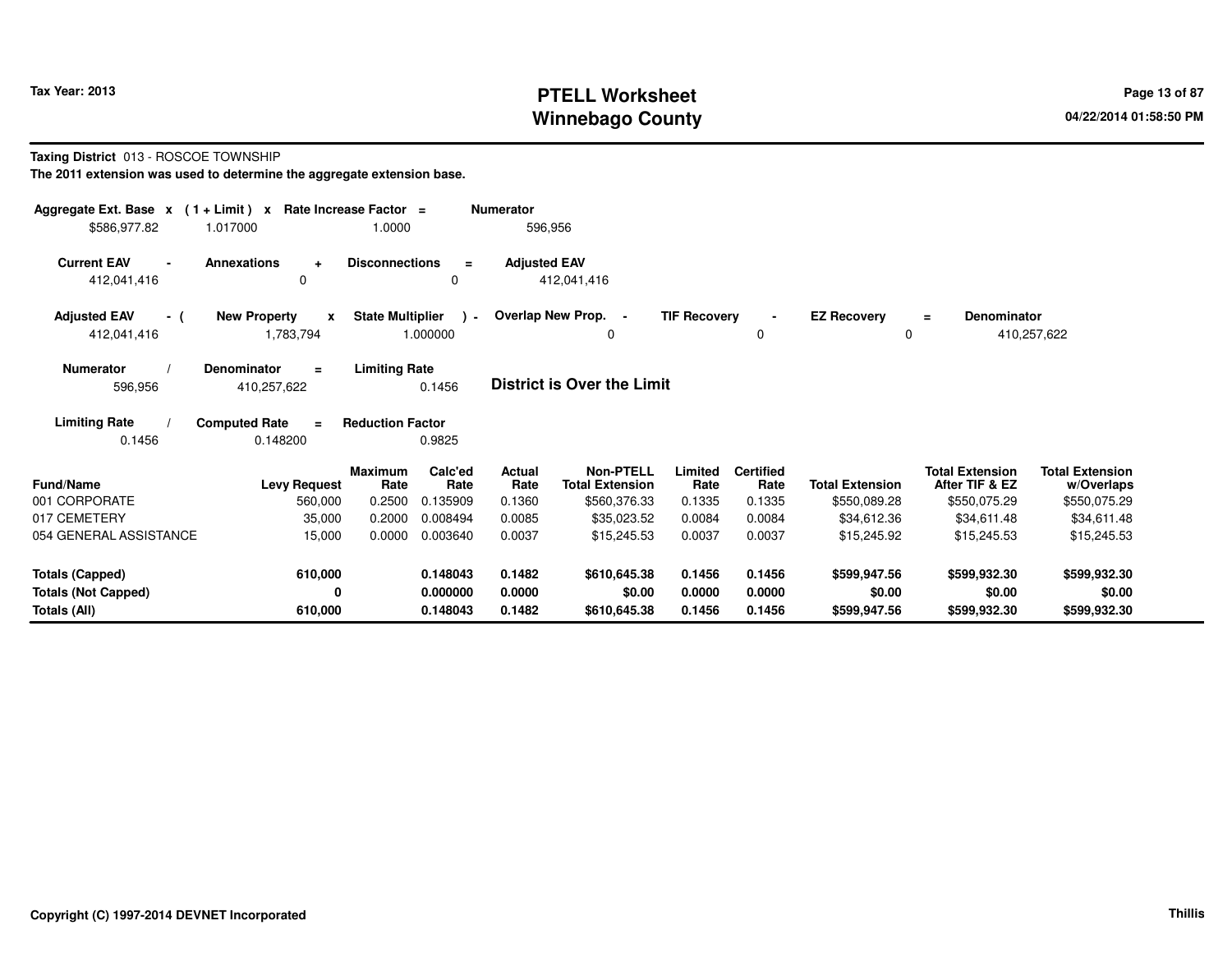# **PTELL Worksheet Tax Year: 2013 Page 14 of 87 PAGE 14 of 87 Page 14 of 87 Winnebago County**

### **Taxing District** 014 - SEWARD TOWNSHIP

| Aggregate Ext. Base $x$ (1 + Limit) $x$  |                                              | Rate Increase Factor =           |                             | <b>Numerator</b>         |                                                           |                           |                                    |                                       |                                                         |                                                     |
|------------------------------------------|----------------------------------------------|----------------------------------|-----------------------------|--------------------------|-----------------------------------------------------------|---------------------------|------------------------------------|---------------------------------------|---------------------------------------------------------|-----------------------------------------------------|
| \$101,123.27<br>1.017000                 |                                              | 1.0000                           |                             | 102,842                  |                                                           |                           |                                    |                                       |                                                         |                                                     |
| <b>Current EAV</b><br>22,619,713         | Annexations<br>$\ddot{}$<br>0                | <b>Disconnections</b>            | $\equiv$<br>$\Omega$        | <b>Adjusted EAV</b>      | 22,619,713                                                |                           |                                    |                                       |                                                         |                                                     |
| <b>Adjusted EAV</b><br>- (<br>22,619,713 | <b>New Property</b><br>X<br>403,448          | <b>State Multiplier</b>          | $\lambda$ -<br>1.000000     |                          | Overlap New Prop.<br>$\sim$<br>0                          | <b>TIF Recovery</b>       | 0                                  | <b>EZ Recovery</b><br>0               | <b>Denominator</b><br>$\equiv$                          | 22,216,265                                          |
| <b>Numerator</b><br>102,842              | <b>Denominator</b><br>$\equiv$<br>22,216,265 | <b>Limiting Rate</b>             | 0.4630                      |                          | <b>District is Over the Limit</b>                         |                           |                                    |                                       |                                                         |                                                     |
| <b>Limiting Rate</b><br>0.4630           | <b>Computed Rate</b><br>$\equiv$<br>0.466100 | <b>Reduction Factor</b>          | 0.9933                      |                          |                                                           |                           |                                    |                                       |                                                         |                                                     |
| <b>Fund/Name</b><br>001 CORPORATE        | <b>Levy Request</b><br>80,000                | <b>Maximum</b><br>Rate<br>0.3700 | Calc'ed<br>Rate<br>0.353674 | Actual<br>Rate<br>0.3537 | <b>Non-PTELL</b><br><b>Total Extension</b><br>\$80,005.92 | Limited<br>Rate<br>0.3512 | <b>Certified</b><br>Rate<br>0.3512 | <b>Total Extension</b><br>\$79,440.43 | <b>Total Extension</b><br>After TIF & EZ<br>\$79,440.43 | <b>Total Extension</b><br>w/Overlaps<br>\$79,440.43 |
| 027 AUDIT                                | 1,500                                        | 0.0050                           | 0.006631                    | 0.0050                   | \$1,130.99                                                | 0.0050                    | 0.0050                             | \$1,130.99                            | \$1,130.99                                              | \$1,130.99                                          |
| 035 TORT JUDGMENTS, LIABILIT             | 11,000                                       | 0.0000                           | 0.048630                    | 0.0487                   | \$11,015.80                                               | 0.0484                    | 0.0484                             | \$10,947.94                           | \$10,947.94                                             | \$10,947.94                                         |
| 047 SOCIAL SECURITY                      | 5,500                                        | 0.0000                           | 0.024315                    | 0.0244                   | \$5,519.21                                                | 0.0243                    | 0.0243                             | \$5,496.59                            | \$5,496.59                                              | \$5,496.59                                          |
| 054 GENERAL ASSISTANCE                   | 7,750                                        | 0.0000                           | 0.034262                    | 0.0343                   | \$7,758.56                                                | 0.0341                    | 0.0341                             | \$7.713.32                            | \$7.713.32                                              | \$7.713.32                                          |
| <b>Totals (Capped)</b>                   | 105,750                                      |                                  | 0.467512                    | 0.4661                   | \$105,430.48                                              | 0.4630                    | 0.4630                             | \$104,729.27                          | \$104,729.27                                            | \$104,729.27                                        |
| <b>Totals (Not Capped)</b>               | 0                                            |                                  | 0.000000                    | 0.0000                   | \$0.00                                                    | 0.0000                    | 0.0000                             | \$0.00                                | \$0.00                                                  | \$0.00                                              |
| Totals (All)                             | 105,750                                      |                                  | 0.467512                    | 0.4661                   | \$105,430.48                                              | 0.4630                    | 0.4630                             | \$104,729.27                          | \$104,729.27                                            | \$104,729.27                                        |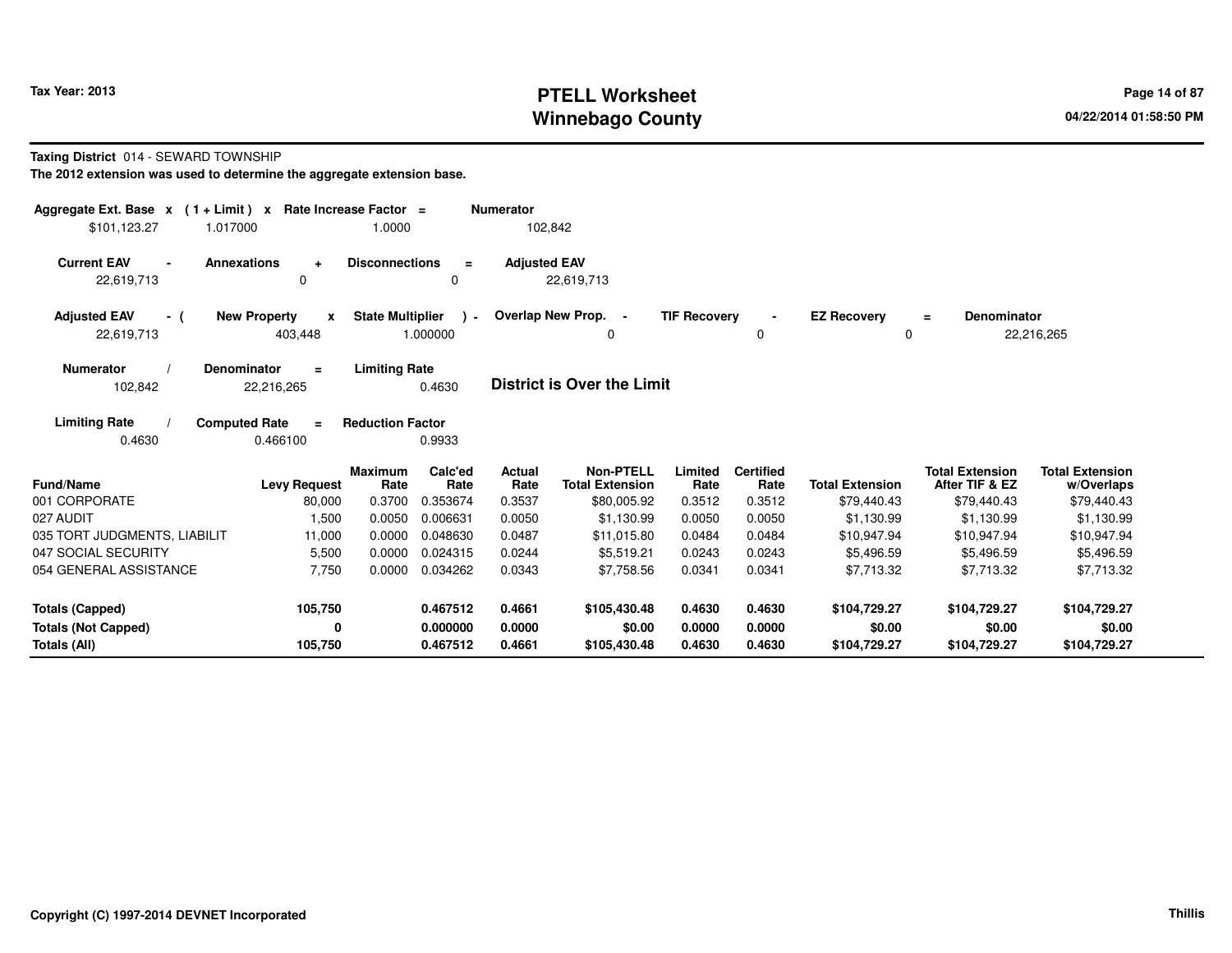# **PTELL Worksheet Tax Year: 2013 Page 15 of 87 PAGE 15 of 87 Page 15 of 87 Winnebago County**

**Taxing District** 015 - SHIRLAND TOWNSHIP

| Aggregate Ext. Base $x$ (1+Limit) $x$ |                                              | Rate Increase Factor =  |                 | <b>Numerator</b>    |                                            |                     |                          |                        |                                          |                                      |  |
|---------------------------------------|----------------------------------------------|-------------------------|-----------------|---------------------|--------------------------------------------|---------------------|--------------------------|------------------------|------------------------------------------|--------------------------------------|--|
| \$44,564.17                           | 1.017000                                     | 1.0000                  |                 |                     | 45,322                                     |                     |                          |                        |                                          |                                      |  |
| <b>Current EAV</b><br>22,280,183      | <b>Annexations</b><br>÷<br>$\Omega$          | <b>Disconnections</b>   | $\equiv$<br>0   | <b>Adjusted EAV</b> | 22,280,183                                 |                     |                          |                        |                                          |                                      |  |
| <b>Adjusted EAV</b><br>- (            | <b>New Property</b><br>$\mathbf{x}$          | <b>State Multiplier</b> |                 |                     | ) - Overlap New Prop. -                    | <b>TIF Recovery</b> | $\blacksquare$           | <b>EZ Recovery</b>     | Denominator<br>Ξ                         |                                      |  |
| 22,280,183                            | 98,720                                       |                         | 1.000000        |                     | $\Omega$                                   |                     | 0                        | $\Omega$               |                                          | 22,181,463                           |  |
| <b>Numerator</b><br>45,322            | <b>Denominator</b><br>$=$<br>22,181,463      | <b>Limiting Rate</b>    | 0.2044          |                     | <b>District is Over the Limit</b>          |                     |                          |                        |                                          |                                      |  |
| <b>Limiting Rate</b><br>0.2044        | <b>Computed Rate</b><br>$\equiv$<br>0.210100 | <b>Reduction Factor</b> | 0.9729          |                     |                                            |                     |                          |                        |                                          |                                      |  |
| <b>Fund/Name</b>                      | <b>Levy Request</b>                          | <b>Maximum</b><br>Rate  | Calc'ed<br>Rate | Actual<br>Rate      | <b>Non-PTELL</b><br><b>Total Extension</b> | Limited<br>Rate     | <b>Certified</b><br>Rate | <b>Total Extension</b> | <b>Total Extension</b><br>After TIF & EZ | <b>Total Extension</b><br>w/Overlaps |  |
| 001 CORPORATE                         | 46,792                                       | 0.3300                  | 0.210016        | 0.2101              | \$46,810.66                                | 0.2044              | 0.2044                   | \$45,540.69            | \$45,540.69                              | \$45,540.69                          |  |
| 034 GENERAL ASSISTANCE                | $\Omega$                                     | 0.0000                  | 0.000000        | 0.0000              | \$0.00                                     | 0.0000              | 0.0000                   | \$0.00                 | \$0.00                                   | \$0.00                               |  |
| <b>Totals (Capped)</b>                | 46,792                                       |                         | 0.210016        | 0.2101              | \$46,810.66                                | 0.2044              | 0.2044                   | \$45,540.69            | \$45,540.69                              | \$45,540.69                          |  |
| <b>Totals (Not Capped)</b>            | 0                                            |                         | 0.000000        | 0.0000              | \$0.00                                     | 0.0000              | 0.0000                   | \$0.00                 | \$0.00                                   | \$0.00                               |  |
| Totals (All)                          | 46,792                                       |                         | 0.210016        | 0.2101              | \$46,810.66                                | 0.2044              | 0.2044                   | \$45,540.69            | \$45,540.69                              | \$45,540.69                          |  |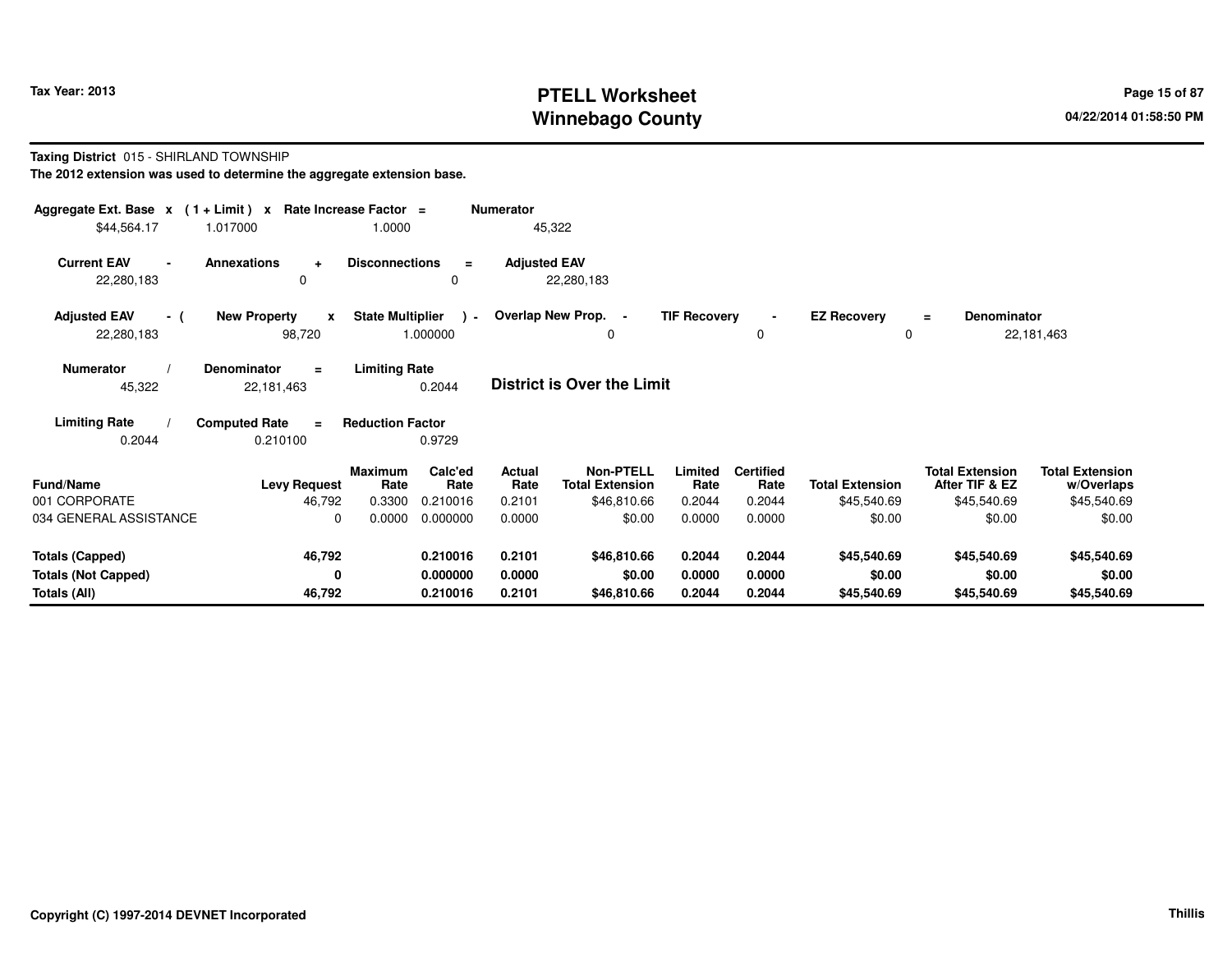# **PTELL Worksheet Tax Year: 2013 Page 16 of 87 PAGE 16 of 87 Page 16 of 87 Winnebago County**

### **Taxing District** 016 - WINNEBAGO TOWNSHIP

| Aggregate Ext. Base $x$ (1 + Limit) x Rate Increase Factor = |                                                |                                               | <b>Numerator</b>                  |                                     |                     |                          |                                |                                          |                                      |
|--------------------------------------------------------------|------------------------------------------------|-----------------------------------------------|-----------------------------------|-------------------------------------|---------------------|--------------------------|--------------------------------|------------------------------------------|--------------------------------------|
| \$144,332.42                                                 | 1.017000                                       | 1.0000                                        | 146,786                           |                                     |                     |                          |                                |                                          |                                      |
| <b>Current EAV</b><br>92,540,499                             | <b>Annexations</b><br>$\ddot{}$<br>0           | <b>Disconnections</b><br>$\equiv$<br>0        | <b>Adjusted EAV</b><br>92,540,499 |                                     |                     |                          |                                |                                          |                                      |
| <b>Adjusted EAV</b><br>- (<br>92,540,499                     | <b>New Property</b><br>$\mathbf{x}$<br>359,524 | <b>State Multiplier</b><br>$\sim$<br>1.000000 | Overlap New Prop. -               | 0                                   | <b>TIF Recovery</b> | 0                        | <b>EZ Recovery</b><br>$\Omega$ | <b>Denominator</b><br>$\equiv$           | 92,180,975                           |
| <b>Numerator</b><br>146,786                                  | <b>Denominator</b><br>$\equiv$<br>92,180,975   | <b>Limiting Rate</b><br>0.1593                | <b>District is Over the Limit</b> |                                     |                     |                          |                                |                                          |                                      |
| <b>Limiting Rate</b>                                         | <b>Computed Rate</b><br>$\equiv$               | <b>Reduction Factor</b>                       |                                   |                                     |                     |                          |                                |                                          |                                      |
| 0.1593                                                       | 0.163800                                       | 0.9725                                        |                                   |                                     |                     |                          |                                |                                          |                                      |
| <b>Fund/Name</b>                                             | <b>Levy Request</b>                            | Calc'ed<br><b>Maximum</b><br>Rate<br>Rate     | Actual<br>Rate                    | Non-PTELL<br><b>Total Extension</b> | Limited<br>Rate     | <b>Certified</b><br>Rate | <b>Total Extension</b>         | <b>Total Extension</b><br>After TIF & EZ | <b>Total Extension</b><br>w/Overlaps |
| 001 CORPORATE                                                | 151,549                                        | 0.2500<br>0.163765                            | 0.1638                            | \$151,581.34                        | 0.1593              | 0.1593                   | \$147,417.01                   | \$147,417.01                             | \$147,417.01                         |
| <b>Totals (Capped)</b>                                       | 151,549                                        | 0.163765                                      | 0.1638                            | \$151,581.34                        | 0.1593              | 0.1593                   | \$147,417.01                   | \$147,417.01                             | \$147,417.01                         |
| <b>Totals (Not Capped)</b>                                   | 0                                              | 0.000000                                      | 0.0000                            | \$0.00                              | 0.0000              | 0.0000                   | \$0.00                         | \$0.00                                   | \$0.00                               |
| Totals (All)                                                 | 151,549                                        | 0.163765                                      | 0.1638                            | \$151,581.34                        | 0.1593              | 0.1593                   | \$147,417.01                   | \$147,417.01                             | \$147,417.01                         |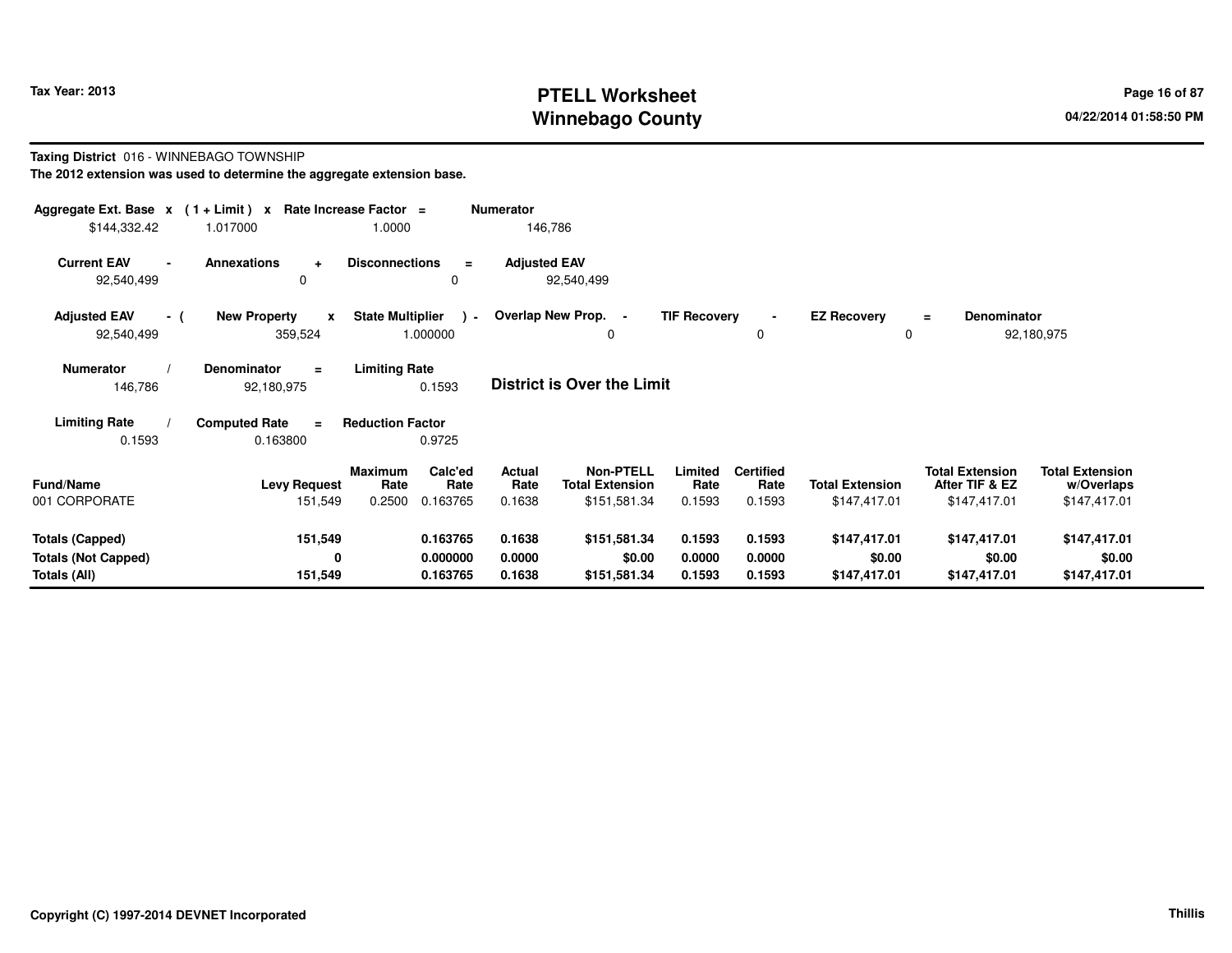### **PTELL Worksheet Tax Year: 2013 Page 17 of 87 PAGE 17 of 87 Winnebago County**

### **Taxing District** 017 - CHERRY VALLEY VILLAGE

| Aggregate Ext. Base $x$ (1 + Limit) $x$                      |                                       | Rate Increase Factor =                                        | <b>Numerator</b>                                      |                     |                                     |                                  |
|--------------------------------------------------------------|---------------------------------------|---------------------------------------------------------------|-------------------------------------------------------|---------------------|-------------------------------------|----------------------------------|
| \$0.00                                                       | 1.017000                              | 1.0000                                                        |                                                       |                     |                                     |                                  |
| <b>Current EAV</b><br>$\overline{\phantom{0}}$<br>79,383,370 | <b>Annexations</b><br>81.411          | <b>Disconnections</b><br>$\equiv$<br>$\div$<br>0              | <b>Adjusted EAV</b><br>79.301.959                     |                     |                                     |                                  |
| <b>Adjusted EAV</b><br>79,301,959                            | <b>New Property</b><br>$-1$<br>34.282 | <b>State Multiplier</b><br>$\mathbf{x}$<br>$\sim$<br>1.000000 | Overlap New Prop. -<br><b>TIF Recovery</b><br>124.588 | $\blacksquare$<br>0 | <b>EZ Recovery</b><br>$\equiv$<br>0 | <b>Denominator</b><br>79,143,089 |
| <b>Numerator</b><br>0                                        | <b>Denominator</b><br>79,143,089      | <b>Limiting Rate</b><br>$\equiv$<br>0.0000                    | <b>District is Within the Limit</b>                   |                     |                                     |                                  |

| <b>Fund/Name</b>           | <b>Levy Request</b> | <b>Maximum</b><br>Rate | Calc'ed<br>Rate | Actual<br>Rate | <b>Non-PTELL</b><br><b>Total Extension</b> | Limited<br>Rate | <b>Certified</b><br>Rate | <b>Total Extension</b> | <b>Total Extension</b><br>After TIF & EZ | <b>Total Extension</b><br>w/Overlaps |
|----------------------------|---------------------|------------------------|-----------------|----------------|--------------------------------------------|-----------------|--------------------------|------------------------|------------------------------------------|--------------------------------------|
| 001 CORPORATE              |                     | ን.2500                 | 0.000000        | 0.0000         | \$0.00                                     | 0.0000          | 0.0000                   | \$0.00                 | \$0.00                                   | \$0.00                               |
| 003 BONDS AND INTEREST     |                     | N 0000.                | 0.000000        | 0.0000         | \$0.00                                     | 0.0000          | 0.0000                   | \$0.00                 | \$0.00                                   | \$0.00                               |
| 207 ROAD AND BRIDGE TRANSF |                     | N 0000.                | 0.000000        | 0.0000         | \$0.00                                     | 0.0000          | 0.0000                   | \$0.00                 | \$0.00                                   | \$0.00                               |
| Totals (Capped)            |                     |                        | 0.000000        | 0.0000         | \$0.00                                     | 0.0000          | 0.0000                   | \$0.00                 | \$0.00                                   | \$0.00                               |
| <b>Totals (Not Capped)</b> |                     |                        | 0.000000        | 0.0000         | \$0.00                                     | 0.0000          | 0.0000                   | \$0.00                 | \$0.00                                   | \$0.00                               |
| Totals (All)               |                     |                        | 0.000000        | 0.0000         | \$0.00                                     | 0.0000          | 0.0000                   | \$0.00                 | \$0.00                                   | \$0.00                               |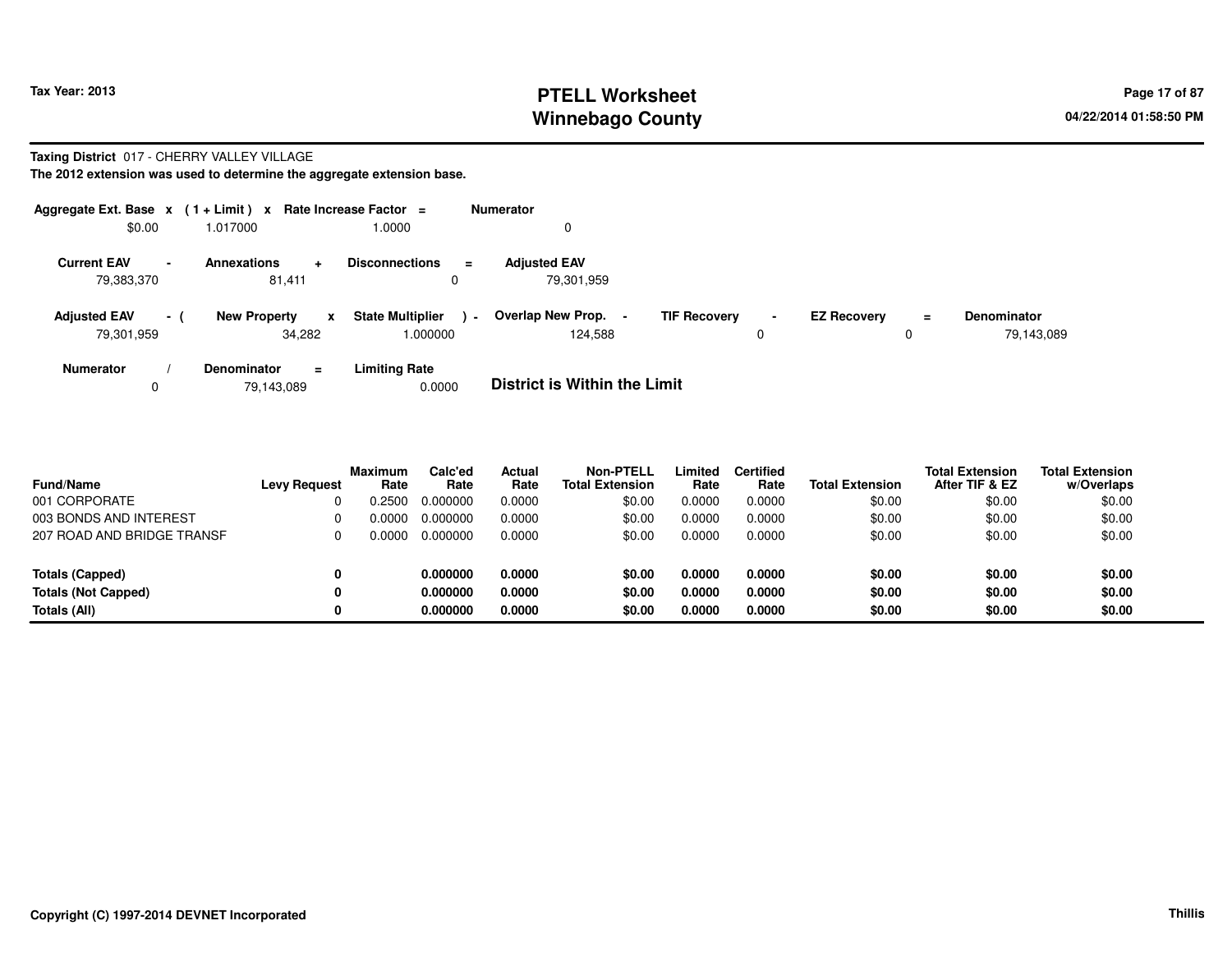# **PTELL Worksheet Tax Year: 2013 Page 18 of 87 PAGE 18 of 87 Page 18 of 87 Winnebago County**

**Taxing District** 018 - DURAND VILLAGE

| Aggregate Ext. Base $x$ (1 + Limit) x Rate Increase Factor = |                                          |                                     |                      | <b>Numerator</b>    |                                            |                     |                          |                                |                                          |                                      |
|--------------------------------------------------------------|------------------------------------------|-------------------------------------|----------------------|---------------------|--------------------------------------------|---------------------|--------------------------|--------------------------------|------------------------------------------|--------------------------------------|
| \$50,707.46<br>1.017000                                      |                                          | 1.0000                              |                      | 51,569              |                                            |                     |                          |                                |                                          |                                      |
| <b>Current EAV</b><br><b>Annexations</b><br>17,458,913       | $\ddot{}$<br>0                           | <b>Disconnections</b>               | $\equiv$<br>$\Omega$ | <b>Adjusted EAV</b> | 17,458,913                                 |                     |                          |                                |                                          |                                      |
| <b>Adjusted EAV</b><br>- (<br>17,458,913                     | <b>New Property</b><br>$\pmb{\chi}$<br>0 | <b>State Multiplier</b><br>1.000000 | $\cdot$              |                     | Overlap New Prop. -<br>0                   | <b>TIF Recovery</b> | $\Omega$                 | <b>EZ Recovery</b><br>$\Omega$ | <b>Denominator</b><br>$=$                | 17,458,913                           |
| Denominator<br><b>Numerator</b><br>51,569                    | $\equiv$<br>17,458,913                   | <b>Limiting Rate</b>                | 0.2954               |                     | <b>District is Over the Limit</b>          |                     |                          |                                |                                          |                                      |
| <b>Limiting Rate</b><br><b>Computed Rate</b><br>0.2954       | $\equiv$<br>0.305000                     | <b>Reduction Factor</b>             | 0.9685               |                     |                                            |                     |                          |                                |                                          |                                      |
| <b>Fund/Name</b>                                             | <b>Levy Request</b>                      | <b>Maximum</b><br>Rate              | Calc'ed<br>Rate      | Actual<br>Rate      | <b>Non-PTELL</b><br><b>Total Extension</b> | Limited<br>Rate     | <b>Certified</b><br>Rate | <b>Total Extension</b>         | <b>Total Extension</b><br>After TIF & EZ | <b>Total Extension</b><br>w/Overlaps |
| 001 CORPORATE                                                | 44,042                                   | 0.4375                              | 0.252261             | 0.2523              | \$44,048.84                                | 0.2443              | 0.2443                   | \$43,448.52                    | \$42,652.12                              | \$42,652.12                          |
| 014 POLICE PROTECTION                                        | 9,200                                    | 0.6000                              | 0.052695             | 0.0527              | \$9,200.85                                 | 0.0511              | 0.0511                   | \$9,088.08                     | \$8,921.50                               | \$8,921.50                           |
| 207 ROAD AND BRIDGE TRANSF                                   | $\Omega$                                 | 0.0000                              | 0.000000             | 0.0000              | \$0.00                                     | 0.0000              | 0.0000                   | \$0.00                         | \$0.00                                   | \$0.00                               |
| <b>Totals (Capped)</b>                                       | 53,242                                   |                                     | 0.304956             | 0.3050              | \$53,249.69                                | 0.2954              | 0.2954                   | \$52,536.60                    | \$51,573.62                              | \$51,573.62                          |
| <b>Totals (Not Capped)</b>                                   | 0                                        |                                     | 0.000000             | 0.0000              | \$0.00                                     | 0.0000              | 0.0000                   | \$0.00                         | \$0.00                                   | \$0.00                               |
| Totals (All)                                                 | 53,242                                   |                                     | 0.304956             | 0.3050              | \$53,249.69                                | 0.2954              | 0.2954                   | \$52,536.60                    | \$51,573.62                              | \$51,573.62                          |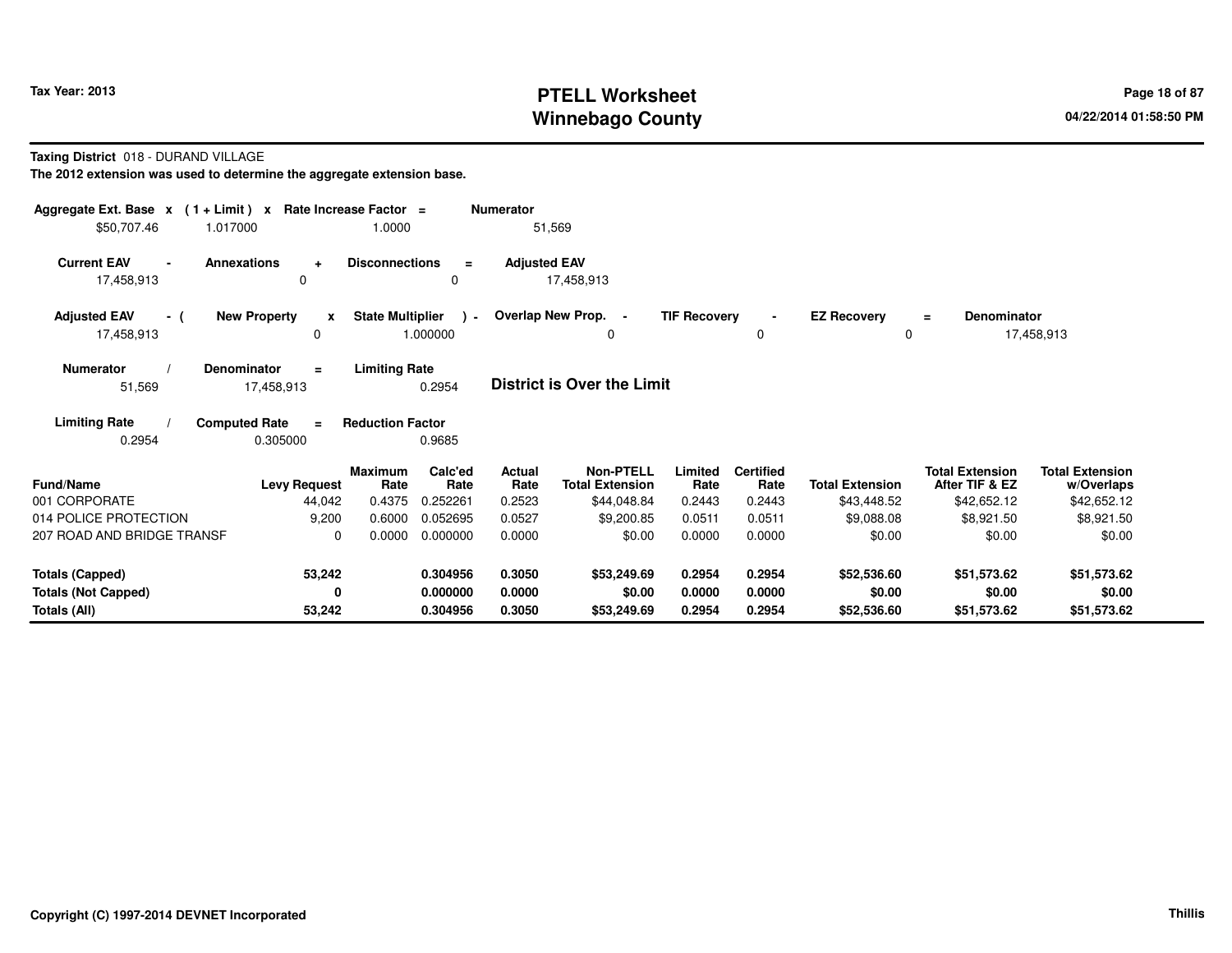### **PTELL Worksheet Tax Year: 2013 Page 19 of 87 PAGE 19 of 87 Page 19 of 87 Winnebago County**

**Taxing District** 019 - LOVES PARK CITY

| Aggregate Ext. Base $x$ (1 + Limit) $x$                       |                                                  | Rate Increase Factor =                        | <b>Numerator</b>                                      |                     |                               |                                   |
|---------------------------------------------------------------|--------------------------------------------------|-----------------------------------------------|-------------------------------------------------------|---------------------|-------------------------------|-----------------------------------|
| \$0.00                                                        | 1.017000                                         | 1.0000                                        | 0                                                     |                     |                               |                                   |
| <b>Current EAV</b><br>$\overline{\phantom{a}}$<br>359,010,772 | <b>Annexations</b><br>$\div$<br>359,383          | <b>Disconnections</b><br>$\equiv$<br>$\Omega$ | <b>Adjusted EAV</b><br>358,651,389                    |                     |                               |                                   |
| <b>Adjusted EAV</b><br>- 1<br>358,651,389                     | <b>New Property</b><br>$\mathbf{x}$<br>1.061.648 | <b>State Multiplier</b><br>$\sim$<br>1.000000 | Overlap New Prop. -<br><b>TIF Recovery</b><br>242.623 | $\blacksquare$<br>0 | <b>EZ Recovery</b><br>Ξ.<br>0 | <b>Denominator</b><br>357,347,118 |
| <b>Numerator</b><br>0                                         | <b>Denominator</b><br>$\equiv$<br>357.347.118    | <b>Limiting Rate</b><br>0.0000                | <b>District is Within the Limit</b>                   |                     |                               |                                   |

| <b>Fund/Name</b>           | <b>Levy Request</b> | <b>Maximum</b><br>Rate | Calc'ed<br>Rate | Actual<br>Rate | <b>Non-PTELL</b><br><b>Total Extension</b> | Limited<br>Rate | Certified<br>Rate | <b>Total Extension</b> | <b>Total Extension</b><br>After TIF & EZ | <b>Total Extension</b><br>w/Overlaps |
|----------------------------|---------------------|------------------------|-----------------|----------------|--------------------------------------------|-----------------|-------------------|------------------------|------------------------------------------|--------------------------------------|
| 001 CORPORATE              |                     | 0.2500                 | 0.000000        | 0.0000         | \$0.00                                     | 0.0000          | 0.0000            | \$0.00                 | \$0.00                                   | \$0.00                               |
| 003 BONDS AND INTEREST     |                     | 0.0000                 | 0.000000        | 0.0000         | \$0.00                                     | 0.0000          | 0.0000            | \$0.00                 | \$0.00                                   | \$0.00                               |
| 207 ROAD AND BRIDGE TRANSF |                     | 0.0000                 | 0.000000        | 0.0000         | \$0.00                                     | 0.0000          | 0.0000            | \$0.00                 | \$0.00                                   | \$0.00                               |
| Totals (Capped)            |                     |                        | 0.000000        | 0.0000         | \$0.00                                     | 0.0000          | 0.0000            | \$0.00                 | \$0.00                                   | \$0.00                               |
| <b>Totals (Not Capped)</b> |                     |                        | 0.000000        | 0.0000         | \$0.00                                     | 0.0000          | 0.0000            | \$0.00                 | \$0.00                                   | \$0.00                               |
| Totals (All)               |                     |                        | 0.000000        | 0.0000         | \$0.00                                     | 0.0000          | 0.0000            | \$0.00                 | \$0.00                                   | \$0.00                               |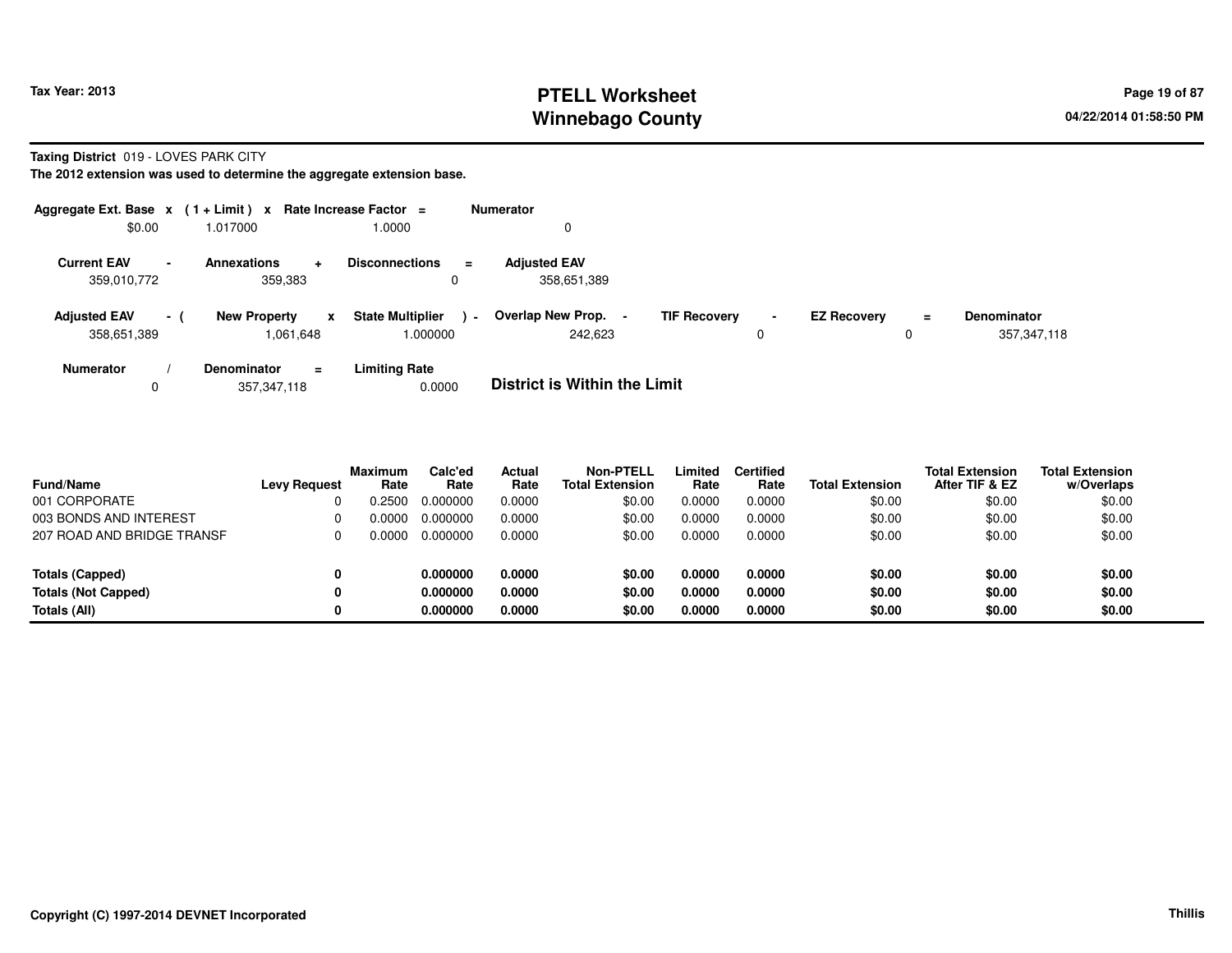# **PTELL Worksheet Tax Year: 2013 Page 20 of 87 PAGE 20 of 87 Page 20 of 87 Winnebago County**

### **Taxing District** 020 - MACHESNEY PARK VILLAGE

|                                    |                | Aggregate Ext. Base $x$ (1 + Limit) x Rate Increase Factor = |                                               | <b>Numerator</b>                                |                     |                    |               |                                   |
|------------------------------------|----------------|--------------------------------------------------------------|-----------------------------------------------|-------------------------------------------------|---------------------|--------------------|---------------|-----------------------------------|
| \$0.00                             |                | 1.017000                                                     | 1.0000                                        | 0                                               |                     |                    |               |                                   |
| <b>Current EAV</b><br>309,673,834  | $\blacksquare$ | <b>Annexations</b><br>÷<br>0                                 | <b>Disconnections</b><br>$\equiv$             | <b>Adjusted EAV</b><br>309,673,834              |                     |                    |               |                                   |
| <b>Adjusted EAV</b><br>309,673,834 | - (            | <b>New Property</b><br>$\mathbf{x}$<br>1.406.712             | <b>State Multiplier</b><br>$\sim$<br>1.000000 | Overlap New Prop. -<br><b>TIF Recovery</b><br>0 | $\blacksquare$<br>0 | <b>EZ Recovery</b> | $\equiv$<br>0 | <b>Denominator</b><br>308,267,122 |
| <b>Numerator</b><br>0              |                | <b>Denominator</b><br>$\equiv$<br>308.267.122                | <b>Limiting Rate</b><br>0.0000                | <b>District is Within the Limit</b>             |                     |                    |               |                                   |

| <b>Fund/Name</b>           | <b>Levy Request</b> | <b>Maximum</b><br>Rate | Calc'ed<br>Rate | <b>Actual</b><br>Rate | <b>Non-PTELL</b><br><b>Total Extension</b> | Limited<br>Rate | <b>Certified</b><br>Rate | <b>Total Extension</b> | <b>Total Extension</b><br>After TIF & EZ | <b>Total Extension</b><br>w/Overlaps |
|----------------------------|---------------------|------------------------|-----------------|-----------------------|--------------------------------------------|-----------------|--------------------------|------------------------|------------------------------------------|--------------------------------------|
| 001 CORPORATE              |                     | 0.2500                 | 0.000000        | 0.0000                | \$0.00                                     | 0.0000          | 0.0000                   | \$0.00                 | \$0.00                                   | \$0.00                               |
| 207 ROAD AND BRIDGE TRANSF |                     |                        | 0.000000        | 0.0000                | \$0.00                                     | 0.0000          | 0.0000                   | \$0.00                 | \$0.00                                   | \$0.00                               |
| Totals (Capped)            |                     |                        | 0.000000        | 0.0000                | \$0.00                                     | 0.0000          | 0.0000                   | \$0.00                 | \$0.00                                   | \$0.00                               |
| <b>Totals (Not Capped)</b> | 0                   |                        | 0.000000        | 0.0000                | \$0.00                                     | 0.0000          | 0.0000                   | \$0.00                 | \$0.00                                   | \$0.00                               |
| Totals (All)               |                     |                        | 0.000000        | 0.0000                | \$0.00                                     | 0.0000          | 0.0000                   | \$0.00                 | \$0.00                                   | \$0.00                               |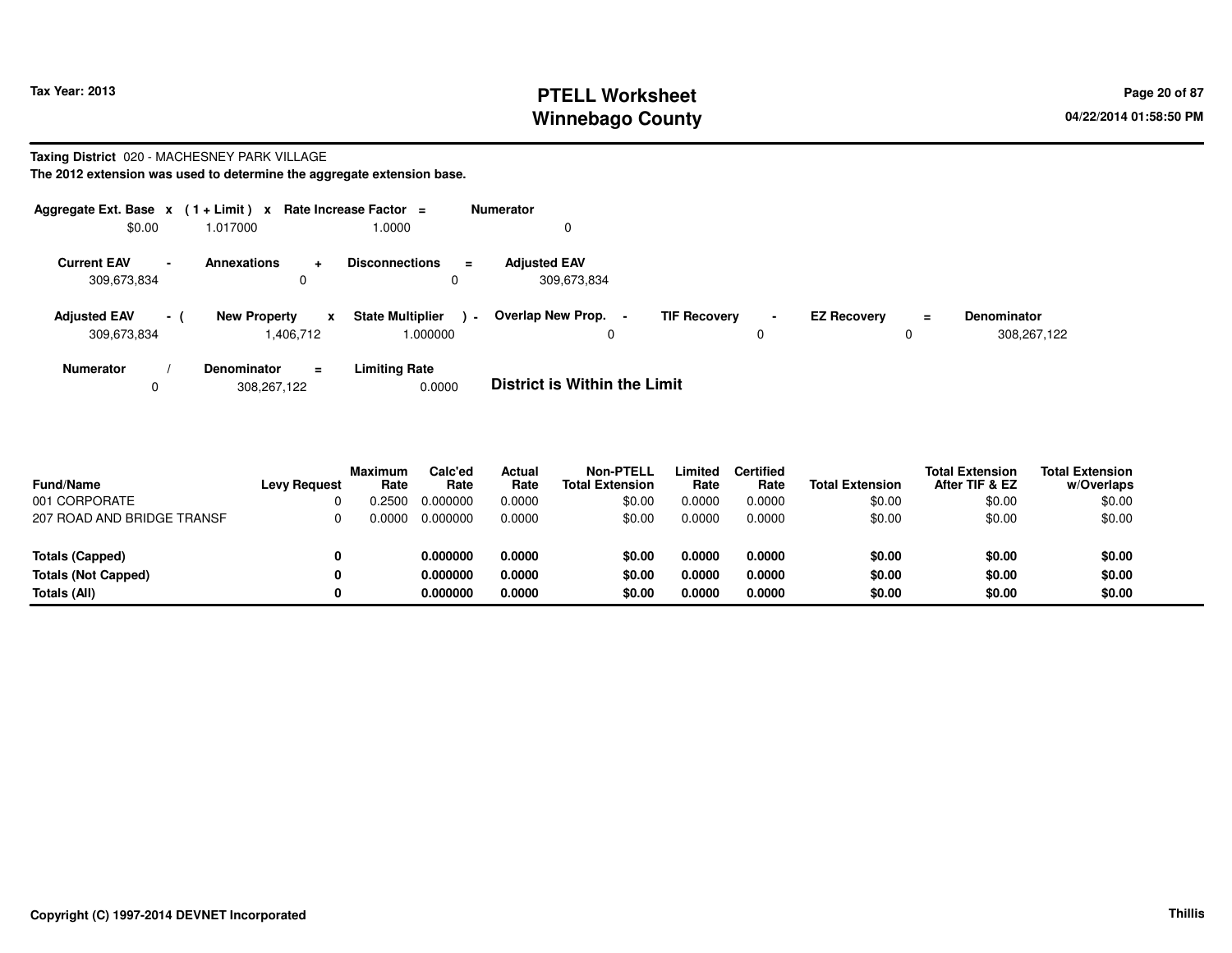### **PTELL Worksheet Tax Year: 2013 Page 21 of 87 PAGE 21 of 87 Page 21 of 87 Winnebago County**

### **Taxing District** 021 - NEW MILFORD VILLAGE

| Aggregate Ext. Base $x$ (1 + Limit) $x$ |                                            | Rate Increase Factor =            | <b>Numerator</b>                           |   |                                |                    |
|-----------------------------------------|--------------------------------------------|-----------------------------------|--------------------------------------------|---|--------------------------------|--------------------|
| \$0.00                                  | 1.017000                                   | 1.0000                            | 0                                          |   |                                |                    |
| <b>Current EAV</b><br>$\sim$            | <b>Annexations</b><br>$\ddot{\phantom{1}}$ | <b>Disconnections</b><br>$\equiv$ | <b>Adiusted EAV</b>                        |   |                                |                    |
| 8,720,109                               | $\mathbf 0$                                | 0                                 | 8.720.109                                  |   |                                |                    |
| <b>Adjusted EAV</b><br>- (              | <b>New Property</b><br>$\mathbf{x}$        | <b>State Multiplier</b><br>$\sim$ | Overlap New Prop. -<br><b>TIF Recovery</b> | ٠ | <b>EZ Recovery</b><br>$\equiv$ | <b>Denominator</b> |
| 8,720,109                               | 21,549                                     | 000000.                           | 0                                          | 0 | υ                              | 8,698,560          |
| <b>Numerator</b>                        | <b>Denominator</b><br>$\equiv$             | <b>Limiting Rate</b>              |                                            |   |                                |                    |
| 0                                       | 8,698,560                                  | 0.0000                            | <b>District is Within the Limit</b>        |   |                                |                    |

| <b>Fund/Name</b>           | <b>Levy Request</b> | <b>Maximum</b><br>Rate | Calc'ed<br>Rate | Actual<br>Rate | <b>Non-PTELL</b><br><b>Total Extension</b> | Limited<br>Rate | <b>Certified</b><br>Rate | <b>Total Extension</b> | <b>Total Extension</b><br>After TIF & EZ | <b>Total Extension</b><br>w/Overlaps |
|----------------------------|---------------------|------------------------|-----------------|----------------|--------------------------------------------|-----------------|--------------------------|------------------------|------------------------------------------|--------------------------------------|
| 001 CORPORATE              |                     | 0.2500                 | 0.000000        | 0.0000         | \$0.00                                     | 0.0000          | 0.0000                   | \$0.00                 | \$0.00                                   | \$0.00                               |
| 207 ROAD AND BRIDGE TRANSF |                     | 0.0000                 | 0.000000        | 0.0000         | \$0.00                                     | 0.0000          | 0.0000                   | \$0.00                 | \$0.00                                   | \$0.00                               |
|                            |                     |                        |                 |                |                                            |                 |                          |                        |                                          |                                      |
| <b>Totals (Capped)</b>     |                     |                        | 0.000000        | 0.0000         | \$0.00                                     | 0.0000          | 0.0000                   | \$0.00                 | \$0.00                                   | \$0.00                               |
| <b>Totals (Not Capped)</b> |                     |                        | 0.000000        | 0.0000         | \$0.00                                     | 0.0000          | 0.0000                   | \$0.00                 | \$0.00                                   | \$0.00                               |
| Totals (All)               |                     |                        | 0.000000        | 0.0000         | \$0.00                                     | 0.0000          | 0.0000                   | \$0.00                 | \$0.00                                   | \$0.00                               |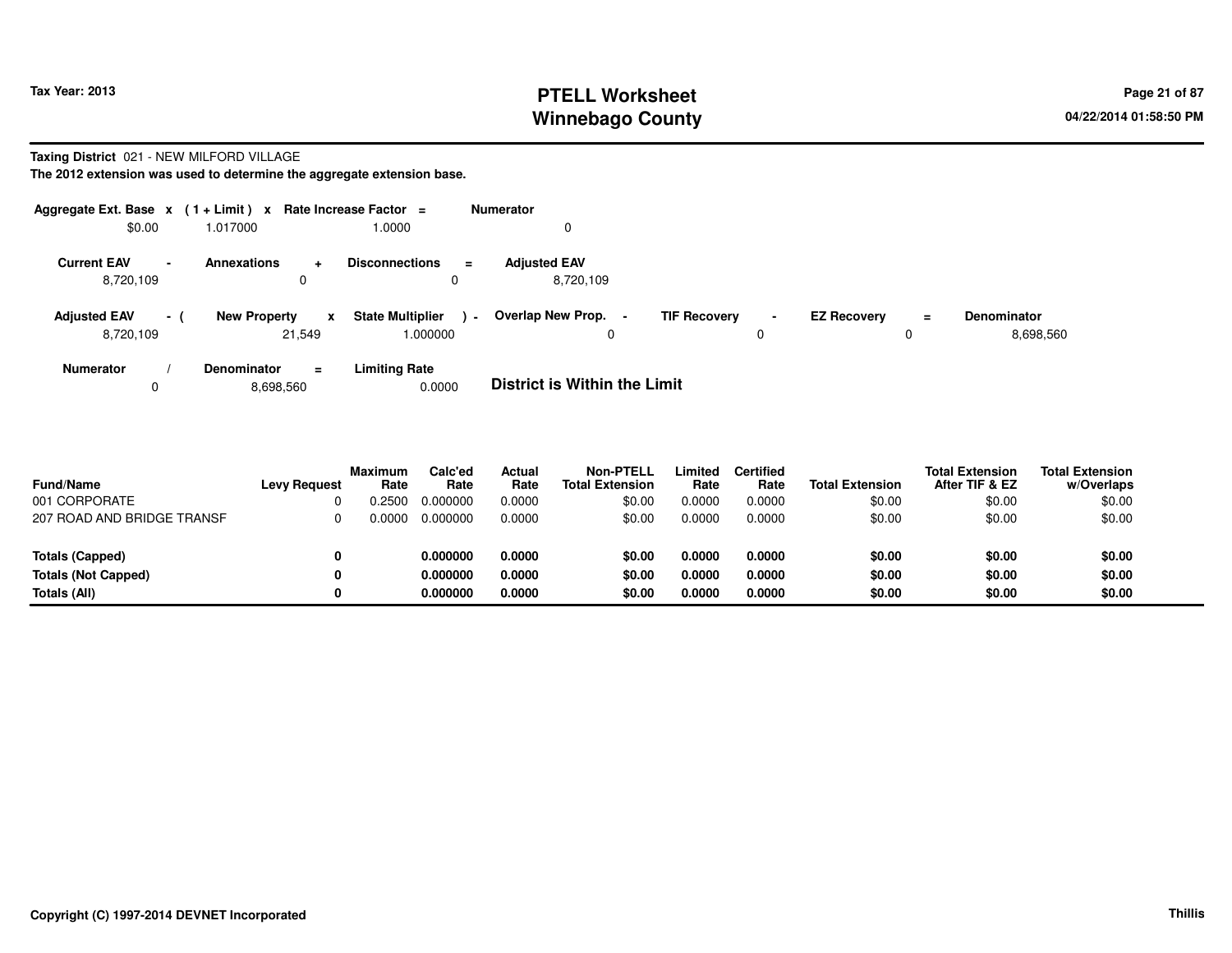# **PTELL Worksheet Tax Year: 2013 Page 22 of 87 Page 22 of 87 Winnebago County**

### **Taxing District** 022 - PECATONICA VILLAGE

|                                   |                | Aggregate Ext. Base $x$ (1 + Limit) $x$ Rate Increase Factor = |          |                                     |                | <b>Numerator</b>                              |                     |                     |                    |               |                                  |
|-----------------------------------|----------------|----------------------------------------------------------------|----------|-------------------------------------|----------------|-----------------------------------------------|---------------------|---------------------|--------------------|---------------|----------------------------------|
| \$119,695.03                      |                | 1.017000                                                       |          | 0000.                               |                | 121,730                                       |                     |                     |                    |               |                                  |
| <b>Current EAV</b><br>27,270,651  | $\blacksquare$ | <b>Annexations</b><br>$\ddot{}$<br>0                           |          | <b>Disconnections</b><br>0          | $=$            | <b>Adjusted EAV</b><br>27,270,651             |                     |                     |                    |               |                                  |
| <b>Adjusted EAV</b><br>27.270.651 | $\sim$ $-$     | <b>New Property</b><br>21.227                                  | x        | <b>State Multiplier</b><br>1.000000 | $\blacksquare$ | Overlap New Prop.<br>$\overline{\phantom{0}}$ | <b>TIF Recovery</b> | $\blacksquare$<br>0 | <b>EZ Recovery</b> | $\equiv$<br>0 | <b>Denominator</b><br>27.249.424 |
| <b>Numerator</b>                  |                | <b>Denominator</b>                                             | $\equiv$ | <b>Limiting Rate</b>                |                | _ . _                                         |                     |                     |                    |               |                                  |

| 121,730 | 27,249,424 | 0.4468 | <b>District is Within the Limit</b> |
|---------|------------|--------|-------------------------------------|
|---------|------------|--------|-------------------------------------|

| <b>Fund/Name</b>           | <b>Levy Request</b> | <b>Maximum</b><br>Rate | Calc'ed<br>Rate | Actual<br>Rate | <b>Non-PTELL</b><br><b>Total Extension</b> | Limited<br>Rate | <b>Certified</b><br>Rate | <b>Total Extension</b> | <b>Total Extension</b><br>After TIF & EZ | <b>Total Extension</b><br>w/Overlaps |
|----------------------------|---------------------|------------------------|-----------------|----------------|--------------------------------------------|-----------------|--------------------------|------------------------|------------------------------------------|--------------------------------------|
| 001 CORPORATE              | 31,154              | 0.4375                 | 0.114240        | 0.1143         | \$31,170.35                                | 0.1143          | 0.1143                   | \$31,170.35            | \$31,170.35                              | \$31,170.35                          |
| 003 BONDS & INT 1995       | $\Omega$            | 0.0000                 | 0.000000        | 0.0000         | \$0.00                                     | 0.0000          | 0.0000                   | \$0.00                 | \$0.00                                   | \$0.00                               |
| 005 I. M. R. F.            | 21.000              | 0.0000                 | 0.077006        | 0.0771         | \$21.025.67                                | 0.0771          | 0.0771                   | \$21.025.67            | \$21.025.67                              | \$21,025.67                          |
| 014 POLICE PROTECTION      | 15.500              | 0.6000                 | 0.056838        | 0.0569         | \$15,517.00                                | 0.0569          | 0.0569                   | \$15,517.00            | \$15,517.00                              | \$15,517.00                          |
| 026 SEWAGE/TREATMENT & DIS | 16,000              | 0.0750                 | 0.058671        | 0.0587         | \$16,007.87                                | 0.0587          | 0.0587                   | \$16,007.87            | \$16,007.87                              | \$16,007.87                          |
| 040 STREET & BRIDGE        | 17,200              | 0.1000                 | 0.063072        | 0.0244         | \$6,654.04                                 | 0.0244          | 0.0244                   | \$6,654.04             | \$6.654.04                               | \$6,654.04                           |
| 047 SOCIAL SECURITY        | 20,000              | 0.0000                 | 0.073339        | 0.0734         | \$20,016.66                                | 0.0734          | 0.0734                   | \$20,016.66            | \$20,016.66                              | \$20,016.66                          |
| 060 UNEMPLOYMENT INSURANO  | 0                   | 0.0000                 | 0.000000        | 0.0000         | \$0.00                                     | 0.0000          | 0.0000                   | \$0.00                 | \$0.00                                   | \$0.00                               |
| 207 ROAD AND BRIDGE TRANSF | 0                   | 0.0000                 | 0.000000        | 0.0000         | \$0.00                                     | 0.0000          | 0.0000                   | \$0.00                 | \$0.00                                   | \$0.00                               |
| <b>Totals (Capped)</b>     | 120,854             |                        | 0.443166        | 0.4048         | \$110.391.59                               | 0.4048          | 0.4048                   | \$110.391.60           | \$110,391.59                             | \$110,391.59                         |
| <b>Totals (Not Capped)</b> | 0                   |                        | 0.000000        | 0.0000         | \$0.00                                     | 0.0000          | 0.0000                   | \$0.00                 | \$0.00                                   | \$0.00                               |
| Totals (All)               | 120,854             |                        | 0.443166        | 0.4048         | \$110,391.59                               | 0.4048          | 0.4048                   | \$110.391.60           | \$110,391.59                             | \$110,391.59                         |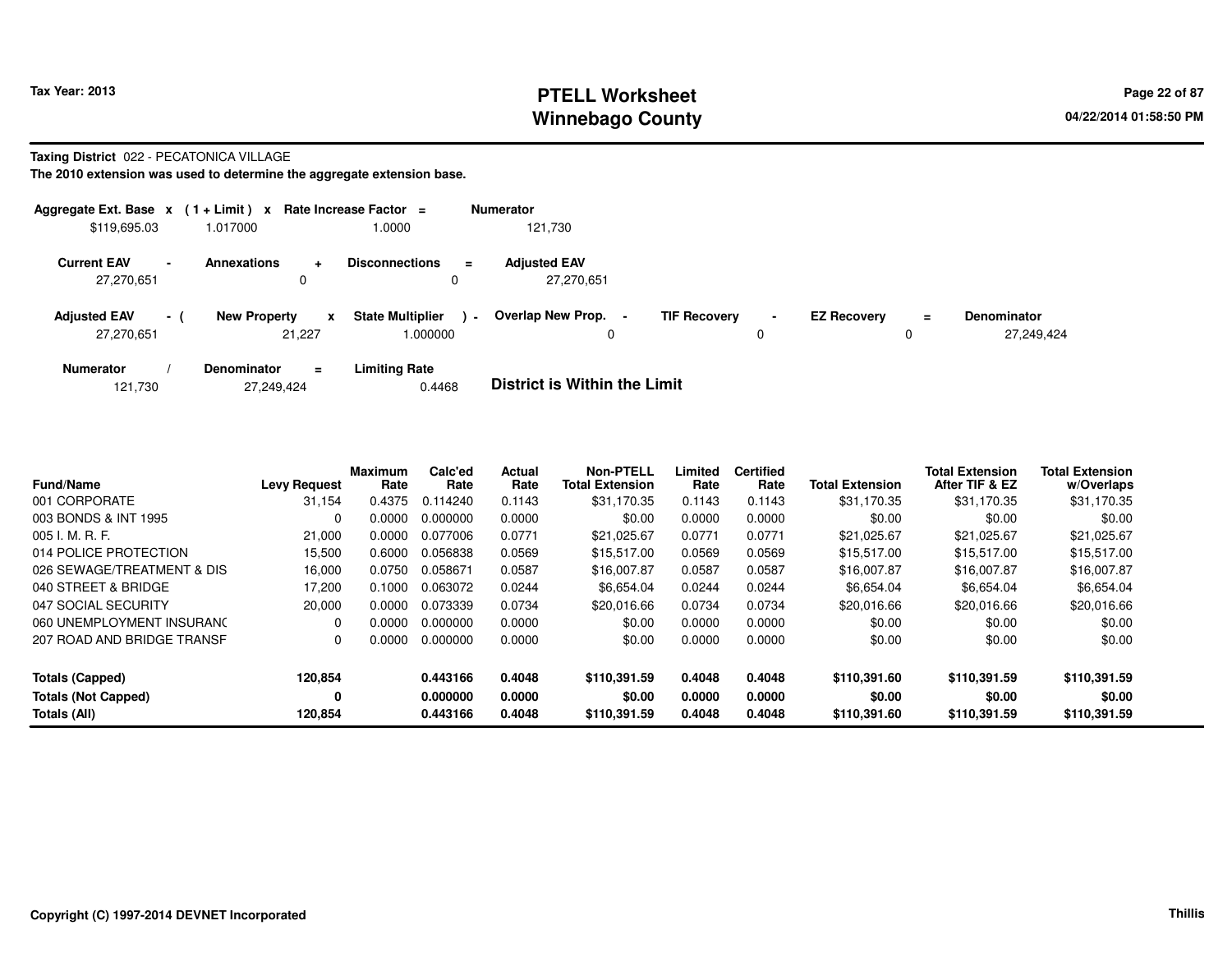# **PTELL Worksheet Tax Year: 2013 Page 23 of 87 PAGE 23 of 87 Winnebago County**

**Taxing District** 023 - ROCKFORD CITY

| Aggregate Ext. Base $x$ (1+Limit) $x$ |                          |                                       | Rate Increase Factor $=$            |          | <b>Numerator</b>                     |                     |   |                                             |                                   |
|---------------------------------------|--------------------------|---------------------------------------|-------------------------------------|----------|--------------------------------------|---------------------|---|---------------------------------------------|-----------------------------------|
| \$42,933,737.27                       |                          | 1.017000                              | 1.0000                              |          | 43,663,611                           |                     |   |                                             |                                   |
| <b>Current EAV</b><br>551,963,935     | $\overline{\phantom{0}}$ | <b>Annexations</b><br>÷<br>138,357    | <b>Disconnections</b><br>0          | $\equiv$ | <b>Adiusted EAV</b><br>1,551,825,578 |                     |   |                                             |                                   |
| <b>Adjusted EAV</b><br>551,825,578    | $-1$                     | <b>New Property</b><br>x<br>5,293,773 | <b>State Multiplier</b><br>1.000000 | $\sim$   | Overlap New Prop. -<br>0             | <b>TIF Recovery</b> | 0 | <b>EZ Recovery</b><br>$\equiv$<br>2.267.569 | <b>Denominator</b><br>544,264,236 |
| <b>Numerator</b>                      |                          | Denominator<br>Ξ.                     | <b>Limiting Rate</b>                |          | _                                    |                     |   |                                             |                                   |

|  | 43,663,611 | 1,544,264,236 | 2.8275 | <b>District is Within the Limit</b> |
|--|------------|---------------|--------|-------------------------------------|
|--|------------|---------------|--------|-------------------------------------|

| <b>Fund/Name</b>              | <b>Levy Request</b> | <b>Maximum</b><br>Rate | Calc'ed<br>Rate | <b>Actual</b><br>Rate | <b>Non-PTELL</b><br><b>Total Extension</b> | Limited<br>Rate | <b>Certified</b><br>Rate | <b>Total Extension</b> | <b>Total Extension</b><br>After TIF & EZ | <b>Total Extension</b><br>w/Overlaps |
|-------------------------------|---------------------|------------------------|-----------------|-----------------------|--------------------------------------------|-----------------|--------------------------|------------------------|------------------------------------------|--------------------------------------|
| 001 CORPORATE                 | 6,406,244           | 0.4375                 | 0.412783        | 0.4128                | \$6,406,003.80                             | 0.4128          | 0.4128                   | \$6,566,354.18         | \$6,406,003.80                           | \$6,406,507.12                       |
| 003A BONDS & INT 2009 A-G     | 731,300             | 0.0000                 | 0.047121        | 0.0472                | \$732,469.43                               | 0.0472          | 0.0472                   | \$750,804.06           | \$732,469.43                             | \$732,526.98                         |
| 003D BONDS & INT 2004 A-H     | 870,470             | 0.0000                 | 0.056088        | 0.0561                | \$870,583.37                               | 0.0561          | 0.0561                   | \$892,375.17           | \$870,583.37                             | \$870,651.77                         |
| 003H BONDS & INT 2007 A-G     | 0                   | 0.0000                 | 0.000000        | 0.0000                | \$0.00                                     | 0.0000          | 0.0000                   | \$0.00                 | \$0.00                                   | \$0.00                               |
| 003J BONDS & INT 2005 A-D     | 914,860             | 0.0000                 | 0.058949        | 0.0590                | \$915,586.78                               | 0.0590          | 0.0590                   | \$938,505.08           | \$915,586.78                             | \$915,658.72                         |
| 003K BONDS & INT 2006 A&B     | 0                   | 0.0000                 | 0.000000        | 0.0000                | \$0.00                                     | 0.0000          | 0.0000                   | \$0.00                 | \$0.00                                   | \$0.00                               |
| 003L BONDS & INT 2008 A-C     | 0                   | 0.0000                 | 0.000000        | 0.0000                | \$0.00                                     | 0.0000          | 0.0000                   | \$0.00                 | \$0.00                                   | \$0.00                               |
| 003M BONDS & INT 2010         | 0                   | 0.0000                 | 0.000000        | 0.0000                | \$0.00                                     | 0.0000          | 0.0000                   | \$0.00                 | \$0.00                                   | \$0.00                               |
| 003N BONDS & INT 2012 A, B, C | 1,650,500           | 0.0000                 | 0.106349        | 0.1064                | \$1,651,159.89                             | 0.1064          | 0.1064                   | \$1,692,490.52         | \$1,651,159.89                           | \$1,651,289.63                       |
| 005 I. M. R. F.               | 3,370,000           | 0.0000                 | 0.217144        | 0.2172                | \$3,370,600.84                             | 0.2172          | 0.2172                   | \$3,454,971.24         | \$3,370,600.84                           | \$3,370,865.67                       |
| 012 FIRE PROTECTION           | 9,480,059           | 0.6000                 | 0.610843        | 0.6000                | \$9,311,052.04                             | 0.6000          | 0.6000                   | \$9,544,119.45         | \$9,311,052.04                           | \$9,311,783.61                       |
| 013 FIREFIGHTERS PENSION      | 5,130,423           | 0.0000                 | 0.330576        | 0.3306                | \$5,130,389.67                             | 0.3306          | 0.3306                   | \$5,258,809.82         | \$5,130,389.67                           | \$5,130,792.77                       |
| 013A FIRE PENSION 93-689      | 581,449             | 0.0000                 | 0.037465        | 0.0375                | \$581,940.75                               | 0.0375          | 0.0375                   | \$596,507.47           | \$581.940.75                             | \$581,986.48                         |
| 014 POLICE PROTECTION         | 9,480,059           | 0.6000                 | 0.610843        | 0.6000                | \$9,311,052.04                             | 0.6000          | 0.6000                   | \$9,544,119.45         | \$9,311,052.04                           | \$9,311,783.61                       |
| 015 POLICE PENSION            | 4,652,753           | 0.0000                 | 0.299798        | 0.2998                | \$4,652,422.33                             | 0.2998          | 0.2998                   | \$4,768,878.35         | \$4,652,422.33                           | \$4,652,787.88                       |
| 020 TB SANITARIUM             | 160,000             | 0.0750                 | 0.010310        | 0.0104                | \$161,391.57                               | 0.0104          | 0.0104                   | \$165,431.40           | \$161,391.57                             | \$161,404.25                         |
| 025 GARBAGE DISPOSAL          | 35,500              | 0.2000                 | 0.002287        | 0.0023                | \$35,692.37                                | 0.0023          | 0.0023                   | \$36,585.79            | \$35.692.37                              | \$35,695.17                          |
| 027 AUDIT                     | 185,400             | 0.0000                 | 0.011946        | 0.0120                | \$186,221.04                               | 0.0120          | 0.0120                   | \$190,882.39           | \$186,221.04                             | \$186,235.67                         |
| 035 TORT JUDGMENTS, LIABILIT  | 1,500,000           | 0.0000                 | 0.096652        | 0.0967                | \$1,500,631.22                             | 0.0967          | 0.0967                   | \$1,538,193.92         | \$1,500,631.22                           | \$1,500,749.13                       |
| 040 STREET & BRIDGE           | 1,584,000           | 0.1000                 | 0.102064        | 0.0400                | \$620,736.80                               | 0.0400          | 0.0400                   | \$636,274.63           | \$620,736.80                             | \$620,785.57                         |
| 048 SCHOOL CROSSING GUARD     | 11,349              | 0.0200                 | 0.000731        | 0.0008                | \$12,414.74                                | 0.0008          | 0.0008                   | \$12,725.49            | \$12,414.74                              | \$12,415.71                          |
| 060 UNEMPLOYMENT INSURANC     | 145,000             | 0.0000                 | 0.009343        | 0.0094                | \$145,873.15                               | 0.0094          | 0.0094                   | \$149,524.54           | \$145,873.15                             | \$145,884.61                         |
| 062 WORKERS COMPENSATION      | 2,216,812           | 0.0000                 | 0.142839        | 0.1429                | \$2,217,582.23                             | 0.1429          | 0.1429                   | \$2,273,091.12         | \$2,217,582.23                           | \$2,217,756.46                       |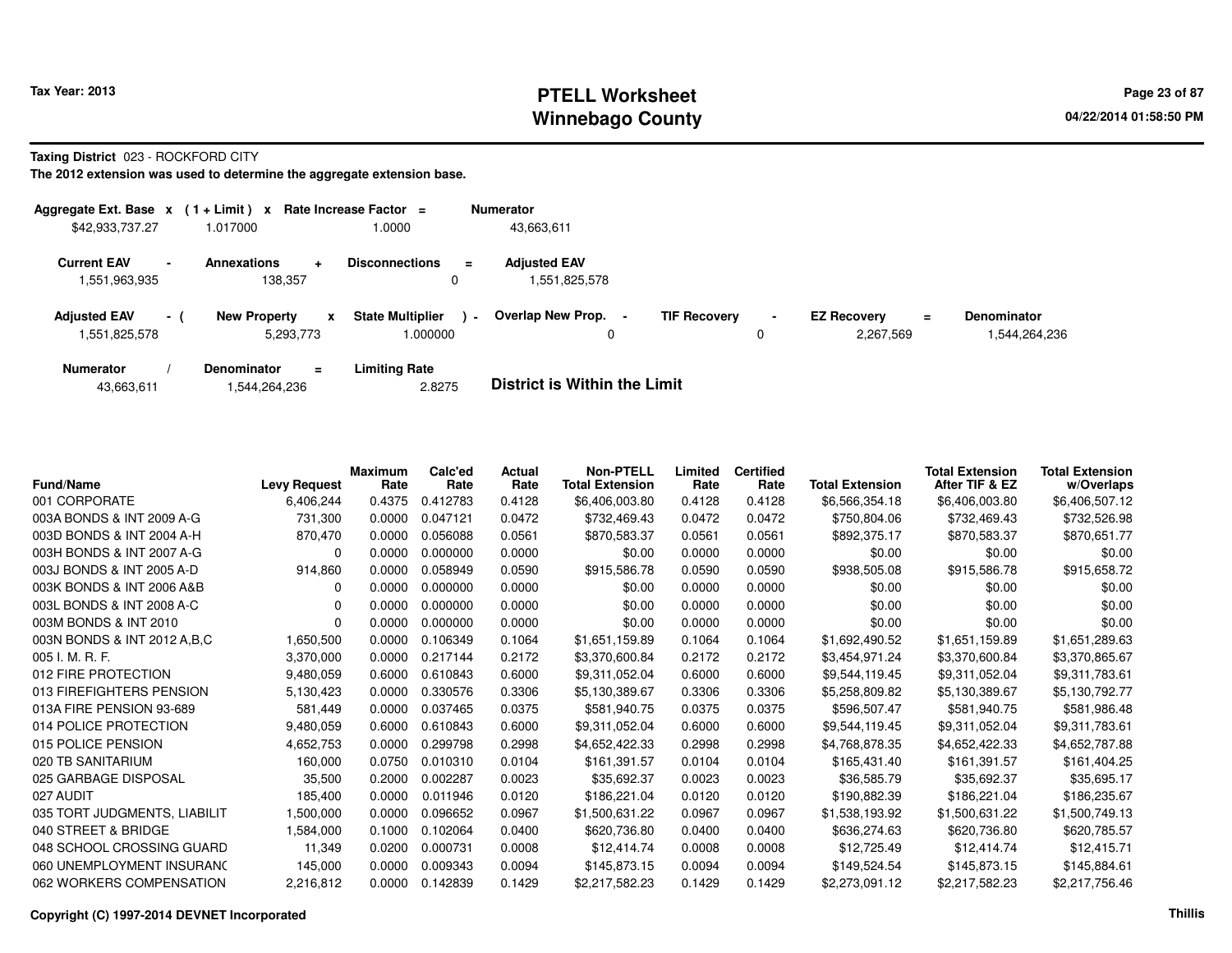### **PTELL Worksheet Tax Year: 2013 Page 24 of 87 Page 24 of 87 Winnebago County**

**04/22/2014 01:58:50 PM**

| <b>Fund/Name</b><br>207 ROAD AND BRIDGE TRANSF | <b>Levy Request</b> | <b>Maximum</b><br>Rate<br>0.0000 | Calc'ed<br>Rate<br>0.000000 | Actual<br>Rate<br>0.0000 | <b>Non-PTELL</b><br><b>Total Extension</b><br>\$0.00 | Limited<br>Rate<br>0.0000 | <b>Certified</b><br>Rate<br>0.0000 | <b>Total Extension</b><br>\$0.00 | <b>Total Extension</b><br>After TIF & EZ<br>\$0.00 | <b>Total Extension</b><br>w/Overlaps<br>\$0.00 |
|------------------------------------------------|---------------------|----------------------------------|-----------------------------|--------------------------|------------------------------------------------------|---------------------------|------------------------------------|----------------------------------|----------------------------------------------------|------------------------------------------------|
| Totals (Capped)                                | 44,357,599          |                                  | 2.858159                    | 2.7749                   | \$43,062,063.84                                      | 2.7749                    | 2.7749                             | \$44,139,961.77                  | \$43,062,063.84                                    | \$43,065,447.23                                |
| <b>Totals (Not Capped)</b>                     | 4,748,579           |                                  | 0.305972                    | 0.3062                   | \$4,751,740.22                                       | 0.3062                    | 0.3062                             | \$4,870,682.29                   | \$4,751,740.22                                     | \$4,752,113.58                                 |
| Totals (All)                                   | 49,106,178          |                                  | 3.164131                    | 3.0811                   | \$47.813.804.06                                      | 3.0811                    | 3.0811                             | \$49,010,644.06                  | \$47,813,804.06                                    | \$47,817,560.81                                |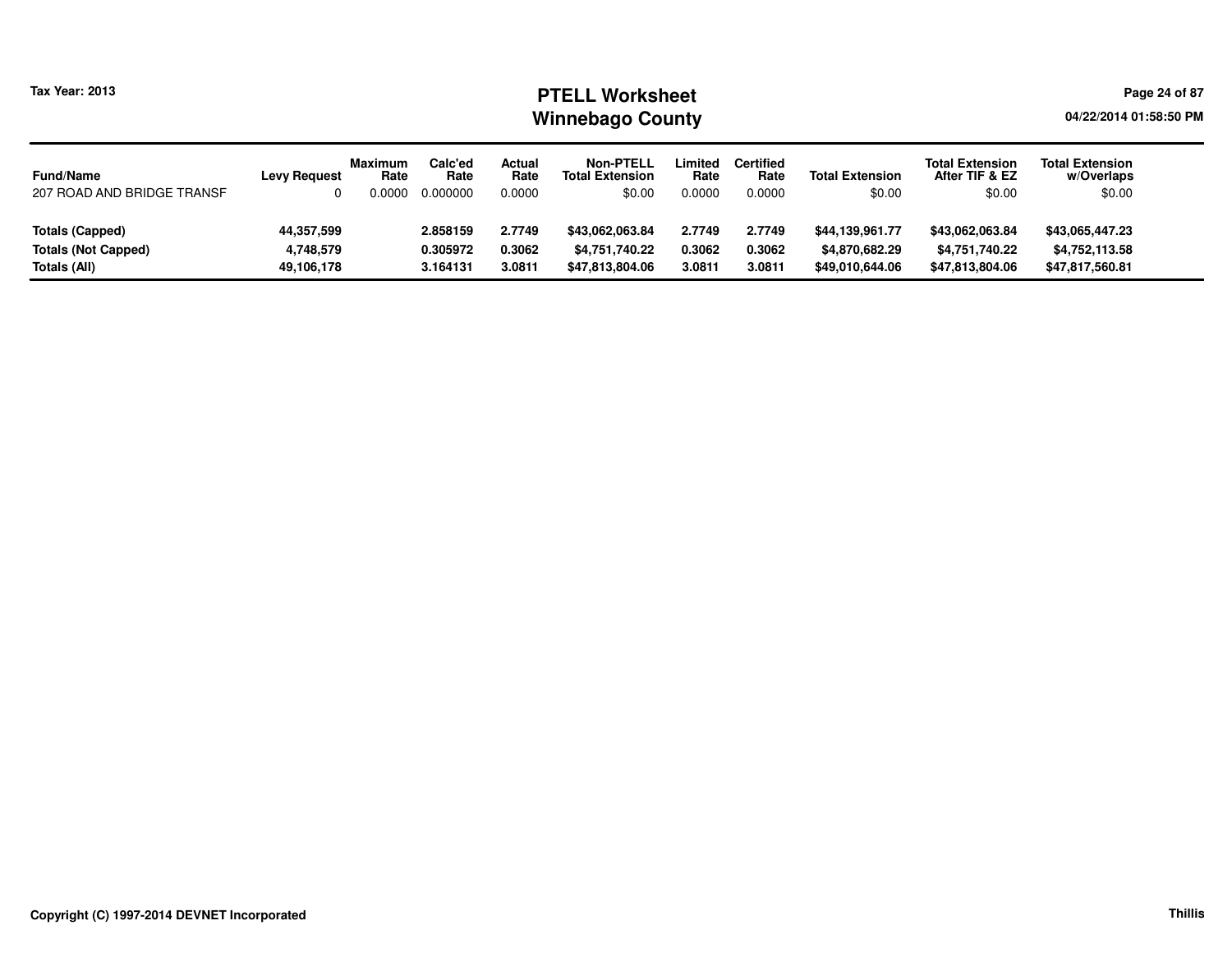# **PTELL Worksheet Tax Year: 2013 Page 25 of 87 PAGE 25 of 87 Winnebago County**

#### **Taxing District** 024 - ROCKTON VILLAGE

| Aggregate Ext. Base $x$ (1 + Limit) $x$ Rate Increase Factor = |                          |                     |                |                                    |                | <b>Numerator</b>                   |                     |                     |                    |          |                                   |
|----------------------------------------------------------------|--------------------------|---------------------|----------------|------------------------------------|----------------|------------------------------------|---------------------|---------------------|--------------------|----------|-----------------------------------|
| \$959,664.86                                                   |                          | 1.017000            |                | 1.0000                             |                | 975.979                            |                     |                     |                    |          |                                   |
| <b>Current EAV</b><br>136,935,839                              | $\overline{\phantom{a}}$ | <b>Annexations</b>  | $\ddot{}$<br>0 | <b>Disconnections</b><br>0         | $\equiv$       | <b>Adjusted EAV</b><br>136,935,839 |                     |                     |                    |          |                                   |
| <b>Adjusted EAV</b><br>136,935,839                             | $-1$                     | <b>New Property</b> | x<br>878.756   | <b>State Multiplier</b><br>.000000 | $\blacksquare$ | <b>Overlap New Prop.</b><br>0      | <b>TIF Recovery</b> | $\blacksquare$<br>0 | <b>EZ Recovery</b> | $\equiv$ | <b>Denominator</b><br>136.057.083 |
| <b>Numerator</b>                                               |                          | <b>Denominator</b>  | $\equiv$       | <b>Limiting Rate</b>               |                | _ _ _ _ _ _ _ _ _ _ _ _ _ _        |                     |                     |                    |          |                                   |

| 0.7174 | <b>District is Within the Limit</b> |
|--------|-------------------------------------|
|        |                                     |

| <b>Fund/Name</b>             | <b>Levy Request</b> | <b>Maximum</b><br>Rate | Calc'ed<br>Rate | Actual<br>Rate | <b>Non-PTELL</b><br><b>Total Extension</b> | Limited<br>Rate | <b>Certified</b><br>Rate | <b>Total Extension</b> | <b>Total Extension</b><br>After TIF & EZ | <b>Total Extension</b><br>w/Overlaps |
|------------------------------|---------------------|------------------------|-----------------|----------------|--------------------------------------------|-----------------|--------------------------|------------------------|------------------------------------------|--------------------------------------|
| 001 CORPORATE                | 305,087             | 0.4375                 | 0.222796        | 0.2228         | \$305,093.05                               | 0.2228          | 0.2228                   | \$312,478.64           | \$305,093.05                             | \$305,093.05                         |
| 003 BONDS & INT 2012 ABC     | $\Omega$            | 0.0000                 | 0.000000        | 0.0000         | \$0.00                                     | 0.0000          | 0.0000                   | \$0.00                 | \$0.00                                   | \$0.00                               |
| 005 I. M. R. F.              | 36,000              | 0.0000                 | 0.026290        | 0.0263         | \$36,014.13                                | 0.0263          | 0.0263                   | \$36,885.94            | \$36,014.13                              | \$36,014.13                          |
| 014 POLICE PROTECTION        | 118,000             | 0.6000                 | 0.086172        | 0.0862         | \$118,038.69                               | 0.0862          | 0.0862                   | \$120,896.13           | \$118,038.69                             | \$118,038.69                         |
| 015 POLICE PENSION           | 245,078             | 0.0000                 | 0.178973        | 0.1790         | \$245,115.15                               | 0.1790          | 0.1790                   | \$251,048.81           | \$245,115.15                             | \$245,115.15                         |
| 025 GARBAGE DISPOSAL         | 10,000              | 0.2000                 | 0.007303        | 0.0074         | \$10,133.25                                | 0.0074          | 0.0074                   | \$10.378.55            | \$10,133.25                              | \$10,133.25                          |
| 027 AUDIT                    | 10,500              | 0.0000                 | 0.007668        | 0.0077         | \$10,544.06                                | 0.0077          | 0.0077                   | \$10,799.31            | \$10,544.06                              | \$10,544.06                          |
| 035 TORT JUDGMENTS, LIABILIT | 40,000              | 0.0000                 | 0.029211        | 0.0293         | \$40,122.20                                | 0.0293          | 0.0293                   | \$41,093.47            | \$40,122.20                              | \$40,122.20                          |
| 040 STREET & BRIDGE          | 75,000              | 0.1000                 | 0.054770        | 0.0375         | \$51,350.94                                | 0.0375          | 0.0375                   | \$52,594.03            | \$51,350.94                              | \$51,350.94                          |
| 047 SOCIAL SECURITY          | 116,000             | 0.0000                 | 0.084711        | 0.0848         | \$116,121.59                               | 0.0848          | 0.0848                   | \$118,932.62           | \$116,121.59                             | \$116,121.59                         |
| 048 SCHOOL CROSSING GUARD    | 1,000               | 0.0200                 | 0.000730        | 0.0008         | \$1,095.49                                 | 0.0008          | 0.0008                   | \$1,122.01             | \$1,095.49                               | \$1,095.49                           |
| 057 LEASE/PURCHASE/RENTAL    | $\Omega$            | 0.0000                 | 0.000000        | 0.0000         | \$0.00                                     | 0.0000          | 0.0000                   | \$0.00                 | \$0.00                                   | \$0.00                               |
| 060 UNEMPLOYMENT INSURANC    | 3,000               | 0.0000                 | 0.002191        | 0.0022         | \$3,012.59                                 | 0.0022          | 0.0022                   | \$3,085.52             | \$3,012.59                               | \$3,012.59                           |
| 207 ROAD AND BRIDGE TRANSF   | $\Omega$            | 0.0000                 | 0.000000        | 0.0000         | \$0.00                                     | 0.0000          | 0.0000                   | \$0.00                 | \$0.00                                   | \$0.00                               |
| <b>Totals (Capped)</b>       | 959,665             |                        | 0.700815        | 0.6840         | \$936,641.14                               | 0.6840          | 0.6840                   | \$959,315.02           | \$936,641.14                             | \$936,641.14                         |
| <b>Totals (Not Capped)</b>   | 0                   |                        | 0.000000        | 0.0000         | \$0.00                                     | 0.0000          | 0.0000                   | \$0.00                 | \$0.00                                   | \$0.00                               |
| Totals (All)                 | 959,665             |                        | 0.700815        | 0.6840         | \$936,641.14                               | 0.6840          | 0.6840                   | \$959,315.02           | \$936,641.14                             | \$936,641.14                         |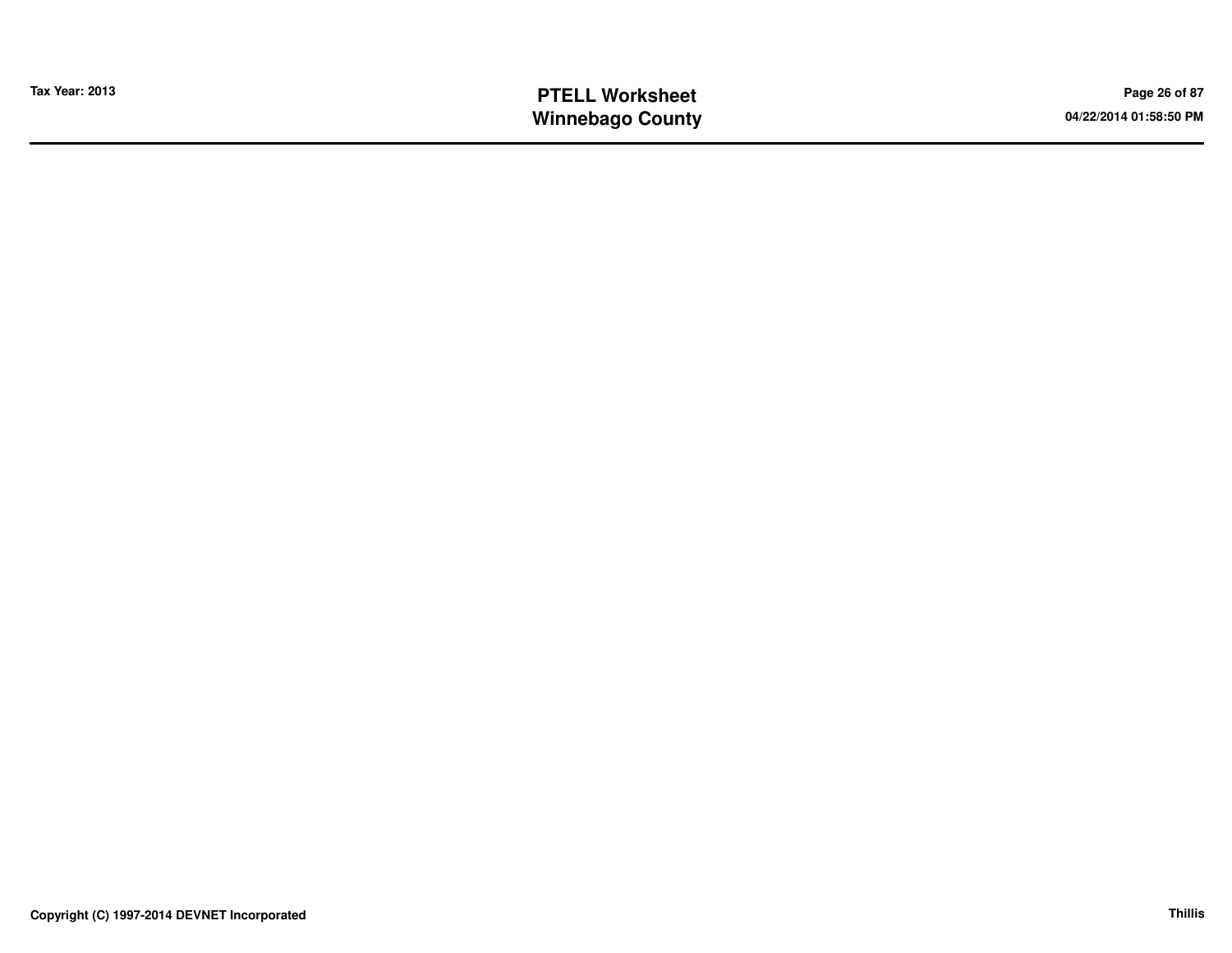# **PTELL Worksheet Tax Year: 2013 Page 27 of 87 PAGE 27 of 87 Winnebago County**

**Taxing District** 025 - ROSCOE VILLAGE

| Aggregate Ext. Base $x$ (1 + Limit) $x$ Rate Increase Factor = |        |                     |                         |                                    |                | <b>Numerator</b>                   |                     |                |                    |               |                                   |
|----------------------------------------------------------------|--------|---------------------|-------------------------|------------------------------------|----------------|------------------------------------|---------------------|----------------|--------------------|---------------|-----------------------------------|
| \$1,267,638.42                                                 |        | 1.017000            |                         | 1.0000                             |                | .289,188                           |                     |                |                    |               |                                   |
| <b>Current EAV</b><br>192,649,920                              | $\sim$ | <b>Annexations</b>  | ÷<br>0                  | <b>Disconnections</b><br>0         | $=$            | <b>Adjusted EAV</b><br>192,649,920 |                     |                |                    |               |                                   |
| <b>Adjusted EAV</b><br>192,649,920                             | $-1$   | <b>New Property</b> | $\mathbf{x}$<br>581.329 | <b>State Multiplier</b><br>000000. | $\blacksquare$ | Overlap New Prop.<br>0             | <b>TIF Recovery</b> | $\blacksquare$ | <b>EZ Recovery</b> | $\equiv$<br>0 | <b>Denominator</b><br>192.068.591 |
| <b>Numerator</b>                                               |        | <b>Denominator</b>  | $=$                     | <b>Limiting Rate</b>               |                | _ _ _ _ _ _ _ _ _ _ _ _ _ _        |                     |                |                    |               |                                   |

| 192,068,591<br>. 289,188.، | 0.6713 | <b>District is Within the Limit</b> |
|----------------------------|--------|-------------------------------------|
|----------------------------|--------|-------------------------------------|

| <b>Fund/Name</b>             | <b>Levy Request</b> | <b>Maximum</b><br>Rate | Calc'ed<br>Rate | Actual<br>Rate | <b>Non-PTELL</b><br><b>Total Extension</b> | Limited<br>Rate | <b>Certified</b><br>Rate | <b>Total Extension</b> | <b>Total Extension</b><br>After TIF & EZ | <b>Total Extension</b><br>w/Overlaps |  |
|------------------------------|---------------------|------------------------|-----------------|----------------|--------------------------------------------|-----------------|--------------------------|------------------------|------------------------------------------|--------------------------------------|--|
| 001 CORPORATE                | 572,600             | 0.4375                 | 0.297223        | 0.2973         | \$572,748.21                               | 0.2973          | 0.2973                   | \$572,779.36           | \$572,748.21                             | \$572,748.21                         |  |
| 003 BONDS AND INTEREST       | 0                   | 0.0000                 | 0.000000        | 0.0000         | \$0.00                                     | 0.0000          | 0.0000                   | \$0.00                 | \$0.00                                   | \$0.00                               |  |
| 014 POLICE PROTECTION        | 400.000             | 0.6000                 | 0.207631        | 0.2077         | \$400.133.88                               | 0.2077          | 0.2077                   | \$400.155.64           | \$400.133.88                             | \$400.133.88                         |  |
| 015 POLICE PENSION           | 235,000             | 0.0000                 | 0.121983        | 0.1220         | \$235.032.90                               | 0.1220          | 0.1220                   | \$235.045.68           | \$235,032.90                             | \$235,032.90                         |  |
| 035 TORT JUDGMENTS, LIABILIT | 50,000              | 0.0000                 | 0.025954        | 0.0260         | \$50,088.98                                | 0.0260          | 0.0260                   | \$50.091.70            | \$50,088.98                              | \$50,088.98                          |  |
| 047 SOCIAL SECURITY          | 10.000              | 0.0000                 | 0.005191        | 0.0052         | \$10.017.80                                | 0.0052          | 0.0052                   | \$10.018.34            | \$10.017.80                              | \$10,017.80                          |  |
| 207 ROAD AND BRIDGE TRANSF   | 0                   | 0.0000                 | 0.000000        | 0.0000         | \$0.00                                     | 0.0000          | 0.0000                   | \$0.00                 | \$0.00                                   | \$0.00                               |  |
| Totals (Capped)              | 1,267,600           |                        | 0.657982        | 0.6582         | \$1,268,021.77                             | 0.6582          | 0.6582                   | \$1,268,090.73         | \$1.268.021.77                           | \$1,268,021.77                       |  |
| <b>Totals (Not Capped)</b>   | 0                   |                        | 0.000000        | 0.0000         | \$0.00                                     | 0.0000          | 0.0000                   | \$0.00                 | \$0.00                                   | \$0.00                               |  |
| Totals (All)                 | 1,267,600           |                        | 0.657982        | 0.6582         | \$1,268,021.77                             | 0.6582          | 0.6582                   | \$1,268,090.73         | \$1.268.021.77                           | \$1,268,021.77                       |  |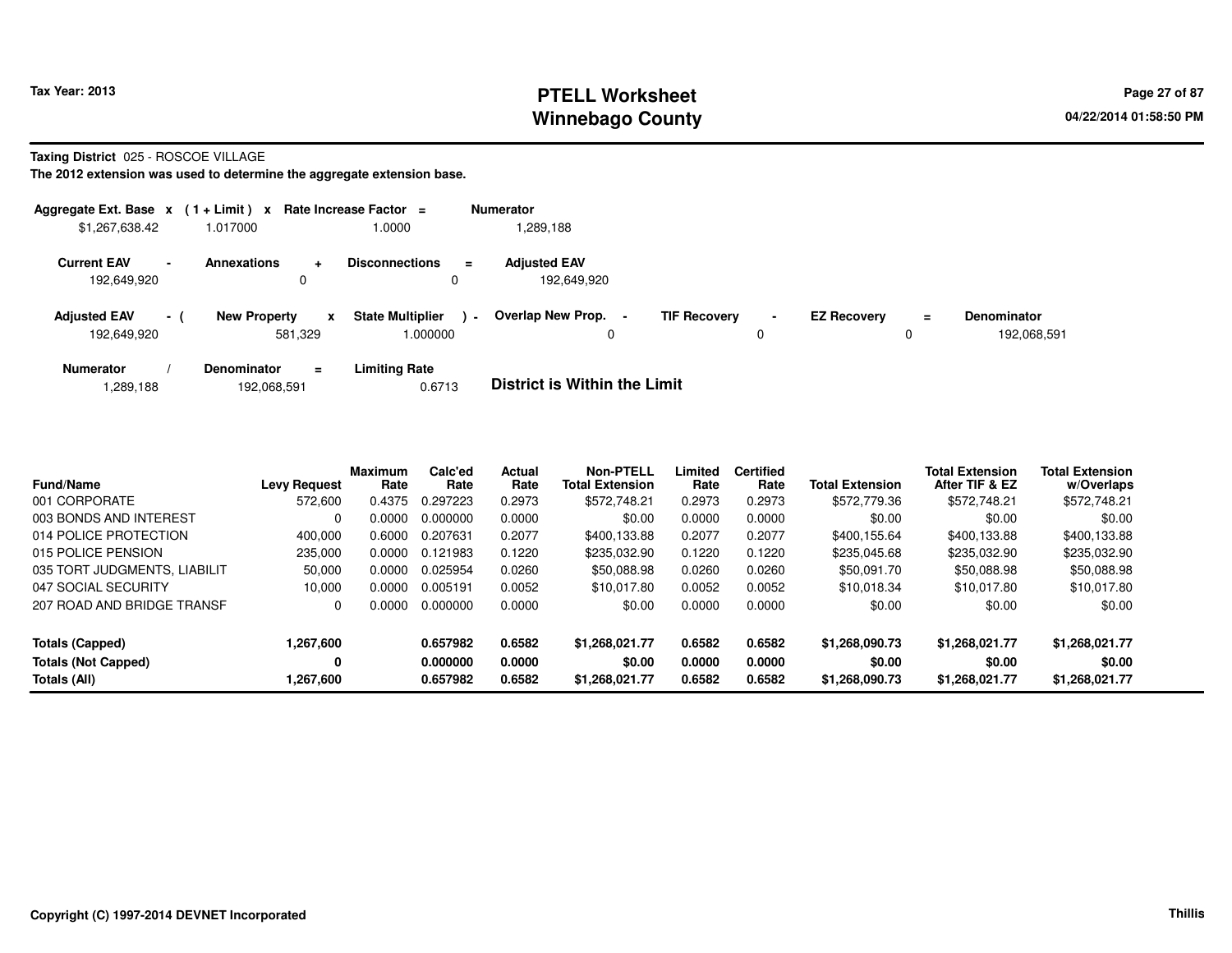# **PTELL Worksheet Tax Year: 2013 Page 28 of 87 PAGE 28 of 87 Page 28 of 87 Winnebago County**

### **Taxing District** 026 - SOUTH BELOIT CITY

**The 2012 extension was used to determine the aggregate extension base.**

|                                    |        | Aggregate Ext. Base $x$ (1+Limit) x Rate Increase Factor = |                                    | <b>Numerator</b>                         |                     |                |                    |               |                                   |
|------------------------------------|--------|------------------------------------------------------------|------------------------------------|------------------------------------------|---------------------|----------------|--------------------|---------------|-----------------------------------|
| \$1,176,404.93                     |        | 1.017000                                                   | 1.0000                             | .196.404                                 |                     |                |                    |               |                                   |
| <b>Current EAV</b><br>105,522,462  | $\sim$ | <b>Annexations</b><br>÷<br>515. ا                          | <b>Disconnections</b><br>$=$<br>0  | <b>Adjusted EAV</b><br>105,520,947       |                     |                |                    |               |                                   |
| <b>Adjusted EAV</b><br>105,520,947 | $-1$   | <b>New Property</b><br>$\mathbf{x}$<br>674.090             | <b>State Multiplier</b><br>000000. | Overlap New Prop.<br>$\blacksquare$<br>0 | <b>TIF Recovery</b> | $\blacksquare$ | <b>EZ Recovery</b> | $\equiv$<br>0 | <b>Denominator</b><br>104.846.857 |
| <b>Numerator</b>                   |        | <b>Denominator</b><br>$=$                                  | <b>Limiting Rate</b>               | _ _ _ _ _ _ _ _ _ _ _ _ _ _              |                     |                |                    |               |                                   |

1,196,404104,846,857 1.1411 **District is Within the Limit**

| <b>Fund/Name</b>             | <b>Levy Request</b> | <b>Maximum</b><br>Rate | Calc'ed<br>Rate | Actual<br>Rate | <b>Non-PTELL</b><br><b>Total Extension</b> | Limited<br>Rate | <b>Certified</b><br>Rate | <b>Total Extension</b> | <b>Total Extension</b><br>After TIF & EZ | <b>Total Extension</b><br>w/Overlaps |
|------------------------------|---------------------|------------------------|-----------------|----------------|--------------------------------------------|-----------------|--------------------------|------------------------|------------------------------------------|--------------------------------------|
| 001 CORPORATE                | 407,000             | 0.4375                 | 0.385700        | 0.3857         | \$407,000.14                               | 0.3857          | 0.3857                   | \$407,000.14           | \$407,000.14                             | \$407,000.14                         |
| 005 I. M. R. F.              | 0                   | 0.0000                 | 0.000000        | 0.0000         | \$0.00                                     | 0.0000          | 0.0000                   | \$0.00                 | \$0.00                                   | \$0.00                               |
| 012 FIRE PROTECTION          | 140,000             | 0.6000                 | 0.132673        | 0.1327         | \$140,028.31                               | 0.1327          | 0.1327                   | \$140,028.31           | \$140,028.31                             | \$140,028.31                         |
| 013 FIREFIGHTERS PENSION     | 80,000              | 0.0000                 | 0.075813        | 0.0759         | \$80.091.55                                | 0.0759          | 0.0759                   | \$80.091.55            | \$80,091.55                              | \$80,091.55                          |
| 014 POLICE PROTECTION        | 143,000             | 0.6000                 | 0.135516        | 0.1356         | \$143,088.46                               | 0.1356          | 0.1356                   | \$143,088.46           | \$143,088.46                             | \$143,088.46                         |
| 015 POLICE PENSION           | 212,000             | 0.0000                 | 0.200905        | 0.2010         | \$212,100.15                               | 0.2010          | 0.2010                   | \$212,100.15           | \$212,100.15                             | \$212,100.15                         |
| 025 GARBAGE DISPOSAL         | $\Omega$            | 0.2000                 | 0.000000        | 0.0000         | \$0.00                                     | 0.0000          | 0.0000                   | \$0.00                 | \$0.00                                   | \$0.00                               |
| 027 AUDIT                    | $\Omega$            | 0.0000                 | 0.000000        | 0.0000         | \$0.00                                     | 0.0000          | 0.0000                   | \$0.00                 | \$0.00                                   | \$0.00                               |
| 035 TORT JUDGMENTS, LIABILIT | 170,000             | 0.0000                 | 0.161103        | 0.1612         | \$170,102.21                               | 0.1612          | 0.1612                   | \$170,102.21           | \$170,102.21                             | \$170,102.21                         |
| 040 STREET & BRIDGE          | 0                   | 0.1000                 | 0.000000        | 0.0000         | \$0.00                                     | 0.0000          | 0.0000                   | \$0.00                 | \$0.00                                   | \$0.00                               |
| 041 STREET LIGHTING          | $\Omega$            | 0.0500                 | 0.000000        | 0.0000         | \$0.00                                     | 0.0000          | 0.0000                   | \$0.00                 | \$0.00                                   | \$0.00                               |
| 042 PARK/PARK MAINTENANCE    | $\Omega$            | 0.1000                 | 0.000000        | 0.0000         | \$0.00                                     | 0.0000          | 0.0000                   | \$0.00                 | \$0.00                                   | \$0.00                               |
| 047 SOCIAL SECURITY          | 50,000              | 0.0000                 | 0.047383        | 0.0474         | \$50,017.65                                | 0.0474          | 0.0474                   | \$50,017.65            | \$50,017.65                              | \$50,017.65                          |
| 060 UNEMPLOYMENT INSURANC    | 0                   | 0.0000                 | 0.000000        | 0.0000         | \$0.00                                     | 0.0000          | 0.0000                   | \$0.00                 | \$0.00                                   | \$0.00                               |
| 207 ROAD AND BRIDGE TRANSF   | 0                   | 0.0000                 | 0.000000        | 0.0000         | \$0.00                                     | 0.0000          | 0.0000                   | \$0.00                 | \$0.00                                   | \$0.00                               |
| <b>Totals (Capped)</b>       | 1,202,000           |                        | 1.139093        | 1.1395         | \$1,202,428.47                             | 1.1395          | 1.1395                   | \$1,202,428.45         | \$1,202,428.47                           | \$1,202,428.47                       |
| <b>Totals (Not Capped)</b>   | 0                   |                        | 0.000000        | 0.0000         | \$0.00                                     | 0.0000          | 0.0000                   | \$0.00                 | \$0.00                                   | \$0.00                               |
| Totals (All)                 | 1,202,000           |                        | 1.139093        | 1.1395         | \$1,202,428.47                             | 1.1395          | 1.1395                   | \$1,202,428.45         | \$1,202,428.47                           | \$1,202,428.47                       |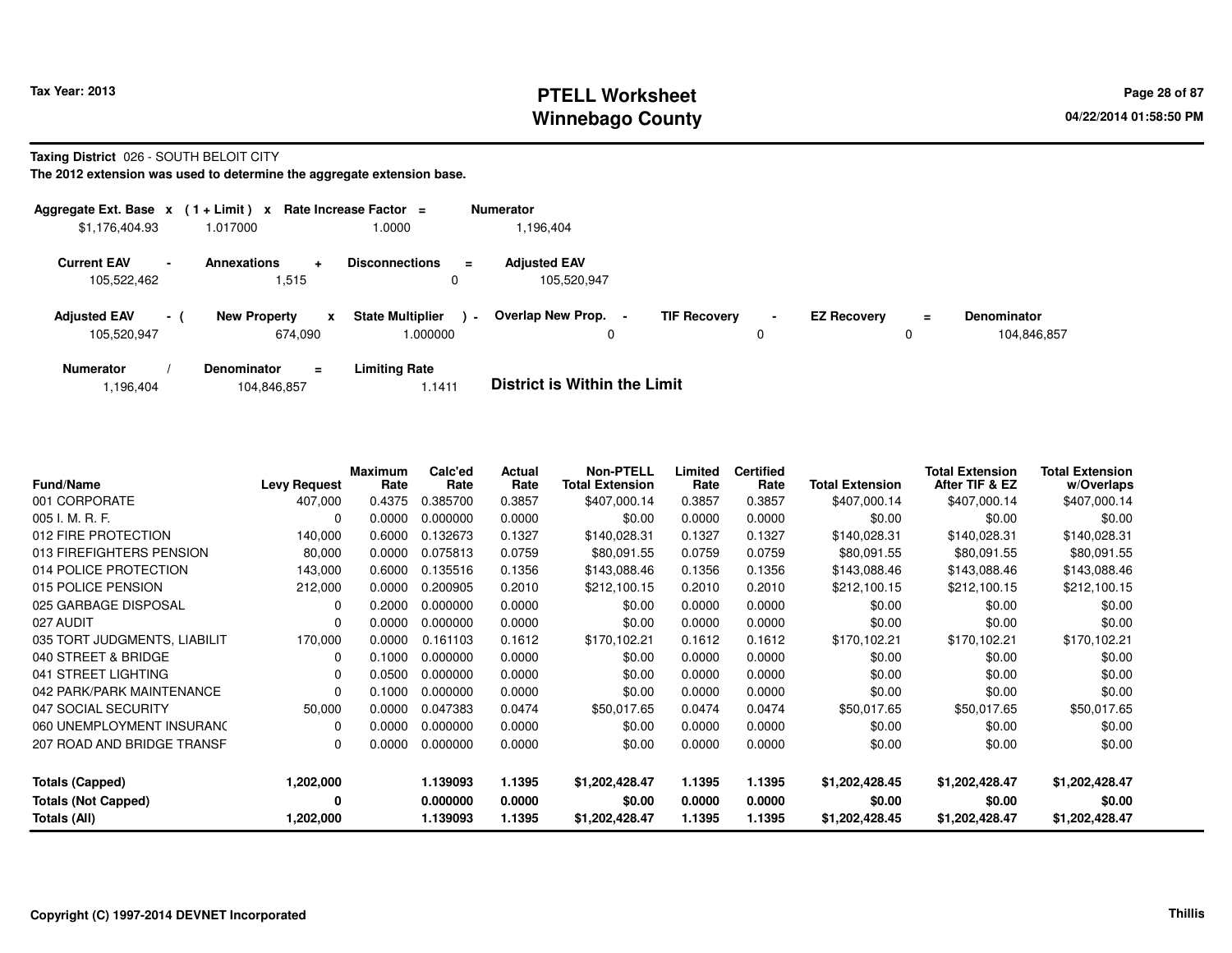# **PTELL Worksheet Tax Year: 2013 Page 29 of 87 PAGE 29 of 87 Winnebago County**

### **Taxing District** 027 - WINNEBAGO VILLAGE

| Aggregate Ext. Base $x$ (1 + Limit) $x$                | Rate Increase Factor =                        |                         |                         | <b>Numerator</b>    |                                            |                     |                          |                         |                                          |                                      |
|--------------------------------------------------------|-----------------------------------------------|-------------------------|-------------------------|---------------------|--------------------------------------------|---------------------|--------------------------|-------------------------|------------------------------------------|--------------------------------------|
| \$398,481.91<br>1.017000                               |                                               | 1.0000                  |                         | 405,256             |                                            |                     |                          |                         |                                          |                                      |
| <b>Current EAV</b><br><b>Annexations</b><br>46,292,556 | $\ddot{}$<br>179,079                          | <b>Disconnections</b>   | $\equiv$<br>0           | <b>Adjusted EAV</b> | 46,113,477                                 |                     |                          |                         |                                          |                                      |
| <b>Adjusted EAV</b><br>- (<br>46,113,477               | <b>New Property</b><br>$\mathbf{x}$<br>83,522 | <b>State Multiplier</b> | $\lambda$ -<br>1.000000 |                     | Overlap New Prop. -<br>0                   | <b>TIF Recovery</b> | $\mathbf 0$              | <b>EZ Recovery</b><br>0 | <b>Denominator</b><br>$\equiv$           | 46,029,955                           |
| <b>Numerator</b><br>405,256                            | <b>Denominator</b><br>$\equiv$<br>46,029,955  | <b>Limiting Rate</b>    | 0.8805                  |                     | <b>District is Over the Limit</b>          |                     |                          |                         |                                          |                                      |
| <b>Limiting Rate</b><br>0.8805                         | <b>Computed Rate</b><br>$\equiv$<br>0.898600  | <b>Reduction Factor</b> | 0.9799                  |                     |                                            |                     |                          |                         |                                          |                                      |
| <b>Fund/Name</b>                                       | <b>Levy Request</b>                           | <b>Maximum</b><br>Rate  | Calc'ed<br>Rate         | Actual<br>Rate      | <b>Non-PTELL</b><br><b>Total Extension</b> | Limited<br>Rate     | <b>Certified</b><br>Rate | <b>Total Extension</b>  | <b>Total Extension</b><br>After TIF & EZ | <b>Total Extension</b><br>w/Overlaps |
| 001 CORPORATE                                          | 205,000                                       | 0.4375                  | 0.442836                | 0.4375              | \$202,529.93                               | 0.4286              | 0.4286                   | \$198,409.90            | \$198,409.90                             | \$198,409.90                         |
| 003 BONDS AND INTEREST                                 | $\Omega$                                      | 0.0000                  | 0.000000                | 0.0000              | \$0.00                                     | 0.0000              | 0.0000                   | \$0.00                  | \$0.00                                   | \$0.00                               |
| 005 I. M. R. F.                                        | 100                                           | 0.0000                  | 0.000216                | 0.0003              | \$138.88                                   | 0.0003              | 0.0003                   | \$138.88                | \$138.88                                 | \$138.88                             |
| 014 POLICE PROTECTION                                  | 213,000                                       | 0.6000                  | 0.460117                | 0.4602              | \$213,038.34                               | 0.4510              | 0.4510                   | \$208,779.43            | \$208,779.43                             | \$208,779.43                         |
| 027 AUDIT                                              | 100                                           | 0.0000                  | 0.000216                | 0.0003              | \$138.88                                   | 0.0003              | 0.0003                   | \$138.88                | \$138.88                                 | \$138.88                             |
| 035 TORT JUDGMENTS, LIABILIT                           | 100                                           | 0.0000                  | 0.000216                | 0.0003              | \$138.88                                   | 0.0003              | 0.0003                   | \$138.88                | \$138.88                                 | \$138.88                             |
| 073 CHLORINATION OF SEWAGE                             | 0                                             | 0.0200                  | 0.000000                | 0.0000              | \$0.00                                     | 0.0000              | 0.0000                   | \$0.00                  | \$0.00                                   | \$0.00                               |
| 207 ROAD AND BRIDGE TRANSF                             | $\Omega$                                      | 0.0000                  | 0.000000                | 0.0000              | \$0.00                                     | 0.0000              | 0.0000                   | \$0.00                  | \$0.00                                   | \$0.00                               |
| <b>Totals (Capped)</b>                                 | 418,300                                       |                         | 0.903601                | 0.8986              | \$415,984.91                               | 0.8805              | 0.8805                   | \$407,605.96            | \$407,605.97                             | \$407,605.97                         |
| <b>Totals (Not Capped)</b>                             | 0                                             |                         | 0.000000                | 0.0000              | \$0.00                                     | 0.0000              | 0.0000                   | \$0.00                  | \$0.00                                   | \$0.00                               |
| Totals (All)                                           | 418,300                                       |                         | 0.903601                | 0.8986              | \$415,984.91                               | 0.8805              | 0.8805                   | \$407,605.96            | \$407,605.97                             | \$407,605.97                         |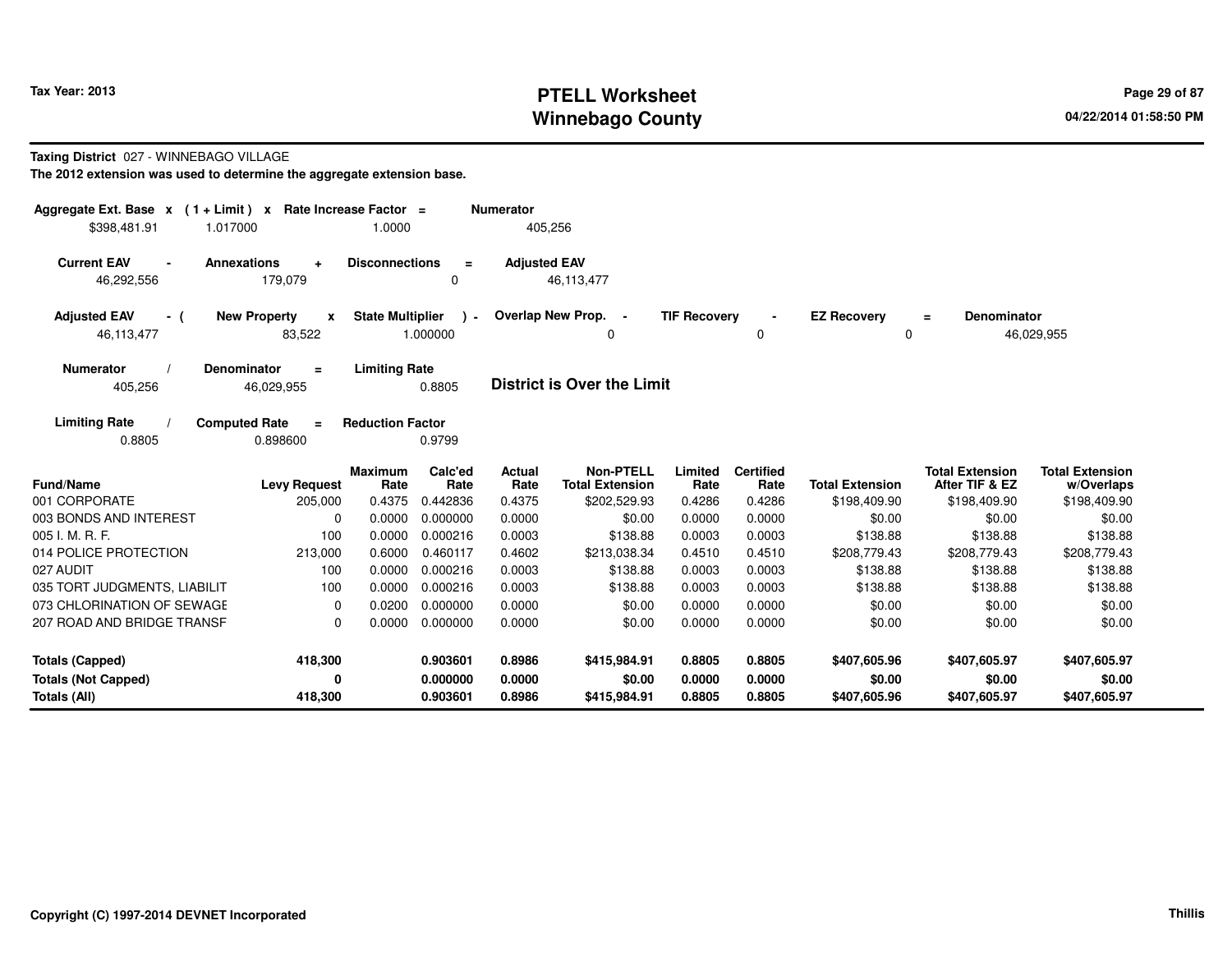# **PTELL Worksheet Tax Year: 2013 Page 30 of 87 PAGE 2014 Page 30 of 87 Winnebago County**

**Taxing District** 030 - BLACKHAWK FIRE

| Aggregate Ext. Base $x$ (1+Limit) x<br>\$189,577.31<br>1.017000 | Rate Increase Factor =                       | 1.0000                              | <b>Numerator</b>                  | 192,800                                    |                     |                          |                         |                                          |                                      |
|-----------------------------------------------------------------|----------------------------------------------|-------------------------------------|-----------------------------------|--------------------------------------------|---------------------|--------------------------|-------------------------|------------------------------------------|--------------------------------------|
| <b>Current EAV</b><br><b>Annexations</b><br>43,469,625          | $\ddot{}$<br>$\Omega$                        | <b>Disconnections</b>               | $\equiv$<br>0                     | <b>Adjusted EAV</b><br>43,469,625          |                     |                          |                         |                                          |                                      |
| <b>Adjusted EAV</b><br>- (<br>43,469,625                        | <b>New Property</b><br>X<br>104,379          | <b>State Multiplier</b><br>1.000000 | $\lambda$ -                       | Overlap New Prop. -<br>0                   | <b>TIF Recovery</b> | $\blacksquare$<br>0      | <b>EZ Recovery</b><br>0 | <b>Denominator</b><br>$\equiv$           | 43,365,246                           |
| <b>Numerator</b><br><b>Denominator</b><br>192,800               | $\equiv$<br>43,365,246                       | <b>Limiting Rate</b><br>0.4446      |                                   | District is Over the Limit                 |                     |                          |                         |                                          |                                      |
| <b>Limiting Rate</b><br>0.4446                                  | <b>Computed Rate</b><br>$\equiv$<br>0.451200 | <b>Reduction Factor</b><br>0.9854   |                                   |                                            |                     |                          |                         |                                          |                                      |
| Fund/Name                                                       | <b>Levy Request</b>                          | <b>Maximum</b><br>Rate              | Calc'ed<br>Actual<br>Rate<br>Rate | <b>Non-PTELL</b><br><b>Total Extension</b> | Limited<br>Rate     | <b>Certified</b><br>Rate | <b>Total Extension</b>  | <b>Total Extension</b><br>After TIF & EZ | <b>Total Extension</b><br>w/Overlaps |
| 001 CORPORATE                                                   | 225,000                                      | 0.4000<br>0.517603                  | 0.4000                            | \$173,878.50                               | 0.4000              | 0.4000                   | \$173,878.50            | \$173,878.50                             | \$173,878.50                         |
| 027 AUDIT                                                       | 5,000                                        | 0.0050<br>0.011502                  | 0.0050                            | \$2,173.48                                 | 0.0050              | 0.0050                   | \$2,173.48              | \$2,173.48                               | \$2,173.48                           |
| 035 TORT JUDGMENTS, LIABILIT                                    | 15,000                                       | 0.0000<br>0.034507                  | 0.0346                            | \$15,040.49                                | 0.0281              | 0.0281                   | \$12,214.96             | \$12,214.96                              | \$12,214.96                          |
| 062 WORKERS COMPENSATION                                        | 5,000                                        | 0.0000<br>0.011502                  | 0.0116                            | \$5,042.48                                 | 0.0115              | 0.0115                   | \$4,999.01              | \$4,999.01                               | \$4,999.01                           |
| <b>Totals (Capped)</b>                                          | 250,000                                      | 0.575114                            | 0.4512                            | \$196,134.95                               | 0.4446              | 0.4446                   | \$193,265.95            | \$193,265.95                             | \$193,265.95                         |
| <b>Totals (Not Capped)</b>                                      | 0                                            | 0.000000                            | 0.0000                            | \$0.00                                     | 0.0000              | 0.0000                   | \$0.00                  | \$0.00                                   | \$0.00                               |
| Totals (All)                                                    | 250,000                                      | 0.575114                            | 0.4512                            | \$196,134.95                               | 0.4446              | 0.4446                   | \$193,265.95            | \$193,265.95                             | \$193,265.95                         |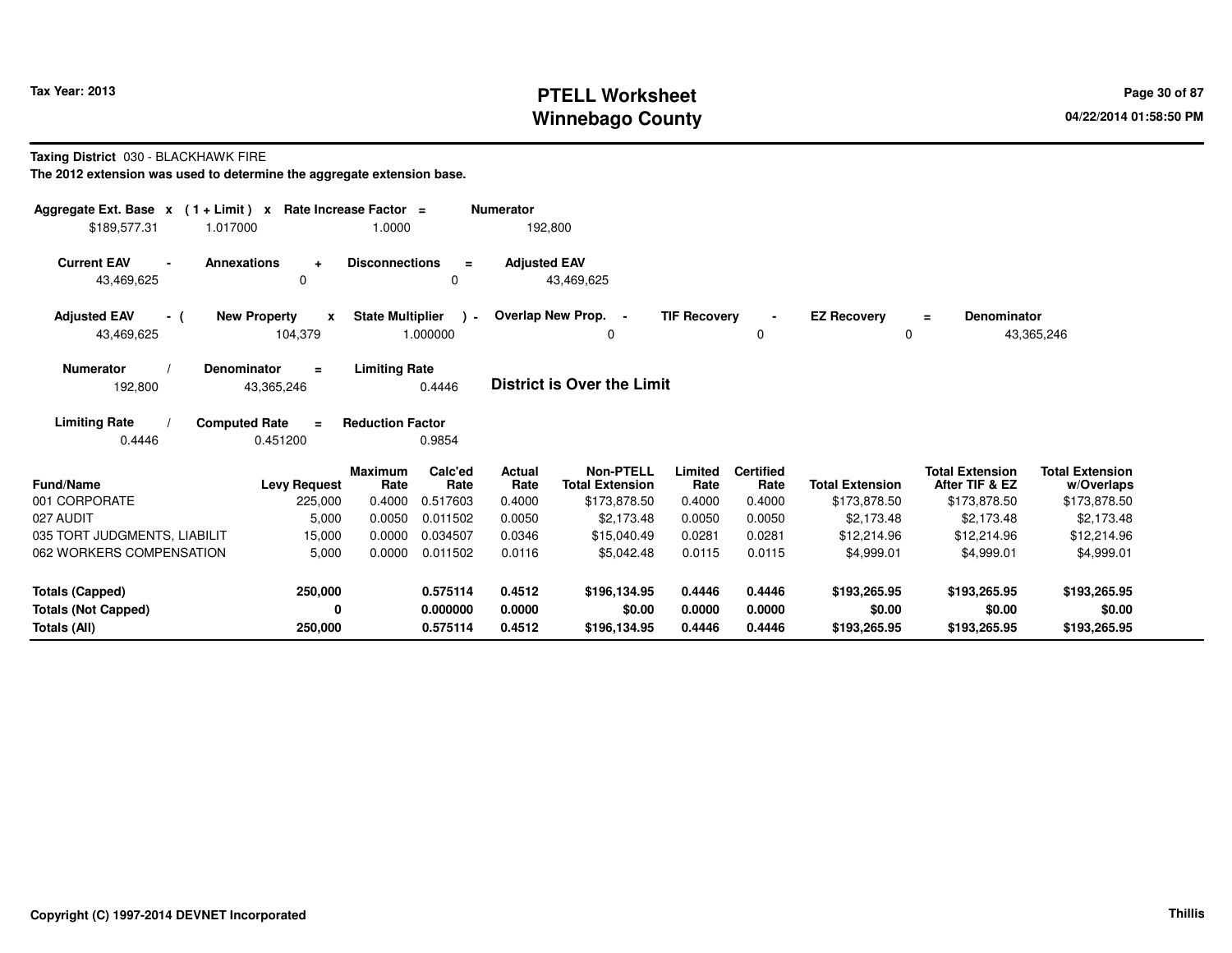# **PTELL Worksheet Tax Year: 2013 Page 31 of 87 PAGE 21 of 87 Page 31 of 87 Winnebago County**

### **Taxing District** 031 - CHERRY VALLEY FIRE

| Aggregate Ext. Base $x$ (1 + Limit) $x$<br>\$2,781,275.94<br>1.017000 | Rate Increase Factor =   | 1.0000                  |          | <b>Numerator</b><br>2,828,558 |                            |                     |                  |                        |                         |                        |
|-----------------------------------------------------------------------|--------------------------|-------------------------|----------|-------------------------------|----------------------------|---------------------|------------------|------------------------|-------------------------|------------------------|
|                                                                       |                          |                         |          |                               |                            |                     |                  |                        |                         |                        |
| <b>Current EAV</b><br><b>Annexations</b><br>$\blacksquare$            | $\ddot{}$                | <b>Disconnections</b>   | $\equiv$ | <b>Adjusted EAV</b>           |                            |                     |                  |                        |                         |                        |
| 321,995,711                                                           | $\Omega$                 |                         | 0        |                               | 321,995,711                |                     |                  |                        |                         |                        |
| <b>Adjusted EAV</b><br>- (                                            | <b>New Property</b><br>x | <b>State Multiplier</b> | $\sim$   |                               | Overlap New Prop. -        | <b>TIF Recovery</b> |                  | <b>EZ Recovery</b>     | <b>Denominator</b><br>Ξ |                        |
| 321,995,711                                                           | 483,730                  |                         | 1.000000 |                               | 124,588                    |                     | 0                | 0                      |                         | 321,387,393            |
| <b>Numerator</b><br>Denominator                                       | $=$                      | <b>Limiting Rate</b>    |          |                               |                            |                     |                  |                        |                         |                        |
| 2,828,558                                                             | 321,387,393              |                         | 0.8802   |                               | District is Over the Limit |                     |                  |                        |                         |                        |
| <b>Limiting Rate</b><br><b>Computed Rate</b>                          | $\equiv$                 | <b>Reduction Factor</b> |          |                               |                            |                     |                  |                        |                         |                        |
| 0.8802                                                                | 0.907300                 |                         | 0.9701   |                               |                            |                     |                  |                        |                         |                        |
|                                                                       |                          | <b>Maximum</b>          | Calc'ed  | Actual                        | <b>Non-PTELL</b>           | Limited             | <b>Certified</b> |                        | <b>Total Extension</b>  | <b>Total Extension</b> |
| <b>Fund/Name</b>                                                      | <b>Levy Request</b>      | Rate                    | Rate     | Rate                          | <b>Total Extension</b>     | Rate                | Rate             | <b>Total Extension</b> | After TIF & EZ          | w/Overlaps             |
| 001 CORPORATE                                                         | 1,279,886                | 0.4000                  | 0.397485 | 0.3975                        | \$1,241,709.04             | 0.3854              | 0.3854           | \$1,204,014.84         | \$1,203,911.10          | \$1,240,971.47         |
| 013 FIREFIGHTER'S PENSION                                             | 117,129                  | 0.0000                  | 0.036376 | 0.0364                        | \$113,706.19               | 0.0354              | 0.0354           | \$110,591.92           | \$110,582.39            | \$113,986.48           |
| 013A FIRE PENSION 93-689                                              | 117,129                  | 0.0000                  | 0.036376 | 0.0364                        | \$113,706.19               | 0.0364              | 0.0364           | \$113,715.98           | \$113,706.19            | \$117,206.44           |
| 027 AUDIT                                                             | 13,000                   | 0.0050                  | 0.004037 | 0.0041                        | \$12,807.56                | 0.0040              | 0.0040           | \$12,496.26            | \$12,495.19             | \$12,879.83            |
| 035 TORT JUDGMENTS, LIABILIT                                          | 231,000                  | 0.0000                  | 0.071740 | 0.0718                        | \$224,288.58               | 0.0697              | 0.0697           | \$217,747.36           | \$217,728.60            | \$224,431.01           |
| 064 AMBULANCE                                                         | 1,279,886                | 0.4000                  | 0.397485 | 0.3975                        | \$1,241,709.04             | 0.3857              | 0.3857           | \$1,204,952.06         | \$1,204,848.24          | \$1,241,937.46         |
| <b>Totals (Capped)</b>                                                | 2,920,901                |                         | 0.907123 | 0.9073                        | \$2,834,220.41             | 0.8802              | 0.8802           | \$2,749,802.44         | \$2,749,565.52          | \$2,834,206.25         |
| <b>Totals (Not Capped)</b>                                            | 117,129                  |                         | 0.036376 | 0.0364                        | \$113,706.19               | 0.0364              | 0.0364           | \$113,715.98           | \$113,706.19            | \$117,206.44           |
| Totals (All)                                                          | 3.038.030                |                         | 0.943499 | 0.9437                        | \$2,947,926.60             | 0.9166              | 0.9166           | \$2,863,518.42         | \$2,863,271.71          | \$2,951,412.69         |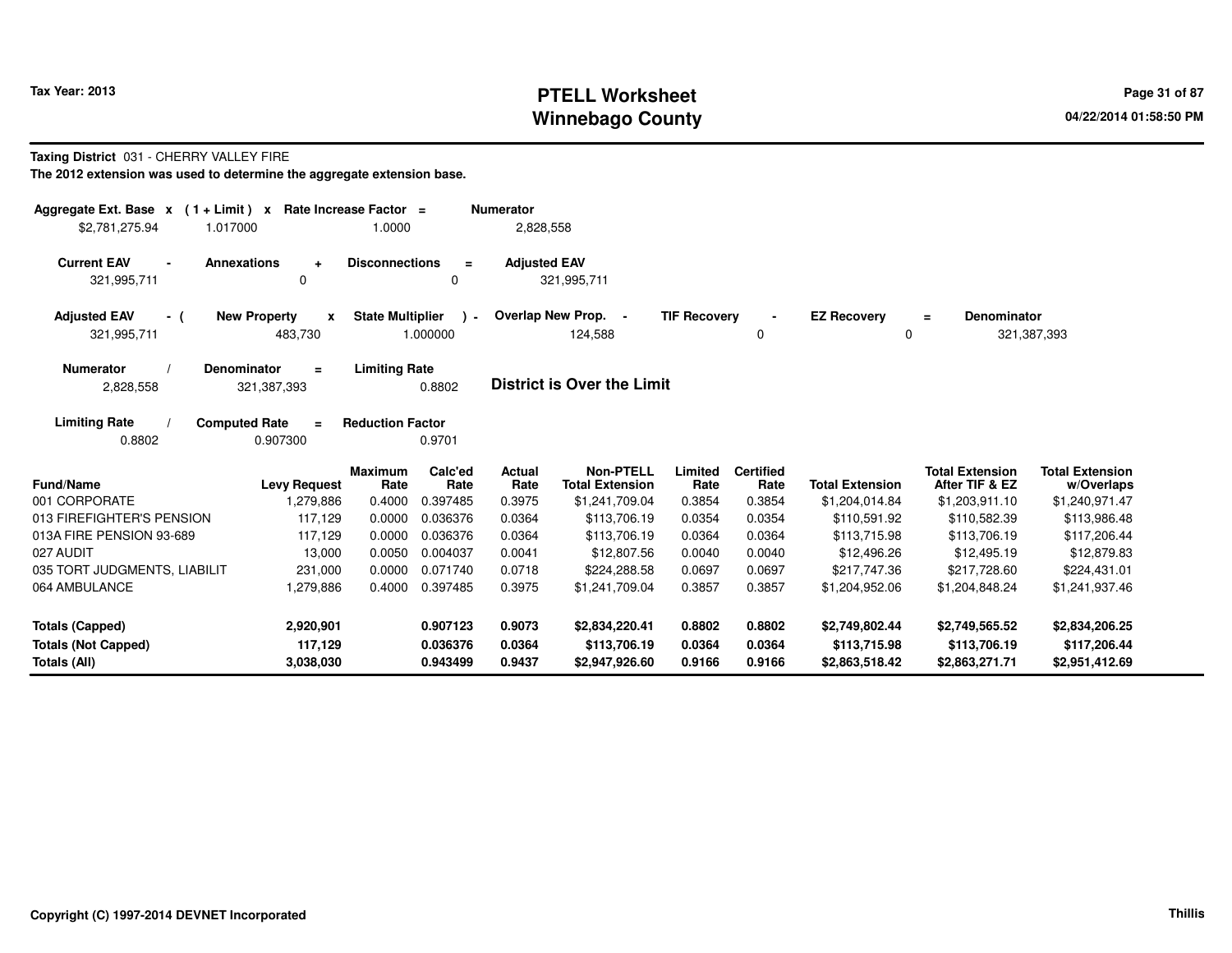# **PTELL Worksheet Tax Year: 2013 Page 32 of 87 Page 32 of 87 Winnebago County**

**Taxing District** 033 - FIRE 1

**The 2011 extension was used to determine the aggregate extension base.**

|                                    |                | Aggregate Ext. Base $x$ (1 + Limit) x Rate Increase Factor = |                                              | Numerator                          |                     |                                      |   |                                   |
|------------------------------------|----------------|--------------------------------------------------------------|----------------------------------------------|------------------------------------|---------------------|--------------------------------------|---|-----------------------------------|
| \$764,246.59                       |                | 1.017000                                                     | 0000.                                        | 777,239                            |                     |                                      |   |                                   |
| <b>Current EAV</b><br>101,267,404  | $\blacksquare$ | <b>Annexations</b><br>$\ddot{}$<br>0                         | <b>Disconnections</b><br>$\equiv$<br>0       | <b>Adjusted EAV</b><br>101,267,404 |                     |                                      |   |                                   |
| <b>Adjusted EAV</b><br>101,267,404 | - 1            | <b>New Property</b><br>x<br>327.673                          | <b>State Multiplier</b><br>$\sim$<br>000000. | Overlap New Prop.                  | <b>TIF Recovery</b> | <b>EZ Recovery</b><br>$\blacksquare$ | = | <b>Denominator</b><br>100,939,731 |
| <b>Numerator</b>                   |                | <b>Denominator</b><br>$=$                                    | <b>Limiting Rate</b>                         | _ _ _ _ _ _ _ _ _ _ _ _ _ _        |                     |                                      |   |                                   |

777,239 100,939,731 0.7700 **District is Within the Limit**

| <b>Fund/Name</b>           | <b>Levy Request</b> | Maximum<br>Rate | Calc'ed<br>Rate | Actual<br>Rate | Non-PTELL<br><b>Total Extension</b> | Limited<br>Rate | Certified<br>Rate | <b>Total Extension</b> | <b>Total Extension</b><br>After TIF & EZ | <b>Total Extension</b><br>w/Overlaps |
|----------------------------|---------------------|-----------------|-----------------|----------------|-------------------------------------|-----------------|-------------------|------------------------|------------------------------------------|--------------------------------------|
| 001 CORPORATE              | 449.417             | 0.4000          | 0.443792        | 0.4000         | \$405.069.62                        | 0.4000          | 0.4000            | \$406,373.57           | \$405.069.62                             | \$405,069.62                         |
| 064 AMBULANCE              | 337.062             | 0.4000          | 0.332844        | 0.3329         | \$337.119.19                        | 0.3329          | 0.3329            | \$338,204.41           | \$337.119.19                             | \$337,119.19                         |
| Totals (Capped)            | 786,479             |                 | 0.776636        | 0.7329         | \$742.188.81                        | 0.7329          | 0.7329            | \$744.577.98           | \$742.188.81                             | \$742,188.81                         |
| <b>Totals (Not Capped)</b> |                     |                 | 0.000000        | 0.0000         | \$0.00                              | 0.0000          | 0.0000            | \$0.00                 | \$0.00                                   | \$0.00                               |
| Totals (All)               | 786,479             |                 | 0.776636        | 0.7329         | \$742,188.81                        | 0.7329          | 0.7329            | \$744,577.98           | \$742.188.81                             | \$742,188.81                         |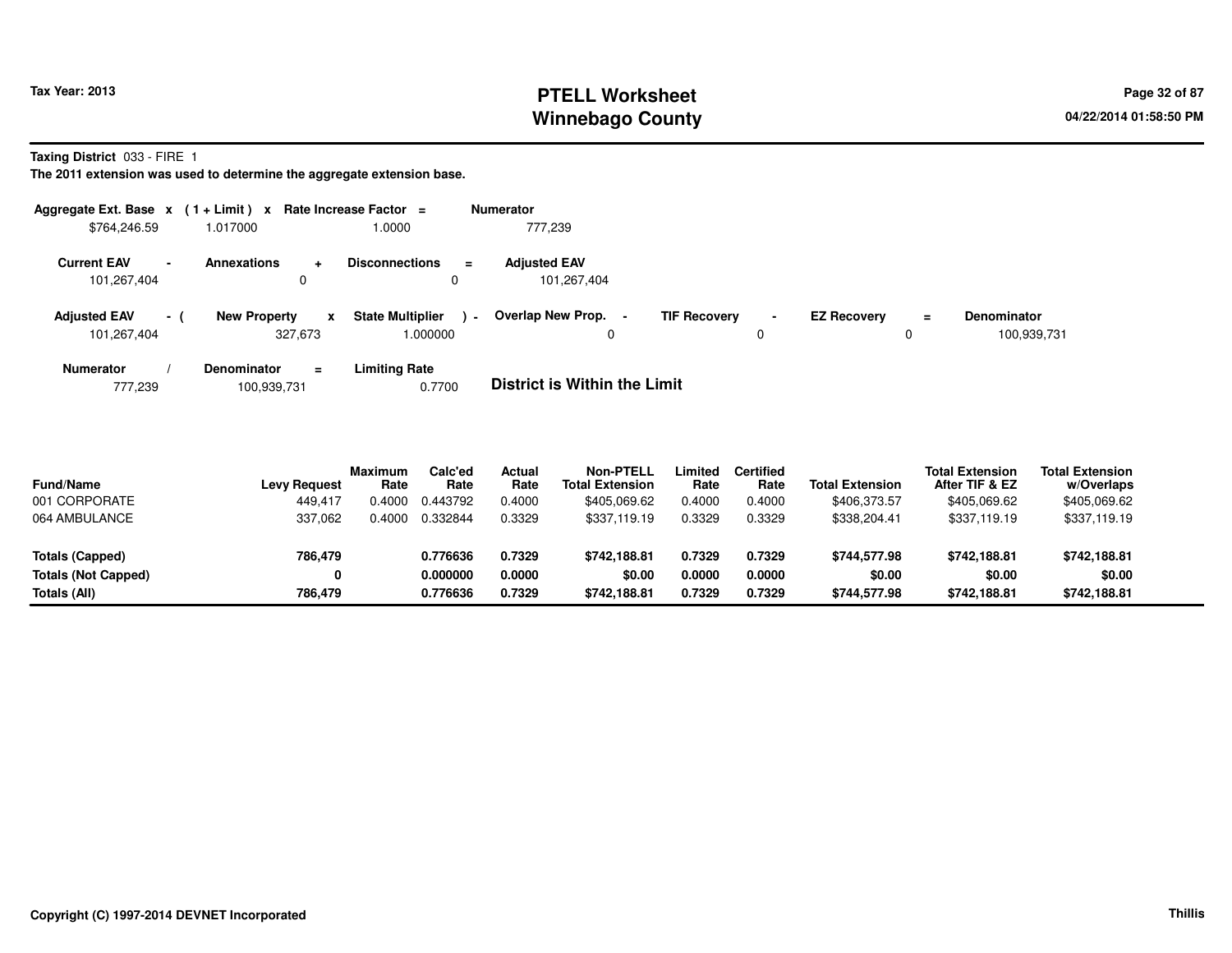# **PTELL Worksheet Tax Year: 2013 Page 33 of 87 PAGE 12 At 2014 Page 33 of 87 Winnebago County**

**Taxing District** 035 - HARLEM-ROSCOE FIRE

| Aggregate Ext. Base $x$ (1 + Limit) $x$ |       |                                            |              | Rate Increase Factor =                    | <b>Numerator</b> |                                     |                     |                |                    |          |                    |
|-----------------------------------------|-------|--------------------------------------------|--------------|-------------------------------------------|------------------|-------------------------------------|---------------------|----------------|--------------------|----------|--------------------|
| \$4,606,809.78                          |       | 1.017000                                   |              | 1.0000                                    |                  | 4,685,126                           |                     |                |                    |          |                    |
| <b>Current EAV</b><br>$\sim$            |       | <b>Annexations</b><br>$\ddot{\phantom{1}}$ |              | <b>Disconnections</b><br>$\equiv$         |                  | <b>Adjusted EAV</b>                 |                     |                |                    |          |                    |
| 623,932,619                             |       | 0                                          |              | .515                                      |                  | 623,934,134                         |                     |                |                    |          |                    |
| <b>Adjusted EAV</b>                     | $-$ ( | <b>New Property</b>                        | $\mathbf{x}$ | <b>State Multiplier</b><br>$\blacksquare$ |                  | Overlap New Prop. -                 | <b>TIF Recoverv</b> | $\blacksquare$ | <b>EZ Recovery</b> | $\equiv$ | <b>Denominator</b> |
| 623,934,134                             |       | 2,633,796                                  |              | .000000                                   |                  | 0                                   |                     | 0              |                    | 0        | 621,300,338        |
| <b>Numerator</b>                        |       | <b>Denominator</b><br>$\equiv$             |              | <b>Limiting Rate</b>                      |                  |                                     |                     |                |                    |          |                    |
| 4,685,126                               |       | 621,300,338                                |              | 0.7541                                    |                  | <b>District is Within the Limit</b> |                     |                |                    |          |                    |

| <b>Fund/Name</b>             | Levy Request | <b>Maximum</b><br>Rate | Calc'ed<br>Rate | Actual<br>Rate | <b>Non-PTELL</b><br><b>Total Extension</b> | Limited<br>Rate | <b>Certified</b><br>Rate | <b>Total Extension</b> | Total Extension<br>After TIF & EZ | <b>Total Extension</b><br>w/Overlaps |
|------------------------------|--------------|------------------------|-----------------|----------------|--------------------------------------------|-----------------|--------------------------|------------------------|-----------------------------------|--------------------------------------|
| 001 CORPORATE                | 2,737,611    | 0.4000                 | 0.438767        | 0.4000         | \$2,495,730.48                             | 0.4000          | 0.4000                   | \$2,530,187.99         | \$2,495,730.48                    | \$2,495,730.48                       |
| 035 TORT JUDGMENTS, LIABILIT | 65,000       | 0.0000                 | 0.010418        | 0.0105         | \$65,512.92                                | 0.0105          | 0.0105                   | \$66,417,43            | \$65,512.92                       | \$65,512.92                          |
| 064 AMBULANCE                | 2,097,251    | 0.4000                 | 0.336134        | 0.3362         | \$2.097.661.47                             | 0.3362          | 0.3362                   | \$2,126,623.00         | \$2,097,661.47                    | \$2,097,661.47                       |
| Totals (Capped)              | 4,899,862    |                        | 0.785319        | 0.7467         | \$4,658,904.87                             | 0.7467          | 0.7467                   | \$4,723,228.43         | \$4,658,904.87                    | \$4,658,904.87                       |
| <b>Totals (Not Capped)</b>   | 0            |                        | 0.000000        | 0.0000         | \$0.00                                     | 0.0000          | 0.0000                   | \$0.00                 | \$0.00                            | \$0.00                               |
| Totals (All)                 | 4,899,862    |                        | 0.785319        | 0.7467         | \$4,658,904.87                             | 0.7467          | 0.7467                   | \$4,723,228.43         | \$4,658,904.87                    | \$4,658,904.87                       |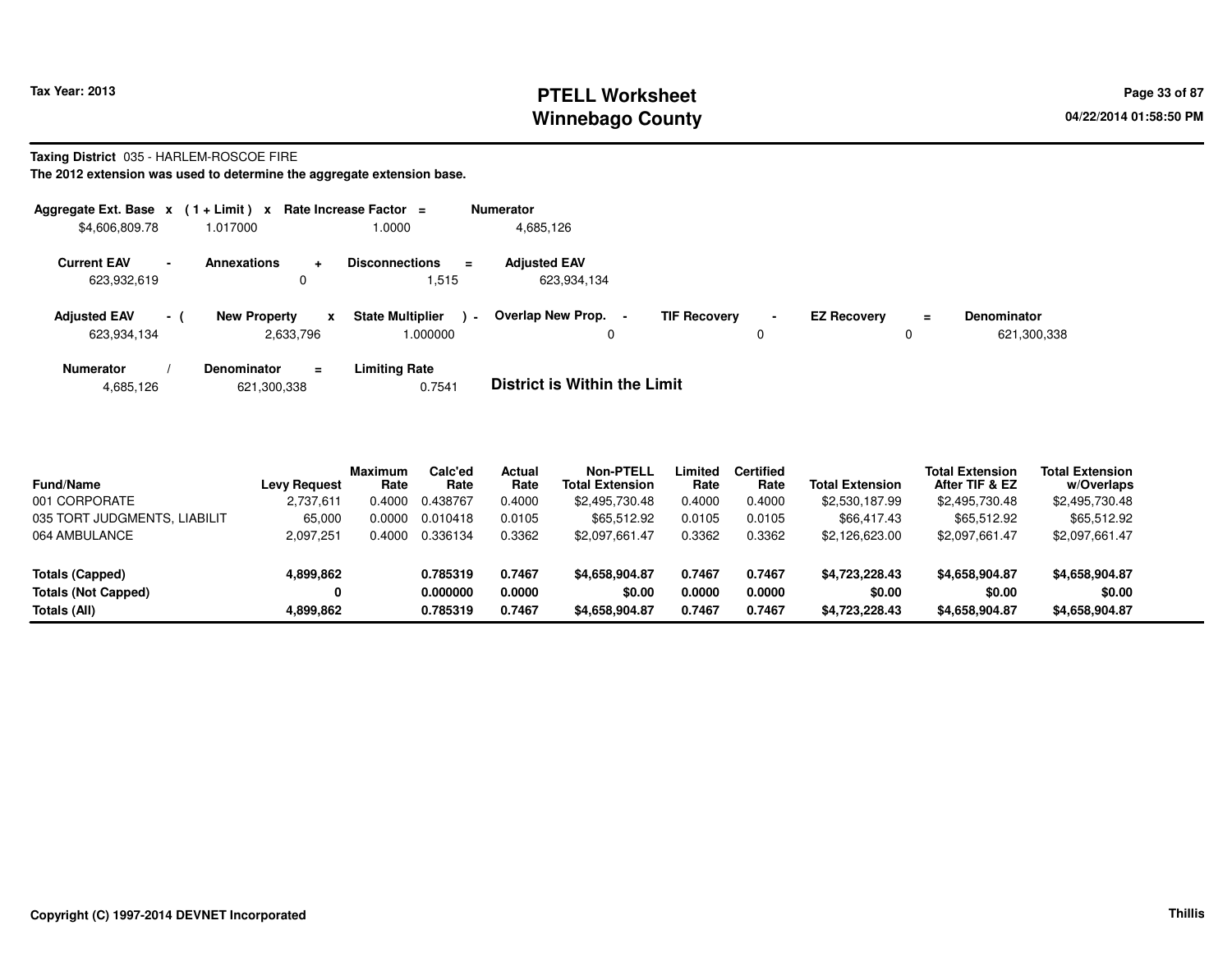# **PTELL Worksheet Tax Year: 2013 Page 34 of 87 Page 34 of 87 Winnebago County**

**Taxing District** 037 - NORTH PARK FIRE

**The 2011 extension was used to determine the aggregate extension base.**

| Aggregate Ext. Base $x$ (1+Limit) x Rate Increase Factor = |        |                     |              |                                    |                | <b>Numerator</b>                   |                     |                     |                    |          |                                   |
|------------------------------------------------------------|--------|---------------------|--------------|------------------------------------|----------------|------------------------------------|---------------------|---------------------|--------------------|----------|-----------------------------------|
| \$798,179.35                                               |        | 1.017000            |              | 1.0000                             |                | 811,748                            |                     |                     |                    |          |                                   |
| <b>Current EAV</b><br>170,135,760                          | $\sim$ | <b>Annexations</b>  | ÷<br>0       | <b>Disconnections</b><br>359,383   | $\equiv$       | <b>Adjusted EAV</b><br>170,495,143 |                     |                     |                    |          |                                   |
| <b>Adjusted EAV</b><br>170.495.143                         | $-1$   | <b>New Property</b> | x<br>758.348 | <b>State Multiplier</b><br>000000. | $\blacksquare$ | Overlap New Prop. -<br>0           | <b>TIF Recovery</b> | $\blacksquare$<br>0 | <b>EZ Recovery</b> | $=$<br>0 | <b>Denominator</b><br>169,736,795 |
| <b>Numerator</b>                                           |        | Denominator         | $\equiv$     | Limiting Rate                      |                | _ _ _ _ _ _ _ _ _ _ _ _ _ _        |                     |                     |                    |          |                                   |

811,748169,736,795 0.4783 **District is Within the Limit**

| <b>Fund/Name</b>             | Levy Request | <b>Maximum</b><br>Rate | Calc'ed<br>Rate | Actual<br>Rate | <b>Non-PTELL</b><br><b>Total Extension</b> | Limited<br>Rate | <b>Certified</b><br>Rate | <b>Total Extension</b> | <b>Total Extension</b><br>After TIF & EZ | <b>Total Extension</b><br>w/Overlaps |  |
|------------------------------|--------------|------------------------|-----------------|----------------|--------------------------------------------|-----------------|--------------------------|------------------------|------------------------------------------|--------------------------------------|--|
| 001 CORPORATE                | 1,000,000    | 0.4000                 | 0.587766        | 0.4000         | \$680,543.04                               | 0.4000          | 0.4000                   | \$682,434.87           | \$680,543.04                             | \$680,543.04                         |  |
| 027 AUDIT                    | 6.000        | 0.0050                 | 0.003527        | 0.0036         | \$6.124.89                                 | 0.0036          | 0.0036                   | \$6.141.91             | \$6.124.89                               | \$6,124.89                           |  |
| 035 TORT JUDGMENTS, LIABILIT | 60,000       | 0.0000                 | 0.035266        | 0.0353         | \$60,057.92                                | 0.0353          | 0.0353                   | \$60,224.88            | \$60,057.92                              | \$60,057.92                          |  |
| Totals (Capped)              | 1,066,000    |                        | 0.626559        | 0.4389         | \$746,725.85                               | 0.4389          | 0.4389                   | \$748.801.66           | \$746,725.85                             | \$746,725.85                         |  |
| <b>Totals (Not Capped)</b>   |              |                        | 0.000000        | 0.0000         | \$0.00                                     | 0.0000          | 0.0000                   | \$0.00                 | \$0.00                                   | \$0.00                               |  |
| Totals (All)                 | 1,066,000    |                        | 0.626559        | 0.4389         | \$746,725.85                               | 0.4389          | 0.4389                   | \$748,801.66           | \$746,725.85                             | \$746,725.85                         |  |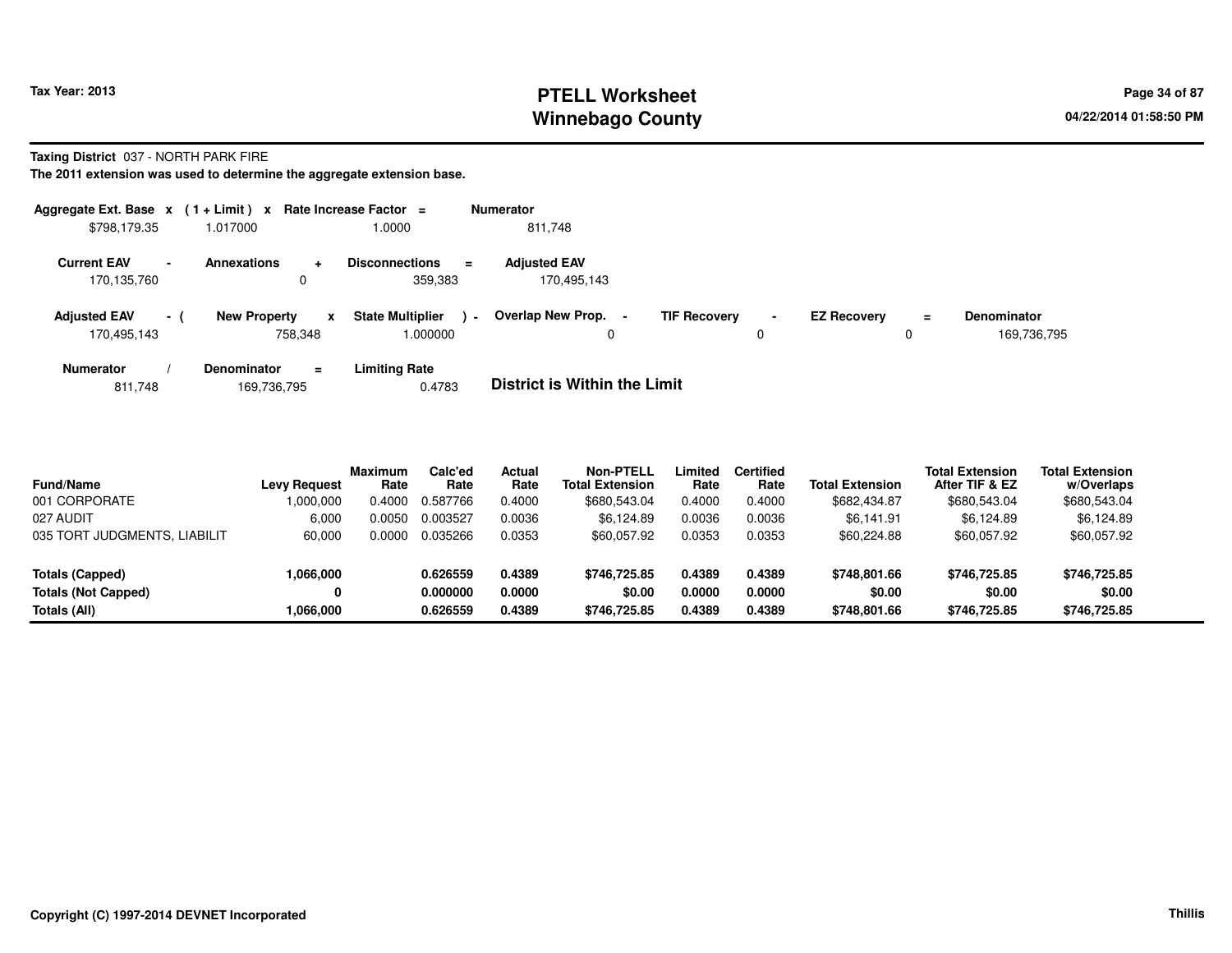# **PTELL Worksheet Tax Year: 2013 Page 35 of 87 PAGE 2013 Page 35 of 87 Winnebago County**

**Taxing District** 038 - NORTHWEST FIRE

| Aggregate Ext. Base $x$ (1 + Limit) x Rate Increase Factor =<br>1.017000<br>\$237,696.39 |                                                | 1.0000                              | <b>Numerator</b>                | 241,737                                    |                     |                          |                                   |                                          |                                      |
|------------------------------------------------------------------------------------------|------------------------------------------------|-------------------------------------|---------------------------------|--------------------------------------------|---------------------|--------------------------|-----------------------------------|------------------------------------------|--------------------------------------|
| <b>Current EAV</b><br>56,099,137                                                         | <b>Annexations</b><br>$\ddot{}$<br>0           | <b>Disconnections</b><br>94,531     | <b>Adjusted EAV</b><br>$\equiv$ | 56,193,668                                 |                     |                          |                                   |                                          |                                      |
| <b>Adjusted EAV</b><br>- (<br>56,193,668                                                 | <b>New Property</b><br>$\mathbf{x}$<br>136,970 | <b>State Multiplier</b><br>1.000000 | $\cdot$                         | Overlap New Prop. -<br>0                   | <b>TIF Recovery</b> | $\Omega$                 | <b>EZ Recovery</b><br>$\mathbf 0$ | <b>Denominator</b><br>$\equiv$           | 56,056,698                           |
| <b>Numerator</b><br>241,737                                                              | <b>Denominator</b><br>$\equiv$<br>56,056,698   | <b>Limiting Rate</b><br>0.4313      |                                 | <b>District is Over the Limit</b>          |                     |                          |                                   |                                          |                                      |
| <b>Limiting Rate</b><br>0.4313                                                           | <b>Computed Rate</b><br>$\equiv$<br>0.458500   | <b>Reduction Factor</b><br>0.9407   |                                 |                                            |                     |                          |                                   |                                          |                                      |
| Fund/Name                                                                                | <b>Levy Request</b>                            | <b>Maximum</b><br>Calc'ed<br>Rate   | Actual<br>Rate<br>Rate          | <b>Non-PTELL</b><br><b>Total Extension</b> | Limited<br>Rate     | <b>Certified</b><br>Rate | <b>Total Extension</b>            | <b>Total Extension</b><br>After TIF & EZ | <b>Total Extension</b><br>w/Overlaps |
| 001 CORPORATE                                                                            | 300,000                                        | 0.4000<br>0.534768                  | 0.4000                          | \$224,396.55                               | 0.4000              | 0.4000                   | \$224,396.55                      | \$224,396.55                             | \$224,396.55                         |
| 027 AUDIT                                                                                | 4,000                                          | 0.0050<br>0.007130                  | 0.0050                          | \$2,804.96                                 | 0.0048              | 0.0048                   | \$2,692.76                        | \$2,692.76                               | \$2,692.76                           |
| 035 TORT JUDGMENTS, LIABILIT                                                             | 30,000                                         | 0.0000<br>0.053477                  | 0.0535                          | \$30,013.04                                | 0.0265              | 0.0265                   | \$14,866.27                       | \$14,866.27                              | \$14,866.27                          |
| <b>Totals (Capped)</b>                                                                   | 334,000                                        | 0.595375                            | 0.4585                          | \$257,214.55                               | 0.4313              | 0.4313                   | \$241,955.58                      | \$241,955.58                             | \$241,955.58                         |
| <b>Totals (Not Capped)</b>                                                               | 0                                              | 0.000000                            | 0.0000                          | \$0.00                                     | 0.0000              | 0.0000                   | \$0.00                            | \$0.00                                   | \$0.00                               |
| Totals (All)                                                                             | 334,000                                        | 0.595375                            | 0.4585                          | \$257,214.55                               | 0.4313              | 0.4313                   | \$241,955.58                      | \$241,955.58                             | \$241,955.58                         |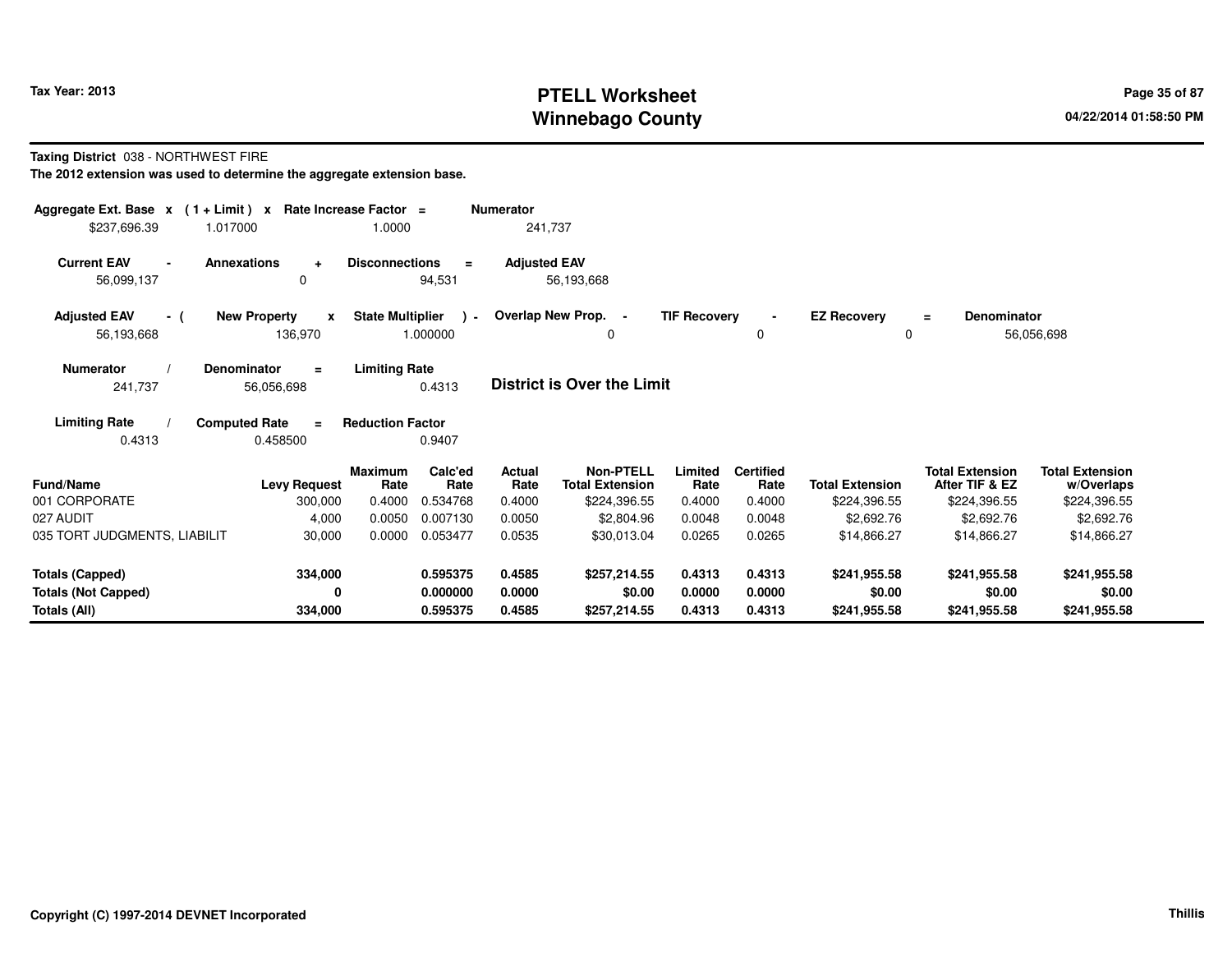# **PTELL Worksheet Tax Year: 2013 Page 36 of 87 PAGE 2013 Page 36 of 87 Winnebago County**

**Taxing District** 039 - PECATONICA FIRE

| Aggregate Ext. Base $x$ (1 + Limit) $x$ |        |                     |                | Rate Increase Factor =             |                | <b>Numerator</b>                  |                     |                |                    |               |                                  |
|-----------------------------------------|--------|---------------------|----------------|------------------------------------|----------------|-----------------------------------|---------------------|----------------|--------------------|---------------|----------------------------------|
| \$432,972.67                            |        | 1.017000            |                | 1.0000                             |                | 440,333                           |                     |                |                    |               |                                  |
| <b>Current EAV</b><br>99,244,193        | $\sim$ | <b>Annexations</b>  | $\ddot{}$<br>0 | <b>Disconnections</b><br>0         | Ξ.             | <b>Adjusted EAV</b><br>99,244,193 |                     |                |                    |               |                                  |
| <b>Adjusted EAV</b><br>99.244.193       | $-1$   | <b>New Property</b> | x<br>586.044   | <b>State Multiplier</b><br>.000000 | $\blacksquare$ | Overlap New Prop.<br>105.912      | <b>TIF Recovery</b> | $\blacksquare$ | <b>EZ Recovery</b> | $\equiv$<br>0 | <b>Denominator</b><br>98.552.237 |
| <b>Numerator</b>                        |        | <b>Denominator</b>  | $\equiv$       | <b>Limiting Rate</b>               |                | _ _ _ _ _ _ _ _ _ _ _ _ _ _       |                     |                |                    |               |                                  |

| 440.333 | 98,552,237 | 0.4468 | <b>District is Within the Limit</b> |
|---------|------------|--------|-------------------------------------|
|         |            |        |                                     |

| <b>Fund/Name</b>             | <b>Levy Request</b> | <b>Maximum</b><br>Rate | Calc'ed<br>Rate | Actual<br>Rate | Non-PTELL<br><b>Total Extension</b> | Limited<br>Rate | <b>Certified</b><br>Rate | <b>Total Extension</b> | <b>Total Extension</b><br>After TIF & EZ | <b>Total Extension</b><br>w/Overlaps |
|------------------------------|---------------------|------------------------|-----------------|----------------|-------------------------------------|-----------------|--------------------------|------------------------|------------------------------------------|--------------------------------------|
| 001 CORPORATE                | 245.900             | 0.4000                 | 0.247773        | 0.2478         | \$219,769.05                        | 0.2478          | 0.2478                   | \$219.769.05           | \$219,769.05                             | \$245,927.11                         |
| 027 AUDIT                    | 5.100               | 0.0050                 | 0.005139        | 0.0050         | \$4,434.40                          | 0.0050          | 0.0050                   | \$4.434.40             | \$4,434.40                               | \$4,962.21                           |
| 035 TORT JUDGMENTS, LIABILIT | 14,300              | 0.0000                 | 0.014409        | 0.0145         | \$12,859.77                         | 0.0145          | 0.0145                   | \$12,859.77            | \$12,859.77                              | \$14,390.41                          |
| 064 AMBULANCE                | 175.400             | 0.4000                 | 0.176736        | 0.1768         | \$156,800.51                        | 0.1768          | 0.1768                   | \$156,800.51           | \$156,800.51                             | \$175,463.73                         |
| 109 PRIOR YEAR ADJUSTMENT    | 0                   | 0.0000                 | -0.000800       | $-0.0008$      | $(\$709.50)$                        | $-0.0008$       | $-0.0008$                | (\$709.50)             | $(\$709.50)$                             | $(\$709.50)$                         |
| <b>Totals (Capped)</b>       | 440,700             |                        | 0.444057        | 0.4441         | \$393,863.73                        | 0.4441          | 0.4441                   | \$393,863.74           | \$393,863.73                             | \$440,743.46                         |
| <b>Totals (Not Capped)</b>   | 0                   |                        | $-0.000800$     | $-0.0008$      | (\$709.50)                          | $-0.0008$       | $-0.0008$                | (\$709.50)             | (\$709.50)                               | (\$709.50)                           |
| Totals (All)                 | 440.700             |                        | 0.443257        | 0.4433         | \$393,154.23                        | 0.4433          | 0.4433                   | \$393,154.23           | \$393,154.23                             | \$440,033.96                         |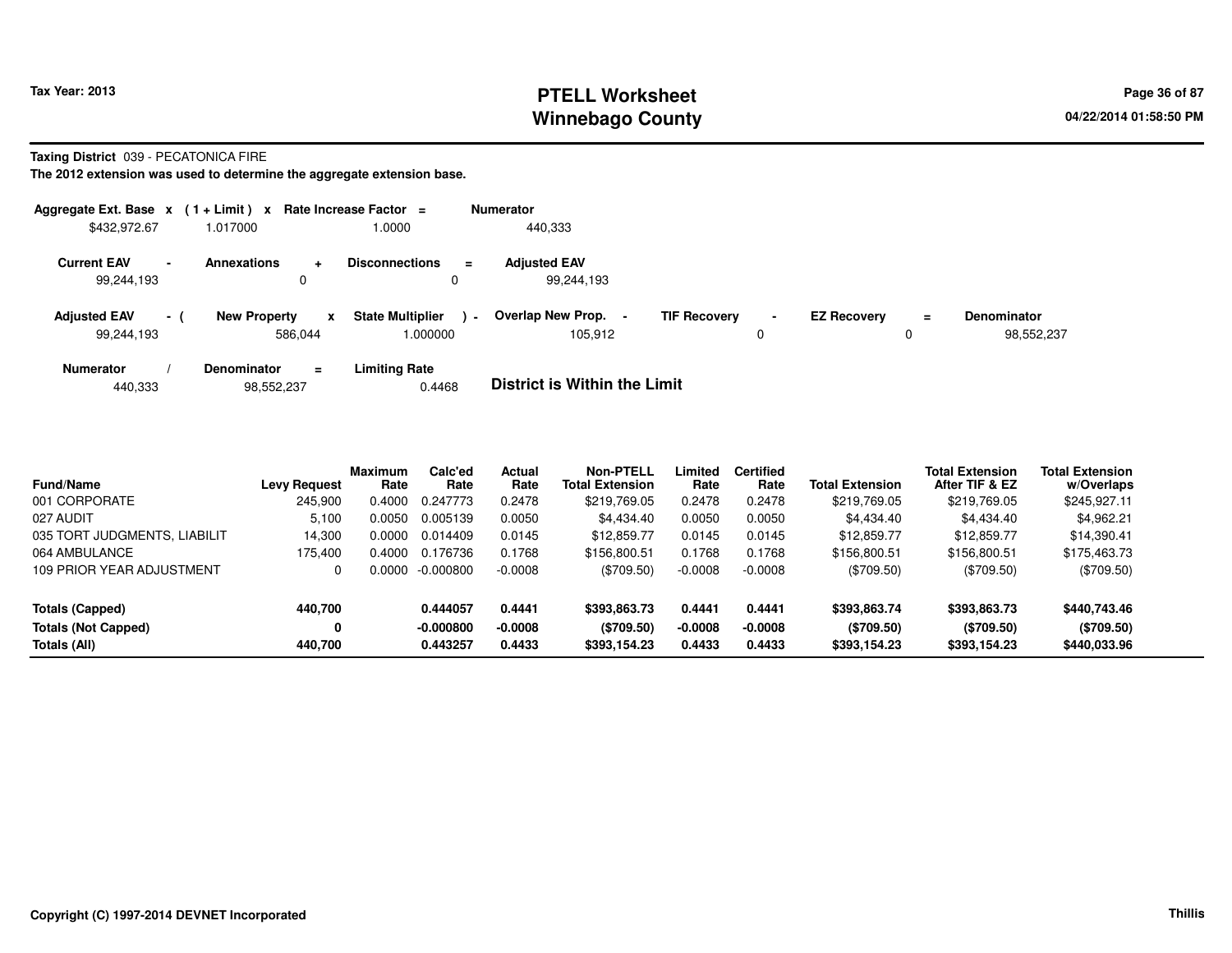## **PTELL Worksheet Tax Year: 2013 Page 37 of 87 PAGE 12 At 2014 Page 37 of 87 Winnebago County**

**Taxing District** 040 - ROCK RIVER FIRE

| Aggregate Ext. Base $x$ (1 + Limit) $x$           |                                             | Rate Increase Factor =                        | <b>Numerator</b>    |                                            |                     |                          |                         |                                          |                                      |  |
|---------------------------------------------------|---------------------------------------------|-----------------------------------------------|---------------------|--------------------------------------------|---------------------|--------------------------|-------------------------|------------------------------------------|--------------------------------------|--|
| \$2,313.80                                        | 1.017000                                    | 1.0000                                        | 2,353               |                                            |                     |                          |                         |                                          |                                      |  |
| <b>Current EAV</b><br>$\blacksquare$<br>2,854,632 | <b>Annexations</b><br>$\ddot{}$<br>$\Omega$ | <b>Disconnections</b><br>$\equiv$<br>43,826   | <b>Adjusted EAV</b> | 2,898,458                                  |                     |                          |                         |                                          |                                      |  |
| <b>Adjusted EAV</b><br>- (<br>2,898,458           | <b>New Property</b><br>$\mathbf{x}$<br>504  | <b>State Multiplier</b><br>$\sim$<br>1.000000 | Overlap New Prop. - | 0                                          | <b>TIF Recovery</b> | $\mathbf 0$              | <b>EZ Recovery</b><br>0 | Denominator<br>$\equiv$                  | 2,897,954                            |  |
| <b>Numerator</b><br>2,353                         | <b>Denominator</b><br>$\equiv$<br>2,897,954 | <b>Limiting Rate</b><br>0.0812                |                     | <b>District is Over the Limit</b>          |                     |                          |                         |                                          |                                      |  |
| <b>Limiting Rate</b>                              | <b>Computed Rate</b><br>$\blacksquare$      | <b>Reduction Factor</b>                       |                     |                                            |                     |                          |                         |                                          |                                      |  |
| 0.0812                                            | 0.087600                                    | 0.9269                                        |                     |                                            |                     |                          |                         |                                          |                                      |  |
| <b>Fund/Name</b>                                  | <b>Levy Request</b>                         | Calc'ed<br>Maximum<br>Rate<br>Rate            | Actual<br>Rate      | <b>Non-PTELL</b><br><b>Total Extension</b> | Limited<br>Rate     | <b>Certified</b><br>Rate | <b>Total Extension</b>  | <b>Total Extension</b><br>After TIF & EZ | <b>Total Extension</b><br>w/Overlaps |  |
| 001 CORPORATE                                     | 2,500                                       | 0.087577<br>0.4000                            | 0.0876              | \$2,500.66                                 | 0.0812              | 0.0812                   | \$2,317.96              | \$2,317.96                               | \$2,317.96                           |  |
|                                                   |                                             |                                               |                     |                                            |                     |                          |                         |                                          |                                      |  |
| <b>Totals (Capped)</b>                            | 2,500                                       | 0.087577                                      | 0.0876              | \$2,500.66                                 | 0.0812              | 0.0812                   | \$2,317.96              | \$2,317.96                               | \$2,317.96                           |  |
| <b>Totals (Not Capped)</b>                        | 0                                           | 0.000000                                      | 0.0000              | \$0.00                                     | 0.0000              | 0.0000                   | \$0.00                  | \$0.00                                   | \$0.00                               |  |
| Totals (All)                                      | 2,500                                       | 0.087577                                      | 0.0876              | \$2,500.66                                 | 0.0812              | 0.0812                   | \$2,317.96              | \$2,317.96                               | \$2,317.96                           |  |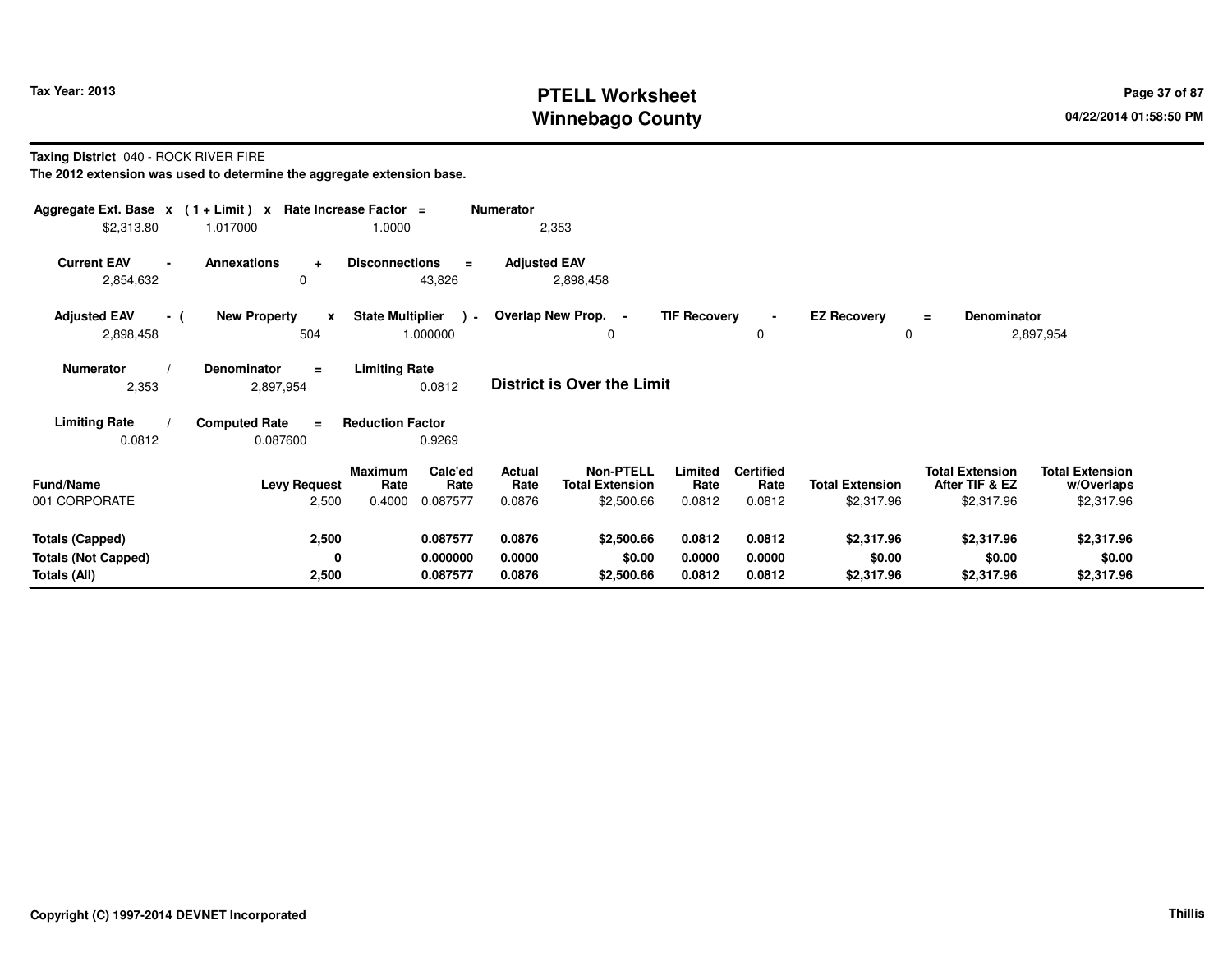## **PTELL Worksheet Tax Year: 2013 Page 38 of 87 PAGE 2013 Page 38 of 87 Winnebago County**

**Taxing District** 041 - ROCKTON FIRE

| Aggregate Ext. Base $x$ (1 + Limit) $x$<br>\$1,538,707.62<br>1.017000 | Rate Increase Factor =<br>1.0000                                        |                         | Numerator<br>1,564,866 |                                            |                     |                          |                         |                                          |                                      |
|-----------------------------------------------------------------------|-------------------------------------------------------------------------|-------------------------|------------------------|--------------------------------------------|---------------------|--------------------------|-------------------------|------------------------------------------|--------------------------------------|
| <b>Current EAV</b>                                                    | <b>Annexations</b><br><b>Disconnections</b><br>$\ddot{}$                | $\equiv$                | <b>Adiusted EAV</b>    |                                            |                     |                          |                         |                                          |                                      |
| 208,332,490                                                           | 0                                                                       | <sup>0</sup>            |                        | 208,332,490                                |                     |                          |                         |                                          |                                      |
| <b>Adjusted EAV</b><br>- (<br>208,332,490                             | <b>State Multiplier</b><br><b>New Property</b><br>X<br>768,341          | $\lambda$ -<br>1.000000 |                        | Overlap New Prop. -<br>0                   | <b>TIF Recovery</b> | 0                        | <b>EZ Recovery</b><br>0 | Denominator<br>$\equiv$                  | 207,564,149                          |
| Numerator<br>1,564,866                                                | <b>Limiting Rate</b><br><b>Denominator</b><br>$\equiv$<br>207,564,149   | 0.7540                  |                        | <b>District is Over the Limit</b>          |                     |                          |                         |                                          |                                      |
| <b>Limiting Rate</b><br>0.7540                                        | <b>Computed Rate</b><br><b>Reduction Factor</b><br>$\equiv$<br>0.807700 | 0.9335                  |                        |                                            |                     |                          |                         |                                          |                                      |
| Fund/Name                                                             | <b>Maximum</b><br>Rate<br><b>Levy Request</b>                           | Calc'ed<br>Rate         | Actual<br>Rate         | <b>Non-PTELL</b><br><b>Total Extension</b> | Limited<br>Rate     | <b>Certified</b><br>Rate | <b>Total Extension</b>  | <b>Total Extension</b><br>After TIF & EZ | <b>Total Extension</b><br>w/Overlaps |
| 001 CORPORATE                                                         | 0.4000<br>900,000                                                       | 0.432002                | 0.4000                 | \$833,329.96                               | 0.4000              | 0.4000                   | \$846,589.54            | \$833,329.96                             | \$833,329.96                         |
| 027 AUDIT                                                             | 0.0050<br>5,000                                                         | 0.002400                | 0.0024                 | \$4,999.98                                 | 0.0023              | 0.0023                   | \$4,867.89              | \$4,791.65                               | \$4,791.65                           |
| 035 TORT JUDGMENTS, LIABILIT                                          | 44,000<br>0.0000                                                        | 0.021120                | 0.0212                 | \$44,166.49                                | 0.0198              | 0.0198                   | \$41,906.18             | \$41,249.83                              | \$41,249.83                          |
| 064 AMBULANCE                                                         | 800,000<br>0.4000                                                       | 0.384002                | 0.3841                 | \$800,205.09                               | 0.3319              | 0.3319                   | \$702,457.67            | \$691,455.53                             | \$691,455.53                         |
| <b>Totals (Capped)</b>                                                | 1,749,000                                                               | 0.839524                | 0.8077                 | \$1,682,701.52                             | 0.7540              | 0.7540                   | \$1,595,821.28          | \$1,570,826.97                           | \$1,570,826.97                       |
| <b>Totals (Not Capped)</b>                                            | 0                                                                       | 0.000000                | 0.0000                 | \$0.00                                     | 0.0000              | 0.0000                   | \$0.00                  | \$0.00                                   | \$0.00                               |
| Totals (All)                                                          | 1,749,000                                                               | 0.839524                | 0.8077                 | \$1,682,701.52                             | 0.7540              | 0.7540                   | \$1,595,821.28          | \$1,570,826.97                           | \$1,570,826.97                       |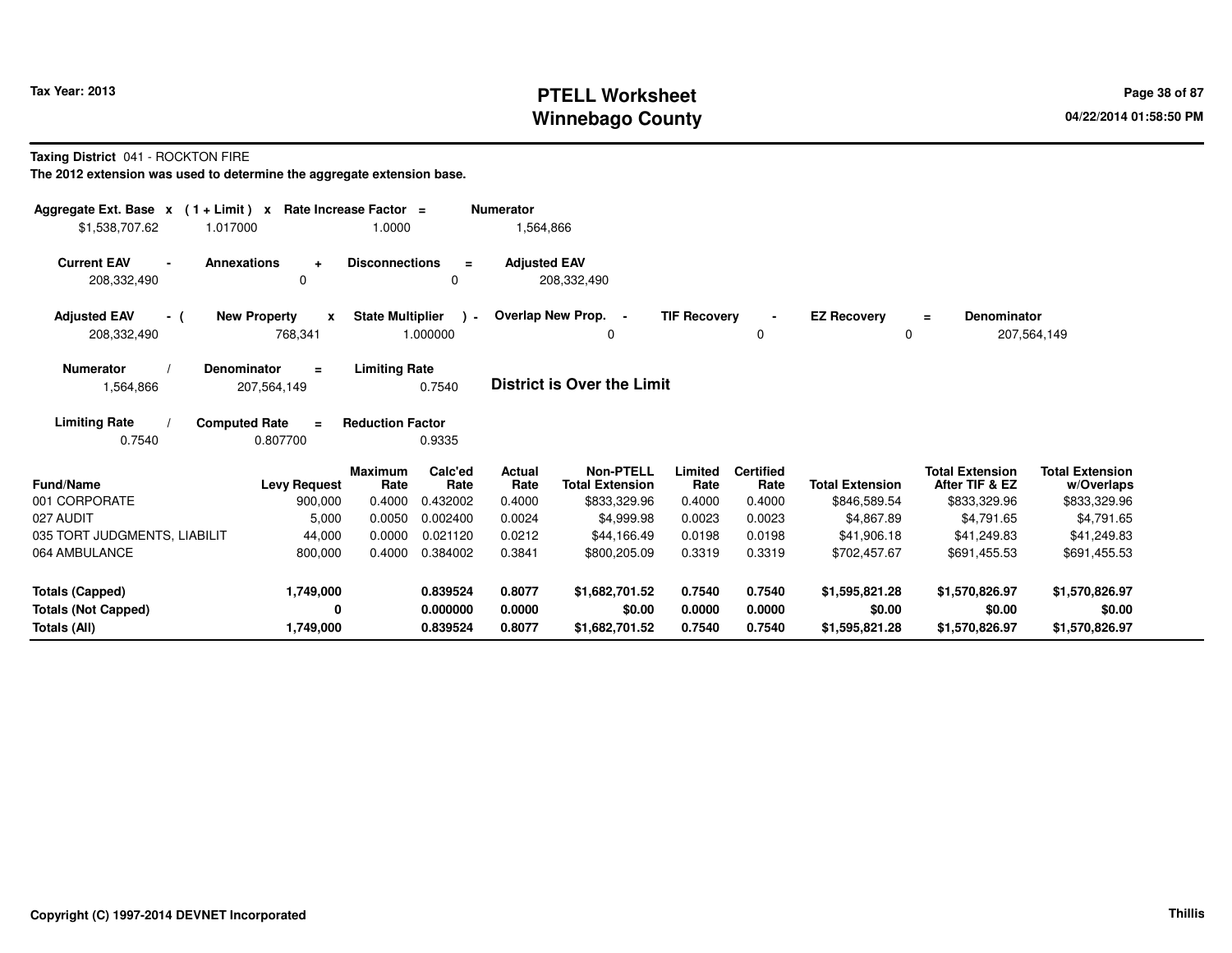## **PTELL Worksheet Tax Year: 2013 Page 39 of 87 PAGE 2013 Page 39 of 87 Winnebago County**

#### **Taxing District** 043 - WEST SUBURBAN FIRE

|                                   |                | Aggregate Ext. Base $x$ (1+Limit) x Rate Increase Factor = |                                                      | <b>Numerator</b>                                                                                                                          |
|-----------------------------------|----------------|------------------------------------------------------------|------------------------------------------------------|-------------------------------------------------------------------------------------------------------------------------------------------|
| \$143,495.82                      |                | 1.017000                                                   | .0000                                                | 145.935                                                                                                                                   |
| <b>Current EAV</b><br>24,398,294  | $\blacksquare$ | <b>Annexations</b><br>÷<br>0                               | <b>Disconnections</b><br>$\equiv$                    | <b>Adjusted EAV</b><br>24,398,294                                                                                                         |
| <b>Adjusted EAV</b><br>24,398,294 | - (            | <b>New Property</b><br>$\mathbf{x}$<br>48.829              | <b>State Multiplier</b><br>$\blacksquare$<br>000000. | Overlap New Prop.<br><b>TIF Recovery</b><br><b>EZ Recovery</b><br><b>Denominator</b><br>$\blacksquare$<br>Ξ.<br>24.349.465<br>0<br>0<br>0 |
| <b>Numerator</b><br>145,935       |                | <b>Denominator</b><br>$\equiv$<br>24,349,465               | <b>Limiting Rate</b><br>0.5994                       | <b>District is Within the Limit</b>                                                                                                       |

| <b>Fund/Name</b><br>001 CORPORATE | <b>Levy Request</b><br>170,000 | <b>Maximum</b><br>Rate<br>0.4000 | Calc'ed<br>Rate<br>0.696770 | <b>Actual</b><br>Rate<br>0.4000 | Non-PTELL<br><b>Total Extension</b><br>\$97,593.18 | Limited<br>Rate<br>0.4000 | <b>Certified</b><br>Rate<br>0.4000 | <b>Total Extension</b><br>\$97,593.18 | <b>Total Extension</b><br>After TIF & EZ<br>\$97,593.18 | <b>Total Extension</b><br>w/Overlaps<br>\$97,593.18 |
|-----------------------------------|--------------------------------|----------------------------------|-----------------------------|---------------------------------|----------------------------------------------------|---------------------------|------------------------------------|---------------------------------------|---------------------------------------------------------|-----------------------------------------------------|
| 027 AUDIT                         | 3,500                          | 0.0050                           | 0.014345                    | 0.0050                          | \$1.219.91                                         | 0.0050                    | 0.0050                             | \$1.219.91                            | \$1.219.91                                              | \$1,219.91                                          |
| 035 TORT JUDGMENTS, LIABILIT      | 25.000                         | 0.0000                           | 0.102466                    | 0.1025                          | \$25,008.25                                        | 0.1025                    | 0.1025                             | \$25,008.25                           | \$25,008.25                                             | \$25,008.25                                         |
| Totals (Capped)                   | 198,500                        |                                  | 0.813581                    | 0.5075                          | \$123.821.34                                       | 0.5075                    | 0.5075                             | \$123,821.34                          | \$123,821,34                                            | \$123,821.34                                        |
| <b>Totals (Not Capped)</b>        |                                |                                  | 0.000000                    | 0.0000                          | \$0.00                                             | 0.0000                    | 0.0000                             | \$0.00                                | \$0.00                                                  | \$0.00                                              |
| Totals (All)                      | 198,500                        |                                  | 0.813581                    | 0.5075                          | \$123,821.34                                       | 0.5075                    | 0.5075                             | \$123,821.34                          | \$123,821.34                                            | \$123,821.34                                        |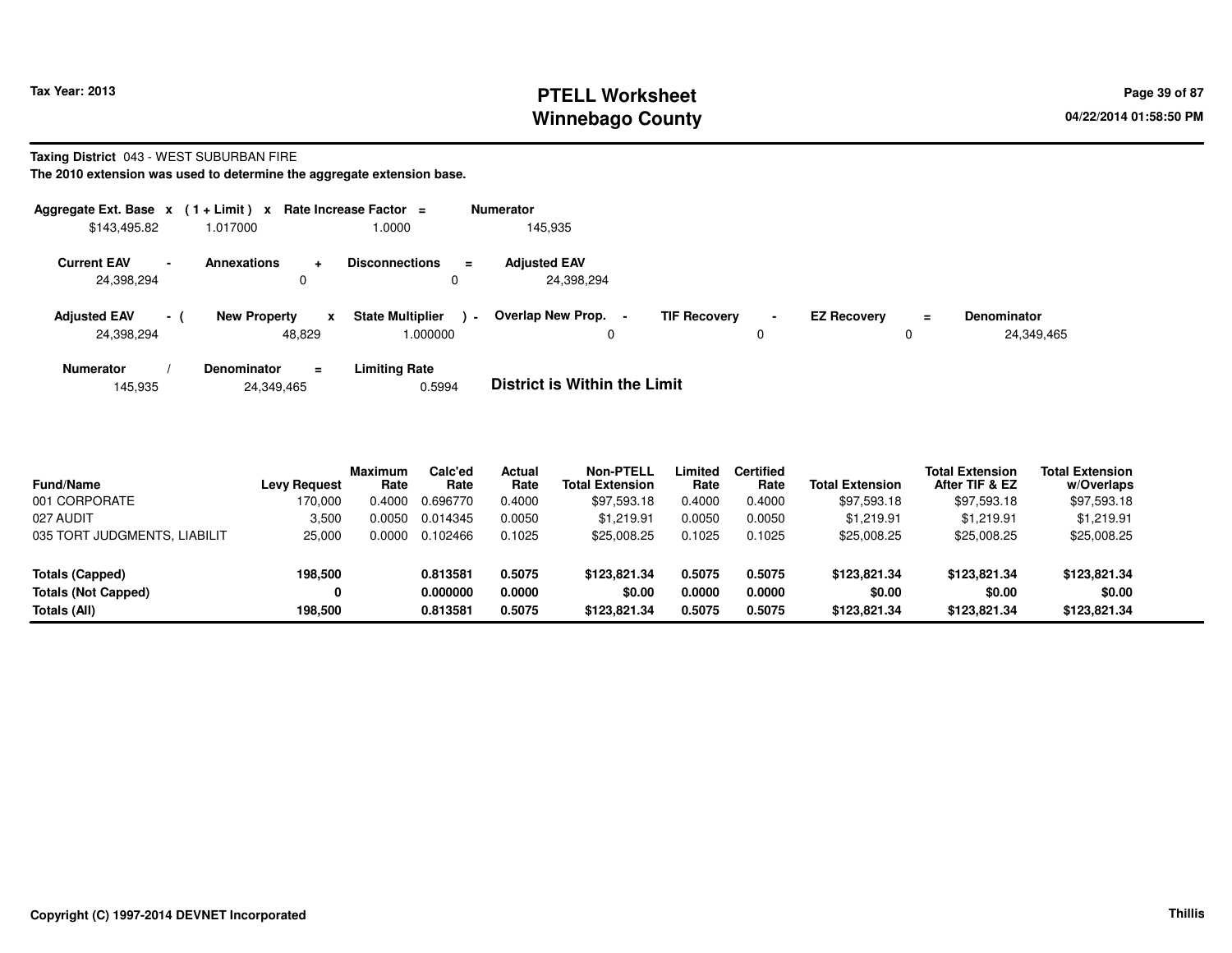## **PTELL Worksheet Tax Year: 2013 Page 40 of 87 PAGE 12 ASS ASSESSED ASSESSED ASSESSED ASSESSED ASSESSED ASSESSED AND RADIO PAGE 40 of 87 Winnebago County**

**Taxing District** 044 - W B S FIRE

| Aggregate Ext. Base $x$ (1 + Limit) $x$ |        |                                      | Rate Increase Factor =              | <b>Numerator</b>                                |                     |                     |                    |               |                                   |
|-----------------------------------------|--------|--------------------------------------|-------------------------------------|-------------------------------------------------|---------------------|---------------------|--------------------|---------------|-----------------------------------|
| \$747,544.87                            |        | 1.017000                             | 0000.                               | 760,253                                         |                     |                     |                    |               |                                   |
| <b>Current EAV</b><br>116,037,773       | $\sim$ | <b>Annexations</b><br>$\ddot{}$<br>0 | <b>Disconnections</b><br>0          | <b>Adjusted EAV</b><br>$=$<br>116,037,773       |                     |                     |                    |               |                                   |
| <b>Adjusted EAV</b><br>116,037,773      | $-1$   | <b>New Property</b><br>x<br>538.081  | <b>State Multiplier</b><br>1.000000 | <b>Overlap New Prop.</b><br>$\blacksquare$<br>0 | <b>TIF Recovery</b> | $\blacksquare$<br>0 | <b>EZ Recovery</b> | $\equiv$<br>0 | <b>Denominator</b><br>115.499.692 |
| <b>Numerator</b>                        |        | <b>Denominator</b><br>$=$            | <b>Limiting Rate</b>                | _ _ _ _ _ _ _ _ _ _ _ _ _ _                     |                     |                     |                    |               |                                   |

| 760,253<br>115,499,692 | 0.6583 | <b>District is Within the Limit</b> |
|------------------------|--------|-------------------------------------|
|------------------------|--------|-------------------------------------|

| <b>Fund/Name</b>           | Levy Request | <b>Maximum</b><br>Rate | Calc'ed<br>Rate | Actual<br>Rate | Non-PTELL<br><b>Total Extension</b> | Limited<br>Rate | <b>Certified</b><br>Rate | <b>Total Extension</b> | <b>Total Extension</b><br>After TIF & EZ | <b>Total Extension</b><br>w/Overlaps |
|----------------------------|--------------|------------------------|-----------------|----------------|-------------------------------------|-----------------|--------------------------|------------------------|------------------------------------------|--------------------------------------|
| 001 CORPORATE              | 348.205      | 0.4000                 | 0.300079        | 0.3001         | \$348,229.36                        | 0.3001          | 0.3001                   | \$348,229.36           | \$348,229.36                             | \$348,229.36                         |
| 013 FIREFIGHTERS PENSION   | 20,661       | 0.0000                 | 0.017805        | 0.0179         | \$20,770.76                         | 0.0179          | 0.0179                   | \$20,770.76            | \$20,770.76                              | \$20,770.76                          |
| 027 AUDIT                  | 4,983        | 0.0500                 | 0.004294        | 0.0043         | \$4,989.62                          | 0.0043          | 0.0043                   | \$4,989.62             | \$4,989.62                               | \$4,989.62                           |
| 047 SOCIAL SECURITY        | 11.668       | 0.0000                 | 0.010055        | 0.0101         | \$11.719.82                         | 0.0101          | 0.0101                   | \$11.719.82            | \$11.719.82                              | \$11,719.82                          |
| 064 AMBULANCE              | 358,519      | 0.4000                 | 0.308968        | 0.3090         | \$358,556.72                        | 0.3090          | 0.3090                   | \$358,556.72           | \$358,556.72                             | \$358,556.72                         |
| Totals (Capped)            | 744,036      |                        | 0.641201        | 0.6414         | \$744,266.28                        | 0.6414          | 0.6414                   | \$744,266.28           | \$744,266.28                             | \$744,266.28                         |
| <b>Totals (Not Capped)</b> | 0            |                        | 0.000000        | 0.0000         | \$0.00                              | 0.0000          | 0.0000                   | \$0.00                 | \$0.00                                   | \$0.00                               |
| Totals (All)               | 744.036      |                        | 0.641201        | 0.6414         | \$744.266.28                        | 0.6414          | 0.6414                   | \$744.266.28           | \$744.266.28                             | \$744,266.28                         |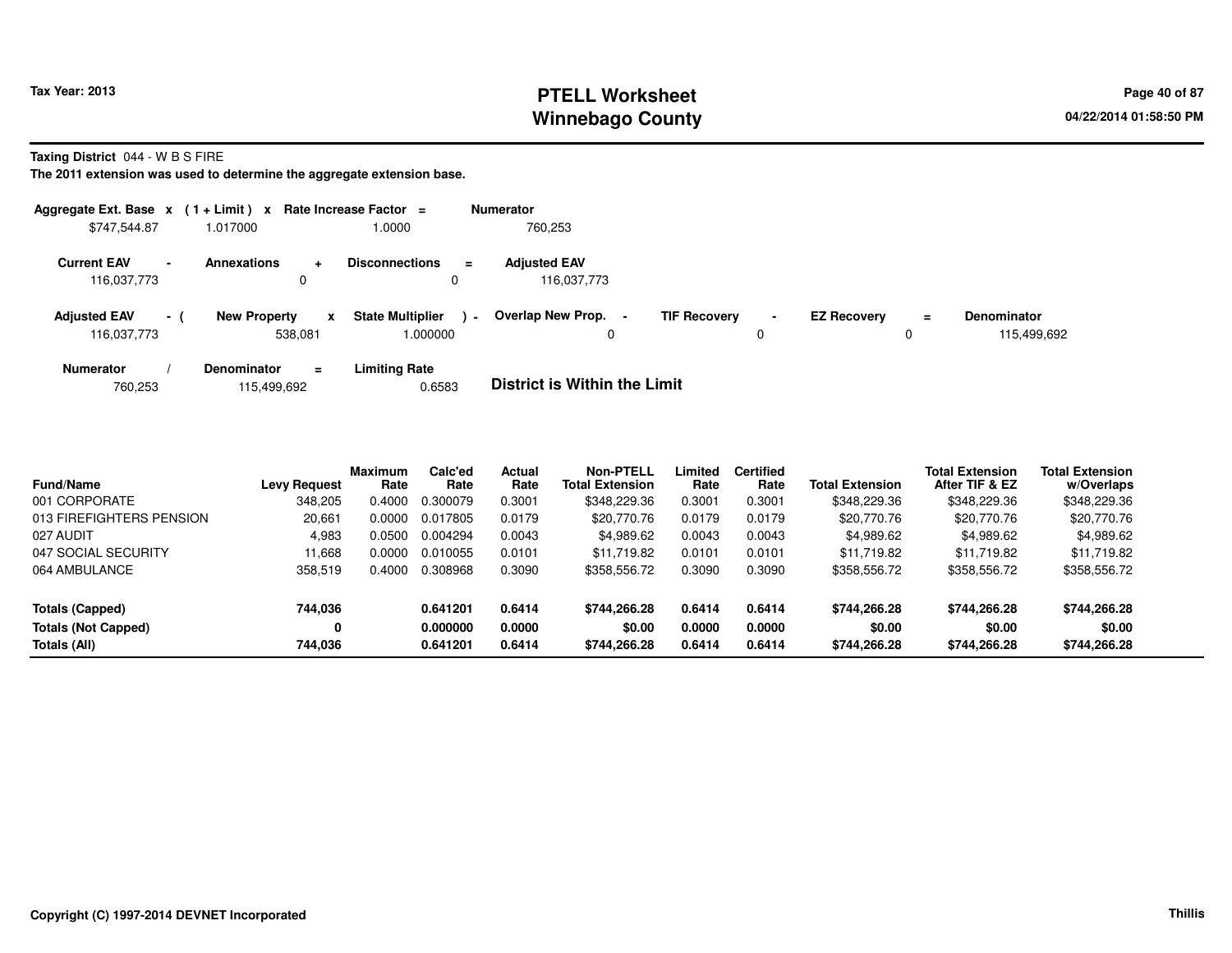### **PTELL Worksheet Tax Year: 2013 Page 41 of 87 PAGE 12 At 2014 Page 41 of 87 Winnebago County**

#### **Taxing District** 046 - ROCKFORD PARK DISTRICT

| Aggregate Ext. Base $x$ (1+Limit) x                             |                                                       | Rate Increase Factor $=$                     | <b>Numerator</b>                                     |                     |                                             |                                     |
|-----------------------------------------------------------------|-------------------------------------------------------|----------------------------------------------|------------------------------------------------------|---------------------|---------------------------------------------|-------------------------------------|
| \$17,155,101.75                                                 | 1.017000                                              | 1.0000                                       | 17.446.738                                           |                     |                                             |                                     |
| <b>Current EAV</b><br>$\overline{\phantom{a}}$<br>2,243,884,947 | <b>Annexations</b><br>$\ddot{\phantom{1}}$<br>310.068 | <b>Disconnections</b><br>$\equiv$<br>0       | <b>Adjusted EAV</b><br>2.243.574.879                 |                     |                                             |                                     |
| <b>Adjusted EAV</b><br>$-1$<br>2,243,574,879                    | <b>New Property</b><br>x<br>7.368.043                 | <b>State Multiplier</b><br>$\sim$<br>000000. | Overlap New Prop. -<br><b>TIF Recoverv</b><br>45.887 | $\blacksquare$<br>0 | <b>EZ Recovery</b><br>$\equiv$<br>2.267.569 | <b>Denominator</b><br>2,233,893,380 |
| <b>Numerator</b><br>17.446.738                                  | <b>Denominator</b><br>$\equiv$<br>2,233,893,380       | <b>Limiting Rate</b><br>0.7810               | <b>District is Within the Limit</b>                  |                     |                                             |                                     |

| <b>Fund/Name</b>             | <b>Levy Request</b> | <b>Maximum</b><br>Rate | Calc'ed<br>Rate | Actual<br>Rate | <b>Non-PTELL</b><br><b>Total Extension</b> | Limited<br>Rate | <b>Certified</b><br>Rate | <b>Total Extension</b> | <b>Total Extension</b><br>After TIF & EZ | <b>Total Extension</b><br>w/Overlaps |
|------------------------------|---------------------|------------------------|-----------------|----------------|--------------------------------------------|-----------------|--------------------------|------------------------|------------------------------------------|--------------------------------------|
| 001 CORPORATE                | 6.388.000           | 0.3500                 | 0.284685        | 0.2847         | \$6,307,954.82                             | 0.2847          | 0.2847                   | \$6,425,146.22         | \$6,307,954.82                           | \$6,388,340.44                       |
| 003A BONDS AND INTEREST      | 5,376,125           | 0.0000                 | 0.239590        | 0.2396         | \$5,308,696.79                             | 0.2396          | 0.2396                   | \$5,407,323.61         | \$5,308,696.79                           | \$5,376,348.33                       |
| 005 I. M. R. F.              | 910,000             | 0.0000                 | 0.040555        | 0.0406         | \$899,553.80                               | 0.0406          | 0.0406                   | \$916,266.02           | \$899,553.80                             | \$911,017.29                         |
| 014 POLICE PROTECTION        | 566,000             | 0.0250                 | 0.025224        | 0.0250         | \$553,912.44                               | 0.0250          | 0.0250                   | \$564,203.22           | \$553,912.44                             | \$560,971.24                         |
| 027 AUDIT                    | 59,100              | 0.0050                 | 0.002634        | 0.0027         | \$59,822.54                                | 0.0027          | 0.0027                   | \$60,933.95            | \$59,822.54                              | \$60,584.89                          |
| 035 TORT JUDGMENTS, LIABILIT | 808,000             | 0.0000                 | 0.036009        | 0.0361         | \$799,849.56                               | 0.0361          | 0.0361                   | \$814,709.44           | \$799,849.56                             | \$810,042.47                         |
| 047 SOCIAL SECURITY          | 874,000             | 0.0000                 | 0.038950        | 0.0390         | \$864.103.40                               | 0.0390          | 0.0390                   | \$880,157.02           | \$864,103.40                             | \$875.115.13                         |
| 107 HISTORICAL MUSEUM        | .584,750            | 0.0700                 | 0.070625        | 0.0700         | \$1.550.954.82                             | 0.0700          | 0.0700                   | \$1.579.769.00         | \$1.550.954.82                           | \$1.570.719.46                       |
| 122 RECREATION               | 6.281.796           | 0.3700                 | 0.279952        | 0.2800         | \$6,203,819.28                             | 0.2800          | 0.2800                   | \$6,319,076.01         | \$6,203,819.28                           | \$6,282,877.85                       |
| 126 REC PROGRAMS/HANDICAP    | 906,000             | 0.0400                 | 0.040376        | 0.0400         | \$886,259.90                               | 0.0400          | 0.0400                   | \$902,725.14           | \$886,259.90                             | \$897,553.98                         |
| <b>Totals (Capped)</b>       | 17,471,646          |                        | 0.778634        | 0.7781         | \$17,239,970.66                            | 0.7781          | 0.7781                   | \$17,560,260.87        | \$17,239,970.66                          | \$17,459,668.77                      |
| <b>Totals (Not Capped)</b>   | 6,282,125           |                        | 0.279966        | 0.2796         | \$6,194,956.69                             | 0.2796          | 0.2796                   | \$6,310,048.76         | \$6,194,956.69                           | \$6,273,902.31                       |
| Totals (All)                 | 23,753,771          |                        | 1.058600        | 1.0577         | \$23,434,927.35                            | 1.0577          | 1.0577                   | \$23,870,309.63        | \$23,434,927.35                          | \$23,733,571.08                      |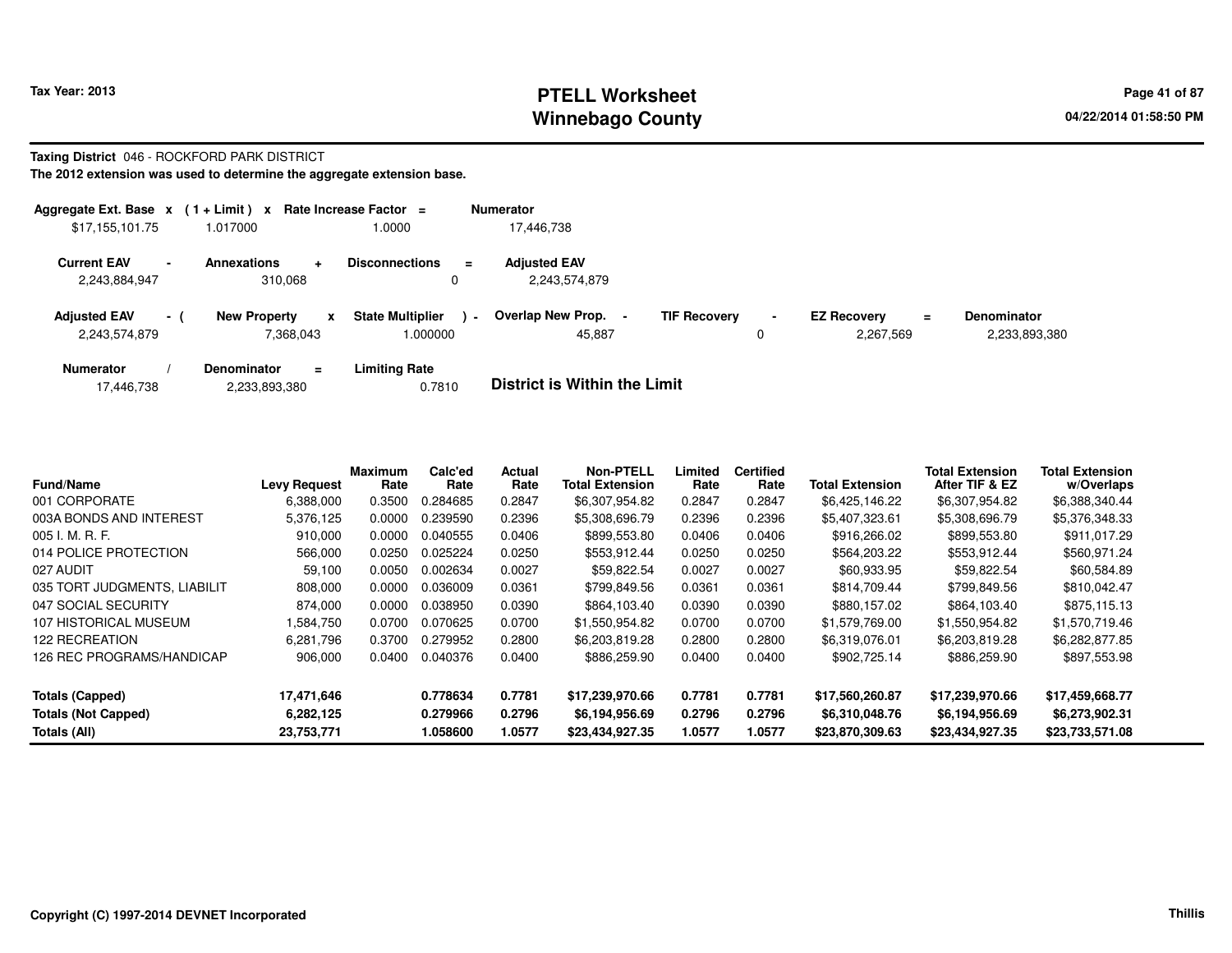## **PTELL Worksheet Tax Year: 2013 Page 42 of 87 PAGE 12 of 87 Page 42 of 87 Winnebago County**

**Taxing District** 047 - SUMNER PARK

| Aggregate Ext. Base $x$ (1 + Limit) $x$<br>\$103,709.93 | 1.017000                            | Rate Increase Factor =<br>1.0000 |                          | <b>Numerator</b><br>105,473 |                                            |                     |                          |                        |                                          |                                      |  |
|---------------------------------------------------------|-------------------------------------|----------------------------------|--------------------------|-----------------------------|--------------------------------------------|---------------------|--------------------------|------------------------|------------------------------------------|--------------------------------------|--|
|                                                         |                                     |                                  |                          |                             |                                            |                     |                          |                        |                                          |                                      |  |
| <b>Current EAV</b><br>$\blacksquare$                    | <b>Annexations</b><br>$\ddot{}$     | <b>Disconnections</b>            | $\equiv$                 | <b>Adjusted EAV</b>         |                                            |                     |                          |                        |                                          |                                      |  |
| 73,725,409                                              | 0                                   |                                  | 0                        |                             | 73,725,409                                 |                     |                          |                        |                                          |                                      |  |
| <b>Adjusted EAV</b><br>- (                              | <b>New Property</b><br>$\mathbf{x}$ | <b>State Multiplier</b>          | $\overline{\phantom{0}}$ |                             | Overlap New Prop. -                        | <b>TIF Recovery</b> |                          | <b>EZ Recovery</b>     | <b>Denominator</b><br>$=$                |                                      |  |
| 73,725,409                                              | 197,681                             |                                  | 1.000000                 |                             | $\Omega$                                   |                     | 0                        | $\Omega$               |                                          | 73,527,728                           |  |
| <b>Numerator</b>                                        | Denominator<br>$\equiv$             | <b>Limiting Rate</b>             |                          |                             |                                            |                     |                          |                        |                                          |                                      |  |
| 105,473                                                 | 73,527,728                          |                                  | 0.1435                   |                             | District is Over the Limit                 |                     |                          |                        |                                          |                                      |  |
| <b>Limiting Rate</b>                                    | <b>Computed Rate</b><br>$\equiv$    | <b>Reduction Factor</b>          |                          |                             |                                            |                     |                          |                        |                                          |                                      |  |
| 0.1435                                                  | 0.147800                            |                                  | 0.9709                   |                             |                                            |                     |                          |                        |                                          |                                      |  |
| <b>Fund/Name</b>                                        | <b>Levy Request</b>                 | Maximum<br>Rate                  | Calc'ed<br>Rate          | Actual<br>Rate              | <b>Non-PTELL</b><br><b>Total Extension</b> | Limited<br>Rate     | <b>Certified</b><br>Rate | <b>Total Extension</b> | <b>Total Extension</b><br>After TIF & EZ | <b>Total Extension</b><br>w/Overlaps |  |
| 001 CORPORATE                                           | 91,395                              | 0.3500                           | 0.123967                 | 0.1240                      | \$91,419.51                                | 0.1203              | 0.1203                   | \$88,691.67            | \$88,691.67                              | \$88,691.67                          |  |
| 122 RECREATION                                          | 17,500                              | 0.3700                           | 0.023737                 | 0.0238                      | \$17,546.65                                | 0.0232              | 0.0232                   | \$17,104.29            | \$17,104.29                              | \$17,104.29                          |  |
| <b>Totals (Capped)</b>                                  | 108,895                             |                                  | 0.147704                 | 0.1478                      | \$108,966.16                               | 0.1435              | 0.1435                   | \$105,795.96           | \$105,795.96                             | \$105,795.96                         |  |
| <b>Totals (Not Capped)</b>                              | 0                                   |                                  | 0.000000                 | 0.0000                      | \$0.00                                     | 0.0000              | 0.0000                   | \$0.00                 | \$0.00                                   | \$0.00                               |  |
| Totals (All)                                            | 108,895                             |                                  | 0.147704                 | 0.1478                      | \$108,966.16                               | 0.1435              | 0.1435                   | \$105,795.96           | \$105,795.96                             | \$105,795.96                         |  |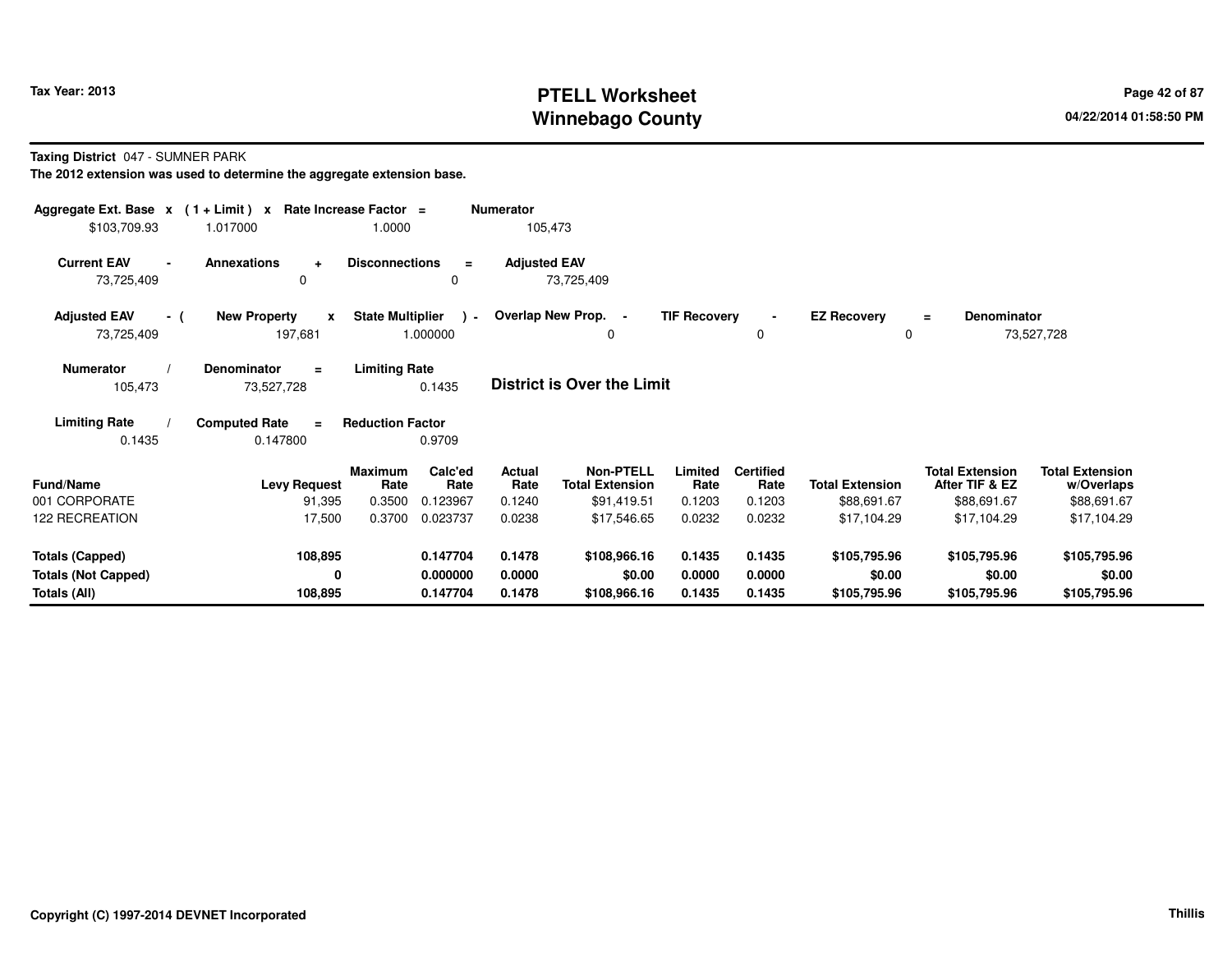## **PTELL Worksheet Tax Year: 2013 Page 43 of 87 PAGE 12 ASS ASSESSED ASSESSED ASSESSED ASSESSED ASSESSED ASSESSED AND RADIO PAGE 43 of 87 Winnebago County**

# **Taxing District** 048 - WINNEBAGO PARK DISTRICT **The 2012 extension was used to determine the aggregate extension base.**

| The 2012 extension was used to determine the aggregate extension base. |  |  |  |
|------------------------------------------------------------------------|--|--|--|
|------------------------------------------------------------------------|--|--|--|

| Aggregate Ext. Base $x$ (1 + Limit) $x$                    | Rate Increase Factor =                                      |                                        | <b>Numerator</b>    |                                            |                     |                          |                        |                                          |                                      |
|------------------------------------------------------------|-------------------------------------------------------------|----------------------------------------|---------------------|--------------------------------------------|---------------------|--------------------------|------------------------|------------------------------------------|--------------------------------------|
| 1.017000<br>\$112,061.43                                   | 1.0000                                                      |                                        | 113,966             |                                            |                     |                          |                        |                                          |                                      |
| <b>Current EAV</b><br><b>Annexations</b><br>$\blacksquare$ | <b>Disconnections</b><br>$\ddot{}$                          | $\equiv$                               | <b>Adjusted EAV</b> |                                            |                     |                          |                        |                                          |                                      |
| 92,540,499                                                 | 0                                                           | 0                                      |                     | 92,540,499                                 |                     |                          |                        |                                          |                                      |
| <b>Adjusted EAV</b><br>- (                                 | <b>New Property</b><br>X                                    | <b>State Multiplier</b><br>$\lambda$ - |                     | Overlap New Prop. -                        | <b>TIF Recovery</b> |                          | <b>EZ Recovery</b>     | <b>Denominator</b><br>$\equiv$           |                                      |
| 92,540,499                                                 | 359,524                                                     | 1.000000                               |                     | 0                                          |                     | 0                        | 0                      |                                          | 92,180,975                           |
| <b>Numerator</b><br><b>Denominator</b>                     | <b>Limiting Rate</b><br>$\equiv$                            |                                        |                     |                                            |                     |                          |                        |                                          |                                      |
| 113,966                                                    | 92,180,975                                                  | 0.1237                                 |                     | <b>District is Over the Limit</b>          |                     |                          |                        |                                          |                                      |
| <b>Limiting Rate</b>                                       | <b>Computed Rate</b><br><b>Reduction Factor</b><br>$\equiv$ |                                        |                     |                                            |                     |                          |                        |                                          |                                      |
| 0.1237                                                     | 0.127300                                                    | 0.9717                                 |                     |                                            |                     |                          |                        |                                          |                                      |
| <b>Fund/Name</b>                                           | Maximum<br><b>Levy Request</b><br>Rate                      | Calc'ed<br>Rate                        | Actual<br>Rate      | <b>Non-PTELL</b><br><b>Total Extension</b> | Limited<br>Rate     | <b>Certified</b><br>Rate | <b>Total Extension</b> | <b>Total Extension</b><br>After TIF & EZ | <b>Total Extension</b><br>w/Overlaps |
| 001 CORPORATE                                              | 112,700<br>0.3500                                           | 0.121785                               | 0.1218              | \$112,714.33                               | 0.1182              | 0.1182                   | \$109,382.87           | \$109,382.87                             | \$109,382.87                         |
| 027 AUDIT                                                  | 2,600<br>0.0050                                             | 0.002810                               | 0.0029              | \$2,683.67                                 | 0.0029              | 0.0029                   | \$2,683.67             | \$2,683.67                               | \$2,683.67                           |
| 035 TORT JUDGMENTS, LIABILIT                               | 1,300<br>0.0000                                             | 0.001405                               | 0.0015              | \$1,388.11                                 | 0.0015              | 0.0015                   | \$1,388.11             | \$1,388.11                               | \$1,388.11                           |
| 047 SOCIAL SECURITY                                        | 0.0000<br>1,000                                             | 0.001081                               | 0.0011              | \$1,017.95                                 | 0.0011              | 0.0011                   | \$1,017.95             | \$1,017.95                               | \$1,017.95                           |
| <b>Totals (Capped)</b>                                     | 117,600                                                     | 0.127081                               | 0.1273              | \$117,804.06                               | 0.1237              | 0.1237                   | \$114,472.60           | \$114,472.60                             | \$114,472.60                         |
| <b>Totals (Not Capped)</b>                                 | 0                                                           | 0.000000                               | 0.0000              | \$0.00                                     | 0.0000              | 0.0000                   | \$0.00                 | \$0.00                                   | \$0.00                               |
| Totals (All)                                               | 117,600                                                     | 0.127081                               | 0.1273              | \$117,804.06                               | 0.1237              | 0.1237                   | \$114,472.60           | \$114,472.60                             | \$114,472.60                         |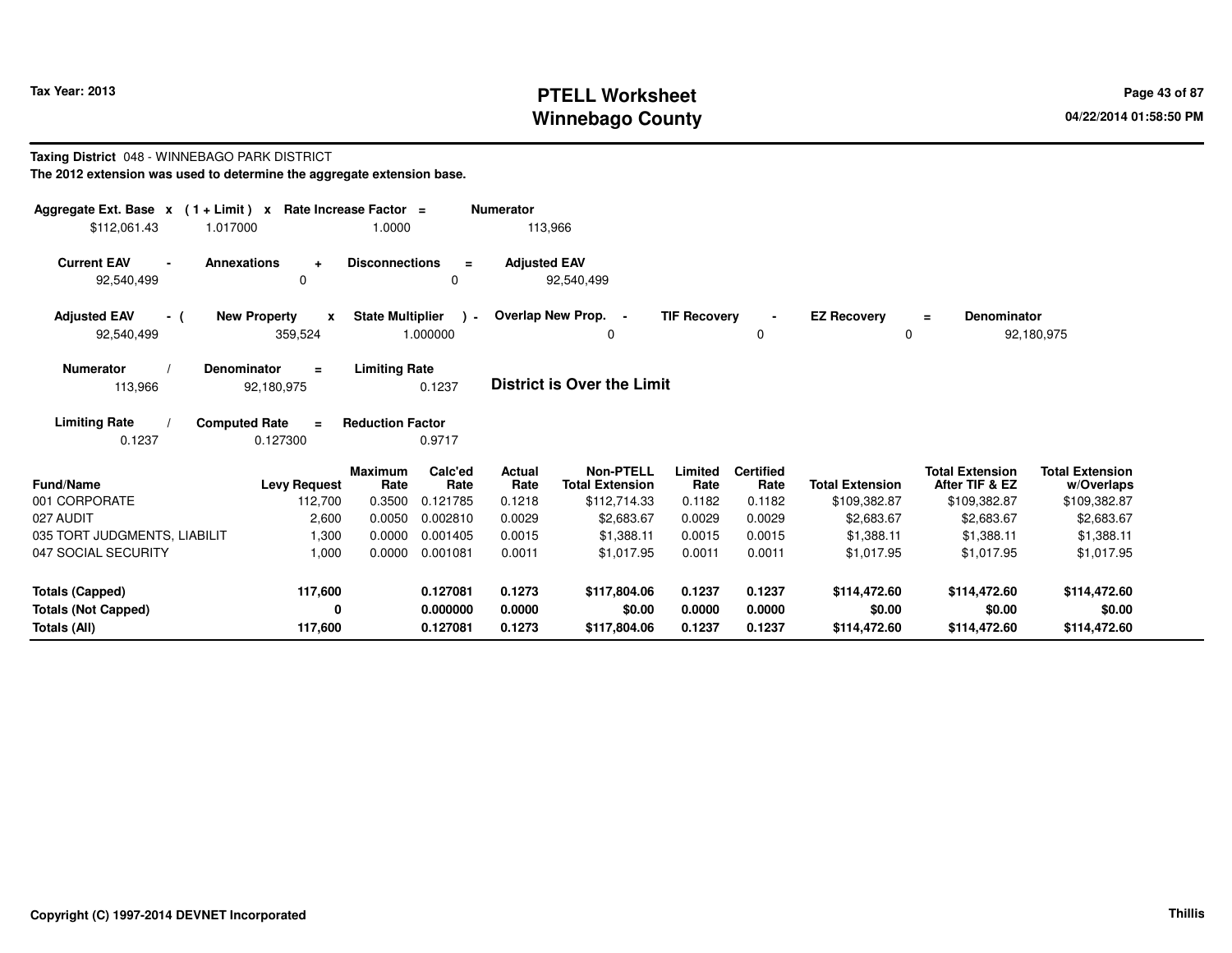## **PTELL Worksheet Tax Year: 2013 Page 44 of 87 PAGE 12 At 2014 Page 44 of 87 Winnebago County**

#### **Taxing District** 049 - SEWARD PARK DISTRICT

**The 2012 extension was used to determine the aggregate extension base.**

| Aggregate Ext. Base x (1 + Limit) x |        |                                             | Rate Increase Factor =              | <b>Numerator</b>                              |                     |                               |                    |          |                                  |
|-------------------------------------|--------|---------------------------------------------|-------------------------------------|-----------------------------------------------|---------------------|-------------------------------|--------------------|----------|----------------------------------|
| \$25,008.79                         |        | 1.017000                                    | 1.0000                              | 25,434                                        |                     |                               |                    |          |                                  |
| <b>Current EAV</b><br>15,662,838    | $\sim$ | <b>Annexations</b><br>$\div$<br>$\mathbf 0$ | <b>Disconnections</b><br>0          | <b>Adiusted EAV</b><br>$\equiv$<br>15,662,838 |                     |                               |                    |          |                                  |
| <b>Adjusted EAV</b><br>15.662.838   | - 1    | <b>New Property</b><br>x<br>395.924         | <b>State Multiplier</b><br>1.000000 | Overlap New Prop. -<br>$\blacksquare$<br>0    | <b>TIF Recovery</b> | $\overline{\phantom{a}}$<br>0 | <b>EZ Recovery</b> | $\equiv$ | <b>Denominator</b><br>15,266,914 |
| <b>Numerator</b>                    |        | <b>Denominator</b><br>$\equiv$              | <b>Limiting Rate</b>                | _ . _                                         |                     |                               |                    |          |                                  |

25,43415,266,914 0.1666 **District is Within the Limit**

| <b>Fund/Name</b><br>001 CORPORATE | <b>Levy Request</b><br>25,000 | <b>Maximum</b><br>Rate<br>0.3500 | Calc'ed<br>Rate<br>0.159614 | Actual<br>Rate<br>0.1597 | Non-PTELL<br><b>Total Extension</b><br>\$25,013.55 | Limited<br>Rate<br>0.1597 | <b>Certified</b><br>Rate<br>0.1597 | <b>Total Extension</b><br>\$25,013.55 | <b>Total Extension</b><br>After TIF & EZ<br>\$25,013.55 | <b>Total Extension</b><br>w/Overlaps<br>\$25,013.55 |
|-----------------------------------|-------------------------------|----------------------------------|-----------------------------|--------------------------|----------------------------------------------------|---------------------------|------------------------------------|---------------------------------------|---------------------------------------------------------|-----------------------------------------------------|
| 109A MANUAL PRIOR YEAR ADJI       | 7.872                         | 0.0000                           | 0.050259                    | 0.0503                   | \$7,878.41                                         | 0.0503                    | 0.0503                             | \$7,878.41                            | \$7,878.41                                              | \$7,878.41                                          |
| Totals (Capped)                   | 25,000                        |                                  | 0.159614                    | 0.1597                   | \$25,013.55                                        | 0.1597                    | 0.1597                             | \$25,013.55                           | \$25,013.55                                             | \$25,013.55                                         |
| <b>Totals (Not Capped)</b>        | 7,872                         |                                  | 0.050259                    | 0.0503                   | \$7.878.41                                         | 0.0503                    | 0.0503                             | \$7.878.41                            | \$7.878.41                                              | \$7,878.41                                          |
| Totals (All)                      | 32,872                        |                                  | 0.209873                    | 0.2100                   | \$32,891.96                                        | 0.2100                    | 0.2100                             | \$32,891.96                           | \$32,891.96                                             | \$32,891.96                                         |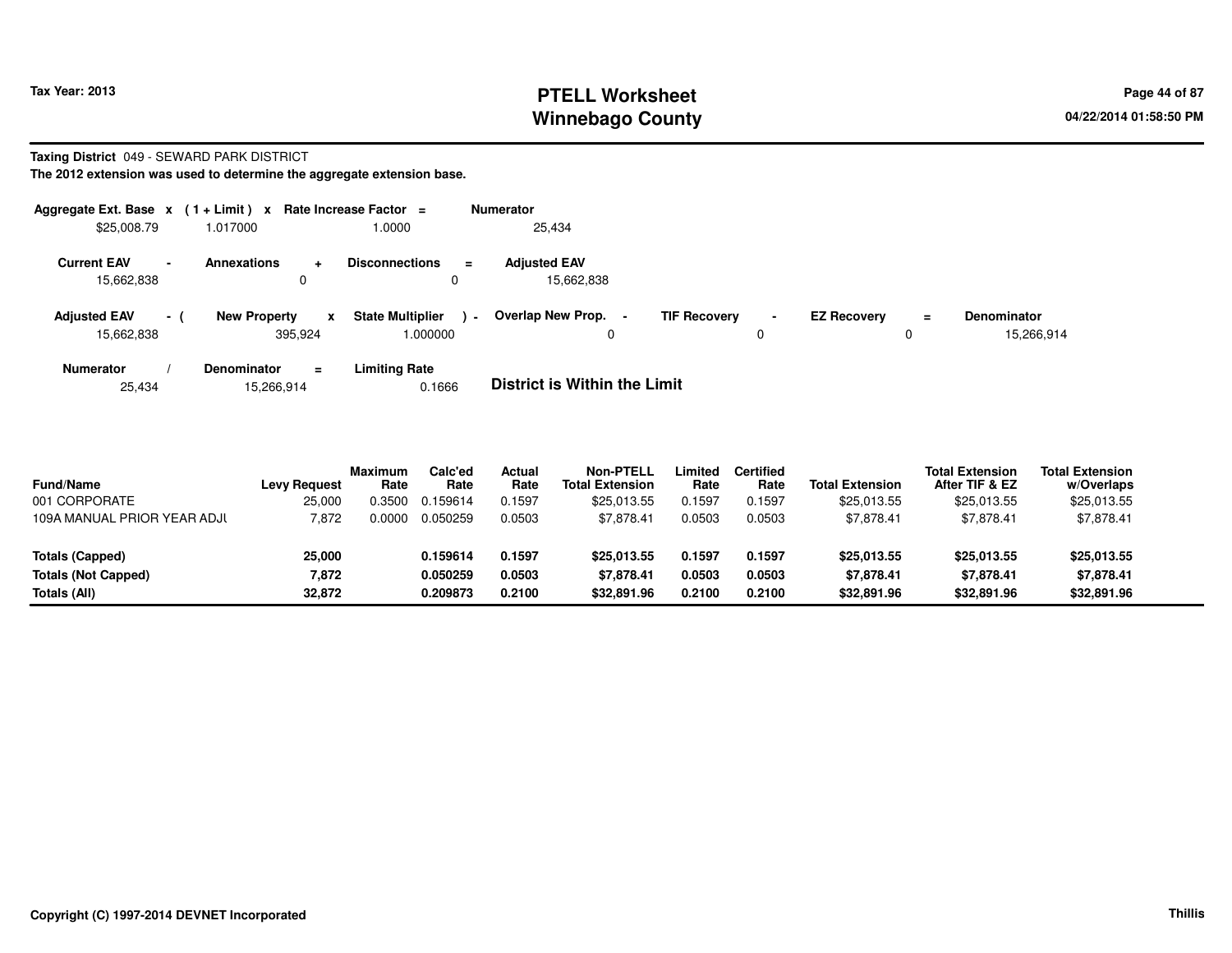## **PTELL Worksheet Tax Year: 2013 Page 45 of 87 PAGE 12 ASS ASSESSED ASSESSED ASSESSED ASSESSED ASSESSED ASSESSED ASSESSED AT A Page 45 of 87 Winnebago County**

**Taxing District** 050 - DURAND SANITARY

**The 2011 extension was used to determine the aggregate extension base.**

| Aggregate Ext. Base $x$ (1+Limit) $x$ |                          |                         |     | Rate Increase Factor =             | <b>Numerator</b> |                                   |                |                     |                     |                    |          |                                  |
|---------------------------------------|--------------------------|-------------------------|-----|------------------------------------|------------------|-----------------------------------|----------------|---------------------|---------------------|--------------------|----------|----------------------------------|
| \$6,468.48                            |                          | 1.017000                |     | 1.0000                             |                  | 6,578                             |                |                     |                     |                    |          |                                  |
| <b>Current EAV</b><br>16,058,385      | $\overline{\phantom{0}}$ | <b>Annexations</b><br>0 | ÷   | <b>Disconnections</b><br>O         | $\equiv$         | <b>Adjusted EAV</b><br>16,058,385 |                |                     |                     |                    |          |                                  |
| <b>Adjusted EAV</b><br>16,058,385     | $\sim$                   | <b>New Property</b>     | x   | <b>State Multiplier</b><br>000000. | $\sim$ $-$       | Overlap New Prop.<br>0            | $\blacksquare$ | <b>TIF Recovery</b> | $\blacksquare$<br>0 | <b>EZ Recovery</b> | $=$<br>0 | <b>Denominator</b><br>16,058,385 |
| <b>Numerator</b>                      |                          | <b>Denominator</b>      | $=$ | <b>Limiting Rate</b>               |                  | _ _ _ _ _ _ _ _ _ _ _ _ _ _       |                |                     |                     |                    |          |                                  |

6,57816,058,385 0.0410 **District is Within the Limit**

| <b>Fund/Name</b><br>001 CORPORATE | <b>Levy Request</b><br>6,453 | <b>Maximum</b><br>Rate<br>0.2500 | Calc'ed<br>Rate<br>0.040185 | Actual<br>Rate<br>0.0402 | <b>Non-PTELL</b><br><b>Total Extension</b><br>\$6,455.47 | _imited<br>Rate<br>0.0402 | Certified<br>Rate<br>0.0402 | <b>Total Extension</b><br>\$6,586.52 | <b>Total Extension</b><br>After TIF & EZ<br>\$6,455.47 | <b>Total Extension</b><br>w/Overlaps<br>\$6,455.47 |  |
|-----------------------------------|------------------------------|----------------------------------|-----------------------------|--------------------------|----------------------------------------------------------|---------------------------|-----------------------------|--------------------------------------|--------------------------------------------------------|----------------------------------------------------|--|
| Totals (Capped)                   | 6,453                        |                                  | 0.040185                    | 0.0402                   | \$6.455.47                                               | 0.0402                    | 0.0402                      | \$6,586.52                           | \$6,455.47                                             | \$6,455.47                                         |  |
| Totals (Not Capped)               |                              |                                  | 0.000000                    | 0.0000                   | \$0.00                                                   | 0.0000                    | 0.0000                      | \$0.00                               | \$0.00                                                 | \$0.00                                             |  |
| Totals (All)                      | 6,453                        |                                  | 0.040185                    | 0.0402                   | \$6,455.47                                               | 0.0402                    | 0.0402                      | \$6,586.52                           | \$6,455.47                                             | \$6,455.47                                         |  |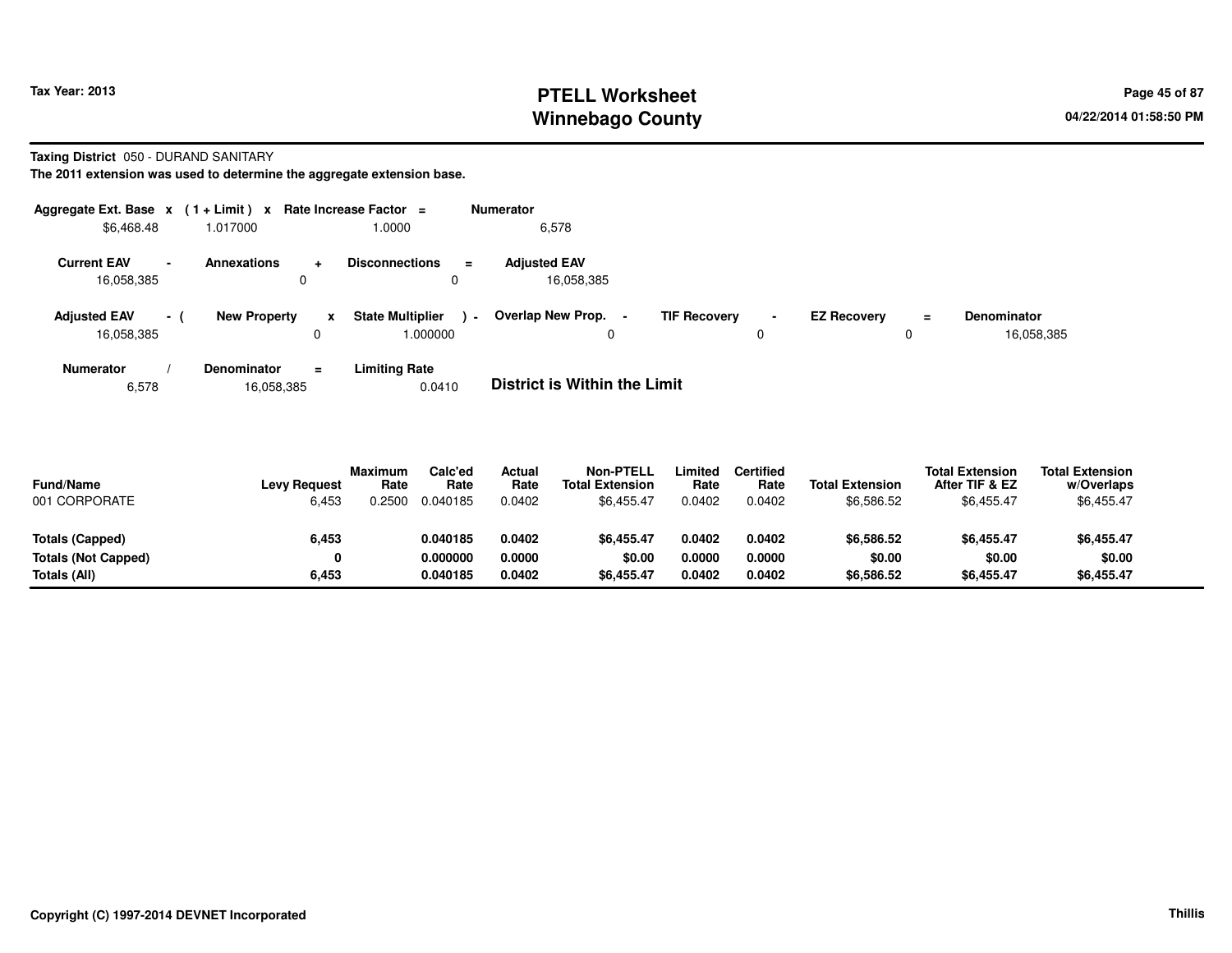## **PTELL Worksheet Tax Year: 2013 Page 46 of 87 PAGE 12 ASS ASSESSED ASSESSED ASSESSED ASSESSED ASSESSED ASSESSED AND RADIO PAGE 46 OF 87 Winnebago County**

#### **Taxing District** 051 - ROCK RIVER WATER REC

| Aggregate Ext. Base $x$ (1 + Limit) x Rate Increase Factor = |                                              |                         |                 | <b>Numerator</b>    |                                            |                     |                          |                        |                                          |                                      |
|--------------------------------------------------------------|----------------------------------------------|-------------------------|-----------------|---------------------|--------------------------------------------|---------------------|--------------------------|------------------------|------------------------------------------|--------------------------------------|
| \$4,635,597.29                                               | 1.017000                                     | 1.0000                  |                 | 4,714,402           |                                            |                     |                          |                        |                                          |                                      |
| <b>Current EAV</b><br>2,555,325,858                          | <b>Annexations</b><br>$\ddot{}$<br>2,268,338 | <b>Disconnections</b>   | $\equiv$<br>0   | <b>Adjusted EAV</b> | 2,553,057,520                              |                     |                          |                        |                                          |                                      |
| <b>Adjusted EAV</b><br>- (                                   | <b>New Property</b><br>X                     | <b>State Multiplier</b> | $\rightarrow$   |                     | Overlap New Prop. -                        | <b>TIF Recovery</b> |                          | <b>EZ Recovery</b>     | <b>Denominator</b><br>$=$                |                                      |
| 2,553,057,520                                                | 9,778,305                                    |                         | 1.000000        |                     | 0                                          |                     | 0                        | 2,267,569              | 2,541,011,646                            |                                      |
| <b>Numerator</b>                                             | <b>Denominator</b><br>$\equiv$               | <b>Limiting Rate</b>    |                 |                     |                                            |                     |                          |                        |                                          |                                      |
| 4,714,402                                                    | 2,541,011,646                                |                         | 0.1856          |                     | <b>District is Over the Limit</b>          |                     |                          |                        |                                          |                                      |
| <b>Limiting Rate</b><br>0.1856                               | <b>Computed Rate</b><br>$\equiv$<br>0.194100 | <b>Reduction Factor</b> | 0.9562          |                     |                                            |                     |                          |                        |                                          |                                      |
| <b>Fund/Name</b>                                             | <b>Levy Request</b>                          | <b>Maximum</b><br>Rate  | Calc'ed<br>Rate | Actual<br>Rate      | <b>Non-PTELL</b><br><b>Total Extension</b> | Limited<br>Rate     | <b>Certified</b><br>Rate | <b>Total Extension</b> | <b>Total Extension</b><br>After TIF & EZ | <b>Total Extension</b><br>w/Overlaps |
| 001 CORPORATE                                                | 2,997,300                                    | 0.1660                  | 0.117296        | 0.1173              | \$2,997,397.23                             | 0.1120              | 0.1120                   | \$2,915,756.57         | \$2,861,964.96                           | \$2,861,964.96                       |
| 003 BONDS & INT 2007                                         | 0                                            | 0.0000                  | 0.000000        | 0.0000              | \$0.00                                     | 0.0000              | 0.0000                   | \$0.00                 | \$0.00                                   | \$0.00                               |
| 003A BONDS & INT 2008                                        | $\Omega$                                     | 0.0000                  | 0.000000        | 0.0000              | \$0.00                                     | 0.0000              | 0.0000                   | \$0.00                 | \$0.00                                   | \$0.00                               |
| 003B BONDS & INT 2009                                        | 0                                            | 0.0000                  | 0.000000        | 0.0000              | \$0.00                                     | 0.0000              | 0.0000                   | \$0.00                 | \$0.00                                   | \$0.00                               |
| 003C BONDS & INT 2010                                        | 0                                            | 0.0000                  | 0.000000        | 0.0000              | \$0.00                                     | 0.0000              | 0.0000                   | \$0.00                 | \$0.00                                   | \$0.00                               |
| 003D BONDS & INT 2013                                        | $\Omega$                                     | 0.0000                  | 0.000000        | 0.0000              | \$0.00                                     | 0.0000              | 0.0000                   | \$0.00                 | \$0.00                                   | \$0.00                               |
| 045 PUBLIC BENEFIT                                           | 1,100,000                                    | 0.0500                  | 0.043047        | 0.0431              | \$1,101,345.44                             | 0.0413              | 0.0413                   | \$1,075,185.24         | \$1,055,349.58                           | \$1,055,349.58                       |
| 073 CHLORINATION OF SEWAGE                                   | 860,000                                      | 0.0500                  | 0.033655        | 0.0337              | \$861,144.81                               | 0.0323              | 0.0323                   | \$840,883.37           | \$825,370.25                             | \$825,370.25                         |
| <b>Totals (Capped)</b>                                       | 4,957,300                                    |                         | 0.193998        | 0.1941              | \$4,959,887.48                             | 0.1856              | 0.1856                   | \$4,831,825.17         | \$4,742,684.79                           | \$4,742,684.79                       |
| <b>Totals (Not Capped)</b>                                   | 0                                            |                         | 0.000000        | 0.0000              | \$0.00                                     | 0.0000              | 0.0000                   | \$0.00                 | \$0.00                                   | \$0.00                               |
| Totals (All)                                                 | 4,957,300                                    |                         | 0.193998        | 0.1941              | \$4,959,887.48                             | 0.1856              | 0.1856                   | \$4,831,825.17         | \$4,742,684.79                           | \$4,742,684.79                       |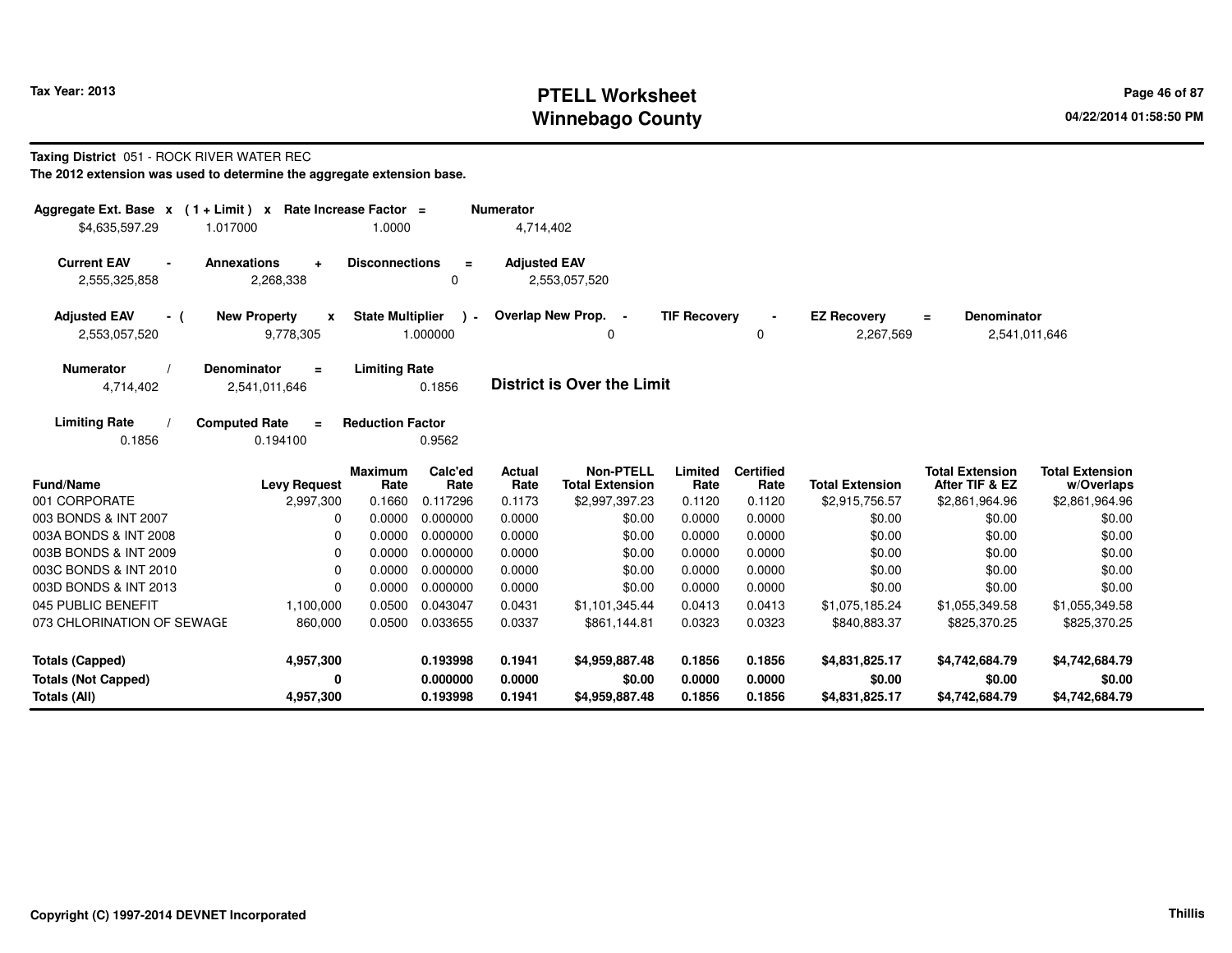## **PTELL Worksheet Tax Year: 2013 Page 47 of 87 Page 47 of 87 Winnebago County**

**Taxing District** 053 - SEWARD SANITARY

**The 2010 extension was used to determine the aggregate extension base.**

| Aggregate Ext. Base $x$ (1+Limit) x |        |                                | Rate Increase Factor $=$                 |                         | <b>Numerator</b>                         |                     |                     |                    |        |                                 |
|-------------------------------------|--------|--------------------------------|------------------------------------------|-------------------------|------------------------------------------|---------------------|---------------------|--------------------|--------|---------------------------------|
| \$3,902.21                          |        | 1.017000                       | 1.0000                                   |                         | 3,969                                    |                     |                     |                    |        |                                 |
| <b>Current EAV</b><br>4,335,122     | $\sim$ | <b>Annexations</b><br>÷.       | <b>Disconnections</b>                    | $\equiv$<br>$\mathbf 0$ | <b>Adiusted EAV</b><br>4,335,122         |                     |                     |                    |        |                                 |
| <b>Adjusted EAV</b><br>4,335,122    | $-1$   | <b>New Property</b><br>363,252 | <b>State Multiplier</b><br>x<br>1.000000 | $\sim$                  | Overlap New Prop.<br>$\blacksquare$<br>0 | <b>TIF Recovery</b> | $\blacksquare$<br>0 | <b>EZ Recovery</b> | Ξ<br>0 | <b>Denominator</b><br>3,971,870 |
| <b>Numerator</b>                    |        | <b>Denominator</b><br>$\equiv$ | <b>Limiting Rate</b>                     |                         | _ _ _ _ _ _ _ _ _ _ _ _ _ _              |                     |                     |                    |        |                                 |

3,9693,971,870 0.1000 **District is Within the Limit**

| <b>Fund/Name</b><br>001 CORPORATE | <b>Levy Request</b><br>3,900 | <b>Maximum</b><br>Rate<br>0.2500 | Calc'ed<br>Rate<br>0.089963 | Actual<br>Rate<br>0.0900 | <b>Non-PTELL</b><br><b>Total Extension</b><br>\$3,901.61 | .imited<br>Rate<br>0.0900 | Certified<br>Rate<br>0.0900 | <b>Total Extension</b><br>\$3,901.61 | <b>Total Extension</b><br>After TIF & EZ<br>\$3,901.61 | <b>Total Extension</b><br>w/Overlaps<br>\$3,901.61 |  |
|-----------------------------------|------------------------------|----------------------------------|-----------------------------|--------------------------|----------------------------------------------------------|---------------------------|-----------------------------|--------------------------------------|--------------------------------------------------------|----------------------------------------------------|--|
| Totals (Capped)                   | 3,900                        |                                  | 0.089963                    | 0.0900                   | \$3,901.61                                               | 0.0900                    | 0.0900                      | \$3,901.61                           | \$3,901.61                                             | \$3,901.61                                         |  |
| <b>Totals (Not Capped)</b>        | 0                            |                                  | 0.000000                    | 0.0000                   | \$0.00                                                   | 0.0000                    | 0.0000                      | \$0.00                               | \$0.00                                                 | \$0.00                                             |  |
| Totals (All)                      | 3.900                        |                                  | 0.089963                    | 0.0900                   | \$3,901.61                                               | 0.0900                    | 0.0900                      | \$3,901.61                           | \$3,901.61                                             | \$3,901.61                                         |  |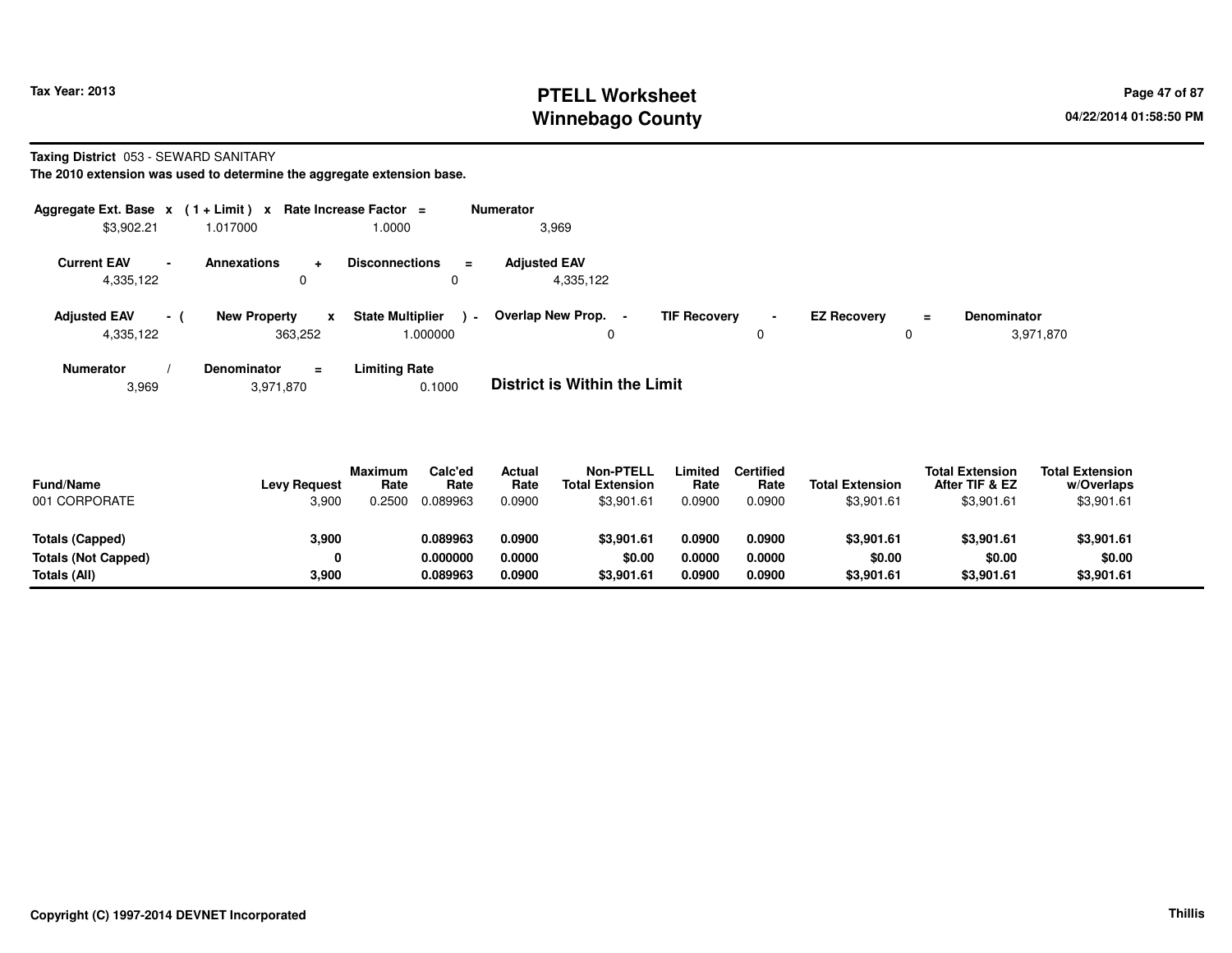## **PTELL Worksheet Tax Year: 2013 Page 48 of 87 PAGE 12 ASS ASSESSED ASSESSED ASSESSED ASSESSED ASSESSED ASSESSED AND RADIO PAGE 48 of 87 Winnebago County**

#### **Taxing District** 054 - CHERRY VALLEY LIBRARY

| Aggregate Ext. Base $x$ (1 + Limit) $x$ |                          |                                      | Rate Increase Factor =                  |                | <b>Numerator</b>                    |                     |                     |                    |    |                                   |
|-----------------------------------------|--------------------------|--------------------------------------|-----------------------------------------|----------------|-------------------------------------|---------------------|---------------------|--------------------|----|-----------------------------------|
| \$981,056.64                            |                          | 1.017000                             | 1.0000                                  |                | 997.735                             |                     |                     |                    |    |                                   |
| <b>Current EAV</b><br>261,533,966       | $\overline{\phantom{a}}$ | <b>Annexations</b><br>$\ddot{}$<br>0 | <b>Disconnections</b>                   | $\blacksquare$ | <b>Adjusted EAV</b><br>261,533,966  |                     |                     |                    |    |                                   |
| <b>Adjusted EAV</b><br>261,533,966      | - 1                      | <b>New Property</b><br>438.430       | <b>State Multiplier</b><br>x<br>000000. | $\blacksquare$ | <b>Overlap New Prop.</b><br>124.588 | <b>TIF Recovery</b> | $\blacksquare$<br>0 | <b>EZ Recovery</b> | Ξ. | <b>Denominator</b><br>260,970,948 |
| <b>Numerator</b>                        |                          | <b>Denominator</b><br>$\equiv$       | <b>Limiting Rate</b>                    |                | _ _ _ _ _ _ _ _ _ _ _ _ _ _         |                     |                     |                    |    |                                   |

| <b>District is Within the Limit</b><br>0.3824<br>260,970,948<br>997.735 |  |
|-------------------------------------------------------------------------|--|
|-------------------------------------------------------------------------|--|

| <b>Fund/Name</b>             | <b>Levy Request</b> | <b>Maximum</b><br>Rate | Calc'ed<br>Rate | Actual<br>Rate | <b>Non-PTELL</b><br><b>Total Extension</b> | Limited<br>Rate | <b>Certified</b><br>Rate | <b>Total Extension</b> | <b>Total Extension</b><br>After TIF & EZ | <b>Total Extension</b><br>w/Overlaps |
|------------------------------|---------------------|------------------------|-----------------|----------------|--------------------------------------------|-----------------|--------------------------|------------------------|------------------------------------------|--------------------------------------|
| 001 CORPORATE                | 809.963             | 0.6000                 | 0.309697        | 0.3097         | \$779.382.25                               | 0.3097          | 0.3097                   | \$779.537.07           | \$779,382.25                             | \$809,970.69                         |
| 004 BUILDINGS, EQUIPMENT & N | 50,155              | 0.0200                 | 0.019177        | 0.0192         | \$48,318.18                                | 0.0200          | 0.0200                   | \$50,341.43            | \$50,331.43                              | \$52,306.79                          |
| $005$ J. M. R. F.            | 56,180              | 0.0000                 | 0.021481        | 0.0215         | \$54,106.29                                | 0.0215          | 0.0215                   | \$54,117.04            | \$54,106.29                              | \$56,229.80                          |
| 027 AUDIT                    | 7.000               | 0.0050                 | 0.002677        | 0.0027         | \$6.794.74                                 | 0.0027          | 0.0027                   | \$6,796.09             | \$6.794.74                               | \$7.061.42                           |
| 031 WORKING CASH             | $\Omega$            | 0.0500                 | 0.000000        | 0.0000         | \$0.00                                     | 0.0000          | 0.0000                   | \$0.00                 | \$0.00                                   | \$0.00                               |
| 035 TORT JUDGMENTS, LIABILIT | 285                 | 0.0000                 | 0.000109        | 0.0002         | \$503.31                                   | 0.0002          | 0.0002                   | \$503.41               | \$503.31                                 | \$523.07                             |
| 047 SOCIAL SECURITY          | 60,242              | 0.0000                 | 0.023034        | 0.0231         | \$58.132.81                                | 0.0231          | 0.0231                   | \$58.144.35            | \$58.132.81                              | \$60,414.35                          |
| 062 WORKERS COMPENSATION     | 285                 | 0.0000                 | 0.000109        | 0.0002         | \$503.31                                   | 0.0002          | 0.0002                   | \$503.41               | \$503.31                                 | \$523.07                             |
| Totals (Capped)              | 984,110             |                        | 0.376284        | 0.3766         | \$947.740.89                               | 0.3774          | 0.3774                   | \$949,942.82           | \$949.754.14                             | \$987.029.19                         |
| <b>Totals (Not Capped)</b>   | 0                   |                        | 0.000000        | 0.0000         | \$0.00                                     | 0.0000          | 0.0000                   | \$0.00                 | \$0.00                                   | \$0.00                               |
| Totals (All)                 | 984,110             |                        | 0.376284        | 0.3766         | \$947,740.89                               | 0.3774          | 0.3774                   | \$949,942.82           | \$949.754.14                             | \$987,029.19                         |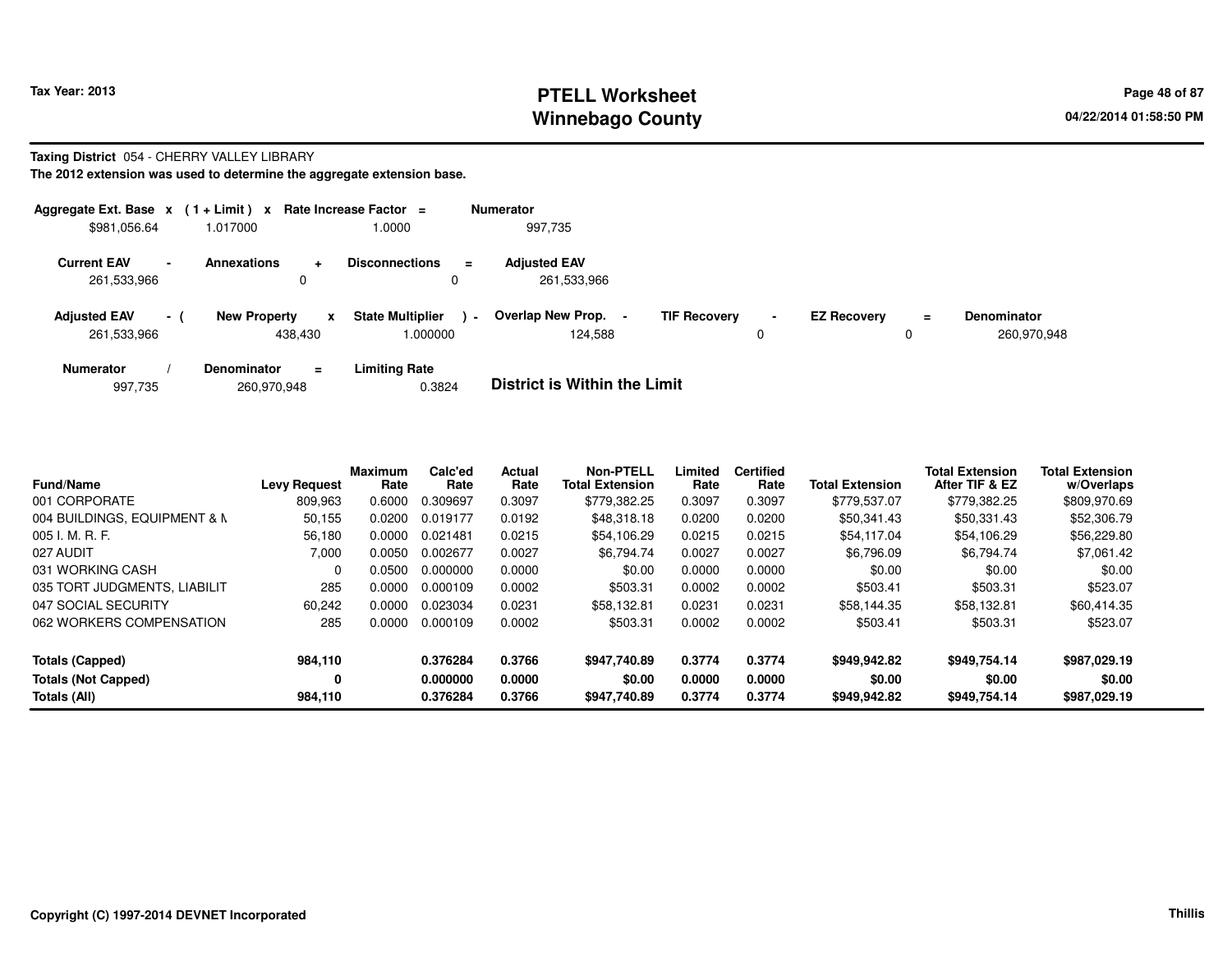## **PTELL Worksheet Tax Year: 2013 Page 49 of 87 PAGE 12 ASS ASSESSED ASSESSED ASSESSED ASSESSED ASSESSED ASSESSED AND RADIO PAGE 49 of 87 Winnebago County**

#### **Taxing District** 055 - NORTH SUBURBAN LIBRARY

| Aggregate Ext. Base $x$ (1 + Limit) $x$<br>\$2,712,317.81<br>1.017000 | Rate Increase Factor =                | 1.0000                  |                         | <b>Numerator</b><br>2,758,427 |                                            |                     |                          |                                |                                                 |                                      |
|-----------------------------------------------------------------------|---------------------------------------|-------------------------|-------------------------|-------------------------------|--------------------------------------------|---------------------|--------------------------|--------------------------------|-------------------------------------------------|--------------------------------------|
| <b>Current EAV</b><br><b>Annexations</b><br>1,145,573,721             | $\ddot{}$<br>0                        | <b>Disconnections</b>   | $\equiv$<br>1,515       | <b>Adjusted EAV</b>           | 1,145,575,236                              |                     |                          |                                |                                                 |                                      |
| <b>Adjusted EAV</b><br>- (<br>1,145,575,236                           | <b>New Property</b><br>X<br>4,542,802 | <b>State Multiplier</b> | $\lambda$ -<br>1.000000 |                               | Overlap New Prop. -<br>253,493             | <b>TIF Recovery</b> | 0                        | <b>EZ Recovery</b><br>0        | <b>Denominator</b><br>$\equiv$<br>1,140,778,941 |                                      |
| <b>Numerator</b><br><b>Denominator</b><br>2,758,427                   | $\equiv$<br>1,140,778,941             | <b>Limiting Rate</b>    | 0.2418                  |                               | <b>District is Over the Limit</b>          |                     |                          |                                |                                                 |                                      |
| <b>Limiting Rate</b><br><b>Computed Rate</b><br>0.2418                | $\equiv$<br>0.243700                  | <b>Reduction Factor</b> | 0.9922                  |                               |                                            |                     |                          |                                |                                                 |                                      |
| <b>Fund/Name</b>                                                      | <b>Levy Request</b>                   | <b>Maximum</b><br>Rate  | Calc'ed<br>Rate         | Actual<br>Rate                | <b>Non-PTELL</b><br><b>Total Extension</b> | Limited<br>Rate     | <b>Certified</b><br>Rate | <b>Total Extension</b>         | <b>Total Extension</b><br>After TIF & EZ        | <b>Total Extension</b><br>w/Overlaps |
| 001 CORPORATE                                                         | 2,279,433                             | 0.6000                  | 0.198977                | 0.1990                        | \$2,207,900.34                             | 0.1975              | 0.1975                   | \$2,213,822.19                 | \$2,191,257.88                                  | \$2,262,508.10                       |
| 003 BONDS & INT 2005                                                  | 558,360                               | 0.0000                  | 0.048741                | 0.0488                        | \$541,434.86                               | 0.0488              | 0.0488                   | \$547,010.24                   | \$541,434.86                                    | \$559,039.98                         |
| 004 BUILDINGS, EQUIPMENT & N                                          | 250,670                               | 0.0200                  | 0.021882                | 0.0200                        | \$221,899.53                               | 0.0200              | 0.0200                   | \$224,184.53                   | \$221,899.53                                    | \$229,114.74                         |
| 005 I. M. R. F.                                                       | 138,000                               | 0.0000                  | 0.012046                | 0.0121                        | \$134,249.22                               | 0.0120              | 0.0120                   | \$134,510.72                   | \$133,139.72                                    | \$137,468.85                         |
| 027 AUDIT                                                             | 8,400                                 | 0.0050                  | 0.000733                | 0.0008                        | \$8,875.98                                 | 0.0007              | 0.0007                   | \$7,846.46                     | \$7,766.48                                      | \$8,019.02                           |
| 035 TORT JUDGMENTS, LIABILIT                                          | 24,000                                | 0.0000                  | 0.002095                | 0.0021                        | \$23,299.45                                | 0.0021              | 0.0021                   | \$23,539.38                    | \$23,299.45                                     | \$24,057.05                          |
| 047 SOCIAL SECURITY                                                   | 94,000                                | 0.0000                  | 0.008206                | 0.0083                        | \$92,088.31                                | 0.0082              | 0.0082                   | \$91,915.66                    | \$90,978.81                                     | \$93,937.05                          |
| 209 RISK MANAGEMENT                                                   | 15,000                                | 0.0000                  | 0.001309                | 0.0014                        | \$15,532.97                                | 0.0013              | 0.0013                   | \$14,571.99                    | \$14,423.47                                     | \$14,892.46                          |
| <b>Totals (Capped)</b>                                                | 2,809,503                             |                         | 0.245248                | 0.2437                        | \$2,703,845.80                             | 0.2418              | 0.2418                   | \$2,710,390.91                 | \$2,682,765.34                                  | \$2,769,997.27                       |
| <b>Totals (Not Capped)</b><br>Totals (All)                            | 558,360<br>3,367,863                  |                         | 0.048741<br>0.293989    | 0.0488<br>0.2925              | \$541,434.86<br>\$3,245,280.66             | 0.0488<br>0.2906    | 0.0488<br>0.2906         | \$547,010.24<br>\$3,257,401.15 | \$541,434.86<br>\$3,224,200.20                  | \$559,039.98<br>\$3,329,037.25       |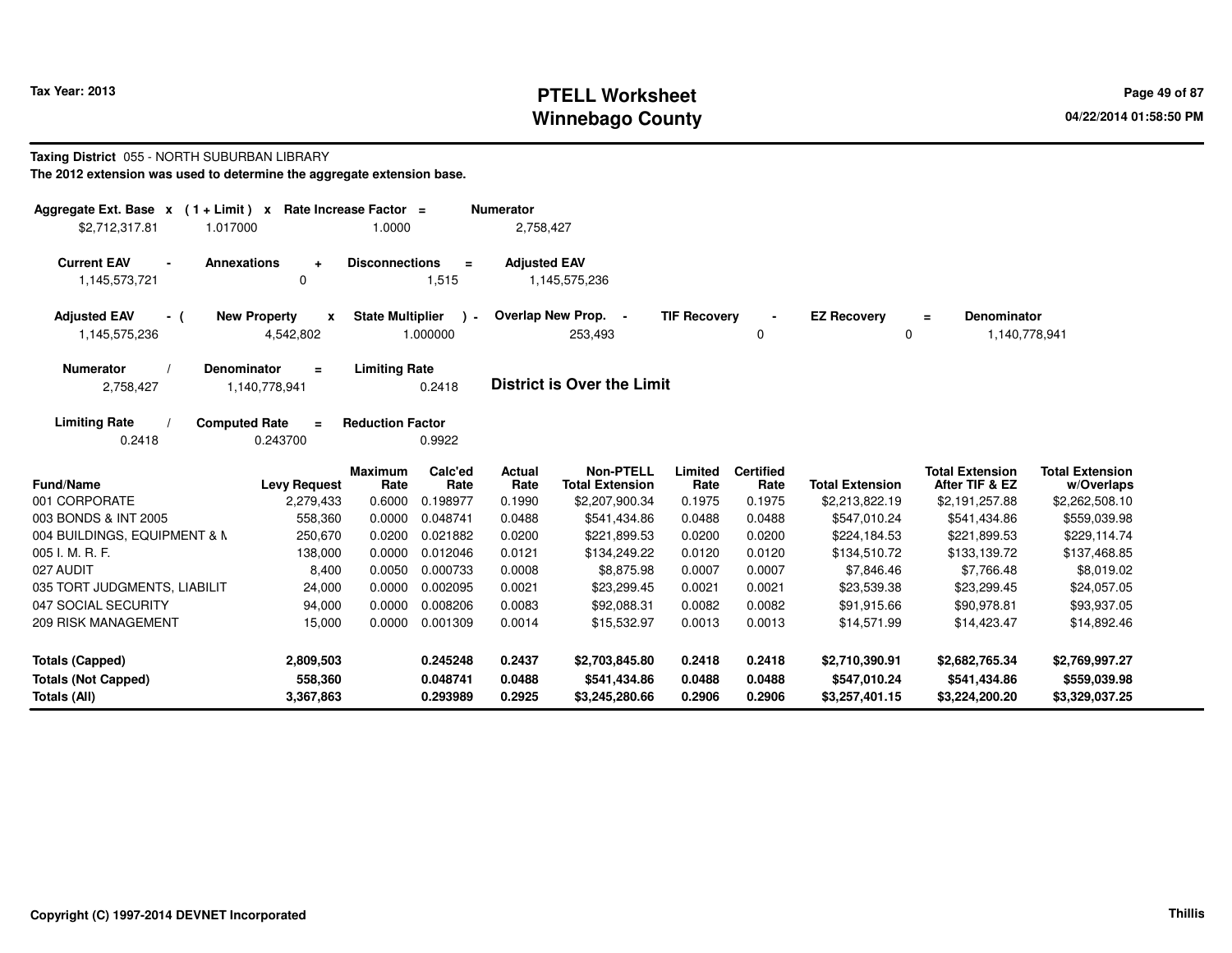## **PTELL Worksheet Tax Year: 2013 Page 50 of 87 PAGE 2013 Page 50 of 87 Winnebago County**

#### **Taxing District** 056 - PECATONICA LIBRARY

| Aggregate Ext. Base $x$ (1 + Limit) $x$                | Rate Increase Factor =              |                                                    | <b>Numerator</b>    |                                            |                     |                          |                                |                                          |                                      |
|--------------------------------------------------------|-------------------------------------|----------------------------------------------------|---------------------|--------------------------------------------|---------------------|--------------------------|--------------------------------|------------------------------------------|--------------------------------------|
| \$176,772.90<br>1.017000                               |                                     | 1.0000                                             | 179,778             |                                            |                     |                          |                                |                                          |                                      |
| <b>Current EAV</b><br><b>Annexations</b><br>96,088,869 | $\ddotmark$<br>0                    | <b>Disconnections</b><br>$\equiv$<br>0             | <b>Adjusted EAV</b> | 96,088,869                                 |                     |                          |                                |                                          |                                      |
| <b>Adjusted EAV</b><br>- (<br>96,088,869               | <b>New Property</b><br>X<br>311,020 | <b>State Multiplier</b><br>$\lambda$ -<br>1.000000 |                     | Overlap New Prop. -<br>98,608              | <b>TIF Recovery</b> | 0                        | <b>EZ Recovery</b><br>$\Omega$ | <b>Denominator</b><br>Ξ.                 | 95,679,241                           |
| <b>Numerator</b><br><b>Denominator</b><br>179,778      | $\equiv$<br>95,679,241              | <b>Limiting Rate</b><br>0.1879                     |                     | <b>District is Over the Limit</b>          |                     |                          |                                |                                          |                                      |
| <b>Limiting Rate</b><br><b>Computed Rate</b><br>0.1879 | $=$<br>0.193400                     | <b>Reduction Factor</b><br>0.9716                  |                     |                                            |                     |                          |                                |                                          |                                      |
| <b>Fund/Name</b>                                       | <b>Levy Request</b>                 | Calc'ed<br><b>Maximum</b><br>Rate<br>Rate          | Actual<br>Rate      | <b>Non-PTELL</b><br><b>Total Extension</b> | Limited<br>Rate     | <b>Certified</b><br>Rate | <b>Total Extension</b>         | <b>Total Extension</b><br>After TIF & EZ | <b>Total Extension</b><br>w/Overlaps |
| 001 CORPORATE                                          | 157,825                             | 0.6000<br>0.164249                                 | 0.1643              | \$138,865.34                               | 0.1595              | 0.1595                   | \$134,808.41                   | \$134,808.41                             | \$153,261.75                         |
| 004 BUILDINGS, EQUIPMENT & N                           | 10,680                              | 0.0200<br>0.011115                                 | 0.0112              | \$9,466.17                                 | 0.0109              | 0.0109                   | \$9,212.61                     | \$9,212.61                               | \$10,473.69                          |
| 027 AUDIT                                              | 3,939                               | 0.0050<br>0.004099                                 | 0.0041              | \$3,465.29                                 | 0.0040              | 0.0040                   | \$3,380.78                     | \$3,380.78                               | \$3,843.55                           |
| 035 TORT JUDGMENTS, LIABILIT                           | 4,768                               | 0.0000<br>0.004962                                 | 0.0050              | \$4,225.97                                 | 0.0049              | 0.0049                   | \$4,141.45                     | \$4,141.45                               | \$4,708.35                           |
| 047 SOCIAL SECURITY                                    | 8,399                               | 0.0000<br>0.008741                                 | 0.0088              | \$7,437.71                                 | 0.0086              | 0.0086                   | \$7,268.67                     | \$7,268.67                               | \$8,263.64                           |
| 109 PRIOR YEAR ADJUSTMENT                              | $\Omega$                            | 0.0000 -0.000100                                   | $-0.0001$           | (\$84.52)                                  | $-0.0001$           | $-0.0001$                | (\$84.52)                      | (\$84.52)                                | (\$84.52)                            |
| <b>Totals (Capped)</b>                                 | 185,611                             | 0.193166                                           | 0.1934              | \$163,460.48                               | 0.1879              | 0.1879                   | \$158,811.91                   | \$158,811.92                             | \$180,550.98                         |
| <b>Totals (Not Capped)</b>                             | $\mathbf 0$                         | $-0.000100$                                        | -0.0001             | (\$84.52)                                  | $-0.0001$           | $-0.0001$                | (\$84.52)                      | (\$84.52)                                | (\$84.52)                            |
| Totals (All)                                           | 185,611                             | 0.193066                                           | 0.1933              | \$163,375.96                               | 0.1878              | 0.1878                   | \$158,727.39                   | \$158,727.40                             | \$180,466.46                         |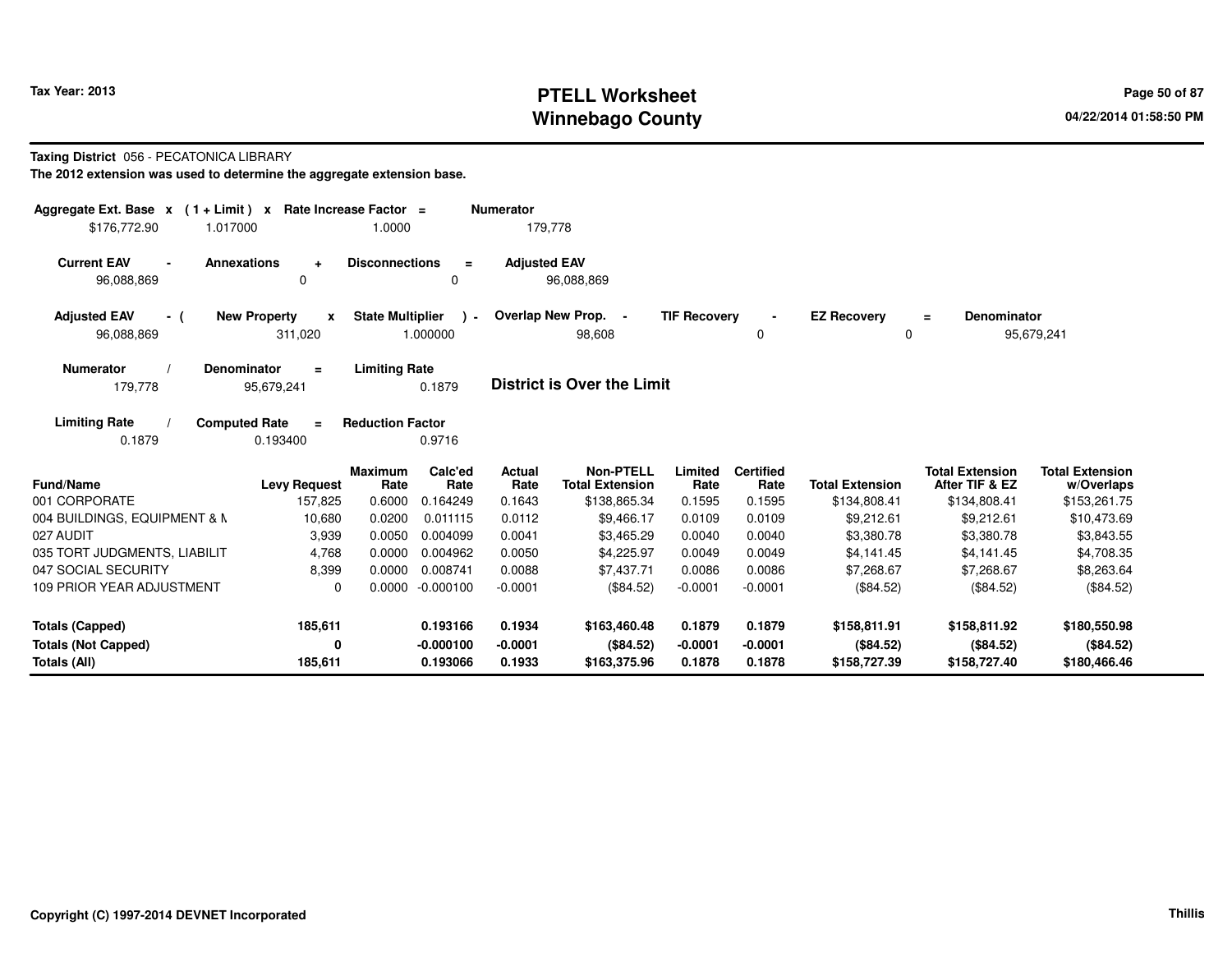## **PTELL Worksheet Tax Year: 2013 Page 51 of 87 PAGE 2013 Page 51 of 87 Winnebago County**

#### **Taxing District** 057 - TALCOTT FREE LIBRARY

| Aggregate Ext. Base $x$ (1+Limit) x Rate Increase Factor = |                                        |                         |                      | <b>Numerator</b>    |                                     |                     |                          |                            |                                          |                                      |
|------------------------------------------------------------|----------------------------------------|-------------------------|----------------------|---------------------|-------------------------------------|---------------------|--------------------------|----------------------------|------------------------------------------|--------------------------------------|
| \$372,198.93<br>1.017000                                   |                                        | 1.0000                  |                      | 378,526             |                                     |                     |                          |                            |                                          |                                      |
| <b>Current EAV</b><br>$\blacksquare$<br>179,985,569        | <b>Annexations</b><br>$\ddot{}$<br>0   | <b>Disconnections</b>   | $\equiv$<br>0        | <b>Adjusted EAV</b> | 179,985,569                         |                     |                          |                            |                                          |                                      |
| <b>Adjusted EAV</b><br>- (                                 | <b>New Property</b><br>$\mathbf{x}$    | <b>State Multiplier</b> | $\cdot$              |                     | Overlap New Prop. -                 | <b>TIF Recovery</b> |                          | <b>EZ Recovery</b>         | Denominator<br>$\equiv$                  |                                      |
| 179,985,569                                                | 760,855                                |                         | 1.000000             |                     | 0                                   |                     | 0                        | 0                          |                                          | 179,224,714                          |
| <b>Numerator</b><br>378,526                                | Denominator<br>$\equiv$<br>179,224,714 | <b>Limiting Rate</b>    | 0.2112               |                     | <b>District is Over the Limit</b>   |                     |                          |                            |                                          |                                      |
| <b>Limiting Rate</b>                                       | <b>Computed Rate</b><br>$\equiv$       | <b>Reduction Factor</b> |                      |                     |                                     |                     |                          |                            |                                          |                                      |
| 0.2112                                                     | 0.211900                               |                         | 0.9967               |                     |                                     |                     |                          |                            |                                          |                                      |
| <b>Fund/Name</b>                                           | <b>Levy Request</b>                    | <b>Maximum</b><br>Rate  | Calc'ed<br>Rate      | Actual<br>Rate      | Non-PTELL<br><b>Total Extension</b> | Limited<br>Rate     | <b>Certified</b><br>Rate | <b>Total Extension</b>     | <b>Total Extension</b><br>After TIF & EZ | <b>Total Extension</b><br>w/Overlaps |
| 001 CORPORATE                                              | 289,550                                | 0.6000                  | 0.160874             | 0.1609              | \$289,596.78                        | 0.1609              | 0.1609                   | \$294,930.45               | \$289,596.78                             | \$289,596.78                         |
| 004 BUILDINGS, EQUIPMENT & M<br>005 I. M. R. F.            | 38,000<br>23,600                       | 0.0200<br>0.0000        | 0.021113<br>0.013112 | 0.0200<br>0.0132    | \$35,997.11<br>\$23,758.10          | 0.0193<br>0.0132    | 0.0193<br>0.0132         | \$35,376.99<br>\$24,195.66 | \$34,737.21<br>\$23,758.10               | \$34,737.21<br>\$23,758.10           |
| 027 AUDIT                                                  | 6,050                                  | 0.0050                  | 0.003361             | 0.0034              | \$6,119.51                          | 0.0034              | 0.0034                   | \$6,232.22                 | \$6,119.51                               | \$6,119.51                           |
| 035 TORT JUDGMENTS, LIABILIT                               | 8,700                                  | 0.0000                  | 0.004834             | 0.0049              | \$8,819.29                          | 0.0049              | 0.0049                   | \$8,981.72                 | \$8,819.29                               | \$8,819.29                           |
| 047 SOCIAL SECURITY                                        | 17,000                                 | 0.0000                  | 0.009445             | 0.0095              | \$17,098.63                         | 0.0095              | 0.0095                   | \$17,413.54                | \$17,098.63                              | \$17,098.63                          |
| <b>Totals (Capped)</b>                                     | 382,900                                |                         | 0.212739             | 0.2119              | \$381,389.42                        | 0.2112              | 0.2112                   | \$387,130.58               | \$380,129.52                             | \$380,129.52                         |
| <b>Totals (Not Capped)</b>                                 | 0                                      |                         | 0.000000             | 0.0000              | \$0.00                              | 0.0000              | 0.0000                   | \$0.00                     | \$0.00                                   | \$0.00                               |
| Totals (All)                                               | 382,900                                |                         | 0.212739             | 0.2119              | \$381,389.42                        | 0.2112              | 0.2112                   | \$387,130.58               | \$380,129.52                             | \$380,129.52                         |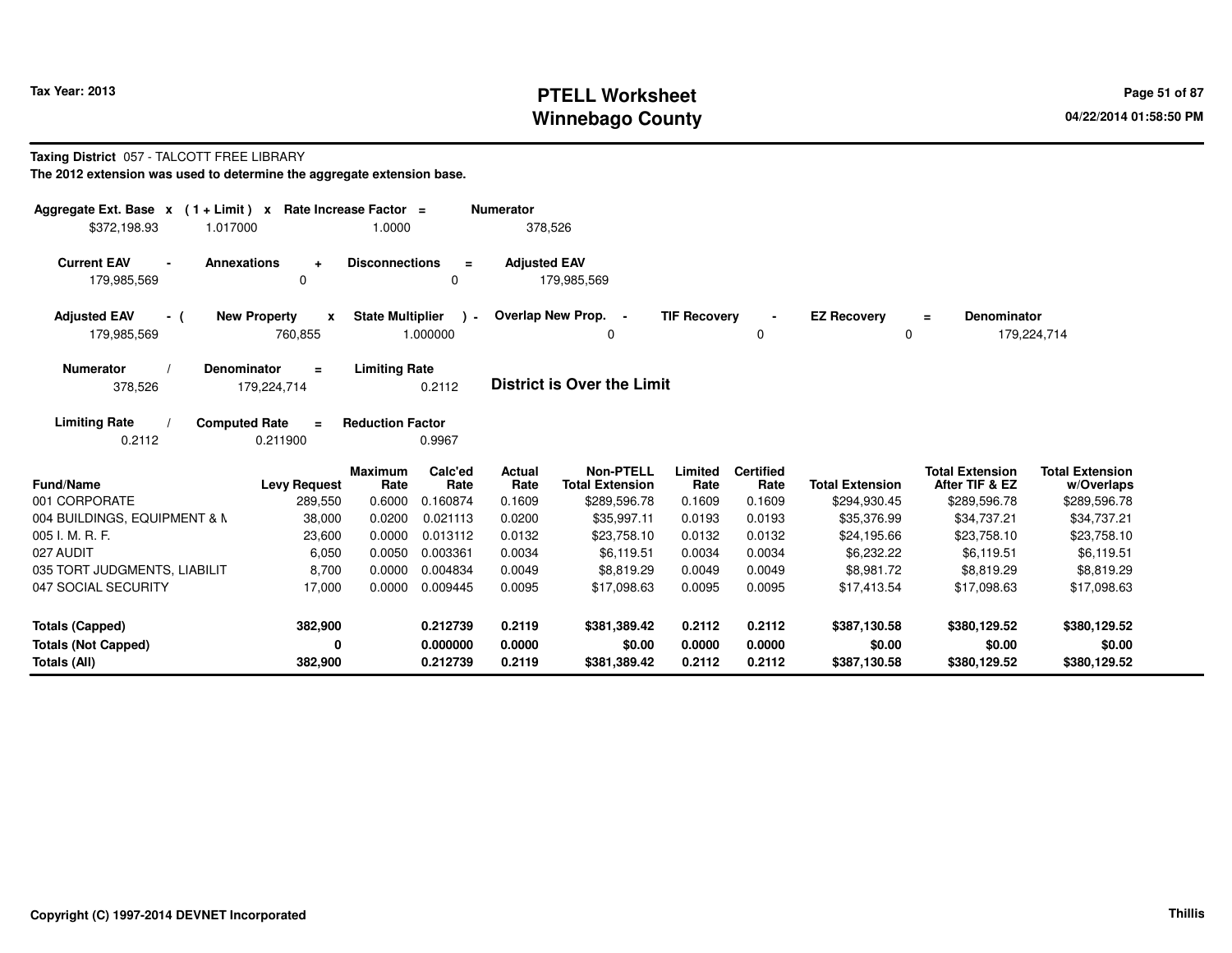## **PTELL Worksheet Tax Year: 2013 Page 52 of 87 Page 52 of 87 Winnebago County**

**Taxing District** 058 - WINNEBAGO LIBRARY

|                                      |                          | Aggregate Ext. Base $x$ (1 + Limit) x Rate Increase Factor = |                                         |                | <b>Numerator</b>                                |                     |                |                    |               |                                   |
|--------------------------------------|--------------------------|--------------------------------------------------------------|-----------------------------------------|----------------|-------------------------------------------------|---------------------|----------------|--------------------|---------------|-----------------------------------|
| \$285,962.23                         |                          | 1.017000                                                     | 0000.1                                  |                | 290,824                                         |                     |                |                    |               |                                   |
| <b>Current EAV</b><br>141,163,515    | $\overline{\phantom{a}}$ | <b>Annexations</b><br>$\ddot{}$<br>0                         | <b>Disconnections</b>                   | $\equiv$       | <b>Adjusted EAV</b><br>141, 163, 515            |                     |                |                    |               |                                   |
| <b>Adjusted EAV</b><br>141, 163, 515 | $-1$                     | <b>New Property</b><br>872.114                               | <b>State Multiplier</b><br>x<br>000000. | $\blacksquare$ | <b>Overlap New Prop.</b><br>$\blacksquare$<br>0 | <b>TIF Recovery</b> | $\blacksquare$ | <b>EZ Recovery</b> | $\equiv$<br>0 | <b>Denominator</b><br>140.291.401 |
| <b>Numerator</b>                     |                          | <b>Denominator</b><br>$\equiv$                               | <b>Limiting Rate</b>                    |                | _ . _                                           |                     |                |                    |               |                                   |

| 290,824 | 140,291,401 | 0.2073 | <b>District is Within the Limit</b> |
|---------|-------------|--------|-------------------------------------|
|         |             |        |                                     |
|         |             |        |                                     |

| <b>Fund/Name</b>             | <b>Levy Request</b> | <b>Maximum</b><br>Rate | Calc'ed<br>Rate | <b>Actual</b><br>Rate | <b>Non-PTELL</b><br><b>Total Extension</b> | Limited<br>Rate | <b>Certified</b><br>Rate | <b>Total Extension</b> | <b>Total Extension</b><br>After TIF & EZ | <b>Total Extension</b><br>w/Overlaps |  |
|------------------------------|---------------------|------------------------|-----------------|-----------------------|--------------------------------------------|-----------------|--------------------------|------------------------|------------------------------------------|--------------------------------------|--|
| 001 CORPORATE                | 224.674             | 0.6000                 | 0.159159        | 0.1592                | \$224.732.32                               | 0.1592          | 0.1592                   | \$224,732,32           | \$224,732.32                             | \$224,732.32                         |  |
| 004 BUILDINGS, EQUIPMENT & N | 28,376              | 0.0200                 | 0.020102        | 0.0200                | \$28,232.70                                | 0.0200          | 0.0200                   | \$28,232.70            | \$28,232.70                              | \$28,232.70                          |  |
| 005 I. M. R. F.              | 12,635              | 0.0000                 | 0.008951        | 0.0090                | \$12,704.72                                | 0.0090          | 0.0090                   | \$12,704.72            | \$12,704.72                              | \$12,704.72                          |  |
| 027 AUDIT                    | .743                | 0.0050                 | 0.001235        | 0.0013                | \$1,835.13                                 | 0.0013          | 0.0013                   | \$1,835.13             | \$1,835.13                               | \$1.835.13                           |  |
| 035 TORT JUDGMENTS, LIABILIT | 7.116               | 0.0000                 | 0.005041        | 0.0051                | \$7.199.34                                 | 0.0051          | 0.0051                   | \$7.199.34             | \$7,199.34                               | \$7.199.34                           |  |
| 047 SOCIAL SECURITY          | 10.747              | 0.0000                 | 0.007613        | 0.0077                | \$10.869.59                                | 0.0077          | 0.0077                   | \$10.869.59            | \$10,869.59                              | \$10,869.59                          |  |
| Totals (Capped)              | 285.291             |                        | 0.202101        | 0.2023                | \$285,573.80                               | 0.2023          | 0.2023                   | \$285,573.79           | \$285,573.80                             | \$285,573.80                         |  |
| <b>Totals (Not Capped)</b>   | 0                   |                        | 0.000000        | 0.0000                | \$0.00                                     | 0.0000          | 0.0000                   | \$0.00                 | \$0.00                                   | \$0.00                               |  |
| Totals (All)                 | 285.291             |                        | 0.202101        | 0.2023                | \$285,573.80                               | 0.2023          | 0.2023                   | \$285,573.79           | \$285,573.80                             | \$285,573.80                         |  |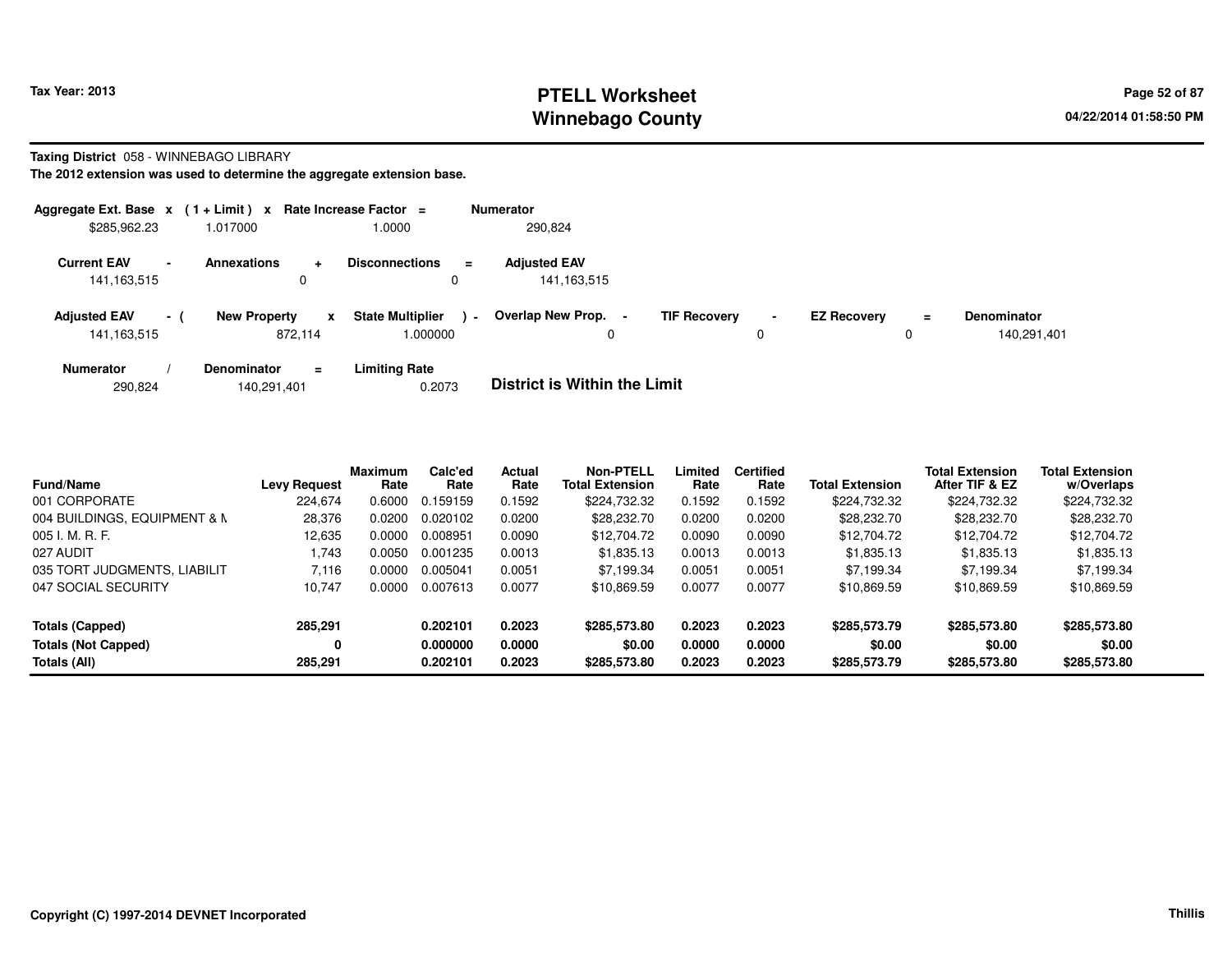## **PTELL Worksheet Tax Year: 2013 Page 53 of 87 PAGE 12 At 2014 Page 53 of 87 Winnebago County**

#### **Taxing District** 059 - ROCKFORD CITY LIBRARY

| Aggregate Ext. Base x                                 | $(1 + Limit) x$                       | Rate Increase Factor $=$                              | <b>Numerator</b>                     |                                            |                                             |                                     |
|-------------------------------------------------------|---------------------------------------|-------------------------------------------------------|--------------------------------------|--------------------------------------------|---------------------------------------------|-------------------------------------|
| \$7,557,588.32                                        | 1.017000                              | 1.0000                                                | 7,686,067                            |                                            |                                             |                                     |
| <b>Current EAV</b><br>$\blacksquare$<br>1,551,963,935 | Annexations<br>138.357                | <b>Disconnections</b><br>$\equiv$<br>$\mathbf 0$      | <b>Adjusted EAV</b><br>1,551,825,578 |                                            |                                             |                                     |
| <b>Adjusted EAV</b><br>$\sim$ 1<br>1,551,825,578      | <b>New Property</b><br>x<br>5,293,773 | <b>State Multiplier</b><br>$\blacksquare$<br>1.000000 | Overlap New Prop.<br>0               | <b>TIF Recovery</b><br>$\blacksquare$<br>0 | <b>EZ Recovery</b><br>$\equiv$<br>2,267,569 | <b>Denominator</b><br>1.544.264.236 |
| <b>Numerator</b>                                      | <b>Denominator</b><br>$\equiv$        | <b>Limiting Rate</b>                                  | _ _ _ _ _ _ _ _ _ _ _ _ _ _          |                                            |                                             |                                     |

| 7,686,067 | 1.544.264.236 | 0.4978 | <b>District is Within the Limit</b> |
|-----------|---------------|--------|-------------------------------------|
|           |               |        |                                     |

| <b>Fund/Name</b>             | <b>Levy Request</b> | <b>Maximum</b><br>Rate | Calc'ed<br>Rate | Actual<br>Rate | <b>Non-PTELL</b><br><b>Total Extension</b> | .imited<br>Rate | <b>Certified</b><br>Rate | <b>Total Extension</b> | <b>Total Extension</b><br>After TIF & EZ | <b>Total Extension</b><br>w/Overlaps |  |
|------------------------------|---------------------|------------------------|-----------------|----------------|--------------------------------------------|-----------------|--------------------------|------------------------|------------------------------------------|--------------------------------------|--|
| 001 CORPORATE                | 7.029.855           | 0.6000                 | 0.452965        | 0.4530         | \$7.029.844.29                             | 0.4530          | 0.4530                   | \$7,205,810.18         | \$7.029.844.29                           | \$7,030,396.63                       |  |
| 004 BUILDINGS, EQUIPMENT & N | 300,000             | 0.0200                 | 0.019330        | 0.0194         | \$301.057.35                               | 0.0194          | 0.0194                   | \$308,593.20           | \$301,057.35                             | \$301,081.00                         |  |
| Totals (Capped)              | 7,329,855           |                        | 0.472295        | 0.4724         | \$7.330.901.64                             | 0.4724          | 0.4724                   | \$7,514,403.38         | \$7,330,901.64                           | \$7,331,477.63                       |  |
| <b>Totals (Not Capped)</b>   | 0                   |                        | 0.000000        | 0.0000         | \$0.00                                     | 0.0000          | 0.0000                   | \$0.00                 | \$0.00                                   | \$0.00                               |  |
| Totals (All)                 | 7,329,855           |                        | 0.472295        | 0.4724         | \$7,330,901.64                             | 0.4724          | 0.4724                   | \$7,514,403.38         | \$7,330,901.64                           | \$7,331,477.63                       |  |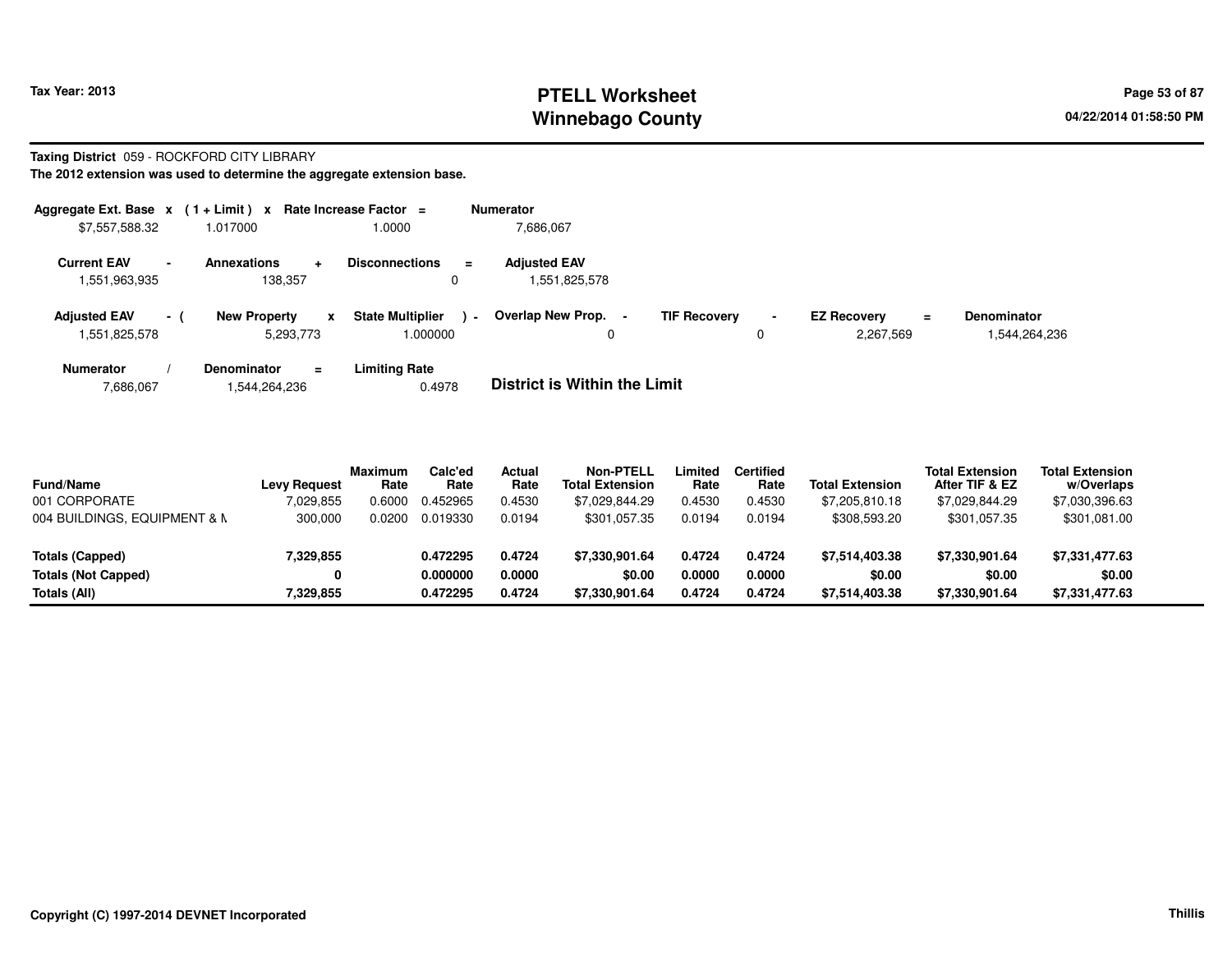## **PTELL Worksheet Tax Year: 2013 Page 54 of 87 PAGE 2013 Page 54 of 87 Winnebago County**

#### **Taxing District** 060 - GREATER RKFD AIRPORT

| Aggregate Ext. Base $x$ (1 + Limit) $x$ |                          |                                  |           | Rate Increase Factor $=$           |               | <b>Numerator</b>                     |                     |                     |                                 |     |                                     |
|-----------------------------------------|--------------------------|----------------------------------|-----------|------------------------------------|---------------|--------------------------------------|---------------------|---------------------|---------------------------------|-----|-------------------------------------|
| \$3,363,069.76                          |                          | .017000                          |           | 1.0000                             |               | 3,420,242                            |                     |                     |                                 |     |                                     |
| <b>Current EAV</b><br>2,806,901,362     | $\overline{\phantom{0}}$ | <b>Annexations</b><br>0          | $\ddot{}$ | <b>Disconnections</b>              | $\equiv$<br>0 | <b>Adiusted EAV</b><br>2,806,901,362 |                     |                     |                                 |     |                                     |
| <b>Adjusted EAV</b><br>2,806,901,362    | $\sim$ 1                 | <b>New Property</b><br>9,391,651 | x         | <b>State Multiplier</b><br>000000. | $\sim$        | Overlap New Prop. -<br>0             | <b>TIF Recovery</b> | $\blacksquare$<br>0 | <b>EZ Recovery</b><br>2.267.569 | $=$ | <b>Denominator</b><br>2,795,242,142 |
| <b>Numerator</b>                        |                          | <b>Denominator</b>               | $\equiv$  | <b>Limiting Rate</b>               |               | _ _ _ _ _ _ _ _ _ _ _ _ _ _          |                     |                     |                                 |     |                                     |

| 3,420,242 | 2,795,242,142 | 0.1224 | <b>District is Within the Limit</b> |
|-----------|---------------|--------|-------------------------------------|
|           |               |        |                                     |

| <b>Fund/Name</b>             | <b>Levy Request</b> | Maximum<br>Rate | Calc'ed<br>Rate | Actual<br>Rate | <b>Non-PTELL</b><br><b>Total Extension</b> | Limited<br>Rate | <b>Certified</b><br>Rate | <b>Total Extension</b> | <b>Total Extension</b><br>After TIF & EZ | <b>Total Extension</b><br>w/Overlaps |
|------------------------------|---------------------|-----------------|-----------------|----------------|--------------------------------------------|-----------------|--------------------------|------------------------|------------------------------------------|--------------------------------------|
| 001 CORPORATE                | 2,538,449           | 0.0750          | 0.090436        | 0.0750         | \$2,105,176.02                             | 0.0750          | 0.0750                   | \$2,142,878.65         | \$2,105,176.02                           | \$2,105,176.02                       |
| 003 BONDS & INT 2008         |                     | 0.0000          | 0.000000        | 0.0000         | \$0.00                                     | 0.0000          | 0.0000                   | \$0.00                 | \$0.00                                   | \$0.00                               |
| 005 I. M. R. F.              | 296,512             | 0.0000          | 0.010564        | 0.0106         | \$297,531.54                               | 0.0106          | 0.0106                   | \$302,860.18           | \$297,531.54                             | \$297,531.54                         |
| 027 AUDIT                    | 29,915              | 0.0050          | 0.001066        | 0.0011         | \$30.875.91                                | 0.0011          | 0.0011                   | \$31,428.89            | \$30.875.91                              | \$30,875.91                          |
| 035 TORT JUDGMENTS, LIABILIT | 160,000             | 0.0000          | 0.005700        | 0.0057         | \$159,993.38                               | 0.0057          | 0.0057                   | \$162,858.78           | \$159,993.38                             | \$159,993.38                         |
| 047 SOCIAL SECURITY          | 189,844             | 0.0000          | 0.006764        | 0.0068         | \$190.869.29                               | 0.0068          | 0.0068                   | \$194.287.66           | \$190.869.29                             | \$190,869.29                         |
| 060 UNEMPLOYMENT INSURANO    | 22.721              | 0.0000          | 0.000810        | 0.0009         | \$25,262.11                                | 0.0009          | 0.0009                   | \$25.714.54            | \$25,262.11                              | \$25,262.11                          |
| 062 WORKERS COMPENSATION     | 115,680             | 0.0000          | 0.004121        | 0.0042         | \$117,889.86                               | 0.0042          | 0.0042                   | \$120,001.20           | \$117,889.86                             | \$117,889.86                         |
| Totals (Capped)              | 3,353,121           |                 | 0.119461        | 0.1043         | \$2,927,598.11                             | 0.1043          | 0.1043                   | \$2,980,029.91         | \$2,927,598.11                           | \$2,927,598.11                       |
| <b>Totals (Not Capped)</b>   | 0                   |                 | 0.000000        | 0.0000         | \$0.00                                     | 0.0000          | 0.0000                   | \$0.00                 | \$0.00                                   | \$0.00                               |
| Totals (All)                 | 3,353,121           |                 | 0.119461        | 0.1043         | \$2,927,598.11                             | 0.1043          | 0.1043                   | \$2,980,029.91         | \$2,927,598.11                           | \$2,927,598.11                       |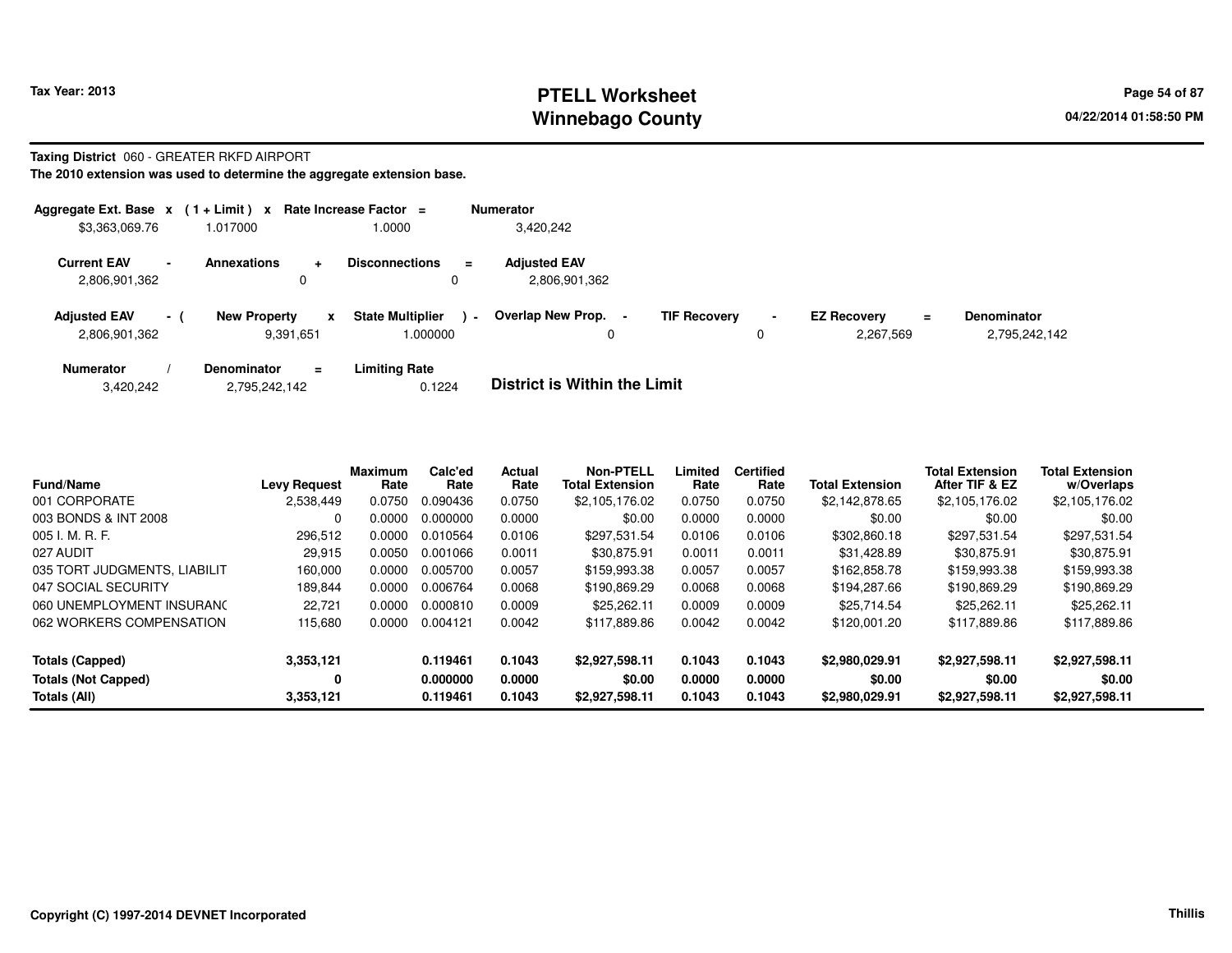## **PTELL Worksheet Tax Year: 2013 Page 55 of 87 PAGE 2013 Page 55 of 87 Winnebago County**

#### **Taxing District** 061 - SOUTH BELOIT CITY LIBRARY

**The 2012 extension was used to determine the aggregate extension base.**

| Aggregate Ext. Base x                               | $(1 + Limit) x$                     | Rate Increase Factor =                         | <b>Numerator</b>                   |                                       |                                           |     |                                   |
|-----------------------------------------------------|-------------------------------------|------------------------------------------------|------------------------------------|---------------------------------------|-------------------------------------------|-----|-----------------------------------|
| \$211,081.66                                        | 1.017000                            | 1.0000                                         | 214.670                            |                                       |                                           |     |                                   |
| <b>Current EAV</b><br>$\blacksquare$<br>105,522,462 | <b>Annexations</b><br>÷<br>.515     | <b>Disconnections</b><br>$\equiv$<br>0         | <b>Adjusted EAV</b><br>105,520,947 |                                       |                                           |     |                                   |
| <b>Adjusted EAV</b><br>$-1$<br>105,520,947          | <b>New Property</b><br>X<br>674.090 | <b>State Multiplier</b><br>a martin<br>000000. | Overlap New Prop.<br>0             | <b>TIF Recovery</b><br>$\blacksquare$ | <b>EZ Recovery</b><br>$\blacksquare$<br>0 | $=$ | <b>Denominator</b><br>104.846.857 |
| Numerator                                           | <b>Denominator</b><br>$\equiv$      | <b>Limiting Rate</b>                           | _ _ _ _ _ _ _ _ _ _ _ _ _ _        |                                       |                                           |     |                                   |

214,670104,846,857 0.2048 **District is Within the Limit**

| <b>Fund/Name</b><br>001 CORPORATE | <b>Levy Request</b><br>216,000 | <b>Maximum</b><br>Rate<br>0.6000 | Calc'ed<br>Rate<br>0.204696 | Actual<br>Rate<br>0.2047 | Non-PTELL<br><b>Total Extension</b><br>\$216,004.48 | .imited<br>Rate<br>0.2047 | Certified<br>Rate<br>0.2047 | <b>Total Extension</b><br>\$216,004.48 | <b>Total Extension</b><br>After TIF & EZ<br>\$216,004.48 | <b>Total Extension</b><br>w/Overlaps<br>\$216,004.48 |  |
|-----------------------------------|--------------------------------|----------------------------------|-----------------------------|--------------------------|-----------------------------------------------------|---------------------------|-----------------------------|----------------------------------------|----------------------------------------------------------|------------------------------------------------------|--|
| Totals (Capped)                   | 216,000                        |                                  | 0.204696                    | 0.2047                   | \$216,004.48                                        | 0.2047                    | 0.2047                      | \$216,004.48                           | \$216,004.48                                             | \$216,004.48                                         |  |
| Totals (Not Capped)               | 0                              |                                  | 0.000000                    | 0.0000                   | \$0.00                                              | 0.0000                    | 0.0000                      | \$0.00                                 | \$0.00                                                   | \$0.00                                               |  |
| Totals (All)                      | 216.000                        |                                  | 0.204696                    | 0.2047                   | \$216,004.48                                        | 0.2047                    | 0.2047                      | \$216,004.48                           | \$216,004.48                                             | \$216,004.48                                         |  |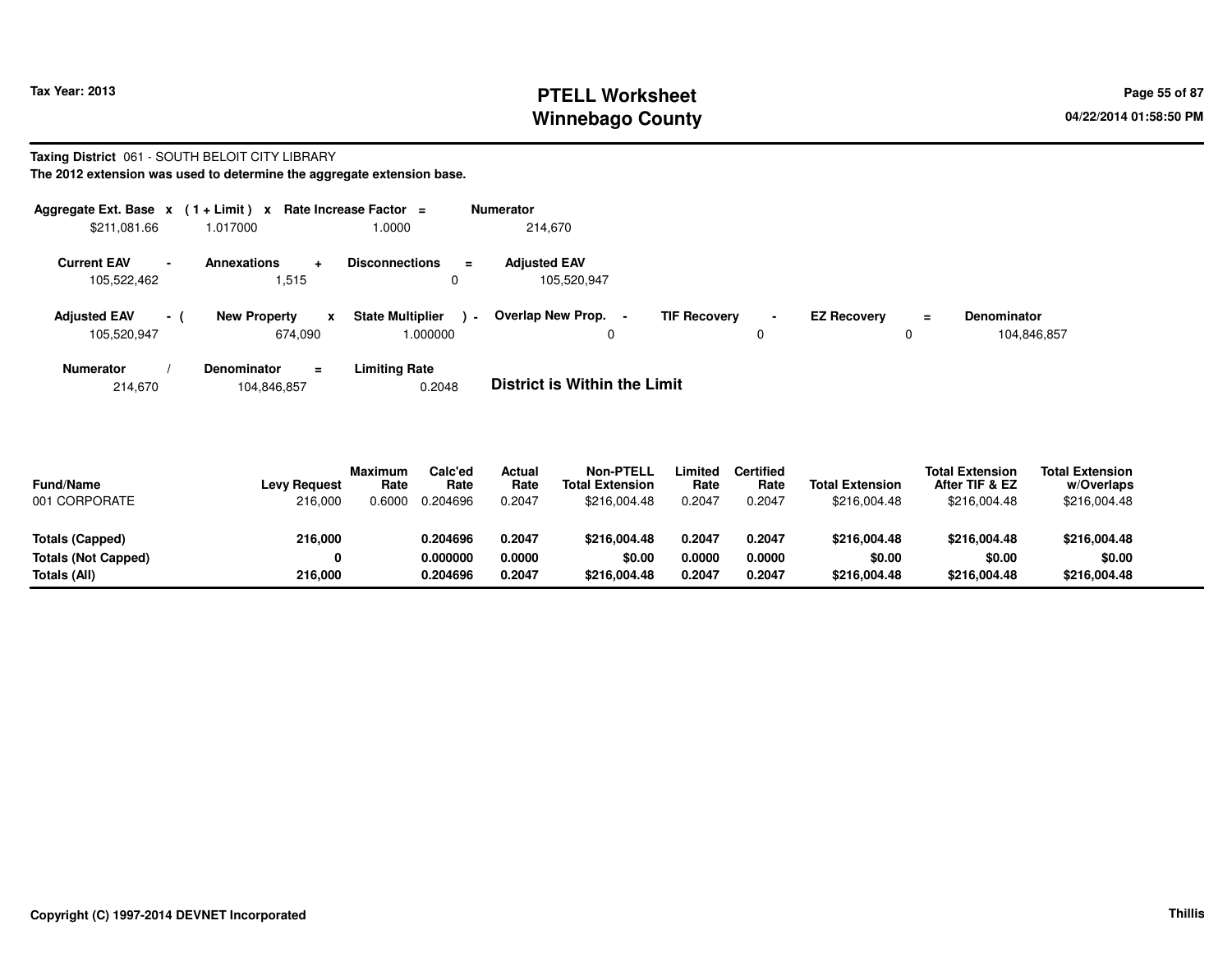## **PTELL Worksheet Tax Year: 2013 Page 56 of 87 PAGE 2013 Page 56 of 87 Winnebago County**

#### **Taxing District** 062 - RKFD - WINN DRAINAGE

**The 2012 extension was used to determine the aggregate extension base.**

| Aggregate Ext. Base $x$ (1+Limit) $x$ |                |                                              | Rate Increase Factor =                           | <b>Numerator</b>                                   |                     |                     |                    |               |                                  |
|---------------------------------------|----------------|----------------------------------------------|--------------------------------------------------|----------------------------------------------------|---------------------|---------------------|--------------------|---------------|----------------------------------|
| \$4,009.50                            |                | 1.017000                                     | 1.0000                                           | 4,078                                              |                     |                     |                    |               |                                  |
| <b>Current EAV</b><br>10,540,481      | $\sim$         | <b>Annexations</b><br>$\div$<br>$\Omega$     | <b>Disconnections</b><br>$\equiv$<br>$\mathbf 0$ | <b>Adjusted EAV</b><br>10,540,481                  |                     |                     |                    |               |                                  |
| <b>Adjusted EAV</b><br>10.540.481     | $\sim$ 10 $\,$ | <b>New Property</b><br>$\mathbf{x}$<br>6.796 | <b>State Multiplier</b><br>$\sim$<br>000000.     | Overlap New Prop.<br>$\overline{\phantom{0}}$<br>0 | <b>TIF Recovery</b> | $\blacksquare$<br>0 | <b>EZ Recovery</b> | $\equiv$<br>0 | <b>Denominator</b><br>10,533,685 |
| <b>Numerator</b>                      |                | <b>Denominator</b><br>$\equiv$               | <b>Limiting Rate</b>                             | _ _ _ _ _ _ _ _ _ _ _ _ _ _                        |                     |                     |                    |               |                                  |

4,07810,533,685 0.0388 **District is Within the Limit**

| <b>Fund/Name</b><br>001 CORPORATE | <b>Levy Request</b><br>4.000 | Maximum<br>Rate<br>0.1250 | Calc'ed<br>Rate<br>0.037949 | Actual<br>Rate<br>0.0380 | <b>Non-PTELL</b><br><b>Total Extension</b><br>\$4,005.38 | Limited<br>Rate<br>0.0380 | Certified<br>Rate<br>0.0380 | <b>Total Extension</b><br>\$4,005.38 | <b>Total Extension</b><br>After TIF & EZ<br>\$4,005.38 | <b>Total Extension</b><br>w/Overlaps<br>\$4,005.38 |  |
|-----------------------------------|------------------------------|---------------------------|-----------------------------|--------------------------|----------------------------------------------------------|---------------------------|-----------------------------|--------------------------------------|--------------------------------------------------------|----------------------------------------------------|--|
| Totals (Capped)                   | 4,000                        |                           | 0.037949                    | 0.0380                   | \$4,005.38                                               | 0.0380                    | 0.0380                      | \$4,005.38                           | \$4,005.38                                             | \$4,005.38                                         |  |
| <b>Totals (Not Capped)</b>        | 0                            |                           | 0.000000                    | 0.0000                   | \$0.00                                                   | 0.0000                    | 0.0000                      | \$0.00                               | \$0.00                                                 | \$0.00                                             |  |
| Totals (All)                      | 4,000                        |                           | 0.037949                    | 0.0380                   | \$4,005.38                                               | 0.0380                    | 0.0380                      | \$4,005.38                           | \$4,005.38                                             | \$4,005.38                                         |  |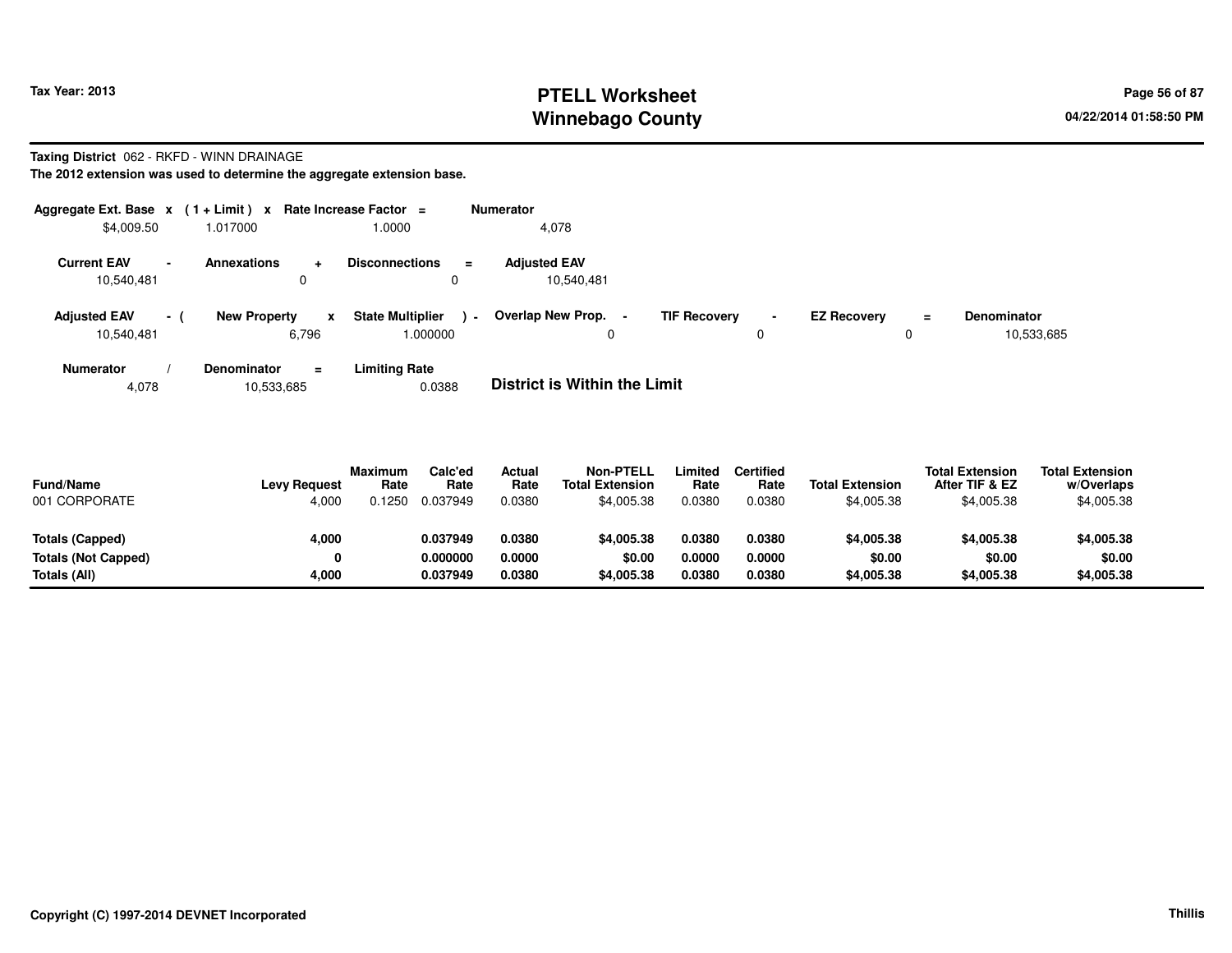## **PTELL Worksheet Tax Year: 2013 Page 57 of 87 PAGE 12 At 2014 Page 57 of 87 Winnebago County**

#### **Taxing District** 064 - LINCOLN-ACRES STREET LIGHT**The 2012 extension was used to determine the aggregate extension base.**

| Aggregate Ext. Base $x$ (1+Limit) $x$ |                          |                                      | Rate Increase Factor =                        | Numerator                      |                          |                                |                               |
|---------------------------------------|--------------------------|--------------------------------------|-----------------------------------------------|--------------------------------|--------------------------|--------------------------------|-------------------------------|
| \$0.00                                |                          | 1.017000                             | 1.0000                                        |                                |                          |                                |                               |
| <b>Current EAV</b><br>661,468         | $\overline{\phantom{a}}$ | <b>Annexations</b><br>$\ddot{}$<br>0 | <b>Disconnections</b><br>$\equiv$<br>$\Omega$ | <b>Adjusted EAV</b><br>661,468 |                          |                                |                               |
| <b>Adjusted EAV</b><br>661,468        | $-1$                     | <b>New Property</b><br>x<br>2,595    | <b>State Multiplier</b><br>$\sim$<br>1.000000 | Overlap New Prop.<br>$\Omega$  | <b>TIF Recovery</b><br>0 | <b>EZ Recoverv</b><br>$\equiv$ | <b>Denominator</b><br>658,873 |
| <b>Numerator</b>                      |                          | <b>Denominator</b><br>$\equiv$       | <b>Limiting Rate</b>                          | _ _ _ _ _ _ _ _ _ _ _ _ _ _    |                          |                                |                               |

0658,873 0.0000 **District is Within the Limit**

| <b>Fund/Name</b><br>001 CORPORATE | <b>Levy Request</b> | Maximum<br>Rate<br>2.0000 | Calc'ed<br>Rate<br>0.000000 | Actual<br>Rate<br>0.0000 | <b>Non-PTELL</b><br><b>Total Extension</b><br>\$0.00 | Limited<br>Rate<br>0.0000 | <b>Certified</b><br>Rate<br>0.0000 | <b>Total Extension</b><br>\$0.00 | <b>Total Extension</b><br>After TIF & EZ<br>\$0.00 | <b>Total Extension</b><br>w/Overlaps<br>\$0.00 |
|-----------------------------------|---------------------|---------------------------|-----------------------------|--------------------------|------------------------------------------------------|---------------------------|------------------------------------|----------------------------------|----------------------------------------------------|------------------------------------------------|
| Totals (Capped)                   | 0                   |                           | 0.000000                    | 0.0000                   | \$0.00                                               | 0.0000                    | 0.0000                             | \$0.00                           | \$0.00                                             | \$0.00                                         |
| <b>Totals (Not Capped)</b>        | 0                   |                           | 0.000000                    | 0.0000                   | \$0.00                                               | 0.0000                    | 0.0000                             | \$0.00                           | \$0.00                                             | \$0.00                                         |
| Totals (All)                      | 0                   |                           | 0.000000                    | 0.0000                   | \$0.00                                               | 0.0000                    | 0.0000                             | \$0.00                           | \$0.00                                             | \$0.00                                         |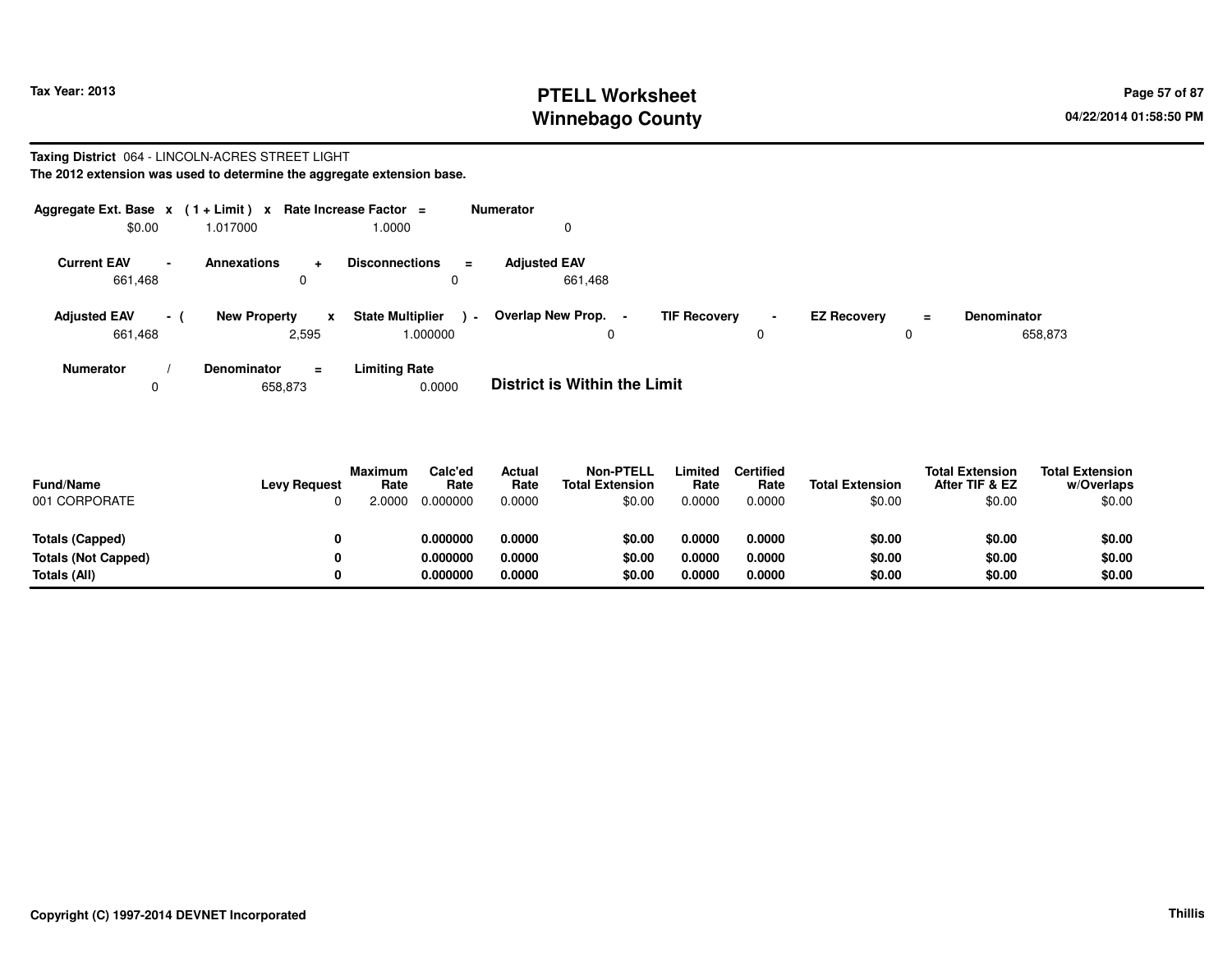## **PTELL Worksheet Tax Year: 2013 Page 58 of 87 PAGE 2013 Page 58 of 87 Winnebago County**

#### **Taxing District** 065 - WASHINGTON PARK STREET LIGHT**The 2012 extension was used to determine the aggregate extension base.**

| Aggregate Ext. Base $x$ (1+Limit) $x$ |          |                                    | Rate Increase Factor =                        | Numerator                                     |                          |                    |          |                                 |
|---------------------------------------|----------|------------------------------------|-----------------------------------------------|-----------------------------------------------|--------------------------|--------------------|----------|---------------------------------|
| \$12,214.18                           |          | 1.017000                           | 1.0000                                        | 12.422                                        |                          |                    |          |                                 |
| <b>Current EAV</b><br>1,640,348       |          | <b>Annexations</b><br>÷<br>0       | <b>Disconnections</b><br>$\equiv$<br>0        | <b>Adiusted EAV</b><br>1,640,348              |                          |                    |          |                                 |
| <b>Adjusted EAV</b><br>1,640,348      | $\sim$ 1 | <b>New Property</b><br>x<br>10.524 | <b>State Multiplier</b><br>$\sim$<br>1.000000 | Overlap New Prop.<br>$\overline{\phantom{a}}$ | <b>TIF Recovery</b><br>0 | <b>EZ Recovery</b> | $\equiv$ | <b>Denominator</b><br>1,629,824 |
| <b>Numerator</b>                      |          | <b>Denominator</b><br>Ξ.           | <b>Limiting Rate</b>                          |                                               |                          |                    |          |                                 |

 **/ Denominator <sup>=</sup>Limiting Rate**<br>0.7622 12,4221,629,824 0.7622 **District is Within the Limit**

| <b>Fund/Name</b><br>001 CORPORATE | <b>Levy Request</b><br>12,341 | Maximum<br>Rate<br>2.0000 | Calc'ed<br>Rate<br>0.752340 | Actual<br>Rate<br>0.7524 | <b>Non-PTELL</b><br><b>Total Extension</b><br>\$12,341.98 | Limited<br>Rate<br>0.7524 | <b>Certified</b><br>Rate<br>0.7524 | <b>Total Extension</b><br>\$12,341.98 | <b>Total Extension</b><br>After TIF & EZ<br>\$12,341.98 | <b>Total Extension</b><br>w/Overlaps<br>\$12,341.98 |  |
|-----------------------------------|-------------------------------|---------------------------|-----------------------------|--------------------------|-----------------------------------------------------------|---------------------------|------------------------------------|---------------------------------------|---------------------------------------------------------|-----------------------------------------------------|--|
| Totals (Capped)                   | 12,341                        |                           | 0.752340                    | 0.7524                   | \$12,341.98                                               | 0.7524                    | 0.7524                             | \$12,341.98                           | \$12,341.98                                             | \$12,341.98                                         |  |
| <b>Totals (Not Capped)</b>        | 0                             |                           | 0.000000                    | 0.0000                   | \$0.00                                                    | 0.0000                    | 0.0000                             | \$0.00                                | \$0.00                                                  | \$0.00                                              |  |
| Totals (All)                      | 12,341                        |                           | 0.752340                    | 0.7524                   | \$12.341.98                                               | 0.7524                    | 0.7524                             | \$12,341.98                           | \$12,341.98                                             | \$12,341.98                                         |  |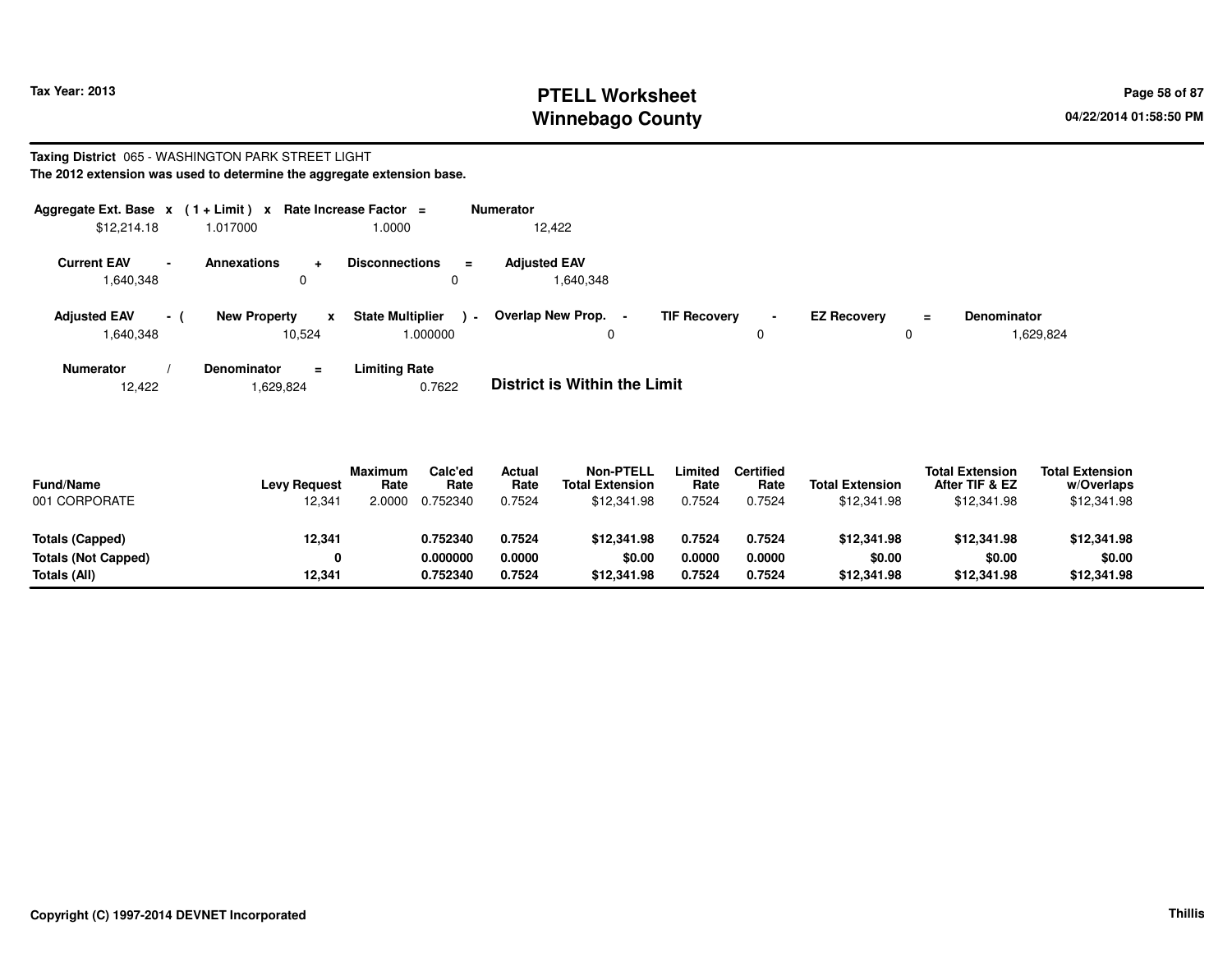## **PTELL Worksheet Tax Year: 2013 Page 59 of 87 PAGE 2013 Page 59 of 87 Winnebago County**

#### **Taxing District** 070 - HARLEM SCHOOL DIST 122

| Aggregate Ext. Base $x$ (1+Limit) x Rate Increase Factor = |                          |                                  |           |                                    |          | <b>Numerator</b>                   |                     |                     |                    |               |                                   |
|------------------------------------------------------------|--------------------------|----------------------------------|-----------|------------------------------------|----------|------------------------------------|---------------------|---------------------|--------------------|---------------|-----------------------------------|
| \$39,184,208.50                                            |                          | 1.017000                         |           | 1.0000                             |          | 39,850,340                         |                     |                     |                    |               |                                   |
| <b>Current EAV</b><br>594,763,480                          | $\overline{\phantom{0}}$ | <b>Annexations</b><br>0          | $\ddot{}$ | <b>Disconnections</b>              | $\equiv$ | <b>Adjusted EAV</b><br>594,763,480 |                     |                     |                    |               |                                   |
| <b>Adjusted EAV</b><br>594,763,480                         | $-1$                     | <b>New Property</b><br>1.964.253 | x         | <b>State Multiplier</b><br>.000000 | $\sim$   | Overlap New Prop.                  | <b>TIF Recovery</b> | $\blacksquare$<br>0 | <b>EZ Recovery</b> | $\equiv$<br>0 | <b>Denominator</b><br>592.799.227 |
| <b>Numerator</b>                                           |                          | <b>Denominator</b>               | $\equiv$  | <b>Limiting Rate</b>               |          | _ _ _ _ _ _ _ _ _ _ _ _ _ _        |                     |                     |                    |               |                                   |

|  | 39,850,340 | 592,799,227 | 6.7224 | <b>District is Within the Limit</b> |
|--|------------|-------------|--------|-------------------------------------|
|--|------------|-------------|--------|-------------------------------------|

| <b>Fund/Name</b>             | <b>Levy Request</b> | Maximum<br>Rate | Calc'ed<br>Rate | Actual<br>Rate | <b>Non-PTELL</b><br><b>Total Extension</b> | Limited<br>Rate | <b>Certified</b><br>Rate | <b>Total Extension</b> | <b>Total Extension</b><br>After TIF & EZ | <b>Total Extension</b><br>w/Overlaps |
|------------------------------|---------------------|-----------------|-----------------|----------------|--------------------------------------------|-----------------|--------------------------|------------------------|------------------------------------------|--------------------------------------|
| 002 EDUCATION                | 25,000,000          | 4.0000          | 4.203352        | 4.0000         | \$23,790,539.20                            | 4.0000          | 4.0000                   | \$24,183,281.28        | \$23,790,539.20                          | \$23,790,539.20                      |
| 003a BONDS & INT 2005        | 603,200             | 0.0000          | 0.101419        | 0.1015         | \$603,684.93                               | 0.1015          | 0.1015                   | \$613,650.76           | \$603,684.93                             | \$603,684.93                         |
| 003B BONDS & INT 1998        | 4,240,000           | 0.0000          | 0.712888        | 0.7129         | \$4,240,068.85                             | 0.7129          | 0.7129                   | \$4,310,065.31         | \$4,240,068.85                           | \$4,240,068.85                       |
| 003C BONDS & INT 2010        | 990,350             | 0.0000          | 0.334646        | 0.3347         | \$1,990,673.37                             | 0.3347          | 0.3347                   | \$2,023,536.06         | \$1,990,673.37                           | \$1,990,673.37                       |
| 004 OPERATIONS & MAINTENAN   | 4,600,000           | 0.7500          | 0.773417        | 0.7500         | \$4,460,726.10                             | 0.7500          | 0.7500                   | \$4,534,365.24         | \$4,460,726.10                           | \$4,460,726.10                       |
| 005 I. M. R. F.              | 1,400,000           | 0.0000          | 0.235388        | 0.2354         | \$1,400,073.23                             | 0.2354          | 0.2354                   | \$1,423,186.10         | \$1,400,073.23                           | \$1,400,073.23                       |
| 030 TRANSPORTATION SYSTEM    | 2,400,000           | 0.0000          | 0.403522        | 0.4036         | \$2,400,465.41                             | 0.4036          | 0.4036                   | \$2,440,093.08         | \$2,400,465.41                           | \$2,400,465.41                       |
| 031 WORKING CASH             | 310,000             | 0.0500          | 0.052122        | 0.0500         | \$297,381.74                               | 0.0500          | 0.0500                   | \$302,291.02           | \$297,381.74                             | \$297,381.74                         |
| 032 FIRE PREV/SFTY/ENERGY    | 370,000             | 0.1000          | 0.062210        | 0.0623         | \$370,537.65                               | 0.0623          | 0.0623                   | \$376,654.61           | \$370,537.65                             | \$370,537.65                         |
| 033 SPECIAL EDUCATION        | 3,450,000           | 0.8000          | 0.580063        | 0.5801         | \$3,450,222.95                             | 0.5801          | 0.5801                   | \$3,507,180.37         | \$3,450,222.95                           | \$3,450,222.95                       |
| 035 TORT JUDGMENTS, LIABILIT | 000,070 ا           | 0.0000          | 0.280784        | 0.2808         | \$1,670,095.85                             | 0.2808          | 0.2808                   | \$1,697,666.35         | \$1,670,095.85                           | \$1,670,095.85                       |
| 047 SOCIAL SECURITY          | 000,000. ا          | 0.0000          | 0.235388        | 0.2354         | \$1,400,073.23                             | 0.2354          | 0.2354                   | \$1,423,186.10         | \$1,400,073.23                           | \$1,400,073.23                       |
| 057 LEASE/PURCHASE/RENTAL    | 400,000             | 0.1000          | 0.067254        | 0.0673         | \$400,275.82                               | 0.0673          | 0.0673                   | \$406,883.71           | \$400,275.82                             | \$400,275.82                         |
| <b>Totals (Capped)</b>       | 41,000,000          |                 | 6.893500        | 6.6649         | \$39,640,391.18                            | 6.6649          | 6.6649                   | \$40,294,787.85        | \$39,640,391.18                          | \$39,640,391.18                      |
| <b>Totals (Not Capped)</b>   | 6,833,550           |                 | 1.148953        | 1.1491         | \$6,834,427.15                             | 1.1491          | 1.1491                   | \$6,947,252.13         | \$6,834,427.15                           | \$6,834,427.15                       |
| Totals (All)                 | 47,833,550          |                 | 8.042453        | 7.8140         | \$46,474,818.33                            | 7.8140          | 7.8140                   | \$47,242,039.98        | \$46,474,818.33                          | \$46,474,818.33                      |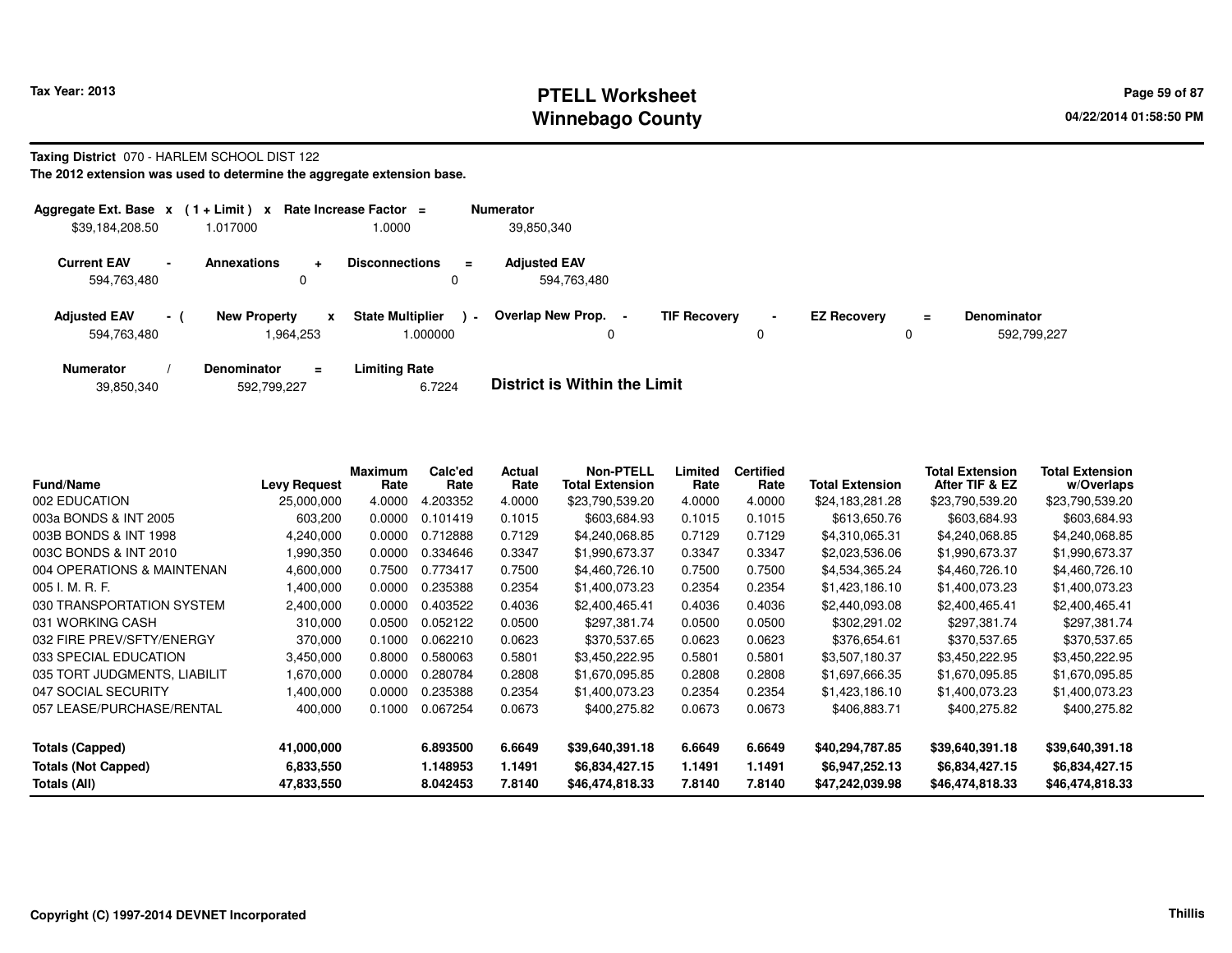## **PTELL Worksheet Tax Year: 2013 Page 60 of 87 PAGE 12 At 2014 Page 60 of 87 Winnebago County**

#### **Taxing District** 071 - KINNIKINNICK SD #131

| $(1 + Limit) x$<br>Aggregate Ext. Base x |                                  | Rate Increase Factor =  |                 | <b>Numerator</b>    |                                            |                     |                          |                        |                                          |                                      |
|------------------------------------------|----------------------------------|-------------------------|-----------------|---------------------|--------------------------------------------|---------------------|--------------------------|------------------------|------------------------------------------|--------------------------------------|
| \$9,008,255.84<br>1.017000               |                                  | 1.0000                  |                 | 9,161,396           |                                            |                     |                          |                        |                                          |                                      |
| <b>Current EAV</b><br>$\blacksquare$     | <b>Annexations</b><br>$\div$     | <b>Disconnections</b>   | $\equiv$        | <b>Adjusted EAV</b> |                                            |                     |                          |                        |                                          |                                      |
| 293,562,592                              | 0                                |                         | 0               |                     | 293,562,592                                |                     |                          |                        |                                          |                                      |
| <b>Adjusted EAV</b><br>- (               | <b>New Property</b><br>X         | <b>State Multiplier</b> | $\lambda$ -     |                     | Overlap New Prop. -                        | <b>TIF Recovery</b> |                          | <b>EZ Recovery</b>     | <b>Denominator</b><br>$=$                |                                      |
| 293,562,592                              | 745,420                          |                         | 1.000000        |                     | 0                                          |                     | 0                        | 0                      |                                          | 292,817,172                          |
| <b>Numerator</b>                         | <b>Denominator</b><br>$\equiv$   | <b>Limiting Rate</b>    |                 |                     |                                            |                     |                          |                        |                                          |                                      |
| 9,161,396                                | 292,817,172                      |                         | 3.1288          |                     | <b>District is Over the Limit</b>          |                     |                          |                        |                                          |                                      |
| <b>Limiting Rate</b>                     | <b>Computed Rate</b><br>$\equiv$ | <b>Reduction Factor</b> |                 |                     |                                            |                     |                          |                        |                                          |                                      |
| 3.1288                                   | 3.264600                         |                         | 0.9584          |                     |                                            |                     |                          |                        |                                          |                                      |
| <b>Fund/Name</b>                         | <b>Levy Request</b>              | Maximum<br>Rate         | Calc'ed<br>Rate | Actual<br>Rate      | <b>Non-PTELL</b><br><b>Total Extension</b> | Limited<br>Rate     | <b>Certified</b><br>Rate | <b>Total Extension</b> | <b>Total Extension</b><br>After TIF & EZ | <b>Total Extension</b><br>w/Overlaps |
| 002 EDUCATION                            | 7,219,191                        | 3.5000                  | 2.459166        | 2.4592              | \$7,213,904.21                             | 2.3494              | 2.3494                   | \$6,892,059.16         | \$6,891,813.01                           | \$6,896,959.54                       |
| 003D BONDS & INT 2009                    | 840,910                          | 0.0000                  | 0.286450        | 0.2865              | \$840,429.23                               | 0.2865              | 0.2865                   | \$840,459.24           | \$840,429.23                             | \$841,056.83                         |
| 003E BONDS & INT 2010A                   | 150,600                          | 0.0000                  | 0.051301        | 0.0514              | \$150,778.58                               | 0.0514              | 0.0514                   | \$150,783.96           | \$150,778.58                             | \$150,891.17                         |
| 003F BONDS & INT 2010B                   | 129,381                          | 0.0000                  | 0.044073        | 0.0441              | \$129,364.50                               | 0.0441              | 0.0441                   | \$129,369.12           | \$129,364.50                             | \$129,461.10                         |
| 004 OPERATIONS & MAINTENAN               | 1,381,399                        | 0.5500                  | 0.470564        | 0.4706              | \$1,380,474.68                             | 0.4500              | 0.4500                   | \$1,320,093.05         | \$1,320,045.91                           | \$1,321,031.66                       |
| 005 I. M. R. F.                          | 214,884                          | 0.0000                  | 0.073199        | 0.0732              | \$214,727.47                               | 0.0714              | 0.0714                   | \$209,454.76           | \$209,447.28                             | \$209,603.69                         |
| 030 TRANSPORTATION SYSTEM                | 429,769                          |                         | 0.0000 0.146398 | 0.1464              | \$429,454.94                               | 0.1464              | 0.1464                   | \$429,470.27           | \$429,454.94                             | \$429,775.63                         |
| 031 WORKING CASH                         | $\mathbf 0$                      | 0.0500                  | 0.000000        | 0.0000              | \$0.00                                     | 0.0000              | 0.0000                   | \$0.00                 | \$0.00                                   | \$0.00                               |
| 033 SPECIAL EDUCATION                    | 61,396                           | 0.4000                  | 0.020914        | 0.0210              | \$61,602.14                                | 0.0200              | 0.0200                   | \$58,670.80            | \$58,668.71                              | \$58,712.52                          |
| 035 TORT JUDGMENTS, LIABILIT             | $\mathbf 0$                      | 0.0000                  | 0.000000        | 0.0000              | \$0.00                                     | 0.0000              | 0.0000                   | \$0.00                 | \$0.00                                   | \$0.00                               |
| 047 SOCIAL SECURITY                      | 276,280                          | 0.0000                  | 0.094113        | 0.0942              | \$276,329.61                               | 0.0916              | 0.0916                   | \$268,712.27           | \$268,702.68                             | \$268,903.33                         |
| 057 LEASE/PURCHASE/RENTAL                | $\mathbf 0$                      | 0.1000                  | 0.000000        | 0.0000              | \$0.00                                     | 0.0000              | 0.0000                   | \$0.00                 | \$0.00                                   | \$0.00                               |
| <b>Totals (Capped)</b>                   | 9,582,919                        |                         | 3.264354        | 3.2646              | \$9,576,493.05                             | 3.1288              | 3.1288                   | \$9,178,460.33         | \$9,178,132.53                           | \$9,184,986.37                       |
| <b>Totals (Not Capped)</b>               | 1,120,891                        |                         | 0.381824        | 0.3820              | \$1,120,572.31                             | 0.3820              | 0.3820                   | \$1,120,612.33         | \$1,120,572.31                           | \$1,121,409.10                       |
| Totals (All)                             | 10,703,810                       |                         | 3.646178        | 3.6466              | \$10,697,065.36                            | 3.5108              | 3.5108                   | \$10,299,072.65        | \$10,298,704.84                          | \$10,306,395.47                      |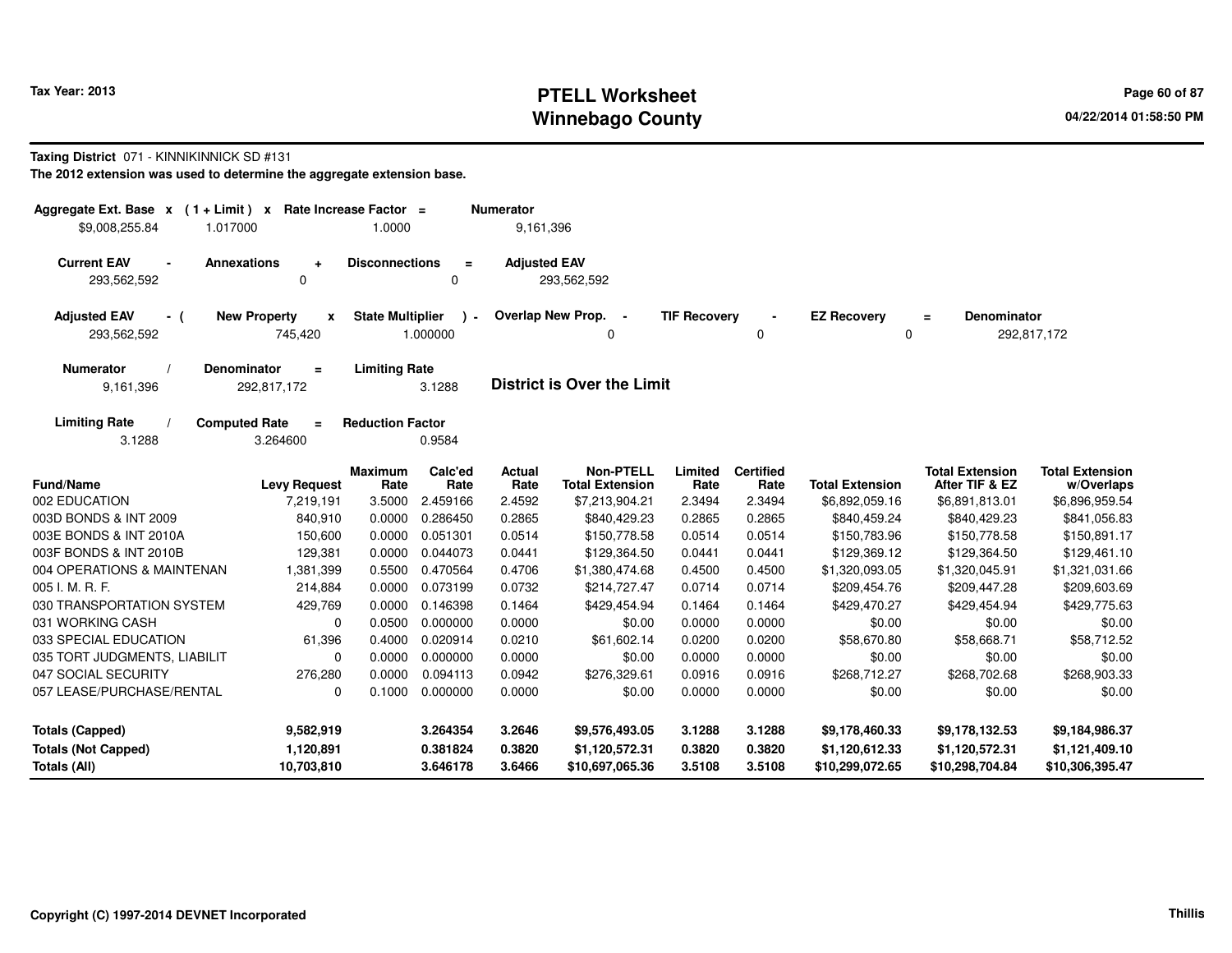## **PTELL Worksheet Tax Year: 2013 Page 61 of 87 PAGE 12 At 2014 Page 61 of 87 Winnebago County**

#### **Taxing District** 072 - PRAIRIE HILL SCH DIST 133

| Aggregate Ext. Base $x$ (1+Limit) x |                                  | Rate Increase Factor =  |                 | <b>Numerator</b>    |                                            |                     |                          |                        |                                          |                                      |
|-------------------------------------|----------------------------------|-------------------------|-----------------|---------------------|--------------------------------------------|---------------------|--------------------------|------------------------|------------------------------------------|--------------------------------------|
| \$3,667,881.54<br>1.017000          |                                  | 1.0000                  |                 | 3,730,236           |                                            |                     |                          |                        |                                          |                                      |
| <b>Current EAV</b>                  | <b>Annexations</b><br>$\ddot{}$  | <b>Disconnections</b>   | $\equiv$        | <b>Adjusted EAV</b> |                                            |                     |                          |                        |                                          |                                      |
| 111,666,037                         | 0                                |                         | 0               |                     | 111,666,037                                |                     |                          |                        |                                          |                                      |
| <b>Adjusted EAV</b><br>- (          | <b>New Property</b><br>x         | <b>State Multiplier</b> | $\rightarrow$   |                     | Overlap New Prop.                          | <b>TIF Recovery</b> |                          | <b>EZ Recovery</b>     | <b>Denominator</b><br>$\equiv$           |                                      |
| 111,666,037                         | 774,543                          |                         | 1.000000        |                     | 0                                          |                     | 0                        | 0                      |                                          | 110,891,494                          |
| <b>Numerator</b>                    | Denominator<br>$\equiv$          | <b>Limiting Rate</b>    |                 |                     |                                            |                     |                          |                        |                                          |                                      |
| 3,730,236                           | 110,891,494                      |                         | 3.3639          |                     | <b>District is Over the Limit</b>          |                     |                          |                        |                                          |                                      |
| <b>Limiting Rate</b>                | <b>Computed Rate</b><br>$\equiv$ | <b>Reduction Factor</b> |                 |                     |                                            |                     |                          |                        |                                          |                                      |
| 3.3639                              | 3.503500                         |                         | 0.9602          |                     |                                            |                     |                          |                        |                                          |                                      |
| <b>Fund/Name</b>                    | <b>Levy Request</b>              | <b>Maximum</b><br>Rate  | Calc'ed<br>Rate | Actual<br>Rate      | <b>Non-PTELL</b><br><b>Total Extension</b> | Limited<br>Rate     | <b>Certified</b><br>Rate | <b>Total Extension</b> | <b>Total Extension</b><br>After TIF & EZ | <b>Total Extension</b><br>w/Overlaps |
| 002 EDUCATION                       | 3,129,365                        | 3.5000                  | 2.802432        | 2.8025              | \$3,129,440.69                             | 2.6903              | 2.6903                   | \$3,004,151.39         | \$3,004,151.39                           | \$3,004,151.39                       |
| 003a BONDS & INT 2001               | 0                                | 0.0000                  | 0.000000        | 0.0000              | \$0.00                                     | 0.0000              | 0.0000                   | \$0.00                 | \$0.00                                   | \$0.00                               |
| 003B BONDS & INT 2008               | 494,000                          | 0.0000                  | 0.442391        | 0.4424              | \$494,010.55                               | 0.4424              | 0.4424                   | \$494,010.55           | \$494,010.55                             | \$494,010.55                         |
| 003C BONDS & INT 2007               | 702,688                          | 0.0000                  | 0.629276        | 0.6293              | \$702,714.37                               | 0.6293              | 0.6293                   | \$702,714.37           | \$702,714.37                             | \$702,714.37                         |
| 004 OPERATIONS & MAINTENAN          | 290,584                          | 0.5500                  | 0.260226        | 0.2603              | \$290,666.69                               | 0.2500              | 0.2500                   | \$279,165.09           | \$279,165.09                             | \$279,165.09                         |
| 005 I. M. R. F.                     | 100,587                          | 0.0000                  | 0.090078        | 0.0901              | \$100,611.10                               | 0.0866              | 0.0866                   | \$96,702.79            | \$96,702.79                              | \$96,702.79                          |
| 030 TRANSPORTATION SYSTEM           | 189,997                          | 0.0000                  | 0.170148        | 0.1702              | \$190,055.59                               | 0.1635              | 0.1635                   | \$182,573.97           | \$182,573.97                             | \$182,573.97                         |
| 031 WORKING CASH                    | 22,353                           | 0.0500                  | 0.020018        | 0.0201              | \$22,444.87                                | 0.0193              | 0.0193                   | \$21,551.55            | \$21,551.55                              | \$21,551.55                          |
| 032 FIRE PREV/SFTY/ENERGY           | 55,882                           | 0.1000                  | 0.050044        | 0.0501              | \$55,944.68                                | 0.0482              | 0.0482                   | \$53,823.03            | \$53,823.03                              | \$53,823.03                          |
| 033 SPECIAL EDUCATION               | 55,882                           | 0.4000                  | 0.050044        | 0.0501              | \$55,944.68                                | 0.0482              | 0.0482                   | \$53,823.03            | \$53,823.03                              | \$53,823.03                          |
| 035 TORT JUDGMENTS, LIABILIT        | 0                                | 0.0000                  | 0.000000        | 0.0000              | \$0.00                                     | 0.0000              | 0.0000                   | \$0.00                 | \$0.00                                   | \$0.00                               |
| 047 SOCIAL SECURITY                 | 67,058                           | 0.0000                  | 0.060052        | 0.0601              | \$67,111.29                                | 0.0578              | 0.0578                   | \$64,542.97            | \$64,542.97                              | \$64,542.97                          |
| 057 LEASE/PURCHASE/RENTAL           | $\mathbf 0$                      | 0.1000                  | 0.000000        | 0.0000              | \$0.00                                     | 0.0000              | 0.0000                   | \$0.00                 | \$0.00                                   | \$0.00                               |
| <b>Totals (Capped)</b>              | 3,911,708                        |                         | 3.503042        | 3.5035              | \$3,912,219.59                             | 3.3639              | 3.3639                   | \$3,756,333.82         | \$3,756,333.82                           | \$3,756,333.82                       |
| <b>Totals (Not Capped)</b>          | 1,196,688                        |                         | 1.071667        | 1.0717              | \$1,196,724.92                             | 1.0717              | 1.0717                   | \$1,196,724.92         | \$1,196,724.92                           | \$1,196,724.92                       |
| Totals (All)                        | 5,108,396                        |                         | 4.574709        | 4.5752              | \$5,108,944.51                             | 4.4356              | 4.4356                   | \$4,953,058.74         | \$4,953,058.74                           | \$4,953,058.74                       |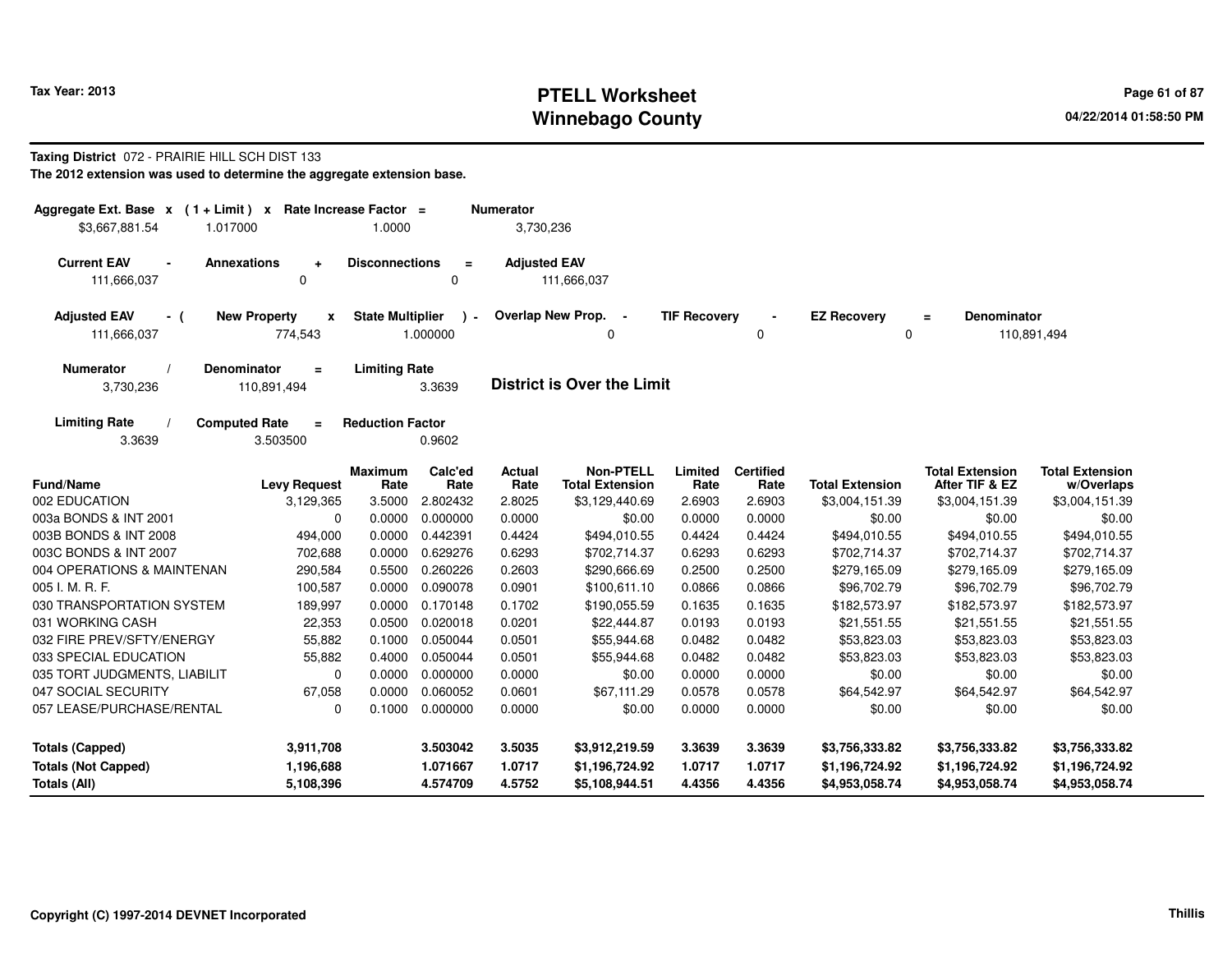## **PTELL Worksheet Tax Year: 2013 Page 62 of 87 Page 62 of 87 Winnebago County**

#### **Taxing District** 073 - SHIRLAND SCHOOL DIST 134**The 2012 extension was used to determine the aggregate extension base.**

| Aggregate Ext. Base $x$ (1 + Limit) x Rate Increase Factor =<br>\$1,095,465.30<br>1.017000 | 1.0000                                        |                           | <b>Numerator</b><br>1,114,088 |                                            |                     |                          |                         |                                          |                                      |
|--------------------------------------------------------------------------------------------|-----------------------------------------------|---------------------------|-------------------------------|--------------------------------------------|---------------------|--------------------------|-------------------------|------------------------------------------|--------------------------------------|
| <b>Current EAV</b><br><b>Annexations</b><br>$\ddot{}$<br>29,381,865<br>$\mathbf 0$         | <b>Disconnections</b>                         | $\equiv$<br>$\mathbf 0$   | <b>Adjusted EAV</b>           | 29,381,865                                 |                     |                          |                         |                                          |                                      |
| <b>Adjusted EAV</b><br><b>New Property</b><br>- (<br>112,078<br>29,381,865                 | <b>State Multiplier</b><br>$\pmb{\mathsf{x}}$ | $\rightarrow$<br>1.000000 |                               | Overlap New Prop. -<br>0                   | <b>TIF Recovery</b> | 0                        | <b>EZ Recovery</b><br>0 | <b>Denominator</b><br>$\equiv$           | 29,269,787                           |
| <b>Numerator</b><br><b>Denominator</b><br>$=$<br>1,114,088<br>29,269,787                   | <b>Limiting Rate</b>                          | 3.8063                    |                               | <b>District is Over the Limit</b>          |                     |                          |                         |                                          |                                      |
| <b>Limiting Rate</b><br><b>Computed Rate</b><br>$\equiv$<br>4.086100<br>3.8063             | <b>Reduction Factor</b>                       | 0.9315                    |                               |                                            |                     |                          |                         |                                          |                                      |
| Fund/Name<br><b>Levy Request</b>                                                           | <b>Maximum</b><br>Rate                        | Calc'ed<br>Rate           | Actual<br>Rate                | <b>Non-PTELL</b><br><b>Total Extension</b> | Limited<br>Rate     | <b>Certified</b><br>Rate | <b>Total Extension</b>  | <b>Total Extension</b><br>After TIF & EZ | <b>Total Extension</b><br>w/Overlaps |
| 002 EDUCATION<br>946,163                                                                   | 3.5000                                        | 3.220228                  | 3.2203                        | \$946,184.20                               | 2.9896              | 2.9896                   | \$878,400.24            | \$878,400.24                             | \$878,400.24                         |
| 003 BONDS & INTEREST 2012<br>13,206                                                        | 0.0000                                        | 0.044946                  | 0.0450                        | \$13,221.84                                | 0.0450              | 0.0450                   | \$13,221.84             | \$13,221.84                              | \$13,221.84                          |
| 004 OPERATIONS & MAINTENAN<br>153,732                                                      | 0.5500                                        | 0.523221                  | 0.5233                        | \$153,755.30                               | 0.4876              | 0.4876                   | \$143,265.97            | \$143,265.97                             | \$143,265.97                         |
| 005 I. M. R. F.<br>20,990                                                                  | 0.0000                                        | 0.071439                  | 0.0715                        | \$21,008.03                                | 0.0715              | 0.0715                   | \$21,008.03             | \$21,008.03                              | \$21,008.03                          |
| 030 TRANSPORTATION SYSTEM<br>16,260                                                        | 0.0000                                        | 0.055340                  | 0.0554                        | \$16,277.55                                | 0.0517              | 0.0517                   | \$15,190.42             | \$15,190.42                              | \$15,190.42                          |
| 031 WORKING CASH<br>2,956                                                                  | 0.0500                                        | 0.010061                  | 0.0101                        | \$2,967.57                                 | 0.0095              | 0.0095                   | \$2,791.28              | \$2,791.28                               | \$2,791.28                           |
| 032 FIRE PREV/SFTY/ENERGY<br>14,782                                                        | 0.1000                                        | 0.050310                  | 0.0504                        | \$14,808.46                                | 0.0470              | 0.0470                   | \$13,809.48             | \$13,809.48                              | \$13,809.48                          |
| 033 SPECIAL EDUCATION<br>6,208                                                             | 0.4000                                        | 0.021129                  | 0.0212                        | \$6,228.96                                 | 0.0198              | 0.0198                   | \$5,817.61              | \$5,817.61                               | \$5,817.61                           |
| 035 TORT JUDGMENTS, LIABILIT<br>18,625                                                     | 0.0000                                        | 0.063389                  | 0.0634                        | \$18,628.10                                | 0.0591              | 0.0591                   | \$17,364.68             | \$17,364.68                              | \$17,364.68                          |
| 047 SOCIAL SECURITY<br>20,695                                                              | 0.0000                                        | 0.070435                  | 0.0705                        | \$20,714.21                                | 0.0705              | 0.0705                   | \$20,714.21             | \$20,714.21                              | \$20,714.21                          |
| 057 LEASE/PURCHASE/RENTAL                                                                  | 0.1000<br>0                                   | 0.000000                  | 0.0000                        | \$0.00                                     | 0.0000              | 0.0000                   | \$0.00                  | \$0.00                                   | \$0.00                               |
| Totals (Capped)<br>1,200,411                                                               |                                               | 4.085552                  | 4.0861                        | \$1,200,572.38                             | 3.8063              | 3.8063                   | \$1,118,361.93          | \$1,118,361.92                           | \$1,118,361.92                       |
| 13,206<br><b>Totals (Not Capped)</b>                                                       |                                               | 0.044946                  | 0.0450                        | \$13,221.84                                | 0.0450              | 0.0450                   | \$13,221.84             | \$13,221.84                              | \$13,221.84                          |
| Totals (All)<br>1,213,617                                                                  |                                               | 4.130498                  | 4.1311                        | \$1,213,794.22                             | 3.8513              | 3.8513                   | \$1,131,583.77          | \$1,131,583.76                           | \$1,131,583.76                       |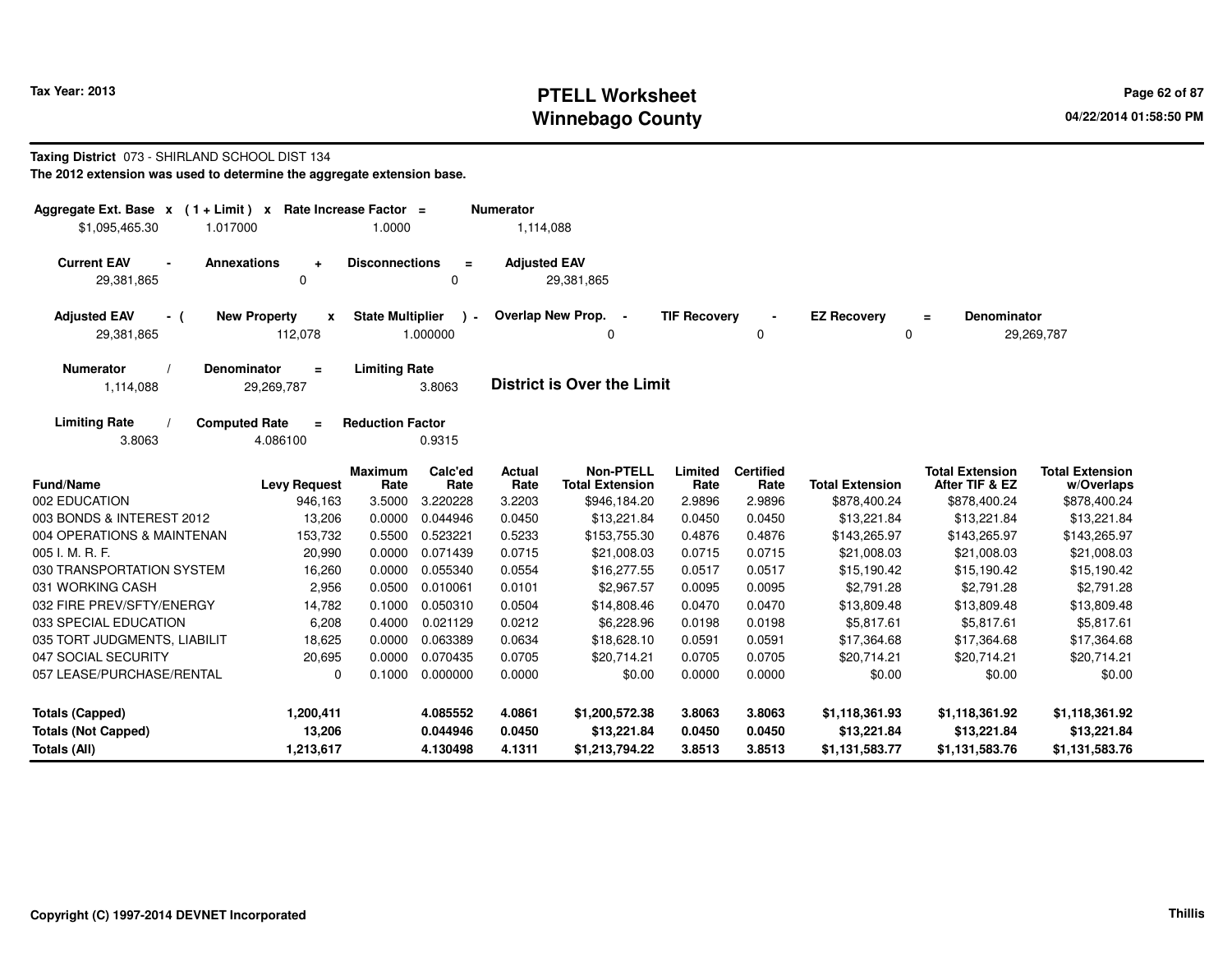## **PTELL Worksheet Tax Year: 2013 Page 63 of 87 PAGE 12 ASS ASSESSED ASSESSED ASSESSED ASSESSED ASSESSED AT A Page 63 of 87 Winnebago County**

#### **Taxing District** 074 - ROCKTON SCHOOL DIST 140**The 2012 extension was used to determine the aggregate extension base.**

| Aggregate Ext. Base $x$ (1 + Limit)                           | $\mathbf{x}$                         | Rate Increase Factor =  |                 | <b>Numerator</b>    |                                            |                     |                          |                        |                                          |                                      |
|---------------------------------------------------------------|--------------------------------------|-------------------------|-----------------|---------------------|--------------------------------------------|---------------------|--------------------------|------------------------|------------------------------------------|--------------------------------------|
| \$7,340,473.72<br>1.017000                                    |                                      | 1.0000                  |                 | 7,465,262           |                                            |                     |                          |                        |                                          |                                      |
| <b>Current EAV</b><br>$\overline{\phantom{a}}$<br>209,448,733 | <b>Annexations</b><br>$\ddot{}$<br>0 | <b>Disconnections</b>   | $\equiv$<br>0   | <b>Adjusted EAV</b> | 209,448,733                                |                     |                          |                        |                                          |                                      |
|                                                               |                                      |                         |                 |                     |                                            |                     |                          |                        |                                          |                                      |
| <b>Adjusted EAV</b><br>- (                                    | <b>New Property</b><br>x             | <b>State Multiplier</b> |                 |                     | Overlap New Prop. -                        | <b>TIF Recovery</b> |                          | <b>EZ Recovery</b>     | <b>Denominator</b><br>$\equiv$           |                                      |
| 209,448,733                                                   | 1,001,258                            |                         | 1.000000        |                     |                                            |                     | $\Omega$                 | 0                      |                                          | 208,447,475                          |
| <b>Numerator</b>                                              | <b>Denominator</b><br>$\equiv$       | <b>Limiting Rate</b>    |                 |                     |                                            |                     |                          |                        |                                          |                                      |
| 7,465,262                                                     | 208,447,475                          |                         | 3.5814          |                     | <b>District is Over the Limit</b>          |                     |                          |                        |                                          |                                      |
| <b>Limiting Rate</b>                                          | <b>Computed Rate</b><br>$=$          | <b>Reduction Factor</b> |                 |                     |                                            |                     |                          |                        |                                          |                                      |
| 3.5814                                                        | 3.629000                             |                         | 0.9869          |                     |                                            |                     |                          |                        |                                          |                                      |
| <b>Fund/Name</b>                                              | <b>Levy Request</b>                  | <b>Maximum</b><br>Rate  | Calc'ed<br>Rate | Actual<br>Rate      | <b>Non-PTELL</b><br><b>Total Extension</b> | Limited<br>Rate     | <b>Certified</b><br>Rate | <b>Total Extension</b> | <b>Total Extension</b><br>After TIF & EZ | <b>Total Extension</b><br>w/Overlaps |
| 002 EDUCATION                                                 | 5,825,000                            | 3.5000                  | 2.781110        | 2.7812              | \$5,825,188.16                             | 2.7445              | 2.7445                   | \$5,839,297.77         | \$5,748,320.48                           | \$5,748,320.48                       |
| 003 BONDS & INT 2013                                          | 116,156                              | 0.0000                  | 0.055458        | 0.0555              | \$116,244.05                               | 0.0555              | 0.0555                   | \$118,083.81           | \$116,244.05                             | \$116,244.05                         |
| 003C BONDS & INT 2005                                         | 220,545                              | 0.0000                  | 0.105298        | 0.1053              | \$220,549.52                               | 0.1053              | 0.1053                   | \$224,040.10           | \$220,549.52                             | \$220,549.52                         |
| 003D BONDS & INT 2009                                         | 1,688                                | 0.0000                  | 0.000806        | 0.0009              | \$1,885.04                                 | 0.0009              | 0.0009                   | \$1,914.87             | \$1,885.04                               | \$1,885.04                           |
| 004 OPERATIONS & MAINTENAN                                    | 900,000                              | 0.5500                  | 0.429699        | 0.4297              | \$900,001.21                               | 0.4241              | 0.4241                   | \$902,330.55           | \$888,272.08                             | \$888,272.08                         |
| 005 I. M. R. F.                                               | 150,000                              | 0.0000                  | 0.071617        | 0.0717              | \$150,174.74                               | 0.0708              | 0.0708                   | \$150,636.65           | \$148,289.70                             | \$148,289.70                         |
| 030 TRANSPORTATION SYSTEM                                     | 450,000                              | 0.0000                  | 0.214850        | 0.2149              | \$450,105.33                               | 0.2121              | 0.2121                   | \$451,271.65           | \$444,240.76                             | \$444,240.76                         |
| 031 WORKING CASH                                              | 50,000                               | 0.0500                  | 0.023872        | 0.0239              | \$50,058.25                                | 0.0236              | 0.0236                   | \$50,212.22            | \$49,429.90                              | \$49,429.90                          |
| 032 FIRE PREV/SFTY/ENERGY                                     | 0                                    | 0.1000                  | 0.000000        | 0.0000              | \$0.00                                     | 0.0000              | 0.0000                   | \$0.00                 | \$0.00                                   | \$0.00                               |
| 033 SPECIAL EDUCATION                                         | 75,000                               | 0.4000                  | 0.035808        | 0.0359              | \$75,192.10                                | 0.0355              | 0.0355                   | \$75,531.09            | \$74,354.30                              | \$74,354.30                          |
| 035 TORT JUDGMENTS, LIABILIT                                  | 0                                    | 0.0000                  | 0.000000        | 0.0000              | \$0.00                                     | 0.0000              | 0.0000                   | \$0.00                 | \$0.00                                   | \$0.00                               |
| 047 SOCIAL SECURITY                                           | 150,000                              | 0.0000                  | 0.071617        | 0.0717              | \$150,174.74                               | 0.0708              | 0.0708                   | \$150,636.65           | \$148,289.70                             | \$148,289.70                         |
| 057 LEASE/PURCHASE/RENTAL                                     | 0                                    | 0.1000                  | 0.000000        | 0.0000              | \$0.00                                     | 0.0000              | 0.0000                   | \$0.00                 | \$0.00                                   | \$0.00                               |
| <b>Totals (Capped)</b>                                        | 7,600,000                            |                         | 3.628573        | 3.6290              | \$7,600,894.53                             | 3.5814              | 3.5814                   | \$7,619,916.57         | \$7,501,196.92                           | \$7,501,196.92                       |
| <b>Totals (Not Capped)</b>                                    | 338,389                              |                         | 0.161562        | 0.1617              | \$338,678.61                               | 0.1617              | 0.1617                   | \$344,038.79           | \$338,678.61                             | \$338,678.61                         |
| Totals (All)                                                  | 7,938,389                            |                         | 3.790135        | 3.7907              | \$7,939,573.14                             | 3.7431              | 3.7431                   | \$7,963,955.36         | \$7,839,875.53                           | \$7,839,875.53                       |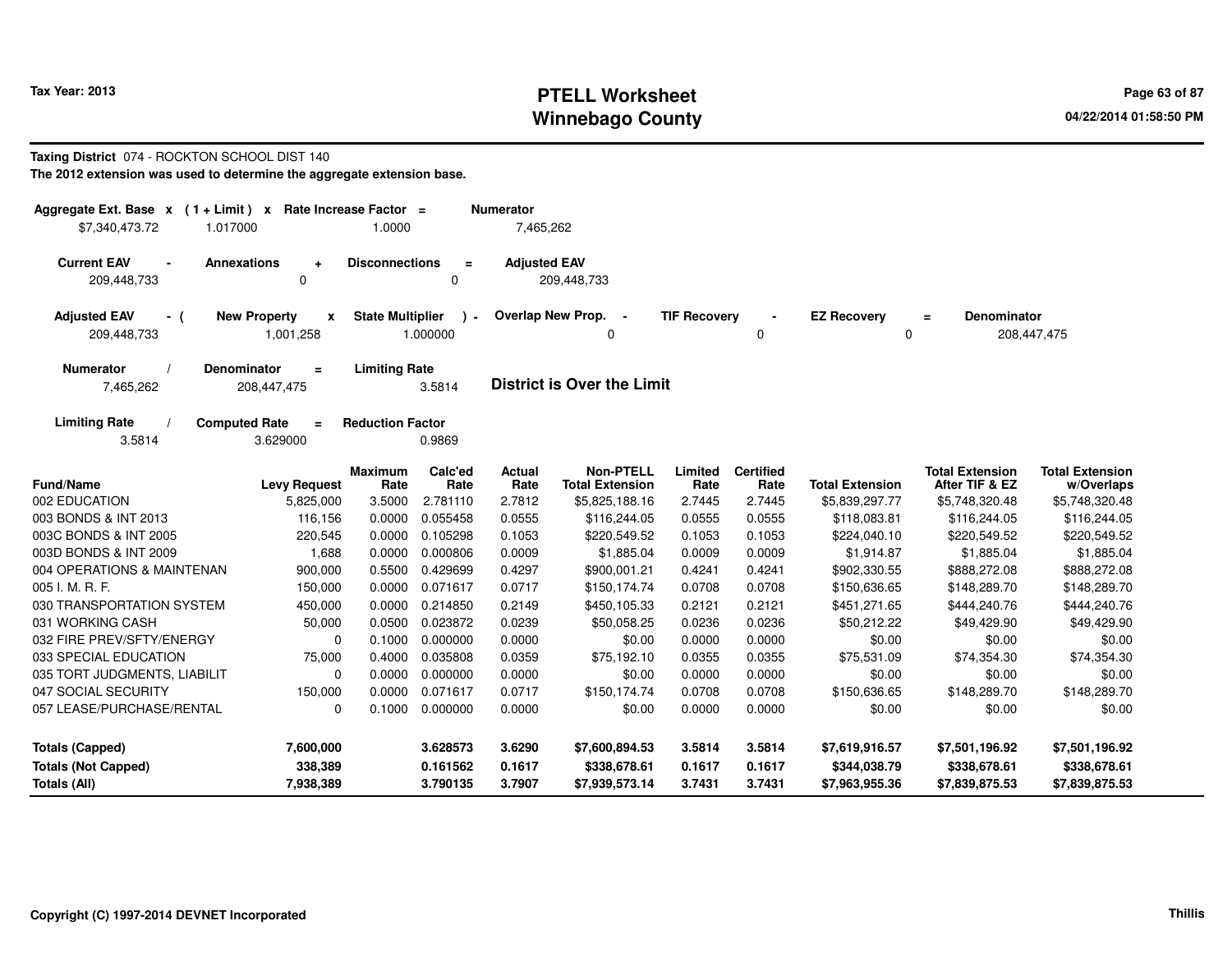## **PTELL Worksheet Tax Year: 2013 Page 64 of 87 PAGE 12 At 2014 Page 64 of 87 Winnebago County**

#### **Taxing District** 075 - NORTH BOONE SD #200

| Aggregate Ext. Base $x$ (1 + Limit) $x$ Rate Increase Factor =<br>\$8,382,443.53<br>1.017000 |                                               | 1.0000                  |                         | <b>Numerator</b><br>8,524,945 |                                            |                     |                          |                         |                                          |                                      |
|----------------------------------------------------------------------------------------------|-----------------------------------------------|-------------------------|-------------------------|-------------------------------|--------------------------------------------|---------------------|--------------------------|-------------------------|------------------------------------------|--------------------------------------|
| <b>Current EAV</b><br>137, 152, 702                                                          | Annexations<br>$\ddot{}$<br>0                 | <b>Disconnections</b>   | $\equiv$<br>0           | <b>Adjusted EAV</b>           | 137, 152, 702                              |                     |                          |                         |                                          |                                      |
| <b>Adjusted EAV</b><br>- (<br>137, 152, 702                                                  | <b>New Property</b><br>$\mathbf{x}$<br>0      | <b>State Multiplier</b> | $\lambda$ -<br>1.000000 |                               | Overlap New Prop. -<br>759,241             | <b>TIF Recovery</b> | 0                        | <b>EZ Recovery</b><br>0 | <b>Denominator</b><br>$\equiv$           | 136,393,461                          |
| <b>Numerator</b><br>8,524,945                                                                | <b>Denominator</b><br>$\equiv$<br>136,393,461 | <b>Limiting Rate</b>    | 6.2503                  |                               | <b>District is Over the Limit</b>          |                     |                          |                         |                                          |                                      |
| <b>Limiting Rate</b><br>6.2503                                                               | <b>Computed Rate</b><br>$\equiv$<br>6.411700  | <b>Reduction Factor</b> | 0.9748                  |                               |                                            |                     |                          |                         |                                          |                                      |
| <b>Fund/Name</b>                                                                             | <b>Levy Request</b>                           | <b>Maximum</b><br>Rate  | Calc'ed<br>Rate         | <b>Actual</b><br>Rate         | <b>Non-PTELL</b><br><b>Total Extension</b> | Limited<br>Rate     | <b>Certified</b><br>Rate | <b>Total Extension</b>  | <b>Total Extension</b><br>After TIF & EZ | <b>Total Extension</b><br>w/Overlaps |
| 002 EDUCATION                                                                                | 5,406,000                                     | 4.0000                  | 3.941592                | 3.9416                        | \$18,332.30                                | 3.8418              | 3.8418                   | \$17,868.13             | \$17,868.13                              | \$5,269,132.51                       |
| 003 BONDS & INT 2008 & 2008A                                                                 | $\mathbf 0$                                   | 0.0000                  | 0.000000                | 0.0000                        | \$0.00                                     | 0.0000              | 0.0000                   | \$0.00                  | \$0.00                                   | \$0.00                               |
| 003A BONDS & INT 2002                                                                        | 225,000                                       | 0.0000                  | 0.164051                | 0.1641                        | \$763.23                                   | 0.1641              | 0.1641                   | \$763.23                | \$763.23                                 | \$225,067.58                         |
| 003B BONDS & INT 2003                                                                        | 1,660,000                                     | 0.0000                  | 1.210330                | 1.2104                        | \$5,629.55                                 | 1.2104              | 1.2104                   | \$5,629.55              | \$5,629.55                               | \$1,660,096.31                       |
| 003C BONDS & INT 2006                                                                        | 380,000                                       | 0.0000                  | 0.277063                | 0.2771                        | \$1,288.79                                 | 0.2771              | 0.2771                   | \$1,288.79              | \$1,288.79                               | \$380,050.14                         |
| 003D BONDS & INT 2007A                                                                       | $\mathbf 0$                                   | 0.0000                  | 0.000000                | 0.0000                        | \$0.00                                     | 0.0000              | 0.0000                   | \$0.00                  | \$0.00                                   | \$0.00                               |
| 004 OPERATIONS & MAINTENAN                                                                   | 1,000,000                                     | 0.7500                  | 0.729114                | 0.7292                        | \$3,391.49                                 | 0.7109              | 0.7109                   | \$3,306.38              | \$3,306.38                               | \$975,018.56                         |
| 005 I. M. R. F.                                                                              | 304,204                                       | 0.0000                  | 0.221800                | 0.2218                        | \$1,031.59                                 | 0.2163              | 0.2163                   | \$1,006.01              | \$1,006.01                               | \$296,661.29                         |
| 030 TRANSPORTATION SYSTEM                                                                    | 510,000                                       | 0.0000                  | 0.371848                | 0.3719                        | \$1,729.70                                 | 0.3626              | 0.3626                   | \$1,686.45              | \$1,686.45                               | \$497,315.70                         |
| 031 WORKING CASH                                                                             | 68,000                                        | 0.0500                  | 0.049580                | 0.0496                        | \$230.69                                   | 0.0484              | 0.0484                   | \$225.11                | \$225.11                                 | \$66,381.91                          |
| 032 FIRE PREV/SFTY/ENERGY                                                                    | 85,000                                        | 0.1000                  | 0.061975                | 0.0620                        | \$288.36                                   | 0.0605              | 0.0605                   | \$281.38                | \$281.38                                 | \$82,977.38                          |
| 033 SPECIAL EDUCATION                                                                        | 1,100,000                                     | 0.8000                  | 0.802026                | 0.8000                        | \$3,720.78                                 | 0.7800              | 0.7800                   | \$3,627.76              | \$3,627.76                               | \$1,069,791.08                       |
| 035 TORT JUDGMENTS, LIABILIT                                                                 | 40,732                                        | 0.0000                  | 0.029698                | 0.0297                        | \$138.13                                   | 0.0290              | 0.0290                   | \$134.88                | \$134.88                                 | \$39,774.28                          |
| 047 SOCIAL SECURITY                                                                          | 276,890                                       | 0.0000                  | 0.201885                | 0.2019                        | \$939.03                                   | 0.1969              | 0.1969                   | \$915.78                | \$915.78                                 | \$270,053.67                         |
| 057 LEASE/PURCHASE/RENTAL                                                                    | 5,444                                         | 0.1000                  | 0.003969                | 0.0040                        | \$18.60                                    | 0.0039              | 0.0039                   | \$18.14                 | \$18.14                                  | \$5,348.96                           |
| <b>Totals (Capped)</b>                                                                       | 8,796,270                                     |                         | 6.413487                | 6.4117                        | \$29,820.67                                | 6.2503              | 6.2503                   | \$29,070.02             | \$29,070.02                              | \$8,572,455.34                       |
| <b>Totals (Not Capped)</b>                                                                   | 2,265,000                                     |                         | 1.651444                | 1.6516                        | \$7,681.57                                 | 1.6516              | 1.6516                   | \$7,681.56              | \$7,681.57                               | \$2,265,214.03                       |
| Totals (All)                                                                                 | 11,061,270                                    |                         | 8.064931                | 8.0633                        | \$37,502.24                                | 7.9019              | 7.9019                   | \$36,751.58             | \$36,751.59                              | \$10,837,669.37                      |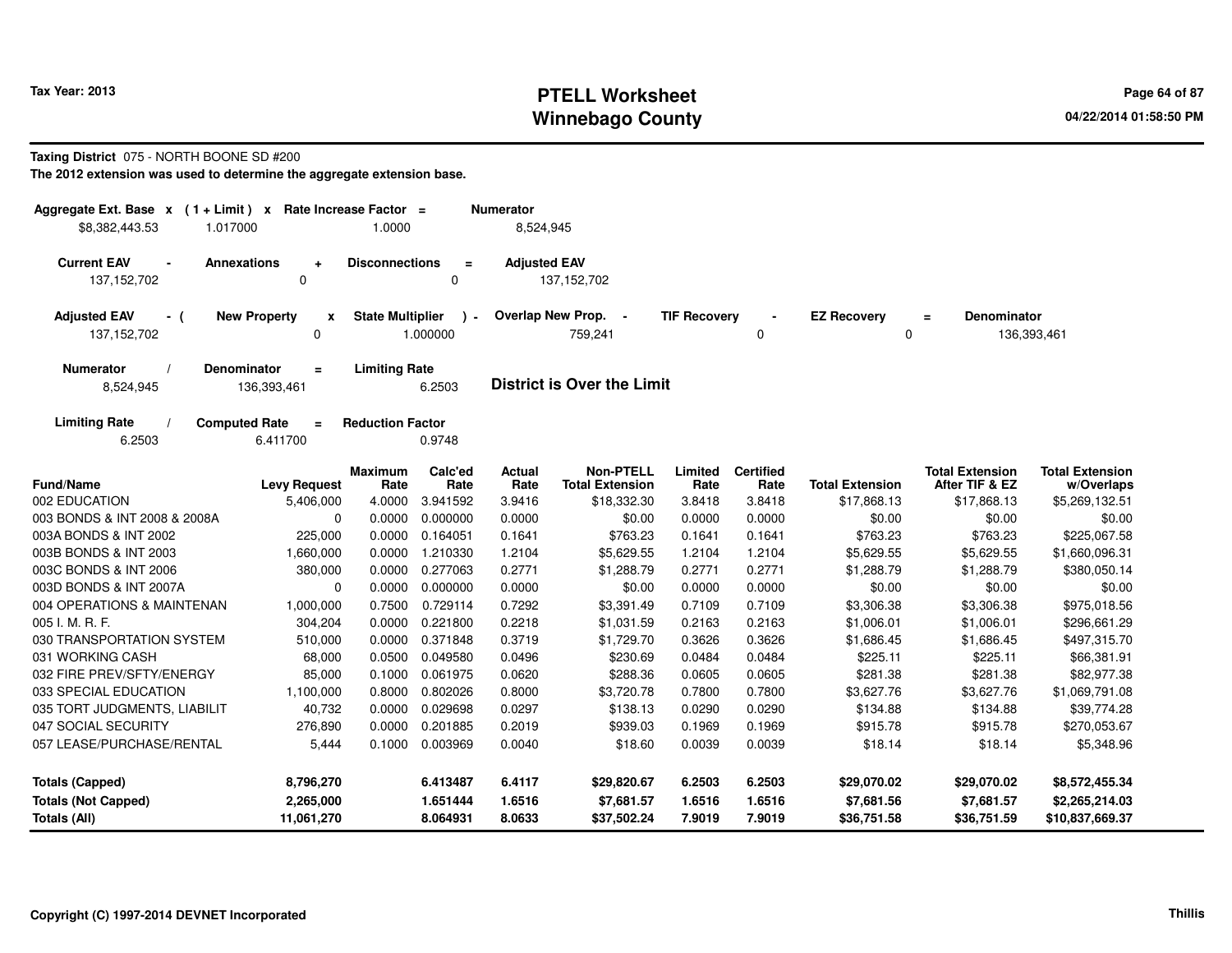## **PTELL Worksheet Tax Year: 2013 Page 65 of 87 PAGE 12 ASS ASSESSED ASSESSED ASSESSED ASSESSED ASSESSED AT A Page 65 of 87 Winnebago County**

## **Taxing District** 076 - ROCKFORD SCHOOL DIST 205

| Aggregate Ext. Base $x$ (1 + Limit) $x$ |      |                     |                | Rate Increase Factor $=$           |                          | <b>Numerator</b>                     |                     |   |                                             |                                     |  |
|-----------------------------------------|------|---------------------|----------------|------------------------------------|--------------------------|--------------------------------------|---------------------|---|---------------------------------------------|-------------------------------------|--|
| \$155,151,407.10                        |      | 1.017000            |                | 1.0000                             |                          | 157.788.981                          |                     |   |                                             |                                     |  |
| <b>Current EAV</b><br>2,145,488,420     |      | <b>Annexations</b>  | $\ddot{}$<br>0 | <b>Disconnections</b><br>0         | $\equiv$                 | <b>Adjusted EAV</b><br>2,145,488,420 |                     |   |                                             |                                     |  |
| <b>Adjusted EAV</b><br>2,145,488,420    | $-1$ | <b>New Property</b> | 7,267,492      | <b>State Multiplier</b><br>.000000 | $\overline{\phantom{a}}$ | Overlap New Prop. -<br>10.870        | <b>TIF Recovery</b> | 0 | <b>EZ Recovery</b><br>$\equiv$<br>2,267,569 | <b>Denominator</b><br>2,135,942,489 |  |
| <b>Numerator</b>                        |      | Denominator         | $\equiv$       | <b>Limiting Rate</b>               |                          | _ _ _ _ _ _ _ _ _ _ _ _ _ _          |                     |   |                                             |                                     |  |

| 157,788,981 | 2,135,942,489 | 7.3874 | <b>District is Within the Limit</b> |
|-------------|---------------|--------|-------------------------------------|
|             |               |        |                                     |

| <b>Fund/Name</b>             | <b>Levy Request</b> | <b>Maximum</b><br>Rate | Calc'ed<br>Rate | Actual<br>Rate | <b>Non-PTELL</b><br><b>Total Extension</b> | Limited<br>Rate | <b>Certified</b><br>Rate | <b>Total Extension</b> | <b>Total Extension</b><br>After TIF & EZ | <b>Total Extension</b><br>w/Overlaps |
|------------------------------|---------------------|------------------------|-----------------|----------------|--------------------------------------------|-----------------|--------------------------|------------------------|------------------------------------------|--------------------------------------|
| 002 EDUCATION                | 87,251,877          | 4.0000                 | 4.066761        | 4.0000         | \$85,721,878.20                            | 4.0000          | 4.0000                   | \$87,279,166.00        | \$85,721,878.20                          | \$85,819,536.80                      |
| 003 BONDS & INT 2000         | 5,650,000           | 0.0000                 | 0.263343        | 0.2634         | \$5,644,785.68                             | 0.2634          | 0.2634                   | \$5,747,333.08         | \$5,644,785.68                           | \$5,651,216.50                       |
| 003B BONDS & INT 2001        | 1,970,000           | 0.0000                 | 0.091821        | 0.0919         | \$1,969,460.15                             | 0.0919          | 0.0919                   | \$2,005,238.84         | \$1,969,460.15                           | \$1,971,703.86                       |
| 003C BONDS & INT 2006 REF    | 0                   | 0.0000                 | 0.000000        | 0.0000         | \$0.00                                     | 0.0000          | 0.0000                   | \$0.00                 | \$0.00                                   | \$0.00                               |
| 003F BONDS & INT 2010        | 0                   | 0.0000                 | 0.000000        | 0.0000         | \$0.00                                     | 0.0000          | 0.0000                   | \$0.00                 | \$0.00                                   | \$0.00                               |
| 003G BONDS & INT 2013 A & B  | 4,955,000           | 0.0000                 | 0.230950        | 0.2310         | \$4,950,438.47                             | 0.2310          | 0.2310                   | \$5,040,371.84         | \$4,950,438.47                           | \$4,956,078.25                       |
| 004 OPERATIONS & MAINTENAN   | 16,645,192          | 0.7500                 | 0.775823        | 0.7500         | \$16,072,852.16                            | 0.7500          | 0.7500                   | \$16,364,843.63        | \$16,072,852.16                          | \$16,091,163.15                      |
| 005 I. M. R. F.              | 743,485             | 0.0000                 | 0.034653        | 0.0347         | \$743,637.29                               | 0.0347          | 0.0347                   | \$757,146.77           | \$743,637.29                             | \$744,484.48                         |
| 030 TRANSPORTATION SYSTEM    | 9,762,960           | 0.0000                 | 0.455046        | 0.4551         | \$9,753,006.69                             | 0.4551          | 0.4551                   | \$9,930,187.11         | \$9,753,006.69                           | \$9,764,117.80                       |
| 031 WORKING CASH             | 1,109,679           | 0.0500                 | 0.051722        | 0.0500         | \$1,071,523.48                             | 0.0500          | 0.0500                   | \$1,090,989.58         | \$1,071,523.48                           | \$1,072,744.21                       |
| 032 FIRE PREV/SFTY/ENERGY    | 2,219,359           | 0.1000                 | 0.103443        | 0.1000         | \$2,143,046.96                             | 0.1000          | 0.1000                   | \$2,181,979.15         | \$2,143,046.96                           | \$2,145,488.42                       |
| 033 SPECIAL EDUCATION        | 17,754,871          | 0.8000                 | 0.827545        | 0.8000         | \$17,144,375.64                            | 0.8000          | 0.8000                   | \$17,455,833.20        | \$17,144,375.64                          | \$17,163,907.36                      |
| 035 TORT JUDGMENTS, LIABILIT | 5,994,489           | 0.0000                 | 0.279400        | 0.2794         | \$5,987,673.19                             | 0.2794          | 0.2794                   | \$6,096,449.75         | \$5,987,673.19                           | \$5,994,494.65                       |
| 047 SOCIAL SECURITY          | 3,744,059           | 0.0000                 | 0.174509        | 0.1746         | \$3,741,759.98                             | 0.1746          | 0.1746                   | \$3,809,735.60         | \$3,741,759.98                           | \$3,746,022.78                       |
| <b>Totals (Capped)</b>       | 145,225,971         |                        | 6.768902        | 6.6438         | \$142,379,753.59                           | 6.6438          | 6.6438                   | \$144,966,330.77       | \$142,379,753.59                         | \$142,541,959.65                     |
| <b>Totals (Not Capped)</b>   | 12,575,000          |                        | 0.586114        | 0.5863         | \$12,564,684.30                            | 0.5863          | 0.5863                   | \$12,792,943.76        | \$12,564,684.30                          | \$12,578,998.61                      |
| Totals (All)                 | 157,800,971         |                        | 7.355016        | 7.2301         | \$154,944,437.89                           | 7.2301          | 7.2301                   | \$157,759,274.52       | \$154,944,437.89                         | \$155,120,958.26                     |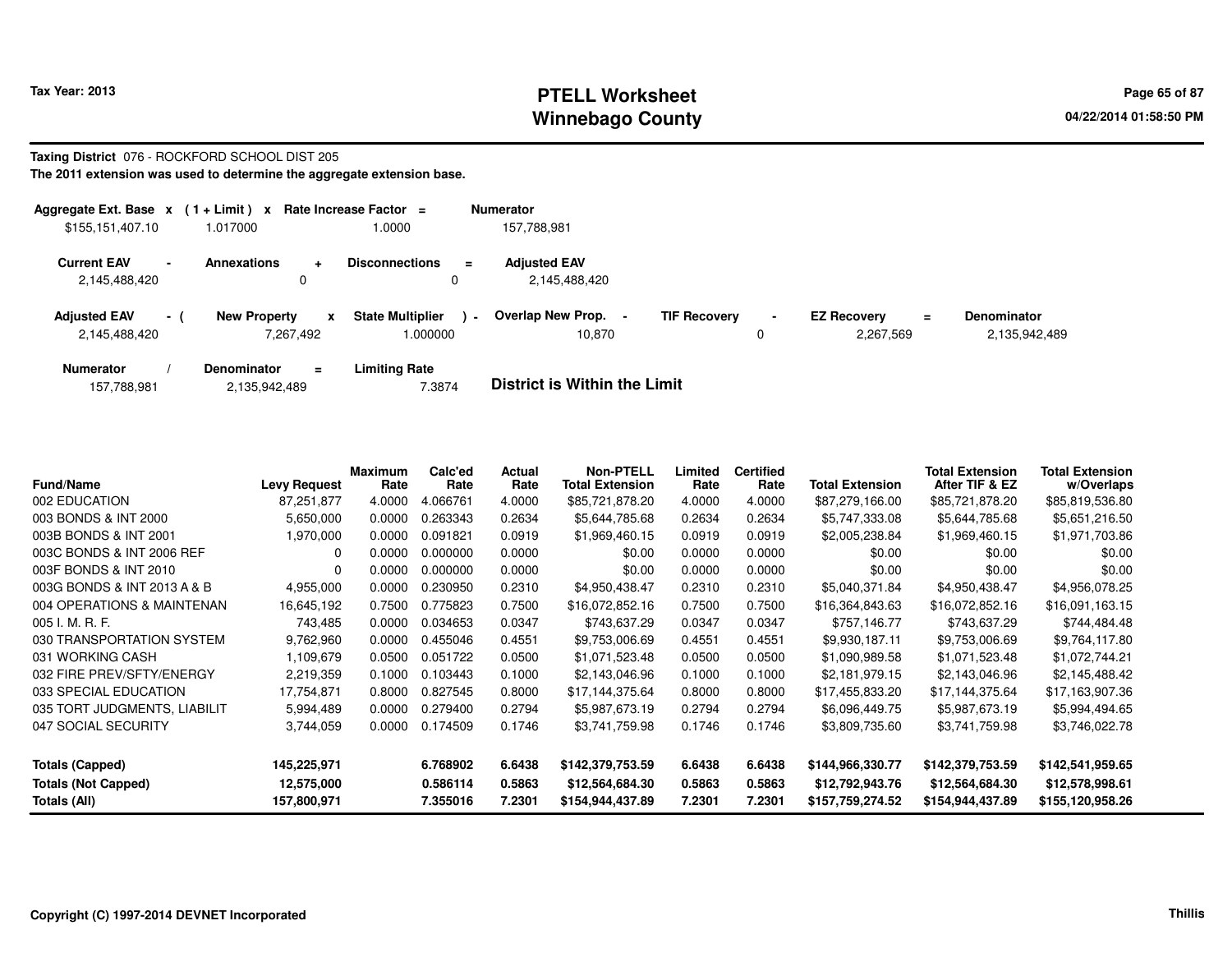## **PTELL Worksheet Tax Year: 2013 Page 66 of 87 PAGE 12 ASS ASSESSED ASSESSED ASSESSED ASSESSED ASSESSED ASSESSED AND RADIO PAGE 66 OF 87 Winnebago County**

#### **Taxing District** 077 - HONONEGAH HIGH SD #207

| Aggregate Ext. Base $x$ (1+Limit) x<br>\$15,049,044.40<br>1.017000 |                                     | Rate Increase Factor =<br>1.0000 |                         | <b>Numerator</b><br>15,304,878 |                                   |                     |                  |                        |                                |                        |
|--------------------------------------------------------------------|-------------------------------------|----------------------------------|-------------------------|--------------------------------|-----------------------------------|---------------------|------------------|------------------------|--------------------------------|------------------------|
|                                                                    |                                     |                                  |                         |                                |                                   |                     |                  |                        |                                |                        |
| <b>Current EAV</b><br>$\blacksquare$<br>644,059,227                | <b>Annexations</b><br>÷<br>$\Omega$ | <b>Disconnections</b>            | $\equiv$<br>$\mathbf 0$ | <b>Adjusted EAV</b>            | 644,059,227                       |                     |                  |                        |                                |                        |
|                                                                    |                                     |                                  |                         |                                |                                   |                     |                  |                        |                                |                        |
| <b>Adjusted EAV</b><br>- (                                         | <b>New Property</b><br>x            | <b>State Multiplier</b>          | $\lambda$ -             |                                | Overlap New Prop.<br>$\sim$       | <b>TIF Recovery</b> |                  | <b>EZ Recovery</b>     | <b>Denominator</b><br>$\equiv$ |                        |
| 644,059,227                                                        | 2,633,299                           |                                  | 1.000000                |                                | 0                                 |                     | 0                | 0                      |                                | 641,425,928            |
| Numerator                                                          | <b>Denominator</b><br>$\equiv$      | <b>Limiting Rate</b>             |                         |                                |                                   |                     |                  |                        |                                |                        |
| 15,304,878                                                         | 641,425,928                         |                                  | 2.3861                  |                                | <b>District is Over the Limit</b> |                     |                  |                        |                                |                        |
| <b>Limiting Rate</b>                                               | <b>Computed Rate</b><br>$\equiv$    | <b>Reduction Factor</b>          |                         |                                |                                   |                     |                  |                        |                                |                        |
| 2.3861                                                             | 2.501100                            |                                  | 0.9540                  |                                |                                   |                     |                  |                        |                                |                        |
|                                                                    |                                     | <b>Maximum</b>                   | Calc'ed                 | <b>Actual</b>                  | <b>Non-PTELL</b>                  | Limited             | <b>Certified</b> |                        | <b>Total Extension</b>         | <b>Total Extension</b> |
| <b>Fund/Name</b>                                                   | <b>Levy Request</b>                 | Rate                             | Rate                    | Rate                           | <b>Total Extension</b>            | Rate                | Rate             | <b>Total Extension</b> | After TIF & EZ                 | w/Overlaps             |
| 002 EDUCATION                                                      | 11,200,000                          | 3.5000                           | 1.738971                | 1.7390                         | \$11,196,380.56                   | 1.6586              | 1.6586           | \$10,733,887.68        | \$10,678,733.06                | \$10,682,366.34        |
| 003 BONDS & INT 2005B                                              | 29,163                              | 0.0000                           | 0.004528                | 0.0046                         | \$29,616.65                       | 0.0046              | 0.0046           | \$29,769.61            | \$29,616.65                    | \$29,626.72            |
| 003A BONDS & INT 2012                                              | 775,000                             | 0.0000                           | 0.120331                | 0.1204                         | \$775,183.56                      | 0.1204              | 0.1204           | \$779,187.31           | \$775,183.56                   | \$775,447.31           |
| 003B BONDS & INT 2004A                                             | 55,980                              | 0.0000                           | 0.008692                | 0.0087                         | \$56,014.09                       | 0.0087              | 0.0087           | \$56,303.40            | \$56,014.09                    | \$56,033.15            |
| 003G BONDS & INT 2007                                              | 27,650                              | 0.0000                           | 0.004293                | 0.0043                         | \$27,685.13                       | 0.0043              | 0.0043           | \$27,828.12            | \$27,685.13                    | \$27,694.55            |
| 004 OPERATIONS & MAINTENAN                                         | 2,575,000                           | 0.5500                           | 0.399808                | 0.3999                         | \$2,574,716.84                    | 0.3816              | 0.3816           | \$2,469,583.71         | \$2,456,894.09                 | \$2,457,730.01         |
| 005 I. M. R. F.                                                    | 320,000                             | 0.0000                           | 0.049685                | 0.0497                         | \$319,988.56                      | 0.0475              | 0.0475           | \$307,403.63           | \$305,824.08                   | \$305,928.13           |
| 030 TRANSPORTATION SYSTEM                                          | 890,000                             | 0.0000                           | 0.138186                | 0.1382                         | \$889,787.11                      | 0.1319              | 0.1319           | \$853,611.35           | \$849,225.18                   | \$849,514.12           |
| 031 WORKING CASH                                                   | 320,000                             | 0.0500                           | 0.049685                | 0.0497                         | \$319,988.56                      | 0.0475              | 0.0475           | \$307,403.63           | \$305,824.08                   | \$305,928.13           |
| 032 FIRE PREV/SFTY/ENERGY                                          | $\mathbf 0$                         | 0.1000                           | 0.000000                | 0.0000                         | \$0.00                            | 0.0000              | 0.0000           | \$0.00                 | \$0.00                         | \$0.00                 |
| 033 SPECIAL EDUCATION                                              | 400,000                             | 0.4000                           | 0.062106                | 0.0622                         | \$400,468.59                      | 0.0594              | 0.0594           | \$384,416.33           | \$382,441.06                   | \$382,571.18           |
| 035 TORT JUDGMENTS, LIABILIT                                       | 0                                   | 0.0000                           | 0.000000                | 0.0000                         | \$0.00                            | 0.0000              | 0.0000           | \$0.00                 | \$0.00                         | \$0.00                 |
| 047 SOCIAL SECURITY                                                | 400,000                             | 0.0000                           | 0.062106                | 0.0622                         | \$400,468.59                      | 0.0594              | 0.0594           | \$384,416.33           | \$382,441.06                   | \$382,571.18           |
| 057 LEASE/PURCHASE/RENTAL                                          | 1,000                               | 0.1000                           | 0.000155                | 0.0002                         | \$1,287.68                        | 0.0002              | 0.0002           | \$1,294.33             | \$1,287.68                     | \$1,288.12             |
| <b>Totals (Capped)</b>                                             | 16,106,000                          |                                  | 2.500702                | 2.5011                         | \$16,103,086.49                   | 2.3861              | 2.3861           | \$15,442,017.00        | \$15,362,670.29                | \$15,367,897.21        |
| <b>Totals (Not Capped)</b>                                         | 887,793                             |                                  | 0.137844                | 0.1380                         | \$888,499.43                      | 0.1380              | 0.1380           | \$893,088.45           | \$888,499.43                   | \$888,801.73           |
| Totals (All)                                                       | 16,993,793                          |                                  | 2.638546                | 2.6391                         | \$16,991,585.92                   | 2.5241              | 2.5241           | \$16,335,105.45        | \$16,251,169.72                | \$16,256,698.94        |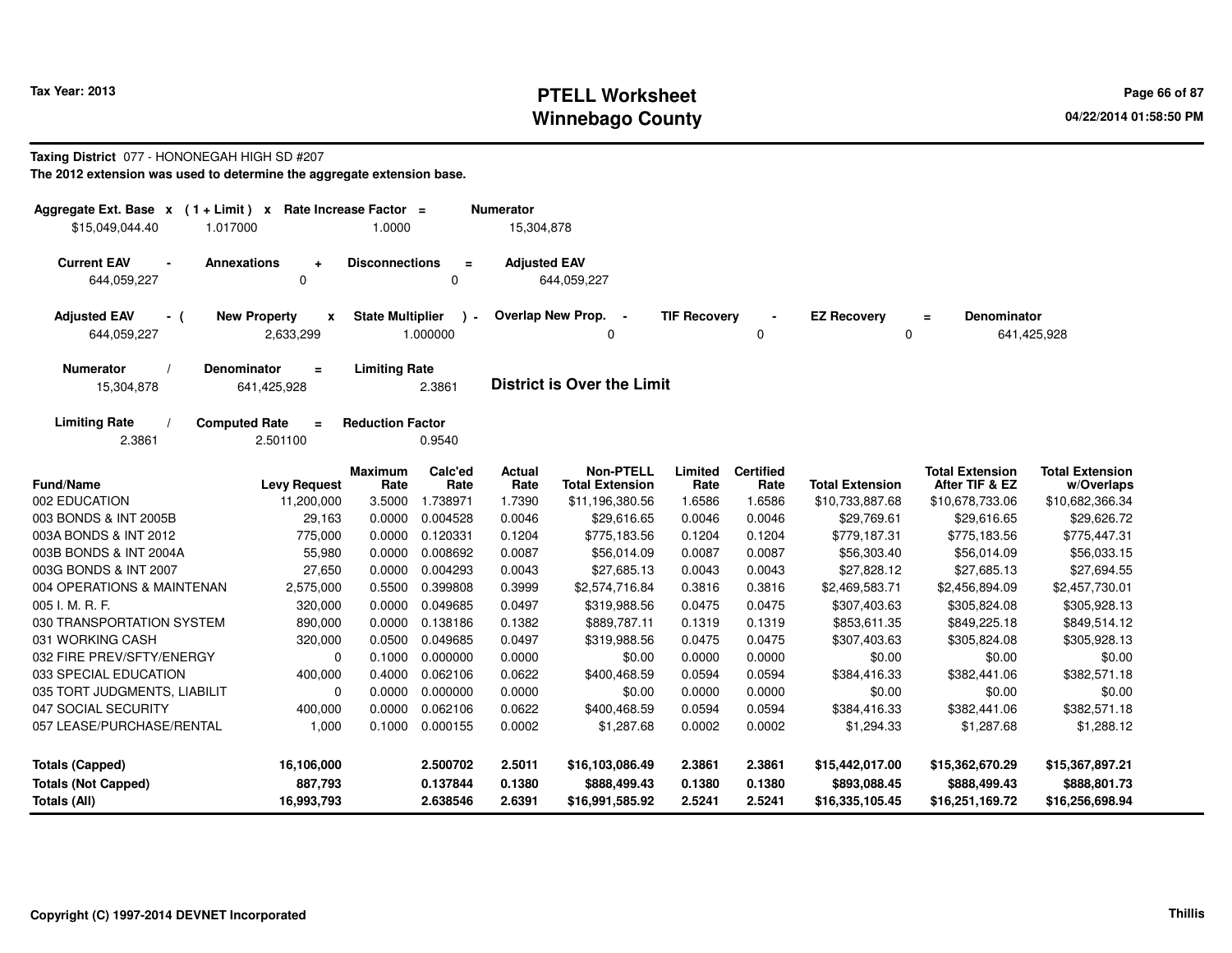### **PTELL Worksheet Tax Year: 2013 Page 67 of 87 PAGE 12 At 2014 Page 67 of 87 Winnebago County**

#### **Taxing District** 079 - SOUTH BELOIT SD #320

| Aggregate Ext. Base $x$ (1 + Limit) x Rate Increase Factor = |                |                                |              |                                    |                | <b>Numerator</b>                                |                     |                |                    |          |                                  |
|--------------------------------------------------------------|----------------|--------------------------------|--------------|------------------------------------|----------------|-------------------------------------------------|---------------------|----------------|--------------------|----------|----------------------------------|
| \$4,286,159.21                                               |                | 1.017000                       |              | 0000.1                             |                | 4,359,024                                       |                     |                |                    |          |                                  |
| <b>Current EAV</b><br>73,351,524                             | $\blacksquare$ | <b>Annexations</b><br>0        | $\ddot{}$    | <b>Disconnections</b>              | $=$            | <b>Adjusted EAV</b><br>73,351,524               |                     |                |                    |          |                                  |
| <b>Adjusted EAV</b><br>73,351,524                            | $-1$           | <b>New Property</b><br>197.736 | $\mathbf{x}$ | <b>State Multiplier</b><br>000000. | $\blacksquare$ | <b>Overlap New Prop.</b><br>$\blacksquare$<br>0 | <b>TIF Recovery</b> | $\blacksquare$ | <b>EZ Recovery</b> | $=$<br>υ | <b>Denominator</b><br>73,153,788 |
| <b>Numerator</b>                                             |                | <b>Denominator</b>             | $\equiv$     | Limiting Rate                      |                | _ _ _ _ _ _ _ _ _ _ _ _ _ _                     |                     |                |                    |          |                                  |

|  | 4,359,024 | 73,153,788 | 5.9588 | <b>District is Within the Limit</b> |
|--|-----------|------------|--------|-------------------------------------|
|--|-----------|------------|--------|-------------------------------------|

| <b>Fund/Name</b>             | <b>Levy Request</b> | <b>Maximum</b><br>Rate | Calc'ed<br>Rate | Actual<br>Rate | <b>Non-PTELL</b><br><b>Total Extension</b> | Limited<br>Rate | <b>Certified</b><br>Rate | Total Extension | <b>Total Extension</b><br>After TIF & EZ | <b>Total Extension</b><br>w/Overlaps |
|------------------------------|---------------------|------------------------|-----------------|----------------|--------------------------------------------|-----------------|--------------------------|-----------------|------------------------------------------|--------------------------------------|
| 002 EDUCATION                | 3,202,516           | 4.0000                 | 4.365984        | 4.0000         | \$2,934,060.96                             | 4.0000          | 4.0000                   | \$2,934,060.96  | \$2,934,060.96                           | \$2,934,060.96                       |
| 003C BONDS & INT 2011B       | 23,250              | 0.0000                 | 0.031697        | 0.0317         | \$23,252.43                                | 0.0317          | 0.0317                   | \$23,252.43     | \$23,252.43                              | \$23,252.43                          |
| 003D BONDS & INT 2013 A & B  | 998,231             | 0.0000                 | .360887         | 1.3609         | \$998,240.89                               | 1.3609          | 1.3609                   | \$998,240.89    | \$998,240.89                             | \$998,240.89                         |
| 004 OPERATIONS & MAINTENAN   | 457,871             | 0.7500                 | 0.624215        | 0.6243         | \$457,933.56                               | 0.6243          | 0.6243                   | \$457,933.56    | \$457,933.56                             | \$457,933.56                         |
| 005 I. M. R. F.              | 83,000              | 0.0000                 | 0.113154        | 0.1132         | \$83,033.93                                | 0.1132          | 0.1132                   | \$83,033.93     | \$83,033.93                              | \$83,033.93                          |
| 030 TRANSPORTATION SYSTEM    | 186,104             | 0.0000                 | 0.253715        | 0.2538         | \$186,166.17                               | 0.2538          | 0.2538                   | \$186,166.17    | \$186,166.17                             | \$186,166.17                         |
| 031 WORKING CASH             | 45,000              | 0.0500                 | 0.061348        | 0.0500         | \$36,675.76                                | 0.0500          | 0.0500                   | \$36,675.76     | \$36,675.76                              | \$36,675.76                          |
| 032 FIRE PREV/SFTY/ENERGY    | 45,000              | 0.1000                 | 0.061348        | 0.0614         | \$45,037.84                                | 0.0614          | 0.0614                   | \$45,037.84     | \$45,037.84                              | \$45,037.84                          |
| 033 SPECIAL EDUCATION        | 36,000              | 0.8000                 | 0.049079        | 0.0491         | \$36,015.60                                | 0.0491          | 0.0491                   | \$36,015.60     | \$36,015.60                              | \$36,015.60                          |
| 035 TORT JUDGMENTS, LIABILIT | 225,000             | 0.0000                 | 0.306742        | 0.3068         | \$225,042.48                               | 0.3068          | 0.3068                   | \$225,042.48    | \$225,042.48                             | \$225,042.48                         |
| 047 SOCIAL SECURITY          | 118,000             | 0.0000                 | 0.160869        | 0.1609         | \$118,022.60                               | 0.1609          | 0.1609                   | \$118,022.60    | \$118,022.60                             | \$118,022.60                         |
| 057 LEASE/PURCHASE/RENTAL    | 48,000              | 0.1000                 | 0.065438        | 0.0655         | \$48,045.25                                | 0.0655          | 0.0655                   | \$48,045.25     | \$48,045.25                              | \$48,045.25                          |
| <b>Totals (Capped)</b>       | 4,446,491           |                        | 6.061892        | 5.6850         | \$4,170,034.15                             | 5.6850          | 5.6850                   | \$4,170,034.14  | \$4,170,034.15                           | \$4,170,034.15                       |
| <b>Totals (Not Capped)</b>   | 1,021,481           |                        | 1.392584        | 1.3926         | \$1,021,493.32                             | 1.3926          | 1.3926                   | \$1,021,493.32  | \$1,021,493.32                           | \$1,021,493.32                       |
| Totals (All)                 | 5,467,972           |                        | 7.454476        | 7.0776         | \$5,191,527.47                             | 7.0776          | 7.0776                   | \$5,191,527.46  | \$5,191,527.47                           | \$5,191,527.47                       |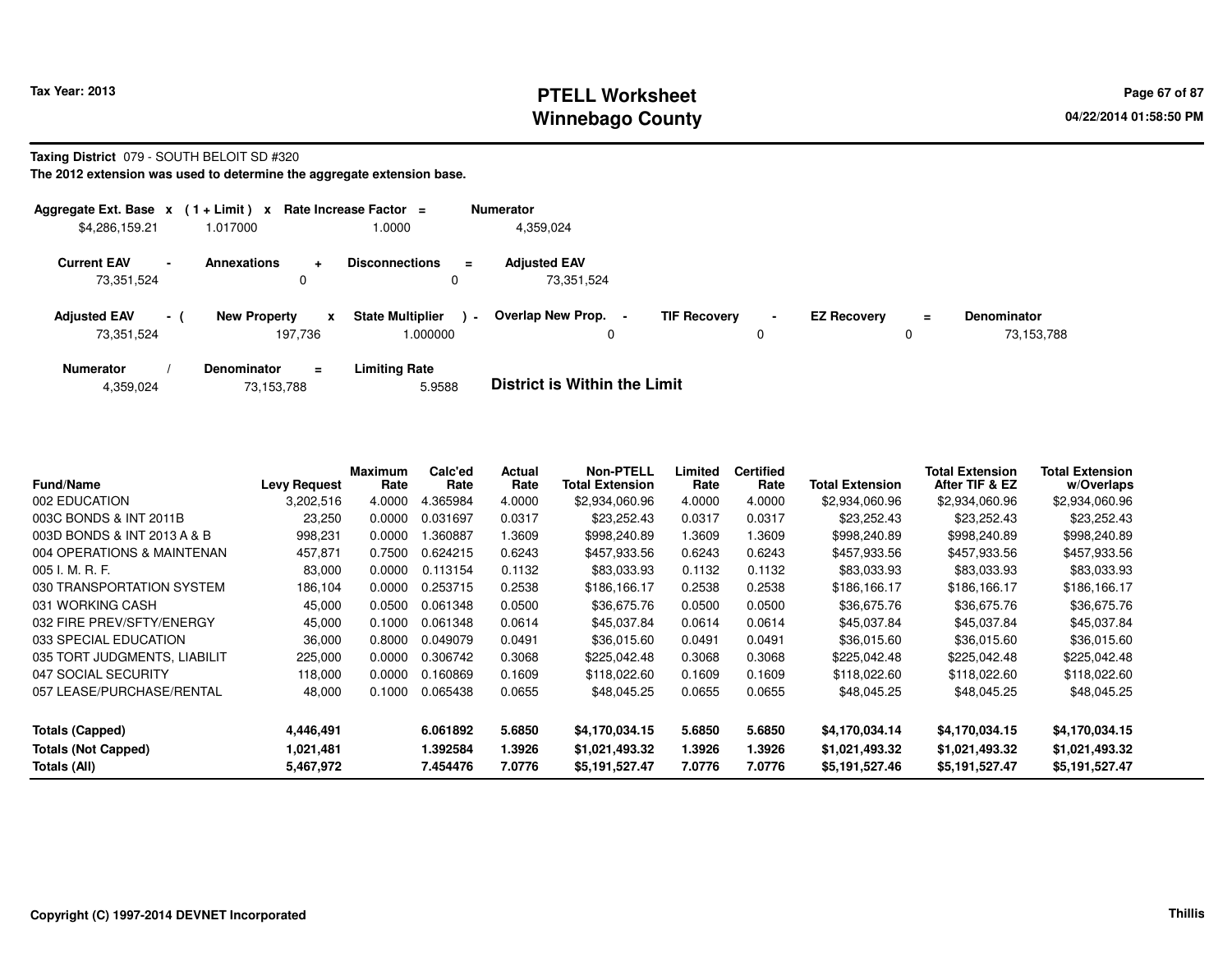## **PTELL Worksheet Tax Year: 2013 Page 68 of 87 PAGE 12 ASS ASSESSED ASSESSED ASSESSED ASSESSED ASSESSED ASSESSED AND RADIO PAGE 68 OF 87 Winnebago County**

#### **Taxing District** 080 - PECATONICA UNIT SD #321

| Aggregate Ext. Base $x$ (1 + Limit) $x$ Rate Increase Factor = |        |                     |                           |                                    |                | <b>Numerator</b>                   |                     |                |                    |          |                                  |
|----------------------------------------------------------------|--------|---------------------|---------------------------|------------------------------------|----------------|------------------------------------|---------------------|----------------|--------------------|----------|----------------------------------|
| \$5,691,333.29                                                 |        | 1.017000            |                           | 1.0000                             |                | 5,788,086                          |                     |                |                    |          |                                  |
| <b>Current EAV</b><br>89,675,587                               | $\sim$ | <b>Annexations</b>  | $\ddot{\phantom{1}}$<br>0 | <b>Disconnections</b>              | ÷              | <b>Adjusted EAV</b><br>89,675,587  |                     |                |                    |          |                                  |
| <b>Adjusted EAV</b><br>89,675,587                              | $-1$   | <b>New Property</b> | x<br>229.082              | <b>State Multiplier</b><br>000000. | $\blacksquare$ | <b>Overlap New Prop.</b><br>72.692 | <b>TIF Recovery</b> | $\blacksquare$ | <b>EZ Recovery</b> | $=$<br>υ | <b>Denominator</b><br>89,373,813 |
| <b>Numerator</b>                                               |        | <b>Denominator</b>  | $\equiv$                  | Limiting Rate                      |                | _ _ _ _ _ _ _ _ _ _ _ _ _ _        |                     |                |                    |          |                                  |

| 5,788,086 | 89,373,813 | 6.4763 | <b>District is Within the Limit</b> |
|-----------|------------|--------|-------------------------------------|
|           |            |        |                                     |

| <b>Fund/Name</b>             | <b>Levy Request</b> | Maximum<br>Rate | Calc'ed<br>Rate | Actual<br>Rate | <b>Non-PTELL</b><br><b>Total Extension</b> | Limited<br>Rate | <b>Certified</b><br>Rate | Total Extension | <b>Total Extension</b><br>After TIF & EZ | <b>Total Extension</b><br>w/Overlaps |
|------------------------------|---------------------|-----------------|-----------------|----------------|--------------------------------------------|-----------------|--------------------------|-----------------|------------------------------------------|--------------------------------------|
| 002 EDUCATION                | 4,028,969           | 4.2000          | 4.492827        | 4.2000         | \$3,400,402.36                             | 4.2000          | 4.2000                   | \$3,400,402.36  | \$3,400,402.36                           | \$3,766,374.65                       |
| 003a BONDS & INT 2001        | 1,000,000           | 0.0000          | .115131         | 1.1152         | \$902,887.79                               | 1.1152          | 1.1152                   | \$902,887.79    | \$902,887.79                             | \$1,000,062.15                       |
| 004 OPERATIONS & MAINTENAN   | 719,459             | 0.7500          | 0.802291        | 0.7500         | \$607,214.71                               | 0.7500          | 0.7500                   | \$607,214.71    | \$607,214.71                             | \$672,566.90                         |
| $005$ J. M. R. F.            | 172,286             | 0.0000          | 0.192121        | 0.1922         | \$155,608.89                               | 0.1922          | 0.1922                   | \$155,608.89    | \$155,608.89                             | \$172,356.48                         |
| 030 TRANSPORTATION SYSTEM    | 292,484             | 0.0000          | 0.326158        | 0.3262         | \$264,097.92                               | 0.3262          | 0.3262                   | \$264,097.92    | \$264,097.92                             | \$292,521.76                         |
| 031 WORKING CASH             | 31,177              | 0.0500          | 0.034766        | 0.0348         | \$28,174.76                                | 0.0348          | 0.0348                   | \$28,174.76     | \$28,174.76                              | \$31,207.10                          |
| 032 FIRE PREV/SFTY/ENERGY    | 71.946              | 0.1000          | 0.080229        | 0.0803         | \$65,012.45                                | 0.0803          | 0.0803                   | \$65.012.45     | \$65,012.45                              | \$72,009.50                          |
| 033 SPECIAL EDUCATION        | 29,450              | 0.8000          | 0.032841        | 0.0329         | \$26,636.49                                | 0.0329          | 0.0329                   | \$26,636.49     | \$26,636.49                              | \$29,503.27                          |
| 035 TORT JUDGMENTS, LIABILIT | 9,785               | 0.0000          | 0.010912        | 0.0110         | \$8,905.82                                 | 0.0110          | 0.0110                   | \$8,905.82      | \$8,905.82                               | \$9,864.31                           |
| 047 SOCIAL SECURITY          | 157.705             | 0.0000          | 0.175862        | 0.1759         | \$142,412.09                               | 0.1759          | 0.1759                   | \$142,412.09    | \$142.412.09                             | \$157,739.36                         |
| 057 LEASE/PURCHASE/RENTAL    | $\Omega$            | 0.1000          | 0.000000        | 0.0000         | \$0.00                                     | 0.0000          | 0.0000                   | \$0.00          | \$0.00                                   | \$0.00                               |
| 109 PRIOR YEAR ADJUSTMENT    | 0                   | 0.0000          | $-0.001400$     | $-0.0014$      | (\$1,133.47)                               | $-0.0014$       | $-0.0014$                | (\$1,133.47)    | (\$1,133.47)                             | (\$1,133.47)                         |
| Totals (Capped)              | 5,513,261           |                 | 6.148007        | 5.8033         | \$4,698,465.49                             | 5.8033          | 5.8033                   | \$4,698,465.48  | \$4,698,465.49                           | \$5,204,143.33                       |
| <b>Totals (Not Capped)</b>   | 1,000,000           |                 | 1.113731        | 1.1138         | \$901,754.32                               | 1.1138          | 1.1138                   | \$901,754.32    | \$901,754.32                             | \$998,928.68                         |
| Totals (All)                 | 6,513,261           |                 | 7.261738        | 6.9171         | \$5,600,219.81                             | 6.9171          | 6.9171                   | \$5,600,219.80  | \$5,600,219.81                           | \$6,203,072.01                       |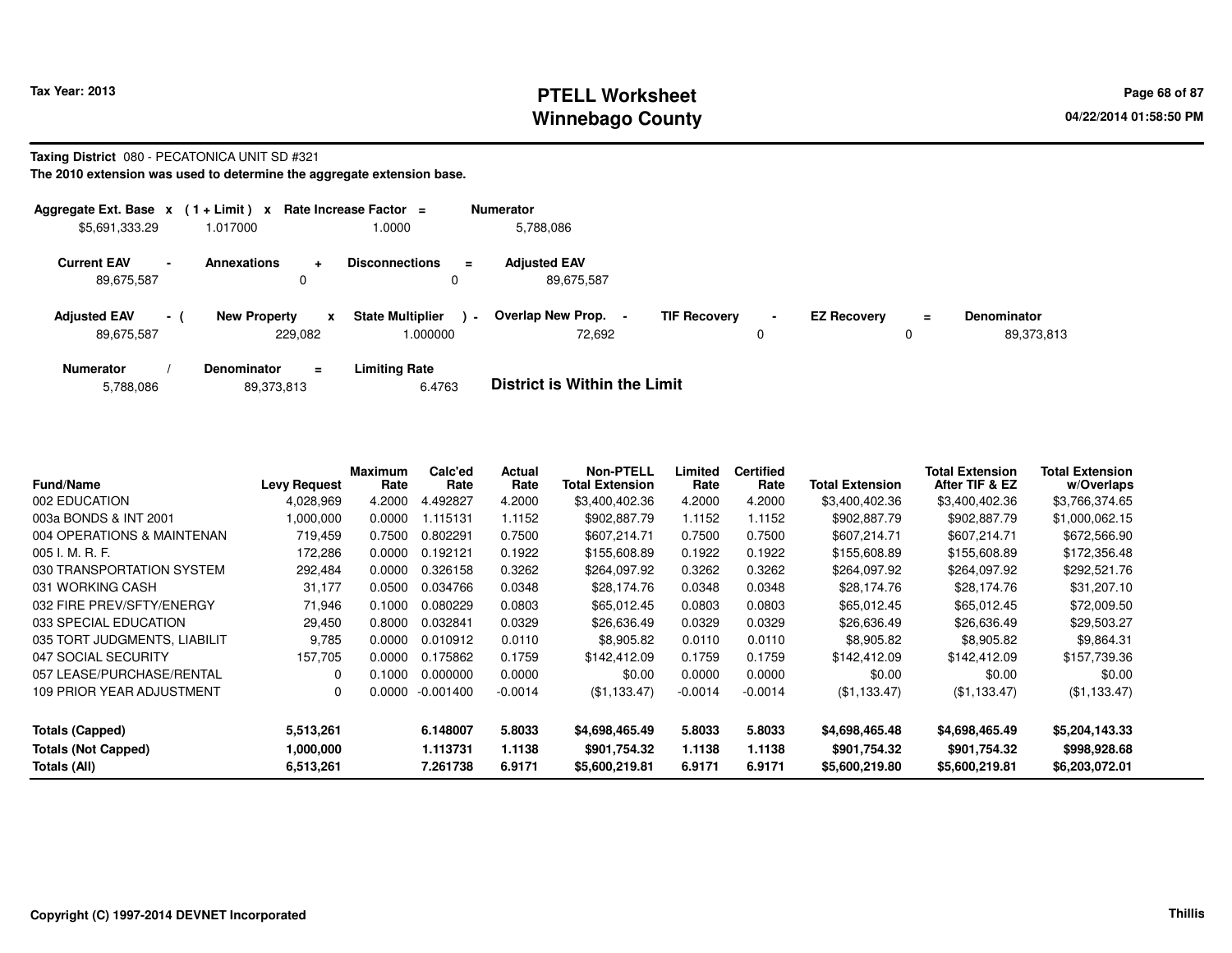#### **PTELL Worksheet Tax Year: 2013 Page 69 of 87 PAGE 12 ASS ASSESSED ASSESSED ASSESSED ASSESSED ASSESSED ASSESSED AND RADIO PAGE 69 OF 87 Winnebago County**

#### **Taxing District** 081 - DURAND UNIT SD #322

| Aggregate Ext. Base $x$ (1 + Limit) x Rate Increase Factor = |                |                     |                         |                                    |                | <b>Numerator</b>                  |                     |                |                    |               |                                  |
|--------------------------------------------------------------|----------------|---------------------|-------------------------|------------------------------------|----------------|-----------------------------------|---------------------|----------------|--------------------|---------------|----------------------------------|
| \$5,456,895.30                                               |                | 1.017000            |                         | 1.0000                             |                | 5,549,663                         |                     |                |                    |               |                                  |
| <b>Current EAV</b><br>80,201,355                             | $\blacksquare$ | <b>Annexations</b>  | $\ddot{}$<br>0          | <b>Disconnections</b><br>0         | $\equiv$       | <b>Adjusted EAV</b><br>80,201,355 |                     |                |                    |               |                                  |
| <b>Adjusted EAV</b><br>80,201,355                            | $-1$           | <b>New Property</b> | $\mathbf{x}$<br>229.406 | <b>State Multiplier</b><br>000000. | $\blacksquare$ | Overlap New Prop.<br>0            | <b>TIF Recovery</b> | $\blacksquare$ | <b>EZ Recovery</b> | $\equiv$<br>0 | <b>Denominator</b><br>79.971.949 |
| <b>Numerator</b>                                             |                | <b>Denominator</b>  | $\equiv$                | <b>Limiting Rate</b>               |                | _ _ _ _ _ _ _ _ _ _ _ _ _ _       |                     |                |                    |               |                                  |

| 79,971,949<br>5,549,663 | 6.9396 | <b>District is Within the Limit</b> |
|-------------------------|--------|-------------------------------------|
|-------------------------|--------|-------------------------------------|

| <b>Fund/Name</b>             | <b>Levy Request</b> | Maximum<br>Rate | Calc'ed<br>Rate | Actual<br>Rate | <b>Non-PTELL</b><br><b>Total Extension</b> | Limited<br>Rate | <b>Certified</b><br>Rate | <b>Total Extension</b> | Total Extension<br>After TIF & EZ | <b>Total Extension</b><br>w/Overlaps |
|------------------------------|---------------------|-----------------|-----------------|----------------|--------------------------------------------|-----------------|--------------------------|------------------------|-----------------------------------|--------------------------------------|
| 002 EDUCATION                | 3,337,530           | 4.0000          | 4.161438        | 4.0000         | \$3,155,256.56                             | 4.0000          | 4.0000                   | \$3,168,296.12         | \$3,155,256.56                    | \$3,208,054.20                       |
| 003A BONDS & INT 2010        | 466,163             | 0.0000          | 0.581241        | 0.5813         | \$458,537.66                               | 0.5813          | 0.5813                   | \$460,432.63           | \$458,537.66                      | \$466,210.48                         |
| 003C BONDS & INT 2003 A      | 185,000             | 0.0000          | 0.230669        | 0.2307         | \$181,979.42                               | 0.2307          | 0.2307                   | \$182,731.48           | \$181,979.42                      | \$185,024.53                         |
| 004 OPERATIONS & MAINTENAN   | 625,790             | 0.7500          | 0.780274        | 0.7500         | \$591,610.61                               | 0.7500          | 0.7500                   | \$594,055.52           | \$591,610.61                      | \$601,510.16                         |
| 005 I. M. R. F.              | 88,000              | 0.0000          | 0.109724        | 0.1098         | \$86,611.79                                | 0.1098          | 0.1098                   | \$86,969.73            | \$86,611.79                       | \$88,061.09                          |
| 030 TRANSPORTATION SYSTEM    | 421,310             | 0.0000          | 0.525315        | 0.5254         | \$414,442.95                               | 0.5254          | 0.5254                   | \$416,155.70           | \$414,442.95                      | \$421,377.92                         |
| 031 WORKING CASH             | 41,720              | 0.0500          | 0.052019        | 0.0500         | \$39,440.71                                | 0.0500          | 0.0500                   | \$39,603.70            | \$39,440.71                       | \$40,100.68                          |
| 032 FIRE PREV/SFTY/ENERGY    | 60,000              | 0.1000          | 0.074812        | 0.0749         | \$59,082.18                                | 0.0749          | 0.0749                   | \$59,326.34            | \$59,082.18                       | \$60,070.81                          |
| 033 SPECIAL EDUCATION        | 667,510             | 0.8000          | 0.832293        | 0.8000         | \$631,051.31                               | 0.8000          | 0.8000                   | \$633,659.22           | \$631,051.31                      | \$641,610.84                         |
| 035 TORT JUDGMENTS, LIABILIT | 351,190             | 0.0000          | 0.437885        | 0.4379         | \$345,421.71                               | 0.4379          | 0.4379                   | \$346,849.22           | \$345,421.71                      | \$351,201.73                         |
| 047 SOCIAL SECURITY          | 122,000             | 0.0000          | 0.152117        | 0.1522         | \$120,057.51                               | 0.1522          | 0.1522                   | \$120,553.67           | \$120,057.51                      | \$122,066.46                         |
| 057 LEASE/PURCHASE/RENTAL    | 11,000              | 0.1000          | 0.013716        | 0.0138         | \$10,885.64                                | 0.0138          | 0.0138                   | \$10,930.62            | \$10,885.64                       | \$11,067.79                          |
| 109 PRIOR YEAR ADJUSTMENT    | 0                   | 0.0000          | $-0.002500$     | $-0.0025$      | (\$1,972.04)                               | $-0.0025$       | $-0.0025$                | (\$1,980.19)           | (\$1,972.04)                      | (\$1,972.04)                         |
| <b>Totals (Capped)</b>       | 5,726,050           |                 | 7.139593        | 6.9140         | \$5,453,860.97                             | 6.9140          | 6.9140                   | \$5,476,399.84         | \$5,453,860.97                    | \$5,545,121.68                       |
| <b>Totals (Not Capped)</b>   | 651,163             |                 | 0.809410        | 0.8095         | \$638,545.04                               | 0.8095          | 0.8095                   | \$641,183.93           | \$638,545.04                      | \$649,262.97                         |
| Totals (All)                 | 6,377,213           |                 | 7.949003        | 7.7235         | \$6,092,406.01                             | 7.7235          | 7.7235                   | \$6,117,583.77         | \$6,092,406.01                    | \$6,194,384.65                       |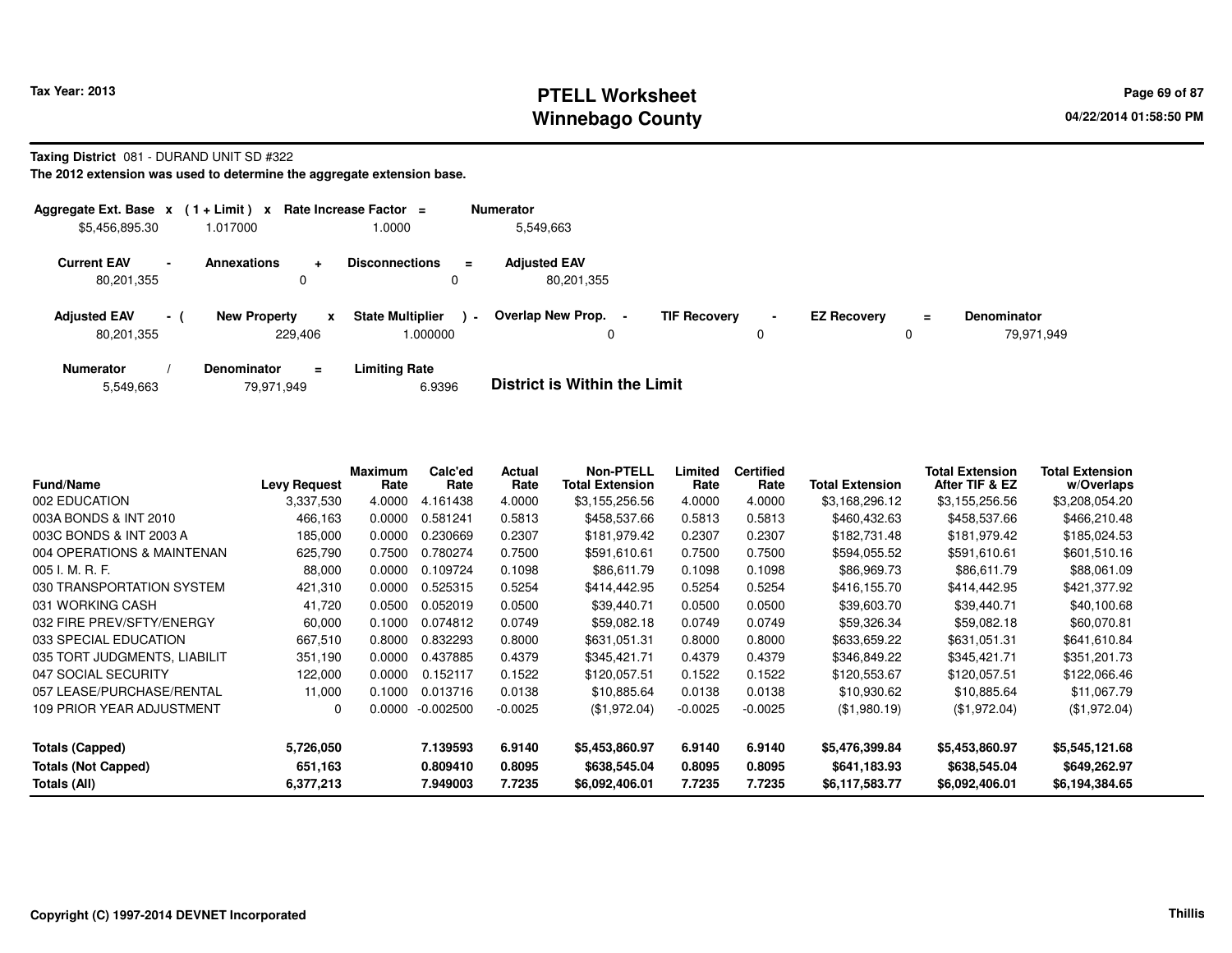## **PTELL Worksheet Tax Year: 2013 Page 70 of 87 PAGE 12 At 2014 Page 70 of 87 Winnebago County**

#### **Taxing District** 082 - WINNEBAGO UNIT SD #323

| Aggregate Ext. Base $x$ (1+Limit) x<br>\$9,136,895.89<br>1.017000                                                                              |                                              | Rate Increase Factor =<br>1.0000 |                     | <b>Numerator</b><br>9,292,223 |                                            |                     |                          |                        |                                          |                                      |
|------------------------------------------------------------------------------------------------------------------------------------------------|----------------------------------------------|----------------------------------|---------------------|-------------------------------|--------------------------------------------|---------------------|--------------------------|------------------------|------------------------------------------|--------------------------------------|
| <b>Current EAV</b><br>$\blacksquare$<br>152,100,339                                                                                            | <b>Annexations</b><br>$\bullet$<br>0         | <b>Disconnections</b>            | $\equiv$<br>0       | <b>Adjusted EAV</b>           | 152,100,339                                |                     |                          |                        |                                          |                                      |
| <b>Adjusted EAV</b><br>- (<br>152,100,339                                                                                                      | <b>New Property</b><br>X<br>956,036          | <b>State Multiplier</b>          | $\cdot$<br>1.000000 |                               | Overlap New Prop. -<br>1,707               | <b>TIF Recovery</b> | $\mathbf 0$              | <b>EZ Recovery</b>     | <b>Denominator</b><br>$\equiv$<br>0      | 151,142,596                          |
| <b>Limiting Rate</b><br><b>Numerator</b><br>Denominator<br>$\equiv$<br><b>District is Over the Limit</b><br>9,292,223<br>151,142,596<br>6.1480 |                                              |                                  |                     |                               |                                            |                     |                          |                        |                                          |                                      |
| <b>Limiting Rate</b><br>6.1480                                                                                                                 | <b>Computed Rate</b><br>$\equiv$<br>6.215200 | <b>Reduction Factor</b>          | 0.9892              |                               |                                            |                     |                          |                        |                                          |                                      |
| <b>Fund/Name</b>                                                                                                                               | <b>Levy Request</b>                          | <b>Maximum</b><br>Rate           | Calc'ed<br>Rate     | Actual<br>Rate                | <b>Non-PTELL</b><br><b>Total Extension</b> | Limited<br>Rate     | <b>Certified</b><br>Rate | <b>Total Extension</b> | <b>Total Extension</b><br>After TIF & EZ | <b>Total Extension</b><br>w/Overlaps |
| 002 EDUCATION                                                                                                                                  | 6,150,000                                    | 4.0000                           | 4.043384            | 4.0000                        | \$6,025,407.08                             | 4.0000              | 4.0000                   | \$6,085,019.36         | \$6,025,407.08                           | \$6,084,013.56                       |
| 003 BONDS & INT 2005 REF                                                                                                                       | 935,545                                      | 0.0000                           | 0.615084            | 0.6151                        | \$926,556.97                               | 0.6151              | 0.6151                   | \$935,723.85           | \$926,556.97                             | \$935,569.19                         |
| 003B BONDS & INT 2011                                                                                                                          | 287,825                                      | 0.0000                           | 0.189234            | 0.1893                        | \$285,152.39                               | 0.1893              | 0.1893                   | \$287,973.54           | \$285,152.39                             | \$287,925.94                         |
| 004 OPERATIONS & MAINTENAN                                                                                                                     | 1,160,000                                    | 0.7500                           | 0.762654            | 0.7500                        | \$1,129,763.83                             | 0.7500              | 0.7500                   | \$1,140,941.13         | \$1,129,763.83                           | \$1,140,752.54                       |
| 005 I. M. R. F.                                                                                                                                | 216,500                                      | 0.0000                           | 0.142340            | 0.1424                        | \$214,504.49                               | 0.1423              | 0.1423                   | \$216,474.56           | \$214,353.86                             | \$216,438.78                         |
| 030 TRANSPORTATION SYSTEM                                                                                                                      | 1,200,000                                    | 0.0000                           | 0.788953            | 0.7890                        | \$1,188,511.55                             | 0.7232              | 0.7232                   | \$1,100,171.50         | \$1,089,393.60                           | \$1,099,989.65                       |
| 031 WORKING CASH                                                                                                                               | 12,000                                       | 0.0500                           | 0.007890            | 0.0079                        | \$11,900.18                                | 0.0079              | 0.0079                   | \$12,017.91            | \$11,900.18                              | \$12,015.93                          |
| 032 FIRE PREV/SFTY/ENERGY                                                                                                                      | 150,000                                      | 0.1000                           | 0.098619            | 0.0987                        | \$148,676.92                               | 0.0975              | 0.0975                   | \$148,322.35           | \$146,869.30                             | \$148,297.83                         |
| 033 SPECIAL EDUCATION                                                                                                                          | 290,000                                      | 0.8000                           | 0.190664            | 0.1907                        | \$287,261.28                               | 0.1907              | 0.1907                   | \$290,103.30           | \$287,261.28                             | \$290,055.35                         |
| 035 TORT JUDGMENTS, LIABILIT                                                                                                                   | 4,500                                        | 0.0000                           | 0.002959            | 0.0030                        | \$4,519.06                                 | 0.0030              | 0.0030                   | \$4,563.76             | \$4,519.06                               | \$4,563.01                           |
| 047 SOCIAL SECURITY                                                                                                                            | 280,000                                      | 0.0000                           | 0.184089            | 0.1841                        | \$277,319.36                               | 0.1841              | 0.1841                   | \$280,063.02           | \$277,319.36                             | \$280,016.72                         |
| 057 LEASE/PURCHASE/RENTAL                                                                                                                      | 75,000                                       | 0.1000                           | 0.049310            | 0.0494                        | \$74,413.78                                | 0.0493              | 0.0493                   | \$74,997.86            | \$74,263.14                              | \$74,985.47                          |
| 109 PRIOR YEAR ADJUSTMENT                                                                                                                      | 0                                            | 0.0000                           | $-0.001200$         | $-0.0012$                     | (\$1,807.62)                               | $-0.0012$           | $-0.0012$                | (\$1,825.51)           | (\$1,807.62)                             | (\$1,807.62)                         |
| <b>Totals (Capped)</b>                                                                                                                         | 9,538,000                                    |                                  | 6.270862            | 6.2152                        | \$9,362,277.53                             | 6.1480              | 6.1480                   | \$9,352,674.76         | \$9,261,050.69                           | \$9,351,128.84                       |
| <b>Totals (Not Capped)</b>                                                                                                                     | 1,223,370                                    |                                  | 0.803118            | 0.8032                        | \$1,209,901.74                             | 0.8032              | 0.8032                   | \$1,221,871.89         | \$1,209,901.74                           | \$1,221,687.51                       |
| Totals (All)<br>10,761,370                                                                                                                     |                                              |                                  | 7.073980            | 7.0184                        | \$10,572,179.27                            | 6.9512              | 6.9512                   | \$10,574,546.64        | \$10,470,952.43                          | \$10,572,816.35                      |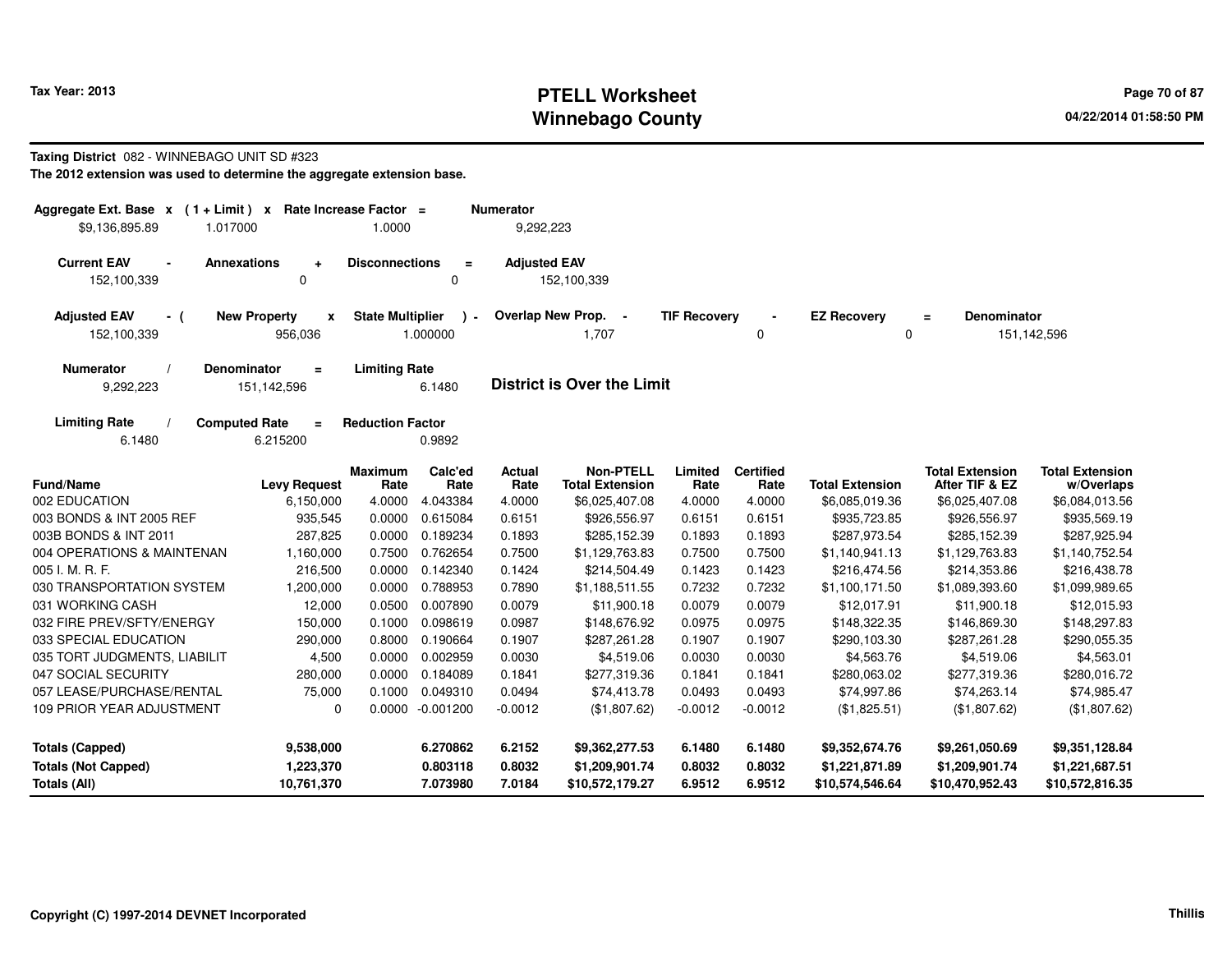## **PTELL Worksheet Tax Year: 2013 Page 71 of 87 PAGE 12 At 2014 Page 71 of 87 Winnebago County**

#### **Taxing District** 101 - BU/HA MULTI TOWNSHIP

| Aggregate Ext. Base $x$ (1+Limit) $x$              |                                                | Rate Increase Factor =                        | <b>Numerator</b>                  |                                            |                     |                          |                         |                                          |                                      |
|----------------------------------------------------|------------------------------------------------|-----------------------------------------------|-----------------------------------|--------------------------------------------|---------------------|--------------------------|-------------------------|------------------------------------------|--------------------------------------|
| \$17,606.47                                        | 1.017000                                       | 1.0000                                        | 17,906                            |                                            |                     |                          |                         |                                          |                                      |
| <b>Current EAV</b><br>$\blacksquare$<br>37,559,448 | <b>Annexations</b><br>$\ddot{}$<br>$\mathbf 0$ | <b>Disconnections</b><br>$\equiv$<br>0        | <b>Adjusted EAV</b><br>37,559,448 |                                            |                     |                          |                         |                                          |                                      |
| <b>Adjusted EAV</b><br>- (<br>37,559,448           | <b>New Property</b><br>$\mathbf{x}$<br>268,692 | <b>State Multiplier</b><br>$\sim$<br>1.000000 | Overlap New Prop. -               | 0                                          | <b>TIF Recovery</b> | 0                        | <b>EZ Recovery</b><br>0 | <b>Denominator</b><br>$\equiv$           | 37,290,756                           |
| <b>Numerator</b><br><b>Denominator</b><br>17,906   | <b>District is Over the Limit</b>              |                                               |                                   |                                            |                     |                          |                         |                                          |                                      |
| <b>Limiting Rate</b>                               | <b>Computed Rate</b><br>$\equiv$               | <b>Reduction Factor</b>                       |                                   |                                            |                     |                          |                         |                                          |                                      |
| 0.0481                                             | 0.049800                                       | 0.9659                                        |                                   |                                            |                     |                          |                         |                                          |                                      |
| <b>Fund/Name</b>                                   | <b>Levy Request</b>                            | Calc'ed<br>Maximum<br>Rate<br>Rate            | Actual<br>Rate                    | <b>Non-PTELL</b><br><b>Total Extension</b> | Limited<br>Rate     | <b>Certified</b><br>Rate | <b>Total Extension</b>  | <b>Total Extension</b><br>After TIF & EZ | <b>Total Extension</b><br>w/Overlaps |
| 147 ASSESSING PURPOSES (mu                         | 18,688                                         | 0.0000<br>0.049756                            | 0.0498                            | \$18,704.61                                | 0.0481              | 0.0481                   | \$18,066.09             | \$18,066.09                              | \$18,066.09                          |
| <b>Totals (Capped)</b>                             | 18,688                                         | 0.049756                                      | 0.0498                            | \$18,704.61                                | 0.0481              | 0.0481                   | \$18,066.09             | \$18,066.09                              | \$18,066.09                          |
| <b>Totals (Not Capped)</b><br>Totals (All)         | 0<br>18,688                                    | 0.000000<br>0.049756                          | 0.0000<br>0.0498                  | \$0.00<br>\$18,704.61                      | 0.0000<br>0.0481    | 0.0000<br>0.0481         | \$0.00<br>\$18,066.09   | \$0.00<br>\$18,066.09                    | \$0.00<br>\$18,066.09                |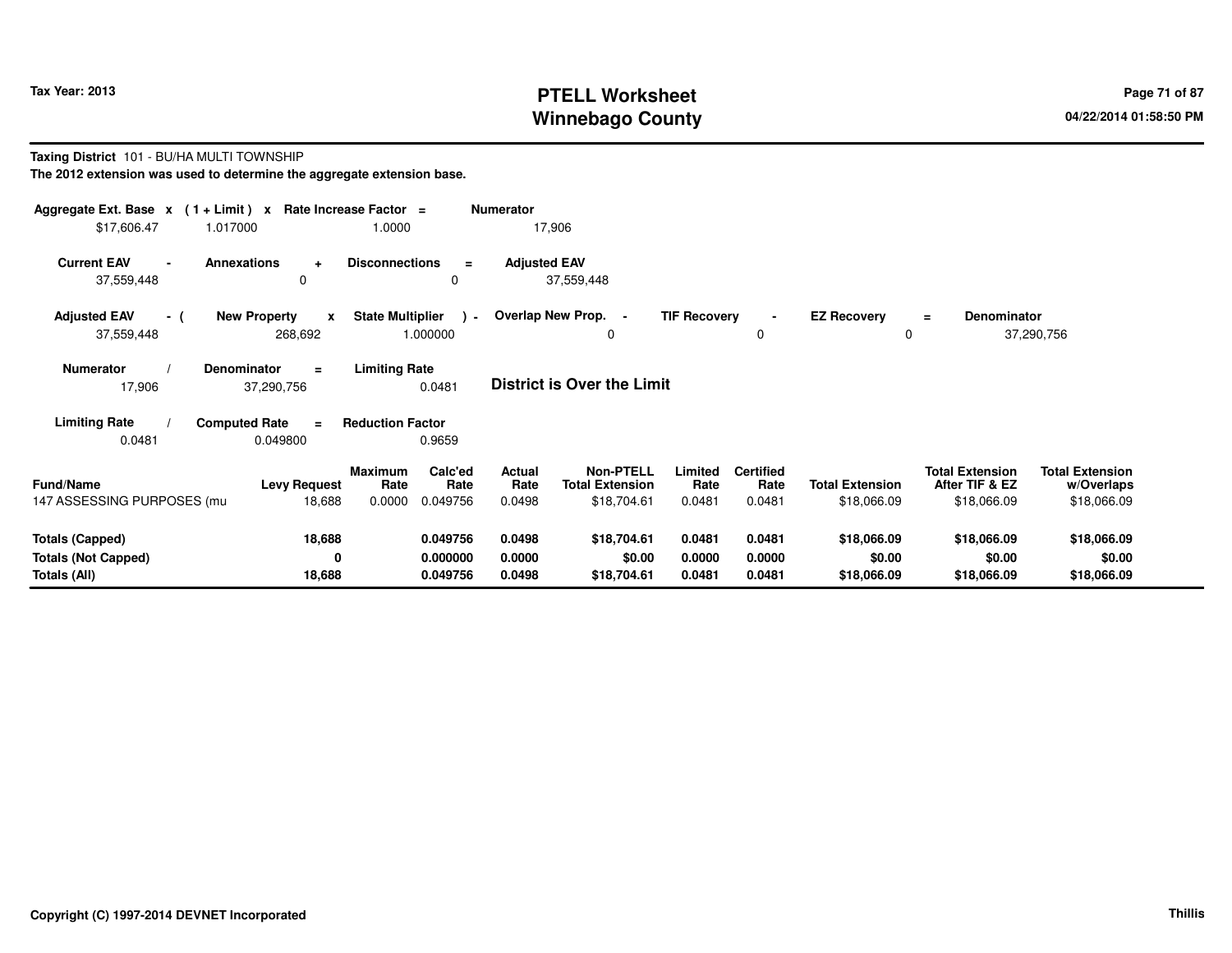## **PTELL Worksheet Tax Year: 2013 Page 72 of 87 Page 72 of 87 Winnebago County**

#### **Taxing District** 102 - DU/LA MULTI TOWNSHIP

**The 2010 extension was used to determine the aggregate extension base.**

|                                   |                | Aggregate Ext. Base $x$ (1 + Limit) x Rate Increase Factor = |                                                      | <b>Numerator</b>                  |                                            |                    |         |                                  |
|-----------------------------------|----------------|--------------------------------------------------------------|------------------------------------------------------|-----------------------------------|--------------------------------------------|--------------------|---------|----------------------------------|
| \$27,556.39                       |                | 1.017000                                                     | 1.0000                                               | 28,025                            |                                            |                    |         |                                  |
| <b>Current EAV</b><br>72,329,477  | $\blacksquare$ | <b>Annexations</b><br>$\ddot{}$<br>0                         | <b>Disconnections</b><br>$\equiv$<br>0               | <b>Adjusted EAV</b><br>72,329,477 |                                            |                    |         |                                  |
| <b>Adjusted EAV</b><br>72,329,477 | - (            | <b>New Property</b><br>x<br>137.806                          | <b>State Multiplier</b><br>$\blacksquare$<br>000000. | Overlap New Prop.<br>0            | <b>TIF Recovery</b><br>$\blacksquare$<br>0 | <b>EZ Recovery</b> | Ξ.<br>0 | <b>Denominator</b><br>72,191,671 |
| <b>Numerator</b>                  |                | <b>Denominator</b><br>$=$                                    | <b>Limiting Rate</b>                                 | _ _ _ _ _ _ _ _ _ _ _ _ _ _       |                                            |                    |         |                                  |

28,02572,191,671 0.0389 **District is Within the Limit**

| <b>Fund/Name</b><br>147 ASSESSING PURPOSES (mu | <b>Levy Request</b><br>27,500 | <b>Maximum</b><br>Rate<br>0.0000 | Calc'ed<br>Rate<br>0.038021 | Actual<br>Rate<br>0.0381 | <b>Non-PTELL</b><br><b>Total Extension</b><br>\$27.557.53 | .imited<br>Rate<br>0.0381 | Certified<br>Rate<br>0.0381 | <b>Total Extension</b><br>\$27,681.73 | <b>Total Extension</b><br>After TIF & EZ<br>\$27,557.53 | <b>Total Extension</b><br>w/Overlaps<br>\$27,557.53 |  |
|------------------------------------------------|-------------------------------|----------------------------------|-----------------------------|--------------------------|-----------------------------------------------------------|---------------------------|-----------------------------|---------------------------------------|---------------------------------------------------------|-----------------------------------------------------|--|
| Totals (Capped)                                | 27,500                        |                                  | 0.038021                    | 0.0381                   | \$27.557.53                                               | 0.0381                    | 0.0381                      | \$27.681.73                           | \$27.557.53                                             | \$27,557.53                                         |  |
| Totals (Not Capped)                            | 0                             |                                  | 0.000000                    | 0.0000                   | \$0.00                                                    | 0.0000                    | 0.0000                      | \$0.00                                | \$0.00                                                  | \$0.00                                              |  |
| Totals (All)                                   | 27,500                        |                                  | 0.038021                    | 0.0381                   | \$27.557.53                                               | 0.0381                    | 0.0381                      | \$27,681.73                           | \$27,557.53                                             | \$27,557.53                                         |  |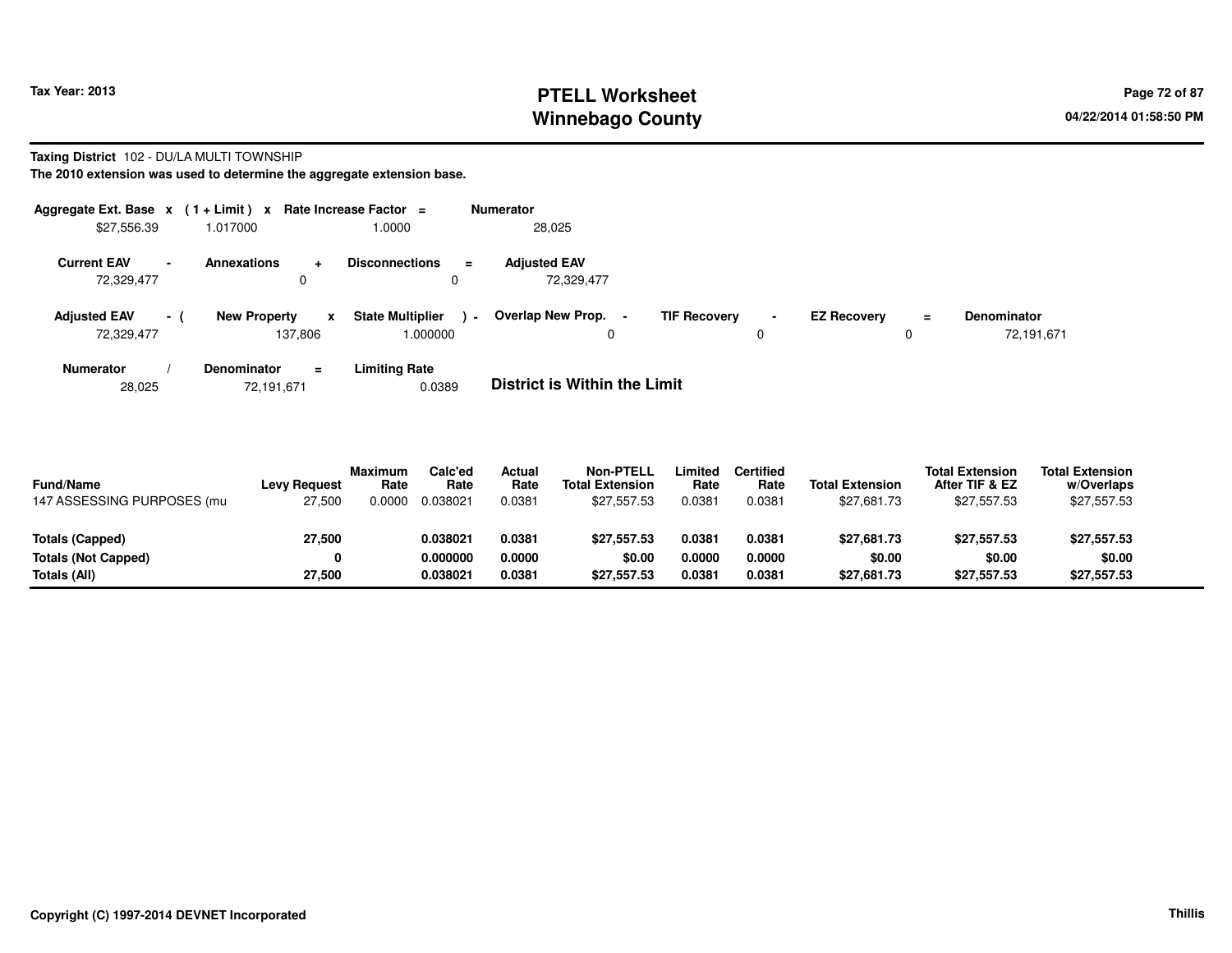# **PTELL Worksheet Tax Year: 2013 Page 73 of 87 PAGE 12 At 2014 Page 73 of 87 Winnebago County**

#### **Taxing District** 110 - BURRITT TWSP ROAD

| Aggregate Ext. Base $x$ (1 + Limit) $x$<br>\$46,594.02<br>1.017000       | Rate Increase Factor =                         | 1.0000                                               | <b>Numerator</b><br>47,386 |                                            |                     |                          |                         |                                          |                                      |
|--------------------------------------------------------------------------|------------------------------------------------|------------------------------------------------------|----------------------------|--------------------------------------------|---------------------|--------------------------|-------------------------|------------------------------------------|--------------------------------------|
| <b>Current EAV</b><br><b>Annexations</b><br>$\blacksquare$<br>24,074,781 | $\ddot{}$<br>0                                 | <b>Disconnections</b><br>$\equiv$<br>$\Omega$        | <b>Adjusted EAV</b>        | 24,074,781                                 |                     |                          |                         |                                          |                                      |
| <b>Adjusted EAV</b><br>- (<br>24,074,781                                 | <b>New Property</b><br>$\mathbf{x}$<br>177,092 | <b>State Multiplier</b><br>$\rightarrow$<br>1.000000 | Overlap New Prop. -        | 0                                          | <b>TIF Recovery</b> | $\Omega$                 | <b>EZ Recovery</b><br>0 | <b>Denominator</b><br>$=$                | 23,897,689                           |
| <b>Numerator</b><br>47,386                                               | Denominator<br>$\equiv$<br>23,897,689          | <b>Limiting Rate</b><br>0.1983                       |                            | <b>District is Over the Limit</b>          |                     |                          |                         |                                          |                                      |
| <b>Limiting Rate</b><br>0.1983                                           | <b>Computed Rate</b><br>$\equiv$<br>0.203200   | <b>Reduction Factor</b><br>0.9759                    |                            |                                            |                     |                          |                         |                                          |                                      |
| <b>Fund/Name</b>                                                         | <b>Levy Request</b>                            | Calc'ed<br><b>Maximum</b><br>Rate<br>Rate            | Actual<br>Rate             | <b>Non-PTELL</b><br><b>Total Extension</b> | Limited<br>Rate     | <b>Certified</b><br>Rate | <b>Total Extension</b>  | <b>Total Extension</b><br>After TIF & EZ | <b>Total Extension</b><br>w/Overlaps |
| 007 ROAD AND BRIDGE                                                      | 18,298                                         | 0.6600<br>0.076005                                   | 0.0761                     | \$18,320.91                                | 0.0741              | 0.0741                   | \$17,839.41             | \$17,839.41                              | \$17,839.41                          |
| 008 BRIDGE CONST W/ COUNTY                                               | 4,689                                          | 0.2500<br>0.019477                                   | 0.0195                     | \$4,694.58                                 | 0.0191              | 0.0191                   | \$4,598.28              | \$4,598.28                               | \$4,598.28                           |
| 009 PERMANENT ROAD                                                       | 25,883                                         | 0.107511<br>0.2500                                   | 0.1076                     | \$25,904.46                                | 0.1051              | 0.1051                   | \$25,302.59             | \$25,302.59                              | \$25,302.59                          |
| <b>Totals (Capped)</b>                                                   | 48,870                                         | 0.202993                                             | 0.2032                     | \$48,919.95                                | 0.1983              | 0.1983                   | \$47,740.29             | \$47,740.28                              | \$47,740.28                          |
| <b>Totals (Not Capped)</b>                                               | 0                                              | 0.000000                                             | 0.0000                     | \$0.00                                     | 0.0000              | 0.0000                   | \$0.00                  | \$0.00                                   | \$0.00                               |
| Totals (All)                                                             | 48,870                                         | 0.202993                                             | 0.2032                     | \$48,919.95                                | 0.1983              | 0.1983                   | \$47,740.29             | \$47,740.28                              | \$47,740.28                          |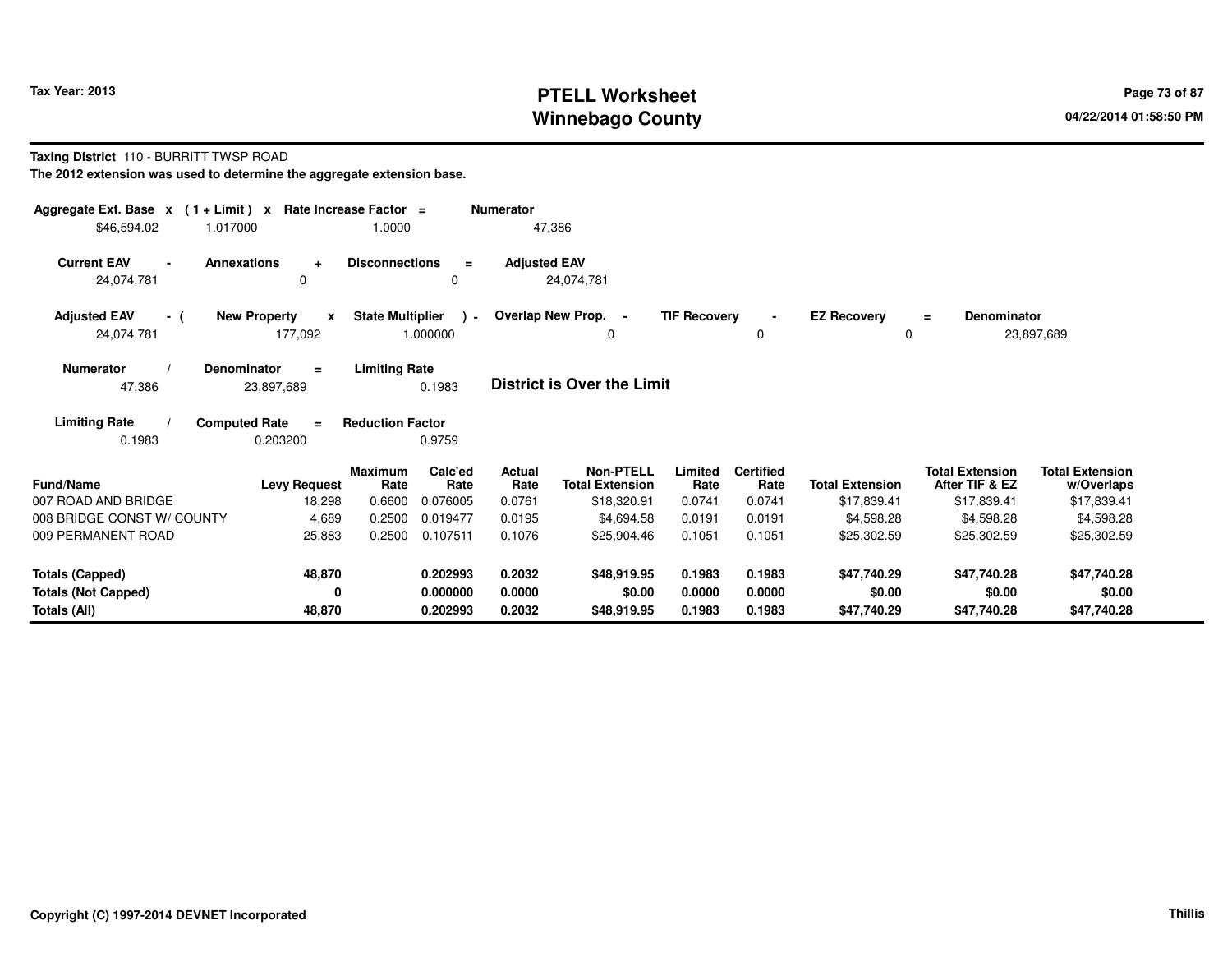# **PTELL Worksheet Tax Year: 2013 Page 74 of 87 Page 74 of 87 Winnebago County**

#### **Taxing District** 111 - CHERRY VALLEY TWSP ROAD**The 2012 extension was used to determine the aggregate extension base.**

| Aggregate Ext. Base $x$ (1 + Limit) $x$<br>\$692,095.93 |     | 1.017000                                        | Rate Increase Factor =<br>1.0000                    |        | <b>Numerator</b><br>703,862        |                     |                |                    |        |                                   |
|---------------------------------------------------------|-----|-------------------------------------------------|-----------------------------------------------------|--------|------------------------------------|---------------------|----------------|--------------------|--------|-----------------------------------|
| <b>Current EAV</b><br>267,099,928                       |     | <b>Annexations</b><br>$\ddot{\phantom{1}}$<br>0 | <b>Disconnections</b>                               | Ξ<br>0 | <b>Adjusted EAV</b><br>267.099.928 |                     |                |                    |        |                                   |
| <b>Adjusted EAV</b><br>267,099,928                      | - ( | <b>New Property</b><br>718.787                  | <b>State Multiplier</b><br>$\mathbf{x}$<br>1.000000 | $\sim$ | Overlap New Prop.                  | <b>TIF Recovery</b> | $\blacksquare$ | <b>EZ Recovery</b> | Ξ<br>0 | <b>Denominator</b><br>266,381,141 |
| <b>Numerator</b>                                        |     | <b>Denominator</b><br>Ξ.                        | Limiting Rate                                       |        |                                    |                     |                |                    |        |                                   |

| 703,862 | 266,381,141 | 0.2643 | <b>District is Within the Limit</b> |
|---------|-------------|--------|-------------------------------------|
|         |             |        |                                     |

| <b>Fund/Name</b>           | <b>Levy Request</b> | Maximum<br>Rate | Calc'ed<br>Rate | Actual<br>Rate | Non-PTELL<br><b>Total Extension</b> | Limited<br>Rate | <b>Certified</b><br>Rate | <b>Total Extension</b> | <b>Total Extension</b><br>After TIF & EZ | <b>Total Extension</b><br>w/Overlaps |
|----------------------------|---------------------|-----------------|-----------------|----------------|-------------------------------------|-----------------|--------------------------|------------------------|------------------------------------------|--------------------------------------|
| 007 ROAD AND BRIDGE        | 210,000             | 0.6600          | 0.078622        | 0.0787         | \$210,207.64                        | 0.0787          | 0.0787                   | \$210,223.71           | \$210,207.64                             | \$210,207.64                         |
| 008 BRIDGE CONST W/ COUNTY | 2,000               | .2500           | 0.000749        | 0.0008         | \$2.136.80                          | 0.0008          | 0.0008                   | \$2,136.96             | \$2,136.80                               | \$2,136.80                           |
| 009 PERMANENT ROAD         | 480,000             | .2500           | 0.179708        | 0.1798         | \$480,245.67                        | 0.1798          | 0.1798                   | \$480,282.38           | \$480,245.67                             | \$480,245.67                         |
| Totals (Capped)            | 692,000             |                 | 0.259079        | 0.2593         | \$692.590.11                        | 0.2593          | 0.2593                   | \$692,643.06           | \$692,590.11                             | \$692,590.11                         |
| <b>Totals (Not Capped)</b> | 0                   |                 | 0.000000        | 0.0000         | \$0.00                              | 0.0000          | 0.0000                   | \$0.00                 | \$0.00                                   | \$0.00                               |
| Totals (All)               | 692.000             |                 | 0.259079        | 0.2593         | \$692,590.11                        | 0.2593          | 0.2593                   | \$692,643.06           | \$692,590.11                             | \$692,590.11                         |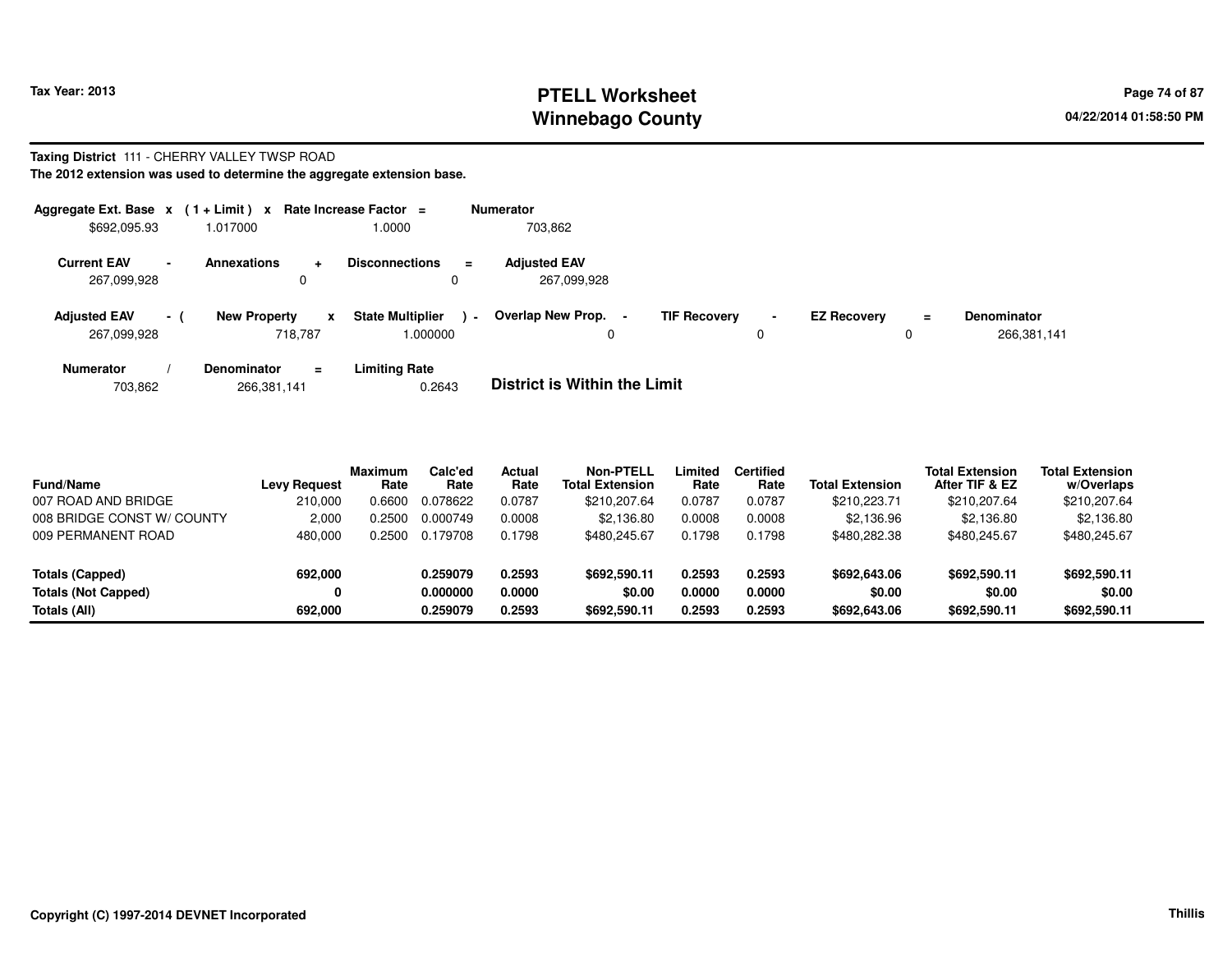# **PTELL Worksheet Tax Year: 2013 Page 75 of 87 PAGE 12 At 2014 Page 75 of 87 Winnebago County**

#### **Taxing District** 112 - DURAND TWSP ROAD

|                                                              |     | Aggregate Ext. Base $x$ (1 + Limit) x Rate Increase Factor = |                                               | <b>Numerator</b>                                                                                                                                |
|--------------------------------------------------------------|-----|--------------------------------------------------------------|-----------------------------------------------|-------------------------------------------------------------------------------------------------------------------------------------------------|
| \$98,741.14                                                  |     | 1.017000                                                     | 1.0000                                        | 100,420                                                                                                                                         |
| <b>Current EAV</b><br>$\overline{\phantom{a}}$<br>38,134,217 |     | <b>Annexations</b><br>$\ddot{}$<br>0                         | <b>Disconnections</b><br>$\equiv$<br>0        | <b>Adjusted EAV</b><br>38,134,217                                                                                                               |
| <b>Adjusted EAV</b><br>38,134,217                            | - ( | <b>New Property</b><br>$\mathbf{x}$<br>63.182                | <b>State Multiplier</b><br>$\sim$<br>1.000000 | <b>Overlap New Prop.</b><br><b>TIF Recovery</b><br><b>EZ Recovery</b><br>Denominator<br>$\blacksquare$<br>$\equiv$<br>38,071,035<br>0<br>0<br>0 |
| <b>Numerator</b>                                             |     | <b>Denominator</b><br>$=$                                    | <b>Limiting Rate</b>                          |                                                                                                                                                 |
| 100,420                                                      |     | 38,071,035                                                   | 0.2638                                        | <b>District is Within the Limit</b>                                                                                                             |

| <b>Fund/Name</b>           | <b>Levy Request</b> | <b>Maximum</b><br>Rate | Calc'ed<br>Rate | Actual<br>Rate | <b>Non-PTELL</b><br><b>Total Extension</b> | Limited<br>Rate | <b>Certified</b><br>Rate | <b>Total Extension</b> | <b>Total Extension</b><br>After TIF & EZ | <b>Total Extension</b><br>w/Overlaps |
|----------------------------|---------------------|------------------------|-----------------|----------------|--------------------------------------------|-----------------|--------------------------|------------------------|------------------------------------------|--------------------------------------|
| 007 ROAD AND BRIDGE        | 27.035              | 0.6600                 | 0.070894        | 0.0709         | \$27.037.16                                | 0.0709          | 0.0709                   | \$27,268.29            | \$27,037.16                              | \$27,037.16                          |
| 008 BRIDGE CONST W/ COUNTY | 2,057               | 0.2500                 | 0.005394        | 0.0054         | \$2,059.25                                 | 0.0054          | 0.0054                   | \$2,076.85             | \$2,059.25                               | \$2,059.25                           |
| 009 PERMANENT ROAD         | 63.029              | 0.2500                 | 0.165282        | 0.1653         | \$63,035.86                                | 0.1653          | 0.1653                   | \$63,574.72            | \$63,035.86                              | \$63,035.86                          |
| 010 EQUIPMENT AND BUILDING | 8.101               | 0.1000                 | 0.021243        | 0.0213         | \$8,122.59                                 | 0.0213          | 0.0213                   | \$8.192.02             | \$8,122.59                               | \$8.122.59                           |
| Totals (Capped)            | 100.222             |                        | 0.262813        | 0.2629         | \$100,254.86                               | 0.2629          | 0.2629                   | \$101.111.88           | \$100,254.86                             | \$100,254.86                         |
| <b>Totals (Not Capped)</b> | 0                   |                        | 0.000000        | 0.0000         | \$0.00                                     | 0.0000          | 0.0000                   | \$0.00                 | \$0.00                                   | \$0.00                               |
| Totals (All)               | 100.222             |                        | 0.262813        | 0.2629         | \$100,254.86                               | 0.2629          | 0.2629                   | \$101,111.88           | \$100,254.86                             | \$100,254.86                         |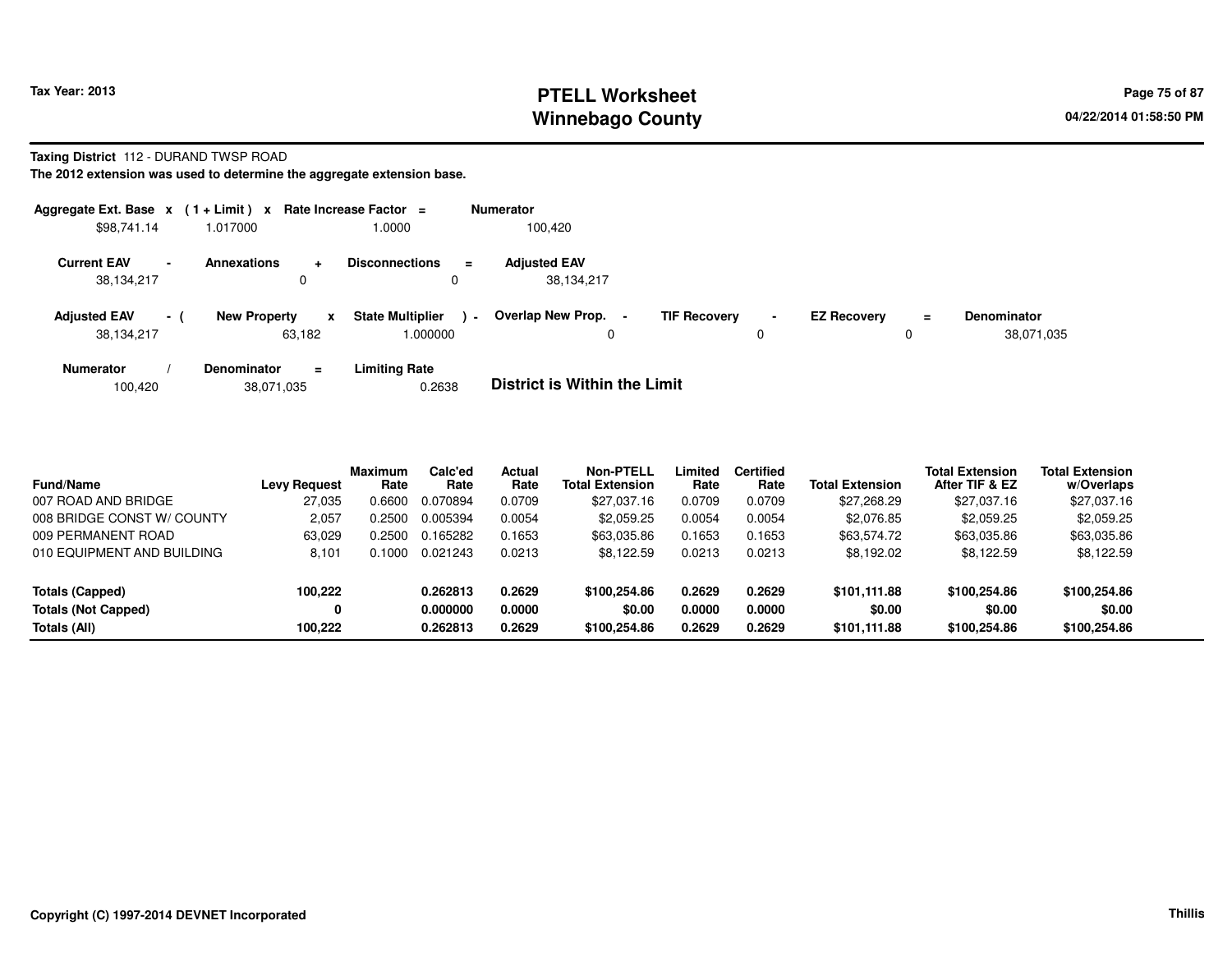# **PTELL Worksheet Tax Year: 2013 Page 76 of 87 PAGE 12 At 2014 Page 76 of 87 Winnebago County**

#### **Taxing District** 113 - HARLEM TWSP ROAD

| Aggregate Ext. Base $x$ (1 + Limit) x Rate Increase Factor =<br><b>Numerator</b> |                                                  |                                                       |                                    |                                                               |                          |                         |                                          |                                      |  |  |
|----------------------------------------------------------------------------------|--------------------------------------------------|-------------------------------------------------------|------------------------------------|---------------------------------------------------------------|--------------------------|-------------------------|------------------------------------------|--------------------------------------|--|--|
| \$247,920.40                                                                     | 1.017000                                         | 1.0000                                                | 252,135                            |                                                               |                          |                         |                                          |                                      |  |  |
| <b>Current EAV</b><br>553,778,149                                                | <b>Annexations</b><br>$\ddot{}$<br>0             | <b>Disconnections</b><br>$\equiv$<br>0                | <b>Adjusted EAV</b><br>553,778,149 |                                                               |                          |                         |                                          |                                      |  |  |
| <b>Adjusted EAV</b><br>- (<br>553,778,149                                        | <b>New Property</b><br>$\mathbf{x}$<br>1,803,648 | <b>State Multiplier</b><br>$\overline{a}$<br>1.000000 | Overlap New Prop. -                | <b>TIF Recovery</b><br>0                                      | 0                        | <b>EZ Recovery</b><br>0 | <b>Denominator</b><br>$\equiv$           | 551,974,501                          |  |  |
| <b>Numerator</b><br>252,135                                                      | <b>Denominator</b><br>$\equiv$<br>551,974,501    | <b>Limiting Rate</b><br>0.0457                        | District is Over the Limit         |                                                               |                          |                         |                                          |                                      |  |  |
| <b>Limiting Rate</b>                                                             | <b>Computed Rate</b><br>$\equiv$                 | <b>Reduction Factor</b>                               |                                    |                                                               |                          |                         |                                          |                                      |  |  |
| 0.0457                                                                           | 0.047900                                         | 0.9541                                                |                                    |                                                               |                          |                         |                                          |                                      |  |  |
| <b>Fund/Name</b>                                                                 | <b>Levy Request</b>                              | Calc'ed<br>Maximum<br>Rate<br>Rate                    | Actual<br>Rate                     | <b>Non-PTELL</b><br>Limited<br><b>Total Extension</b><br>Rate | <b>Certified</b><br>Rate | <b>Total Extension</b>  | <b>Total Extension</b><br>After TIF & EZ | <b>Total Extension</b><br>w/Overlaps |  |  |
| 007 ROAD AND BRIDGE                                                              | 265,244                                          | 0.6600<br>0.047897                                    | 0.0479                             | \$265,259.73<br>0.0457                                        | 0.0457                   | \$257,891.77            | \$253,076.61                             | \$253,076.61                         |  |  |
| <b>Totals (Capped)</b>                                                           | 265,244                                          | 0.047897                                              | 0.0479                             | \$265,259.73<br>0.0457                                        | 0.0457                   | \$257,891.77            | \$253,076.61                             | \$253,076.61                         |  |  |
| <b>Totals (Not Capped)</b>                                                       | 0                                                | 0.000000                                              | 0.0000                             | \$0.00<br>0.0000                                              | 0.0000                   | \$0.00                  | \$0.00                                   | \$0.00                               |  |  |
| Totals (All)                                                                     | 265,244                                          | 0.047897                                              | 0.0479                             | 0.0457<br>\$265,259.73                                        | 0.0457                   | \$257,891.77            | \$253,076.61                             | \$253,076.61                         |  |  |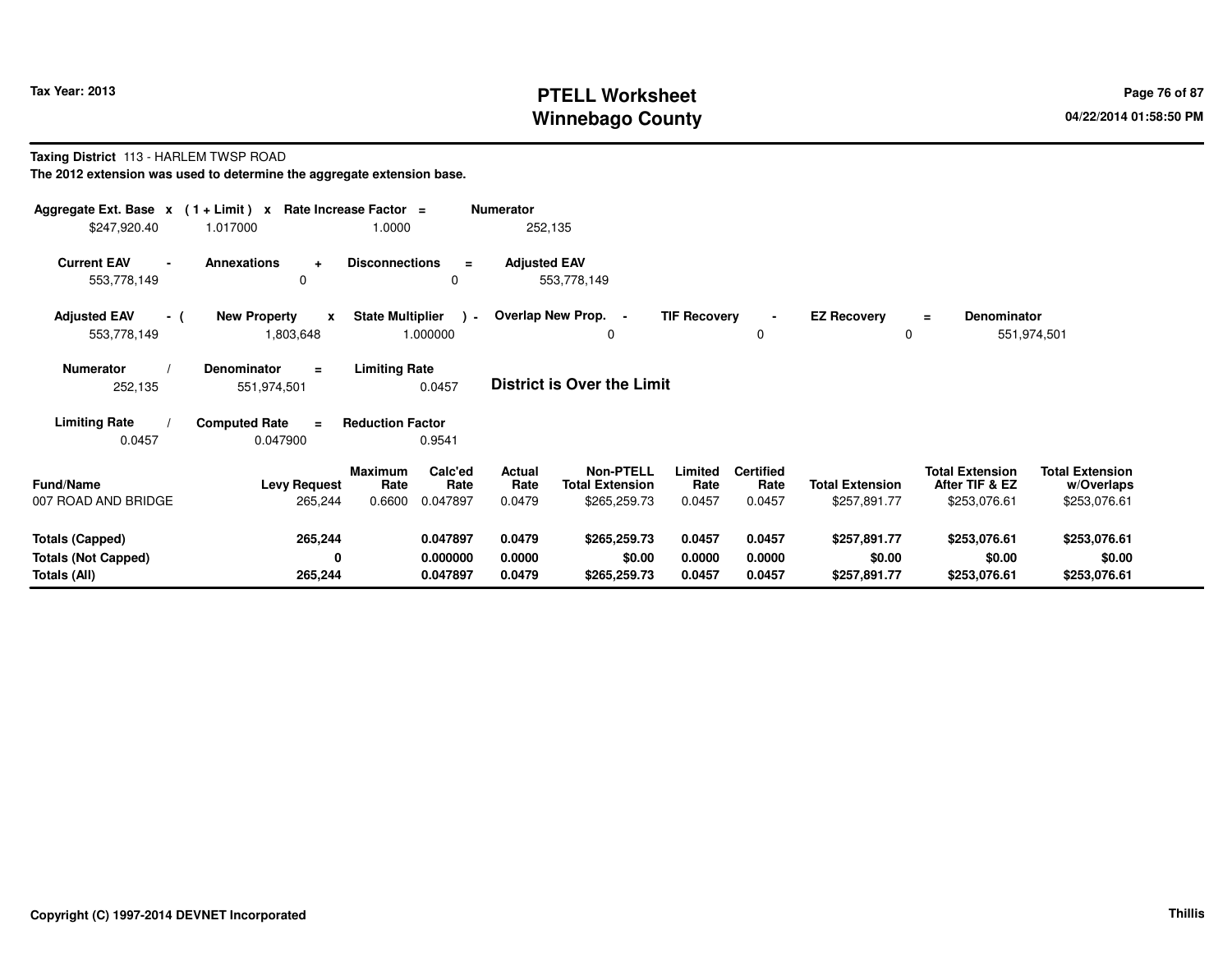# **PTELL Worksheet Tax Year: 2013 Page 77 of 87 Page 77 of 87 Winnebago County**

#### **Taxing District** 114 - HARRISON TWSP ROAD

| Aggregate Ext. Base $x$ (1 + Limit) $x$<br>\$26,984.55<br>1.017000                                                                                |                                               | Rate Increase Factor =<br>1.0000 |                           | <b>Numerator</b><br>27,443 |                                            |                     |                          |                         |                                          |                                      |  |
|---------------------------------------------------------------------------------------------------------------------------------------------------|-----------------------------------------------|----------------------------------|---------------------------|----------------------------|--------------------------------------------|---------------------|--------------------------|-------------------------|------------------------------------------|--------------------------------------|--|
| <b>Current EAV</b><br><b>Annexations</b><br>13,484,667                                                                                            | $\ddot{}$<br>$\Omega$                         | <b>Disconnections</b>            | $\equiv$<br>$\Omega$      | <b>Adjusted EAV</b>        | 13,484,667                                 |                     |                          |                         |                                          |                                      |  |
| <b>Adjusted EAV</b><br>- (<br>13,484,667                                                                                                          | <b>New Property</b><br>$\mathbf{x}$<br>91,600 | <b>State Multiplier</b>          | $\rightarrow$<br>1.000000 |                            | Overlap New Prop. -<br>0                   | <b>TIF Recovery</b> | $\blacksquare$<br>0      | <b>EZ Recovery</b><br>0 | <b>Denominator</b><br>$=$                | 13,393,067                           |  |
| <b>Limiting Rate</b><br><b>Numerator</b><br><b>Denominator</b><br>$\equiv$<br><b>District is Over the Limit</b><br>27,443<br>0.2050<br>13,393,067 |                                               |                                  |                           |                            |                                            |                     |                          |                         |                                          |                                      |  |
| <b>Limiting Rate</b><br><b>Computed Rate</b><br>0.2050                                                                                            | $\equiv$<br>0.209900                          | <b>Reduction Factor</b>          | 0.9767                    |                            |                                            |                     |                          |                         |                                          |                                      |  |
| <b>Fund/Name</b>                                                                                                                                  | <b>Levy Request</b>                           | <b>Maximum</b><br>Rate           | Calc'ed<br>Rate           | <b>Actual</b><br>Rate      | <b>Non-PTELL</b><br><b>Total Extension</b> | Limited<br>Rate     | <b>Certified</b><br>Rate | <b>Total Extension</b>  | <b>Total Extension</b><br>After TIF & EZ | <b>Total Extension</b><br>w/Overlaps |  |
| 007 ROAD AND BRIDGE                                                                                                                               | 28,300                                        | 0.6600                           | 0.209868                  | 0.2099                     | \$28,304.32                                | 0.2050              | 0.2050                   | \$27,643.57             | \$27,643.57                              | \$27,643.57                          |  |
| 008 BRIDGE CONST W/ COUNTY                                                                                                                        | $\Omega$                                      | 0.2500                           | 0.000000                  | 0.0000                     | \$0.00                                     | 0.0000              | 0.0000                   | \$0.00                  | \$0.00                                   | \$0.00                               |  |
| <b>Totals (Capped)</b>                                                                                                                            | 28,300                                        |                                  | 0.209868                  | 0.2099                     | \$28,304.32                                | 0.2050              | 0.2050                   | \$27,643.57             | \$27,643.57                              | \$27,643.57                          |  |
| <b>Totals (Not Capped)</b><br>Totals (All)                                                                                                        | 0<br>28,300                                   |                                  | 0.000000<br>0.209868      | 0.0000<br>0.2099           | \$0.00<br>\$28,304.32                      | 0.0000<br>0.2050    | 0.0000<br>0.2050         | \$0.00<br>\$27,643.57   | \$0.00<br>\$27,643.57                    | \$0.00<br>\$27,643.57                |  |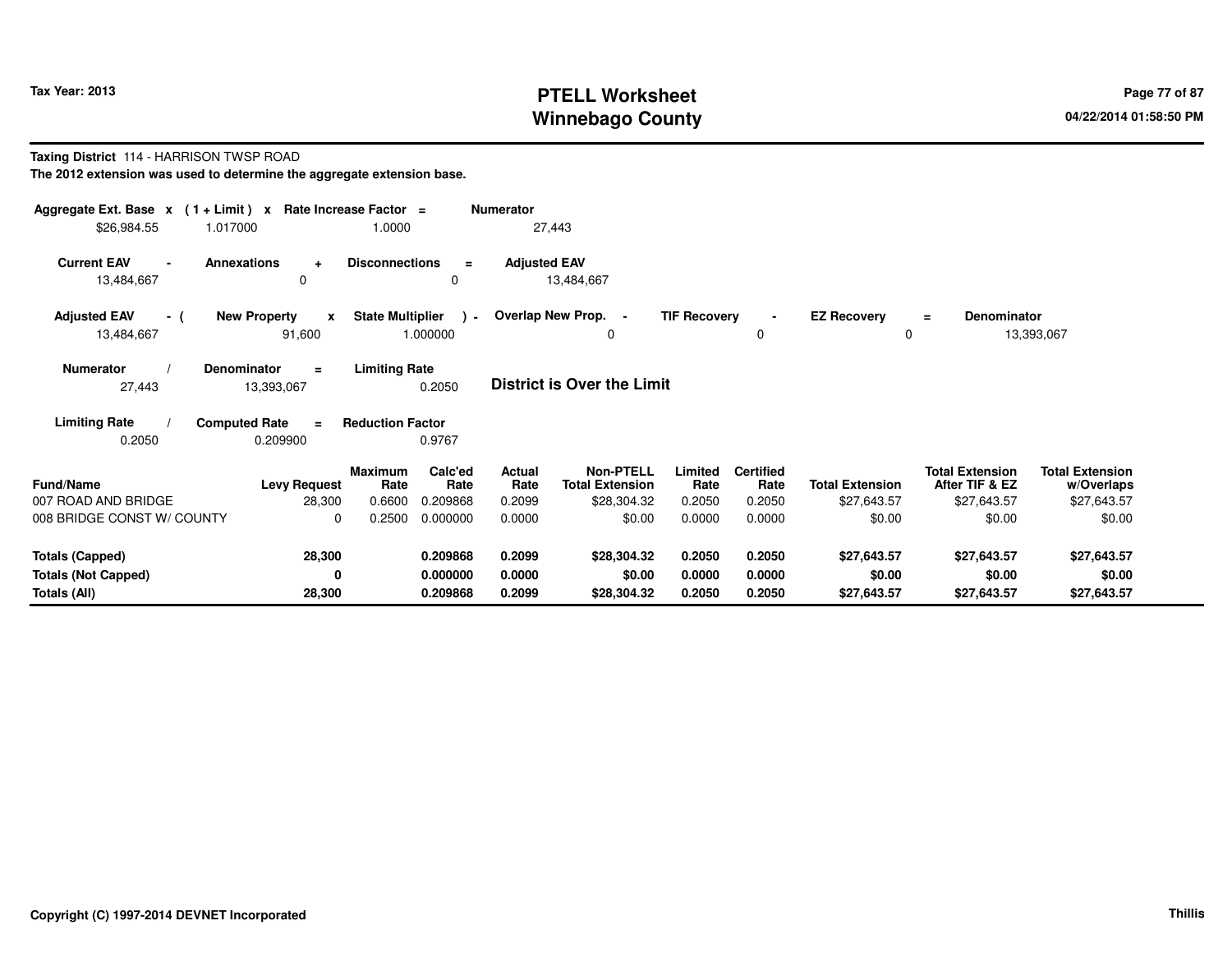# **PTELL Worksheet Tax Year: 2013 Page 78 of 87 PAGE 12 At 2014 Page 78 of 87 Winnebago County**

#### **Taxing District** 115 - LAONA TWSP ROAD

| Aggregate Ext. Base $x$ (1 + Limit) $x$ |                |                               |           | Rate Increase Factor =             |                | <b>Numerator</b>                         |                     |                     |                    |          |                                  |
|-----------------------------------------|----------------|-------------------------------|-----------|------------------------------------|----------------|------------------------------------------|---------------------|---------------------|--------------------|----------|----------------------------------|
| \$65,530.48                             |                | 1.017000                      |           | 1.0000                             |                | 66,644                                   |                     |                     |                    |          |                                  |
| <b>Current EAV</b><br>34,195,260        | $\blacksquare$ | <b>Annexations</b><br>0       | $\ddot{}$ | <b>Disconnections</b><br>0         | $\equiv$       | <b>Adjusted EAV</b><br>34,195,260        |                     |                     |                    |          |                                  |
| <b>Adjusted EAV</b><br>34,195,260       | $-1$           | <b>New Property</b><br>74.624 | x         | <b>State Multiplier</b><br>000000. | $\blacksquare$ | Overlap New Prop.<br>$\blacksquare$<br>0 | <b>TIF Recovery</b> | $\blacksquare$<br>0 | <b>EZ Recovery</b> | $\equiv$ | <b>Denominator</b><br>34,120,636 |
| <b>Numerator</b>                        |                | <b>Denominator</b>            | $\equiv$  | <b>Limiting Rate</b>               |                | _ _ _ _ _ _ _ _ _ _ _ _ _ _              |                     |                     |                    |          |                                  |

| <b>District is Within the Limit</b><br>0.1954<br>34,120,636<br>66,644 |
|-----------------------------------------------------------------------|
|-----------------------------------------------------------------------|

| <b>Fund/Name</b>             | <b>Levy Request</b> | Maximum<br>Rate | Calc'ed<br>Rate | Actual<br>Rate | <b>Non-PTELL</b><br><b>Total Extension</b> | Limited<br>Rate | <b>Certified</b><br>Rate | <b>Total Extension</b> | <b>Total Extension</b><br>After TIF & EZ | <b>Total Extension</b><br>w/Overlaps |
|------------------------------|---------------------|-----------------|-----------------|----------------|--------------------------------------------|-----------------|--------------------------|------------------------|------------------------------------------|--------------------------------------|
| 007 ROAD AND BRIDGE          | 66,150              | 0.6600          | 0.193448        | 0.1935         | \$66,167.83                                | 0.1935          | 0.1935                   | \$66,167.83            | \$66,167.83                              | \$66,167.83                          |
| 027 AUDIT                    |                     | .0050           | 0.000000        | 0.0000         | \$0.00                                     | 0.0000          | 0.0000                   | \$0.00                 | \$0.00                                   | \$0.00                               |
| 035 TORT JUDGMENTS, LIABILIT |                     | 0.0000          | 0.000000        | 0.0000         | \$0.00                                     | 0.0000          | 0.0000                   | \$0.00                 | \$0.00                                   | \$0.00                               |
| 047 SOCIAL SECURITY          |                     | 0.0000          | 0.000000        | 0.0000         | \$0.00                                     | 0.0000          | 0.0000                   | \$0.00                 | \$0.00                                   | \$0.00                               |
| Totals (Capped)              | 66,150              |                 | 0.193448        | 0.1935         | \$66,167.83                                | 0.1935          | 0.1935                   | \$66,167.83            | \$66,167.83                              | \$66,167.83                          |
| <b>Totals (Not Capped)</b>   |                     |                 | 0.000000        | 0.0000         | \$0.00                                     | 0.0000          | 0.0000                   | \$0.00                 | \$0.00                                   | \$0.00                               |
| Totals (All)                 | 66,150              |                 | 0.193448        | 0.1935         | \$66,167,83                                | 0.1935          | 0.1935                   | \$66,167.83            | \$66,167.83                              | \$66,167.83                          |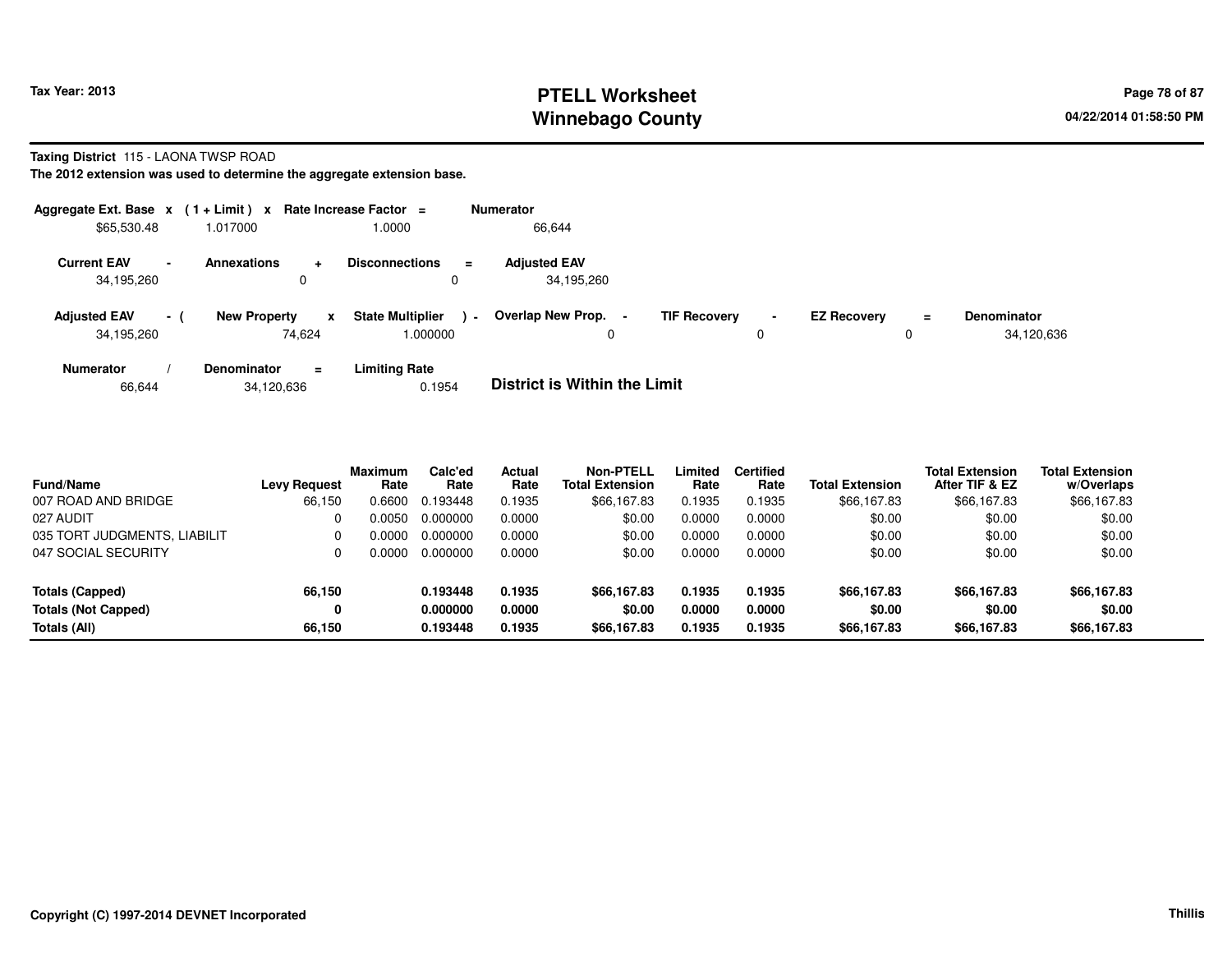# **PTELL Worksheet Tax Year: 2013 Page 79 of 87 PAGE 12 At 2014 Page 79 of 87 Winnebago County**

#### **Taxing District** 116 - OWEN TWSP ROAD

| Aggregate Ext. Base $x$ (1 + Limit) $x$                | Rate Increase Factor =                                                    |                       | <b>Numerator</b>    |                                            |                     |                          |                                |                                          |                                      |
|--------------------------------------------------------|---------------------------------------------------------------------------|-----------------------|---------------------|--------------------------------------------|---------------------|--------------------------|--------------------------------|------------------------------------------|--------------------------------------|
| \$154,338.52<br>1.017000                               | 1.0000                                                                    |                       | 156,962             |                                            |                     |                          |                                |                                          |                                      |
| <b>Current EAV</b><br><b>Annexations</b><br>77,738,069 | <b>Disconnections</b><br>$\ddot{}$<br>0                                   | $\equiv$<br>0         | <b>Adjusted EAV</b> | 77,738,069                                 |                     |                          |                                |                                          |                                      |
| <b>Adjusted EAV</b><br>- (<br>77,738,069               | <b>State Multiplier</b><br><b>New Property</b><br>$\mathbf{x}$<br>125,326 | $\lambda$<br>1.000000 |                     | Overlap New Prop. -<br>0                   | <b>TIF Recovery</b> | $\blacksquare$<br>0      | <b>EZ Recovery</b><br>$\Omega$ | <b>Denominator</b><br>$=$                | 77,612,743                           |
| <b>Numerator</b><br><b>Denominator</b><br>156,962      | <b>Limiting Rate</b><br>Ξ<br>77,612,743                                   | 0.2023                |                     | <b>District is Over the Limit</b>          |                     |                          |                                |                                          |                                      |
| <b>Limiting Rate</b><br><b>Computed Rate</b><br>0.2023 | <b>Reduction Factor</b><br>$\equiv$<br>0.209300                           | 0.9666                |                     |                                            |                     |                          |                                |                                          |                                      |
| <b>Fund/Name</b>                                       | <b>Maximum</b><br><b>Levy Request</b><br>Rate                             | Calc'ed<br>Rate       | Actual<br>Rate      | <b>Non-PTELL</b><br><b>Total Extension</b> | Limited<br>Rate     | <b>Certified</b><br>Rate | <b>Total Extension</b>         | <b>Total Extension</b><br>After TIF & EZ | <b>Total Extension</b><br>w/Overlaps |
| 007 ROAD AND BRIDGE                                    | 0.6600<br>83,500                                                          | 0.107412              | 0.1075              | \$83,568.42                                | 0.1005              | 0.1005                   | \$78,126.76                    | \$78,126.76                              | \$78,126.76                          |
| 009 PERMANENT ROAD                                     | 0.2500<br>67,000                                                          | 0.086187              | 0.0862              | \$67,010.22                                | 0.0862              | 0.0862                   | \$67,010.22                    | \$67,010.22                              | \$67,010.22                          |
| 035 TORT JUDGMENTS, LIABILIT                           | 7,000<br>0.0000                                                           | 0.009005              | 0.0091              | \$7,074.16                                 | 0.0091              | 0.0091                   | \$7,074.16                     | \$7,074.16                               | \$7,074.16                           |
| 047 SOCIAL SECURITY                                    | 5,000<br>0.0000                                                           | 0.006432              | 0.0065              | \$5,052.97                                 | 0.0065              | 0.0065                   | \$5,052.97                     | \$5,052.97                               | \$5,052.97                           |
| <b>Totals (Capped)</b>                                 | 162,500                                                                   | 0.209036              | 0.2093              | \$162,705.77                               | 0.2023              | 0.2023                   | \$157,264.11                   | \$157,264.11                             | \$157,264.11                         |
| <b>Totals (Not Capped)</b>                             | 0                                                                         | 0.000000              | 0.0000              | \$0.00                                     | 0.0000              | 0.0000                   | \$0.00                         | \$0.00                                   | \$0.00                               |
| Totals (All)                                           | 162,500                                                                   | 0.209036              | 0.2093              | \$162,705.77                               | 0.2023              | 0.2023                   | \$157,264.11                   | \$157,264.11                             | \$157,264.11                         |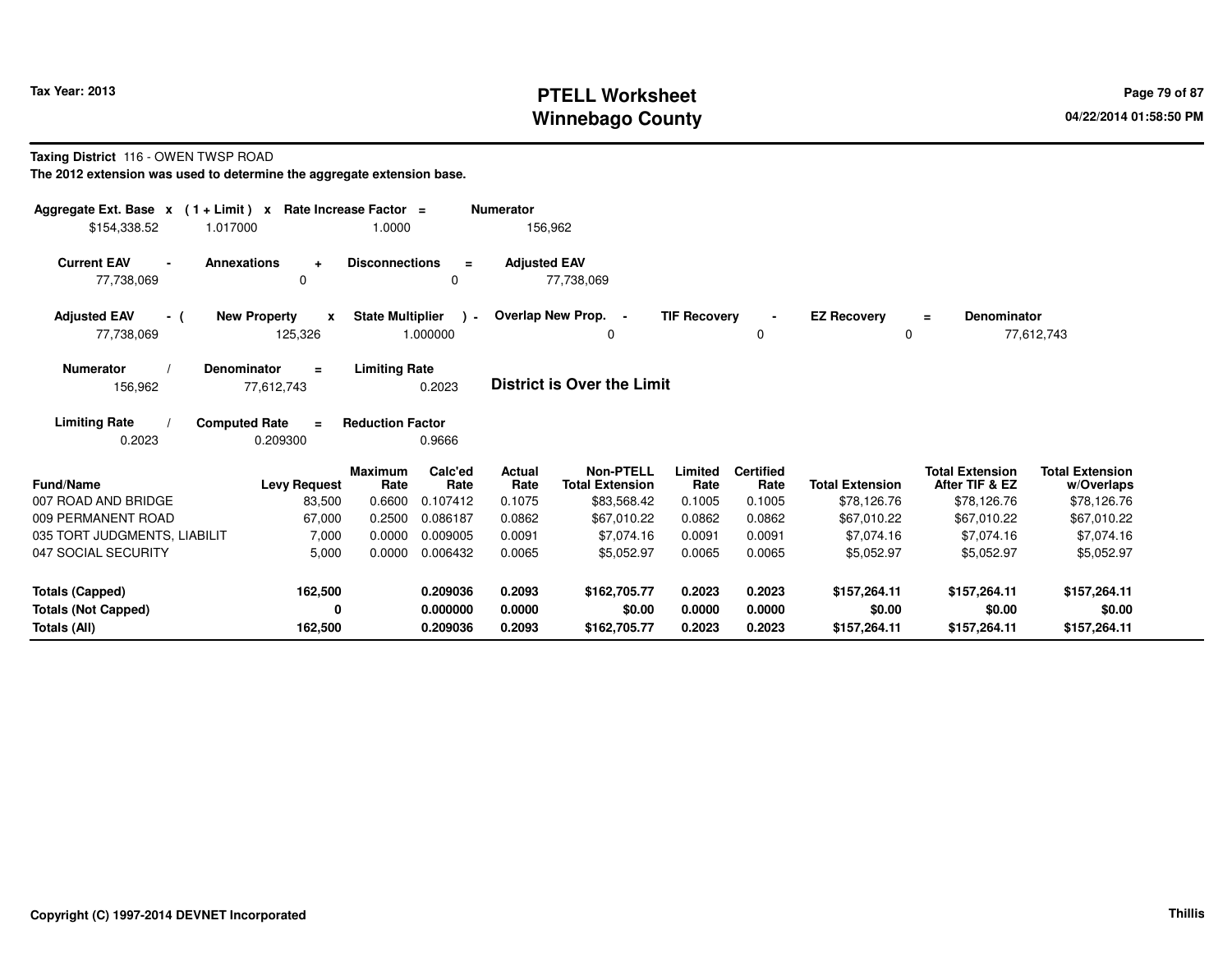# **PTELL Worksheet Tax Year: 2013 Page 80 of 87 PAGE 12 ASS ASSESSED ASSESSED ASSESSED ASSESSED ASSESSED ASSESSED AND RADIO PAGE 80 Of 87 Winnebago County**

#### **Taxing District** 117 - PECATONICA TWSP ROAD

| Aggregate Ext. Base $x$ (1 + Limit) $x$<br>\$115,760.97<br>1.017000 | Rate Increase Factor =<br>1.0000                               |                    | <b>Numerator</b><br>117,729 |                                            |                     |                          |                         |                                          |                                      |
|---------------------------------------------------------------------|----------------------------------------------------------------|--------------------|-----------------------------|--------------------------------------------|---------------------|--------------------------|-------------------------|------------------------------------------|--------------------------------------|
| <b>Current EAV</b><br><b>Annexations</b><br>66,768,534              | <b>Disconnections</b><br>÷<br>$\Omega$                         | $\equiv$<br>0      | <b>Adjusted EAV</b>         | 66,768,534                                 |                     |                          |                         |                                          |                                      |
| <b>Adjusted EAV</b><br>- (<br>66,768,534                            | <b>State Multiplier</b><br><b>New Property</b><br>X<br>190,157 | $\sim$<br>1.000000 |                             | Overlap New Prop. -<br>$\Omega$            | <b>TIF Recovery</b> | $\blacksquare$<br>0      | <b>EZ Recovery</b><br>0 | Denominator<br>$\equiv$                  | 66,578,377                           |
| <b>Numerator</b><br><b>Denominator</b><br>117,729                   | <b>Limiting Rate</b><br>$\equiv$<br>66,578,377                 | 0.1769             |                             | <b>District is Over the Limit</b>          |                     |                          |                         |                                          |                                      |
| <b>Limiting Rate</b><br><b>Computed Rate</b><br>0.1769              | <b>Reduction Factor</b><br>$\equiv$<br>0.182300                | 0.9704             |                             |                                            |                     |                          |                         |                                          |                                      |
| <b>Fund/Name</b>                                                    | <b>Maximum</b><br>Rate<br><b>Levy Request</b>                  | Calc'ed<br>Rate    | Actual<br>Rate              | <b>Non-PTELL</b><br><b>Total Extension</b> | Limited<br>Rate     | <b>Certified</b><br>Rate | <b>Total Extension</b>  | <b>Total Extension</b><br>After TIF & EZ | <b>Total Extension</b><br>w/Overlaps |
| 007 ROAD AND BRIDGE                                                 | 0.6600<br>53,294                                               | 0.079819           | 0.0799                      | \$53,348.06                                | 0.0773              | 0.0773                   | \$51,612.08             | \$51,612.08                              | \$51,612.08                          |
| 009 PERMANENT ROAD                                                  | 0.2500<br>33,194                                               | 0.049715           | 0.0498                      | \$33,250,73                                | 0.0484              | 0.0484                   | \$32,315.97             | \$32,315.97                              | \$32,315.97                          |
| 010 EQUIPMENT AND BUILDING                                          | 0.1000<br>28,961                                               | 0.043375           | 0.0434                      | \$28,977.54                                | 0.0422              | 0.0422                   | \$28,176.32             | \$28,176.32                              | \$28,176.32                          |
| 035 TORT JUDGMENTS, LIABILIT                                        | 0.0000<br>6,100                                                | 0.009136           | 0.0092                      | \$6,142.71                                 | 0.0090              | 0.0090                   | \$6,009.17              | \$6,009.17                               | \$6,009.17                           |
| <b>Totals (Capped)</b>                                              | 121,549                                                        | 0.182045           | 0.1823                      | \$121,719.04                               | 0.1769              | 0.1769                   | \$118,113.54            | \$118,113.54                             | \$118,113.54                         |
| <b>Totals (Not Capped)</b>                                          | 0                                                              | 0.000000           | 0.0000                      | \$0.00                                     | 0.0000              | 0.0000                   | \$0.00                  | \$0.00                                   | \$0.00                               |
| Totals (All)                                                        | 121,549                                                        | 0.182045           | 0.1823                      | \$121,719.04                               | 0.1769              | 0.1769                   | \$118,113.54            | \$118,113.54                             | \$118,113.54                         |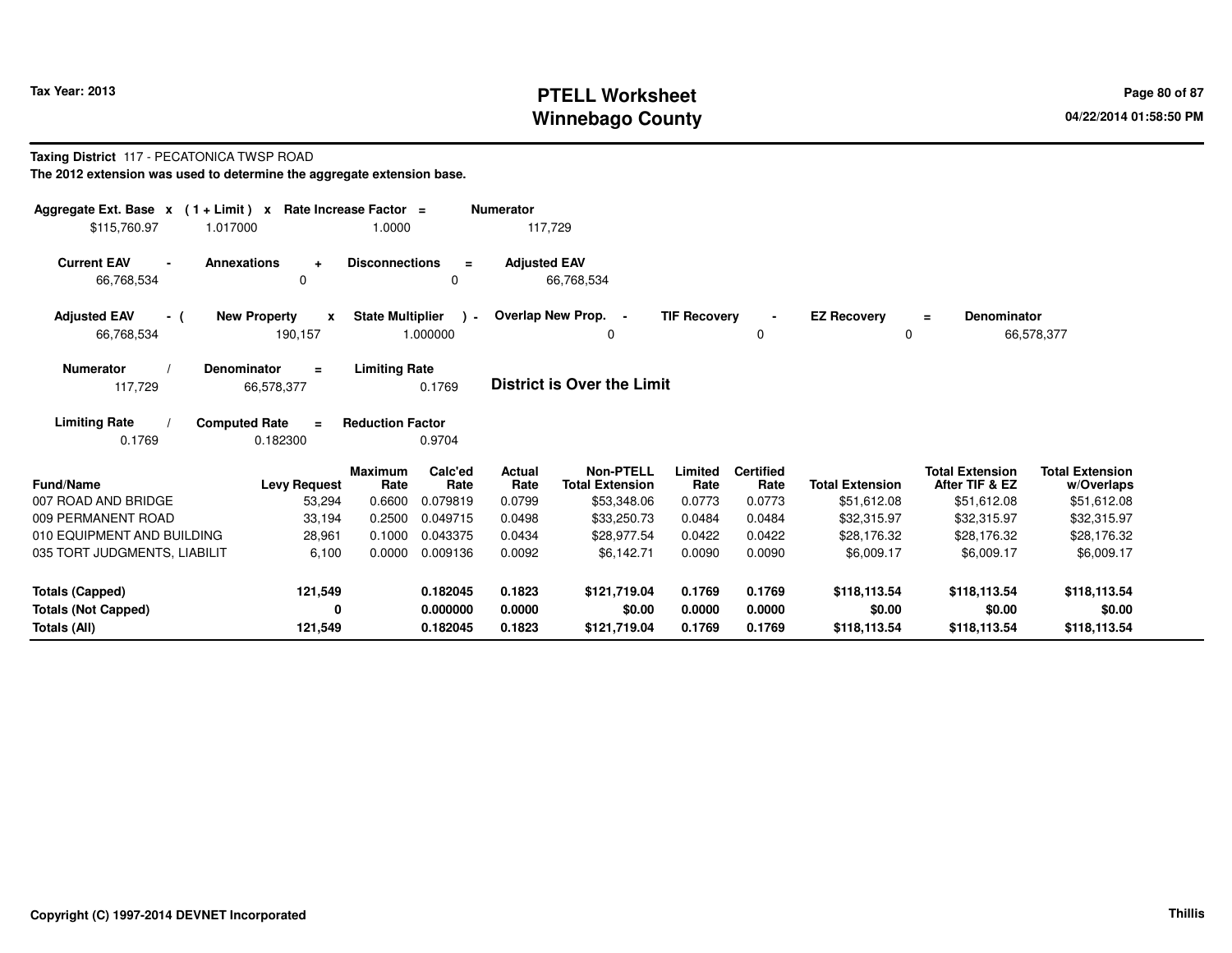# **PTELL Worksheet Tax Year: 2013 Page 81 of 87 PAGE 12 At 2014 Page 81 of 87 Winnebago County**

#### **Taxing District** 118 - ROCKFORD TWSP ROAD

|                                                                 |                     | Aggregate Ext. Base $x$ (1 + Limit) x Rate Increase Factor =                  | <b>Numerator</b>                                 |                          |   |                                        |                                     |
|-----------------------------------------------------------------|---------------------|-------------------------------------------------------------------------------|--------------------------------------------------|--------------------------|---|----------------------------------------|-------------------------------------|
| \$2,435,680.04                                                  | 1.017000            | 1.0000                                                                        | 2,477,087                                        |                          |   |                                        |                                     |
| <b>Current EAV</b><br>$\overline{\phantom{0}}$<br>1,916,229,449 | <b>Annexations</b>  | <b>Disconnections</b><br>0                                                    | <b>Adiusted EAV</b><br>$\equiv$<br>1,916,229,449 |                          |   |                                        |                                     |
| <b>Adjusted EAV</b><br>- 1<br>1,916,229,449                     | <b>New Property</b> | <b>State Multiplier</b><br>$\boldsymbol{\mathsf{x}}$<br>1.000000<br>6,743,890 | Overlap New Prop.<br>$\sim$                      | <b>TIF Recovery</b><br>0 | 0 | <b>EZ Recovery</b><br>$=$<br>2,267,569 | <b>Denominator</b><br>1,907,217,990 |
| <b>Numerator</b>                                                | <b>Denominator</b>  | <b>Limiting Rate</b><br>$\equiv$                                              | _ . _                                            |                          |   |                                        |                                     |

| .907,217,990 ا<br>2,477,087 | 0.1299 | <b>District is Within the Limit</b> |
|-----------------------------|--------|-------------------------------------|
|-----------------------------|--------|-------------------------------------|

| <b>Fund/Name</b><br>005 I. M. R. F. | <b>Levy Request</b><br>124,401 | <b>Maximum</b><br>Rate<br>0.0000 | Calc'ed<br>Rate<br>0.006492 | Actual<br>Rate<br>0.0065 | <b>Non-PTELL</b><br><b>Total Extension</b><br>\$124.554.91 | Limited<br>Rate<br>0.0065 | <b>Certified</b><br>Rate<br>0.0065 | <b>Total Extension</b><br>\$127.138.81 | <b>Total Extension</b><br>After TIF & EZ<br>\$124.554.91 | <b>Total Extension</b><br>w/Overlaps<br>\$124,554.91 |  |
|-------------------------------------|--------------------------------|----------------------------------|-----------------------------|--------------------------|------------------------------------------------------------|---------------------------|------------------------------------|----------------------------------------|----------------------------------------------------------|------------------------------------------------------|--|
| 007 ROAD AND BRIDGE                 | 2.363.624                      | 0.6600                           | 0.123348                    | 0.1234                   | \$2.364.627.14                                             | 0.1234                    | 0.1234                             | \$2.413.681.35                         | \$2,364,627.14                                           | \$2,364,627.14                                       |  |
| <b>Totals (Capped)</b>              | 2,488,025                      |                                  | 0.129840                    | 0.1299                   | \$2,489,182.05                                             | 0.1299                    | 0.1299                             | \$2,540,820.15                         | \$2,489,182,05                                           | \$2,489,182.05                                       |  |
| <b>Totals (Not Capped)</b>          | 0                              |                                  | 0.000000                    | 0.0000                   | \$0.00                                                     | 0.0000                    | 0.0000                             | \$0.00                                 | \$0.00                                                   | \$0.00                                               |  |
| Totals (All)                        | 2,488,025                      |                                  | 0.129840                    | 0.1299                   | \$2,489,182.05                                             | 0.1299                    | 0.1299                             | \$2,540,820.15                         | \$2,489,182,05                                           | \$2,489,182.05                                       |  |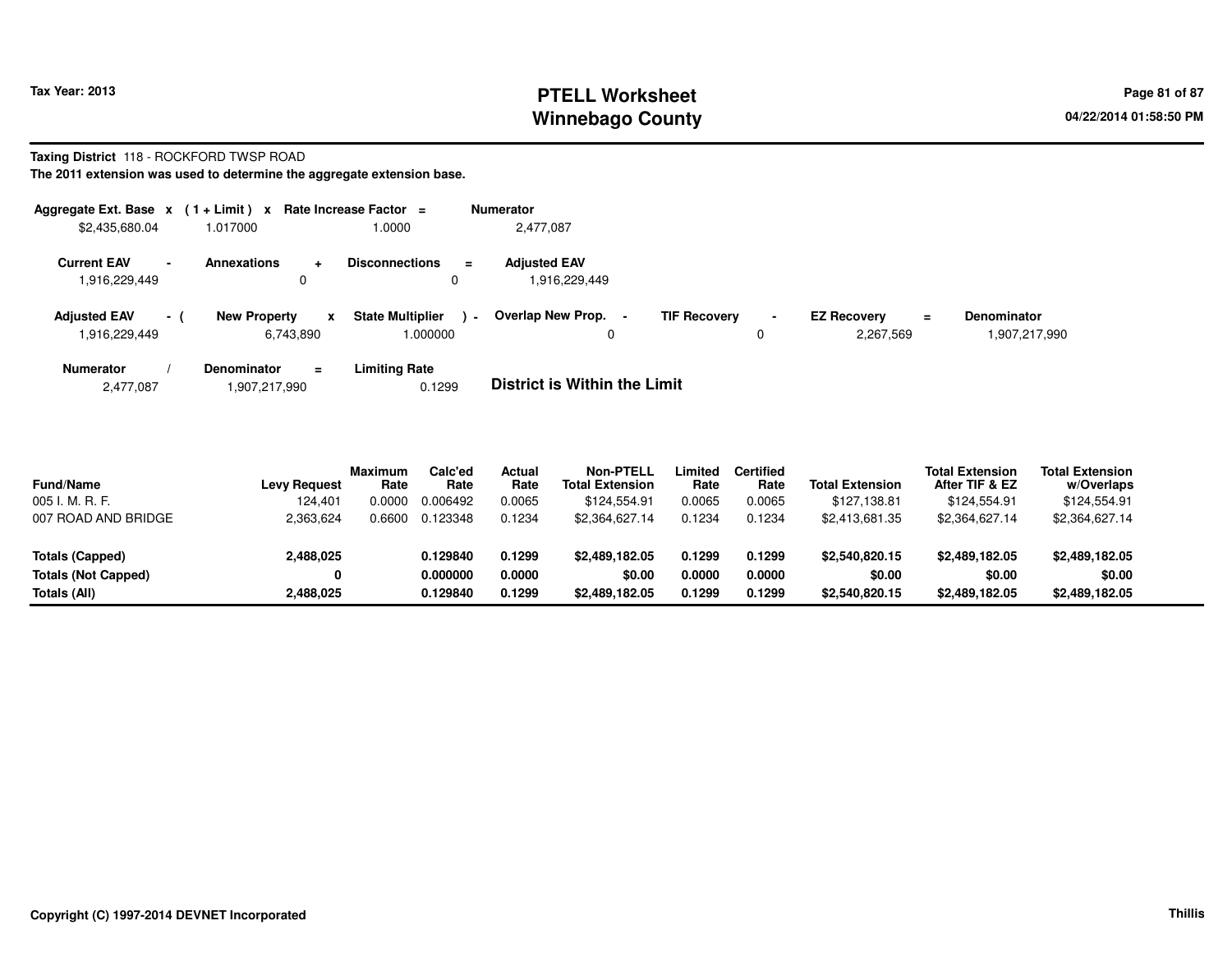# **PTELL Worksheet Tax Year: 2013 Page 82 of 87 Page 82 of 87 Winnebago County**

# **Taxing District** 119 - ROCKTON TWSP ROAD

| Aggregate Ext. Base $x$ (1 + Limit) $x$                               |                                     | Rate Increase Factor =  |                 | <b>Numerator</b>    |                                            |                     |                          |                        |                                          |                                      |  |
|-----------------------------------------------------------------------|-------------------------------------|-------------------------|-----------------|---------------------|--------------------------------------------|---------------------|--------------------------|------------------------|------------------------------------------|--------------------------------------|--|
| \$356,522.43                                                          | 1.017000                            | 1.0000                  |                 | 362,583             |                                            |                     |                          |                        |                                          |                                      |  |
| <b>Current EAV</b><br>$\blacksquare$                                  | <b>Annexations</b><br>$\ddot{}$     | <b>Disconnections</b>   | $\equiv$        | <b>Adjusted EAV</b> |                                            |                     |                          |                        |                                          |                                      |  |
| 237,178,670                                                           | 0                                   |                         | 0               |                     | 237,178,670                                |                     |                          |                        |                                          |                                      |  |
| <b>Adjusted EAV</b><br>- (                                            | <b>New Property</b><br>$\mathbf{x}$ | <b>State Multiplier</b> |                 |                     | ) - Overlap New Prop. -                    | <b>TIF Recovery</b> | $\blacksquare$           | <b>EZ Recovery</b>     | <b>Denominator</b><br>$\equiv$           |                                      |  |
| 237,178,670                                                           | 914,129                             |                         | 1.000000        |                     | 0                                          |                     | 0                        | 0                      |                                          | 236,264,541                          |  |
| <b>Numerator</b>                                                      | <b>Denominator</b><br>$\equiv$      | <b>Limiting Rate</b>    |                 |                     |                                            |                     |                          |                        |                                          |                                      |  |
| <b>District is Over the Limit</b><br>0.1535<br>362,583<br>236,264,541 |                                     |                         |                 |                     |                                            |                     |                          |                        |                                          |                                      |  |
| <b>Limiting Rate</b>                                                  | <b>Computed Rate</b><br>$\equiv$    | <b>Reduction Factor</b> |                 |                     |                                            |                     |                          |                        |                                          |                                      |  |
| 0.1535                                                                | 0.160100                            |                         | 0.9588          |                     |                                            |                     |                          |                        |                                          |                                      |  |
| <b>Fund/Name</b>                                                      | <b>Levy Request</b>                 | <b>Maximum</b><br>Rate  | Calc'ed<br>Rate | Actual<br>Rate      | <b>Non-PTELL</b><br><b>Total Extension</b> | Limited<br>Rate     | <b>Certified</b><br>Rate | <b>Total Extension</b> | <b>Total Extension</b><br>After TIF & EZ | <b>Total Extension</b><br>w/Overlaps |  |
| 007 ROAD AND BRIDGE                                                   | 100,000                             | 0.6600                  | 0.042162        | 0.0422              | \$100,089.40                               | 0.0356              | 0.0356                   | \$85,615.71            | \$84,435.61                              | \$84,435.61                          |  |
| 009 PERMANENT ROAD                                                    | 279,514                             | 0.2500                  | 0.117850        | 0.1179              | \$279,633.65                               | 0.1179              | 0.1179                   | \$283,541.91           | \$279,633.65                             | \$279,633.65                         |  |
| <b>Totals (Capped)</b>                                                | 379,514                             |                         | 0.160012        | 0.1601              | \$379,723.05                               | 0.1535              | 0.1535                   | \$369,157.62           | \$364,069.26                             | \$364,069.26                         |  |
| <b>Totals (Not Capped)</b>                                            | 0                                   |                         | 0.000000        | 0.0000              | \$0.00                                     | 0.0000              | 0.0000                   | \$0.00                 | \$0.00                                   | \$0.00                               |  |
| Totals (All)                                                          | 379,514                             |                         | 0.160012        | 0.1601              | \$379,723.05                               | 0.1535              | 0.1535                   | \$369,157.62           | \$364,069.26                             | \$364,069.26                         |  |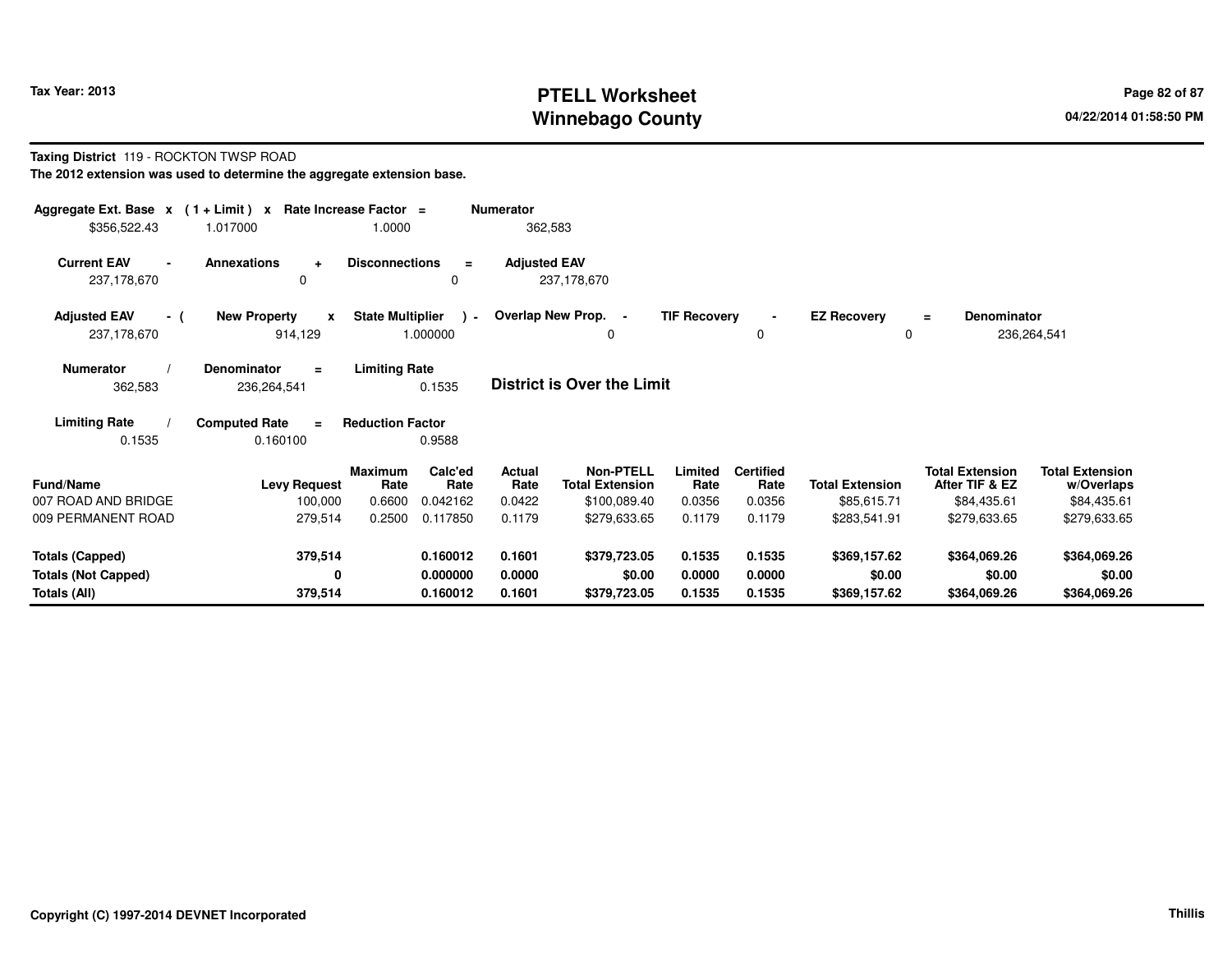# **PTELL Worksheet Tax Year: 2013 Page 83 of 87 PAGE 12 ASS ASSESSED ASSESSED ASSESSED ASSESSED AT A Page 83 of 87 Winnebago County**

#### **Taxing District** 120 - ROSCOE TWSP ROAD

| Aggregate Ext. Base $x$ (1+Limit) $x$<br>\$722,990.38<br>1.017000    |                                                  | Rate Increase Factor =<br>1.0000 |                                  | <b>Numerator</b><br>735,281 |                                                           |                            |                                    |                                        |                                                         |                                                     |
|----------------------------------------------------------------------|--------------------------------------------------|----------------------------------|----------------------------------|-----------------------------|-----------------------------------------------------------|----------------------------|------------------------------------|----------------------------------------|---------------------------------------------------------|-----------------------------------------------------|
| <b>Current EAV</b><br>$\blacksquare$<br>412,041,416                  | Annexations<br>$\ddotmark$<br>0                  | <b>Disconnections</b>            | $\equiv$<br>0                    | <b>Adjusted EAV</b>         | 412,041,416                                               |                            |                                    |                                        |                                                         |                                                     |
| <b>Adjusted EAV</b><br>- (<br>412,041,416                            | <b>New Property</b><br>$\mathbf{x}$<br>1,783,794 | <b>State Multiplier</b>          | $\rightarrow$<br>1.000000        |                             | Overlap New Prop. -<br>0                                  | <b>TIF Recovery</b>        | $\blacksquare$<br>$\mathbf 0$      | <b>EZ Recovery</b><br>0                | <b>Denominator</b><br>$\equiv$                          | 410,257,622                                         |
| <b>Numerator</b><br>735,281                                          | <b>Denominator</b><br>$=$<br>410,257,622         | <b>Limiting Rate</b>             | 0.1793                           |                             | <b>District is Over the Limit</b>                         |                            |                                    |                                        |                                                         |                                                     |
| <b>Limiting Rate</b><br>0.1793                                       | <b>Computed Rate</b><br>$\equiv$<br>0.182200     | <b>Reduction Factor</b>          | 0.9841                           |                             |                                                           |                            |                                    |                                        |                                                         |                                                     |
| Fund/Name<br>007 ROAD AND BRIDGE                                     | <b>Levy Request</b><br>80,000                    | <b>Maximum</b><br>Rate<br>0.6600 | Calc'ed<br>Rate<br>0.019416      | Actual<br>Rate<br>0.0195    | <b>Non-PTELL</b><br><b>Total Extension</b><br>\$80,348.08 | Limited<br>Rate<br>0.0191  | <b>Certified</b><br>Rate<br>0.0191 | <b>Total Extension</b><br>\$78,701.91  | <b>Total Extension</b><br>After TIF & EZ<br>\$78,699.91 | <b>Total Extension</b><br>w/Overlaps<br>\$78,699.91 |
| 008 BRIDGE CONST W/ COUNTY<br>009 PERMANENT ROAD                     | $\Omega$<br>670,000                              | 0.2500<br>0.2500                 | 0.000000<br>0.162605             | 0.0000<br>0.1627            | \$0.00<br>\$670.391.38                                    | 0.0000<br>0.1602           | 0.0000<br>0.1602                   | \$0.00<br>\$660,107.13                 | \$0.00<br>\$660,090.35                                  | \$0.00<br>\$660,090.35                              |
| <b>Totals (Capped)</b><br><b>Totals (Not Capped)</b><br>Totals (All) | 750,000<br>0<br>750,000                          |                                  | 0.182021<br>0.000000<br>0.182021 | 0.1822<br>0.0000<br>0.1822  | \$750,739.46<br>\$0.00<br>\$750,739.46                    | 0.1793<br>0.0000<br>0.1793 | 0.1793<br>0.0000<br>0.1793         | \$738,809.04<br>\$0.00<br>\$738,809.04 | \$738,790.26<br>\$0.00<br>\$738,790.26                  | \$738,790.26<br>\$0.00<br>\$738,790.26              |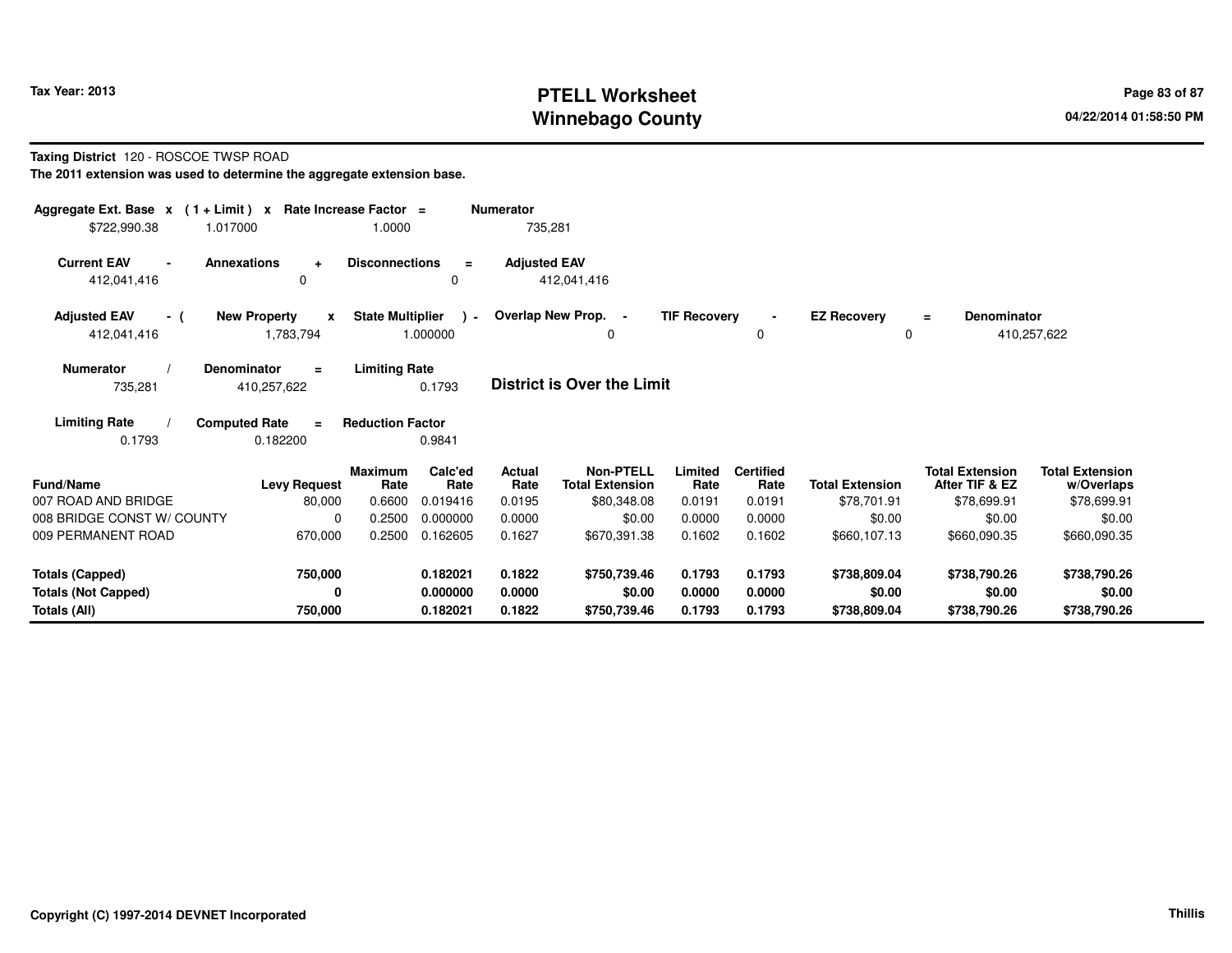# **PTELL Worksheet Tax Year: 2013 Page 84 of 87 PAGE 12 At 2014 Page 84 of 87 Winnebago County**

#### **Taxing District** 121 - SEWARD TWSP ROAD

| Aggregate Ext. Base $x$ (1 + Limit) x                                    | Rate Increase Factor =                         |                         |                    | <b>Numerator</b>    |                                            |                     |                          |                         |                                          |                                      |
|--------------------------------------------------------------------------|------------------------------------------------|-------------------------|--------------------|---------------------|--------------------------------------------|---------------------|--------------------------|-------------------------|------------------------------------------|--------------------------------------|
| \$99.290.27<br>1.017000                                                  |                                                | 1.0000                  |                    | 100,978             |                                            |                     |                          |                         |                                          |                                      |
| <b>Current EAV</b><br><b>Annexations</b><br>$\blacksquare$<br>22,619,713 | $\ddot{}$<br>$\Omega$                          | <b>Disconnections</b>   | $\equiv$<br>0      | <b>Adjusted EAV</b> | 22,619,713                                 |                     |                          |                         |                                          |                                      |
| <b>Adjusted EAV</b><br>- (<br>22,619,713                                 | <b>New Property</b><br>$\mathbf{x}$<br>403,448 | <b>State Multiplier</b> | $\sim$<br>1.000000 |                     | Overlap New Prop. -<br>0                   | <b>TIF Recovery</b> | 0                        | <b>EZ Recovery</b><br>0 | <b>Denominator</b><br>Ξ                  | 22,216,265                           |
| <b>Numerator</b><br>Denominator<br>100,978                               | $\equiv$<br>22,216,265                         | <b>Limiting Rate</b>    | 0.4546             |                     | <b>District is Over the Limit</b>          |                     |                          |                         |                                          |                                      |
| <b>Limiting Rate</b><br><b>Computed Rate</b><br>0.4546                   | $\equiv$<br>0.455800                           | <b>Reduction Factor</b> | 0.9974             |                     |                                            |                     |                          |                         |                                          |                                      |
| <b>Fund/Name</b>                                                         | <b>Levy Request</b>                            | <b>Maximum</b><br>Rate  | Calc'ed<br>Rate    | Actual<br>Rate      | <b>Non-PTELL</b><br><b>Total Extension</b> | Limited<br>Rate     | <b>Certified</b><br>Rate | <b>Total Extension</b>  | <b>Total Extension</b><br>After TIF & EZ | <b>Total Extension</b><br>w/Overlaps |
| 007 ROAD AND BRIDGE                                                      | 43,470                                         | 0.6600                  | 0.192178           | 0.1922              | \$43,475.09                                | 0.1916              | 0.1916                   | \$43,339.37             | \$43,339.37                              | \$43,339.37                          |
| 008 BRIDGE CONST W/ COUNTY                                               | 2,125                                          | 0.2500                  | 0.009395           | 0.0094              | \$2,126.25                                 | 0.0094              | 0.0094                   | \$2,126.25              | \$2,126.25                               | \$2,126.25                           |
| 009 PERMANENT ROAD                                                       | 44,000                                         | 0.2500                  | 0.194521           | 0.1946              | \$44,017.96                                | 0.1941              | 0.1941                   | \$43,904.86             | \$43,904.86                              | \$43,904.86                          |
| 010 EQUIPMENT AND BUILDING                                               | 10,350                                         | 0.1000                  | 0.045757           | 0.0458              | \$10.359.83                                | 0.0457              | 0.0457                   | \$10.337.21             | \$10.337.21                              | \$10,337.21                          |
| 047 SOCIAL SECURITY                                                      | 3,100                                          | 0.0000                  | 0.013705           | 0.0138              | \$3,121.52                                 | 0.0138              | 0.0138                   | \$3,121.52              | \$3,121.52                               | \$3,121.52                           |
| <b>Totals (Capped)</b>                                                   | 103,045                                        |                         | 0.455556           | 0.4558              | \$103,100.65                               | 0.4546              | 0.4546                   | \$102,829.22            | \$102,829.21                             | \$102,829.21                         |
| <b>Totals (Not Capped)</b>                                               | 0                                              |                         | 0.000000           | 0.0000              | \$0.00                                     | 0.0000              | 0.0000                   | \$0.00                  | \$0.00                                   | \$0.00                               |
| Totals (All)                                                             | 103,045                                        |                         | 0.455556           | 0.4558              | \$103,100.65                               | 0.4546              | 0.4546                   | \$102,829.22            | \$102,829.21                             | \$102,829.21                         |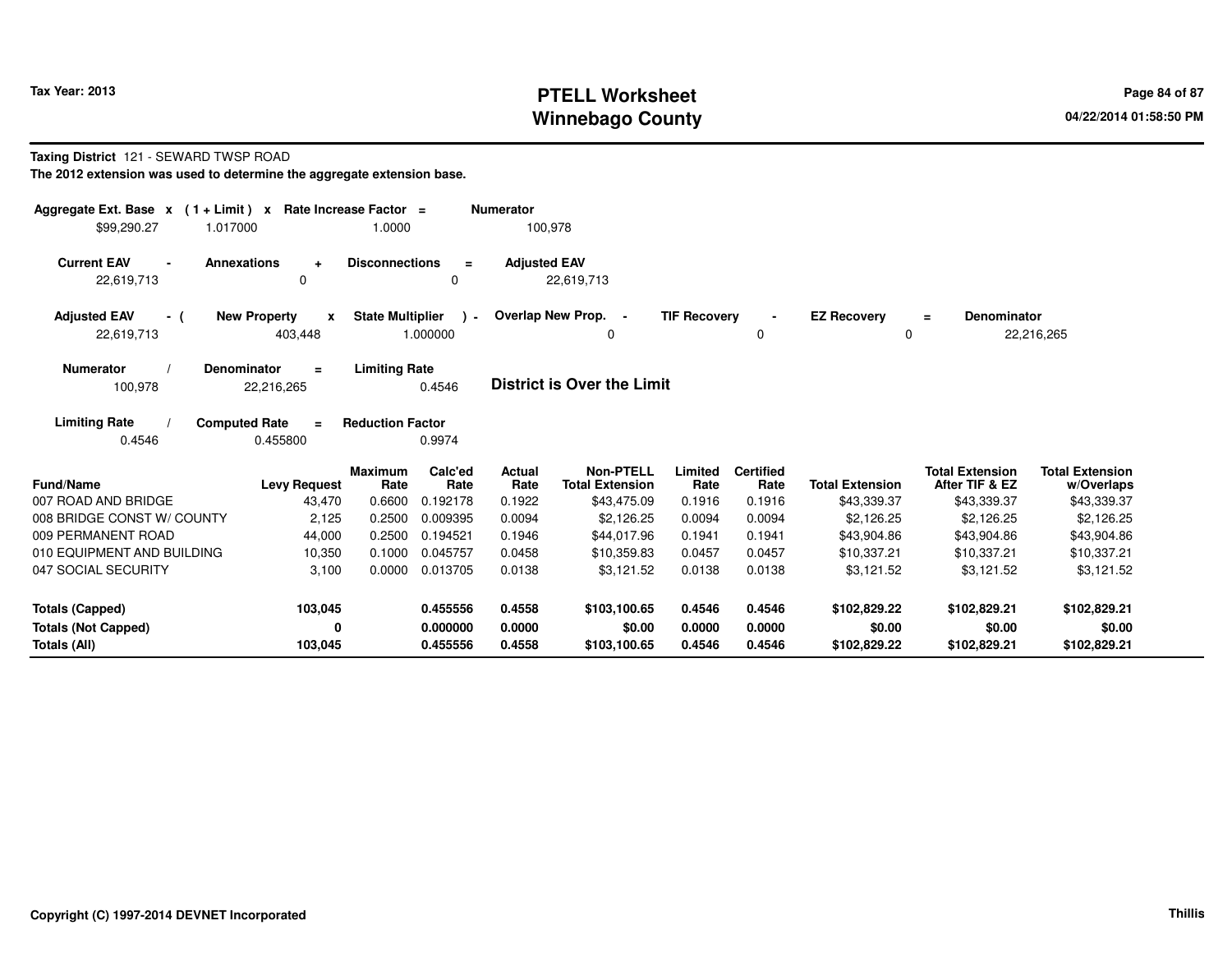# **PTELL Worksheet Tax Year: 2013 Page 85 of 87 PAGE 12 ASS ASSESSED ASSESSED ASSESSED ASSESSED ASSESSED AT A Page 85 of 87 Winnebago County**

#### **Taxing District** 122 - SHIRLAND TWSP ROAD

| Aggregate Ext. Base $x$ (1 + Limit) $x$<br>\$24,367.83<br>1.017000 |                                               | Rate Increase Factor =<br>1.0000 |                             | <b>Numerator</b>                | 24,782                                                    |                           |                                    |                                       |                                                         |                                                     |
|--------------------------------------------------------------------|-----------------------------------------------|----------------------------------|-----------------------------|---------------------------------|-----------------------------------------------------------|---------------------------|------------------------------------|---------------------------------------|---------------------------------------------------------|-----------------------------------------------------|
| <b>Current EAV</b><br>$\blacksquare$<br>22,280,183                 | <b>Annexations</b><br>$\ddot{}$<br>$\Omega$   | <b>Disconnections</b>            | $\equiv$<br>0               | <b>Adjusted EAV</b>             | 22,280,183                                                |                           |                                    |                                       |                                                         |                                                     |
| <b>Adjusted EAV</b><br>- (<br>22,280,183                           | <b>New Property</b><br>$\mathbf{x}$<br>98,720 | <b>State Multiplier</b>          | $\rightarrow$<br>1.000000   |                                 | Overlap New Prop. -<br>0                                  | <b>TIF Recovery</b>       | 0                                  | <b>EZ Recovery</b><br>0               | <b>Denominator</b><br>$=$                               | 22,181,463                                          |
| <b>Numerator</b><br>24,782                                         | Denominator<br>$\equiv$<br>22,181,463         | <b>Limiting Rate</b>             | 0.1118                      |                                 | <b>District is Over the Limit</b>                         |                           |                                    |                                       |                                                         |                                                     |
| <b>Limiting Rate</b><br>0.1118                                     | <b>Computed Rate</b><br>$\equiv$<br>0.114900  | <b>Reduction Factor</b>          | 0.9730                      |                                 |                                                           |                           |                                    |                                       |                                                         |                                                     |
| <b>Fund/Name</b><br>007 ROAD AND BRIDGE                            | <b>Levy Request</b><br>25,586                 | <b>Maximum</b><br>Rate<br>0.6600 | Calc'ed<br>Rate<br>0.114838 | <b>Actual</b><br>Rate<br>0.1149 | <b>Non-PTELL</b><br><b>Total Extension</b><br>\$25,599.93 | Limited<br>Rate<br>0.1118 | <b>Certified</b><br>Rate<br>0.1118 | <b>Total Extension</b><br>\$24,909.24 | <b>Total Extension</b><br>After TIF & EZ<br>\$24,909.24 | <b>Total Extension</b><br>w/Overlaps<br>\$24,909.24 |
| 008 BRIDGE CONST W/ COUNTY<br>009 PERMANENT ROAD                   | $\Omega$<br>$\Omega$                          | 0.2500<br>0.0000                 | 0.000000<br>0.000000        | 0.0000<br>0.0000                | \$0.00<br>\$0.00                                          | 0.0000<br>0.0000          | 0.0000<br>0.0000                   | \$0.00<br>\$0.00                      | \$0.00<br>\$0.00                                        | \$0.00<br>\$0.00                                    |
| <b>Totals (Capped)</b>                                             | 25,586                                        |                                  | 0.114838                    | 0.1149                          | \$25,599.93                                               | 0.1118                    | 0.1118                             | \$24,909.24                           | \$24,909.24                                             | \$24,909.24                                         |
| <b>Totals (Not Capped)</b><br>Totals (All)                         | 0<br>25,586                                   |                                  | 0.000000<br>0.114838        | 0.0000<br>0.1149                | \$0.00<br>\$25,599.93                                     | 0.0000<br>0.1118          | 0.0000<br>0.1118                   | \$0.00<br>\$24,909.24                 | \$0.00<br>\$24,909.24                                   | \$0.00<br>\$24,909.24                               |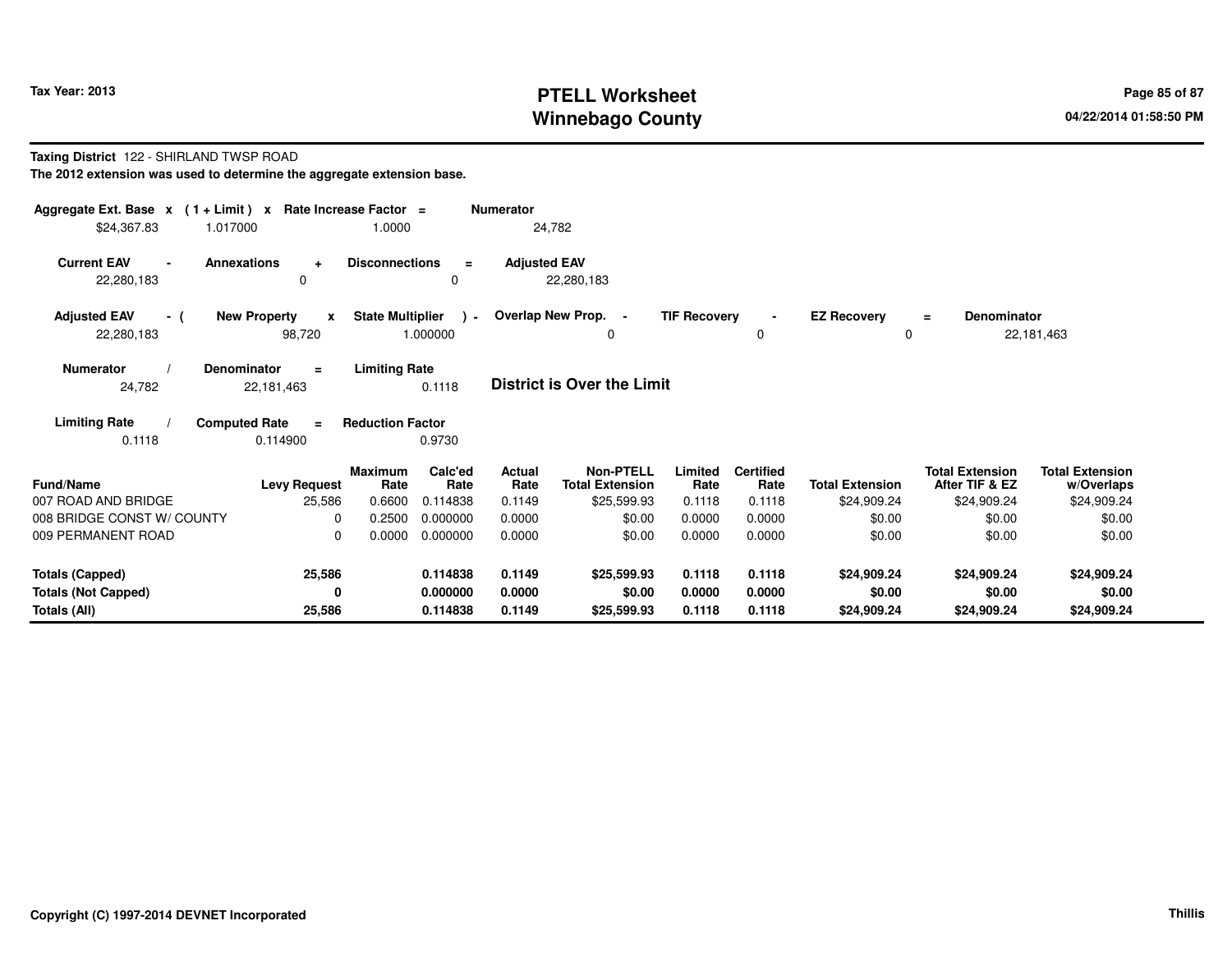# **PTELL Worksheet Tax Year: 2013 Page 86 of 87 PAGE 12 ASS ASSESSED ASSESSED ASSESSED ASSESSED ASSESSED ASSESSED ASSESSED AT A Page 86 of 87 Winnebago County**

#### **Taxing District** 123 - WINNEBAGO TWSP ROAD**The 2012 extension was used to determine the aggregate extension base.**

| Aggregate Ext. Base $x$ (1 + Limit) $x$            |                                                        | Rate Increase Factor =            | <b>Numerator</b>                                        |                                                           |                           |                                    |                                       |                                                         |                                                     |
|----------------------------------------------------|--------------------------------------------------------|-----------------------------------|---------------------------------------------------------|-----------------------------------------------------------|---------------------------|------------------------------------|---------------------------------------|---------------------------------------------------------|-----------------------------------------------------|
| \$169,004.62                                       | 1.017000                                               | 1.0000                            |                                                         | 171,878                                                   |                           |                                    |                                       |                                                         |                                                     |
| <b>Current EAV</b><br>$\blacksquare$<br>92,540,499 | <b>Annexations</b><br>$\ddot{\phantom{1}}$<br>$\Omega$ | <b>Disconnections</b>             | $\equiv$<br>0                                           | <b>Adjusted EAV</b><br>92,540,499                         |                           |                                    |                                       |                                                         |                                                     |
| <b>Adjusted EAV</b><br>- (                         | <b>New Property</b><br>$\mathbf{x}$                    | <b>State Multiplier</b>           | $\sim$                                                  | Overlap New Prop. -                                       | <b>TIF Recovery</b>       | $\blacksquare$                     | <b>EZ Recovery</b>                    | <b>Denominator</b><br>$=$                               |                                                     |
| 92,540,499                                         | 359,524                                                | 1.000000                          |                                                         | 0                                                         |                           | 0                                  | $\mathbf 0$                           |                                                         | 92,180,975                                          |
| <b>Numerator</b><br>171,878                        | <b>Denominator</b><br>$\equiv$<br>92,180,975           | <b>Limiting Rate</b><br>0.1865    |                                                         | <b>District is Over the Limit</b>                         |                           |                                    |                                       |                                                         |                                                     |
| <b>Limiting Rate</b><br>0.1865                     | <b>Computed Rate</b><br>$\equiv$<br>0.191900           | <b>Reduction Factor</b><br>0.9719 |                                                         |                                                           |                           |                                    |                                       |                                                         |                                                     |
| <b>Fund/Name</b><br>007 ROAD AND BRIDGE            | <b>Levy Request</b><br>44,364                          | Maximum<br>Rate<br>0.6600         | Calc'ed<br>Actual<br>Rate<br>Rate<br>0.0480<br>0.047940 | <b>Non-PTELL</b><br><b>Total Extension</b><br>\$44,419.44 | Limited<br>Rate<br>0.0466 | <b>Certified</b><br>Rate<br>0.0466 | <b>Total Extension</b><br>\$43,123.87 | <b>Total Extension</b><br>After TIF & EZ<br>\$43,123.87 | <b>Total Extension</b><br>w/Overlaps<br>\$43,123.87 |
| 009 PERMANENT ROAD                                 | 133,091                                                | 0.2500                            | 0.143819<br>0.1439                                      | \$133,165.78                                              | 0.1399                    | 0.1399                             | \$129,464.16                          | \$129,464.16                                            | \$129,464.16                                        |
|                                                    |                                                        |                                   |                                                         |                                                           |                           |                                    |                                       |                                                         |                                                     |
| <b>Totals (Capped)</b>                             | 177,455                                                |                                   | 0.191759<br>0.1919                                      | \$177,585.22                                              | 0.1865                    | 0.1865                             | \$172,588.03                          | \$172,588.03                                            | \$172,588.03                                        |
| <b>Totals (Not Capped)</b>                         | 0                                                      |                                   | 0.000000<br>0.0000                                      | \$0.00                                                    | 0.0000                    | 0.0000                             | \$0.00                                | \$0.00                                                  | \$0.00                                              |
| Totals (All)                                       | 177,455                                                |                                   | 0.191759<br>0.1919                                      | \$177,585.22                                              | 0.1865                    | 0.1865                             | \$172,588.03                          | \$172,588.03                                            | \$172,588.03                                        |